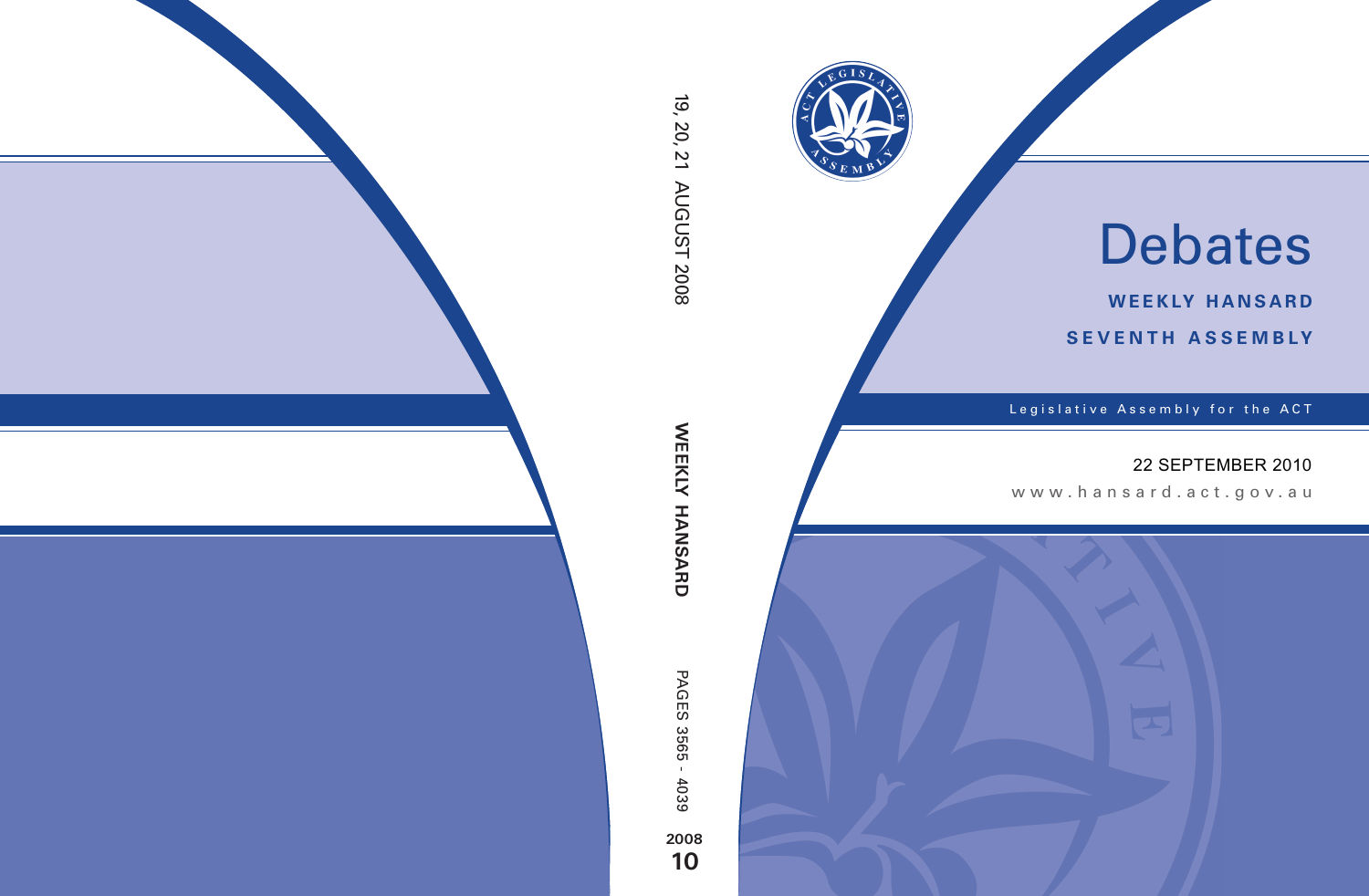# **[Wednesday, 22 September 2010](#page-2-0)**

| Gaming Machine (Problem Gambling Assistance) Amendment Bill 2010 4243           |  |
|---------------------------------------------------------------------------------|--|
| Financial Management (Ethical Investment) Legislation Amendment Bill 2010  4249 |  |
|                                                                                 |  |
|                                                                                 |  |
| Questions without notice:                                                       |  |
|                                                                                 |  |
|                                                                                 |  |
|                                                                                 |  |
|                                                                                 |  |
|                                                                                 |  |
|                                                                                 |  |
| Questions without notice:                                                       |  |
|                                                                                 |  |
|                                                                                 |  |
|                                                                                 |  |
|                                                                                 |  |
|                                                                                 |  |
|                                                                                 |  |
|                                                                                 |  |
|                                                                                 |  |
| Supplementary answers to questions without notice:                              |  |
| Health—mental health crisis assessment and treatment team4316                   |  |
|                                                                                 |  |
|                                                                                 |  |
|                                                                                 |  |
|                                                                                 |  |
|                                                                                 |  |
|                                                                                 |  |
|                                                                                 |  |
| Adjournment:                                                                    |  |
|                                                                                 |  |
|                                                                                 |  |
|                                                                                 |  |
|                                                                                 |  |
|                                                                                 |  |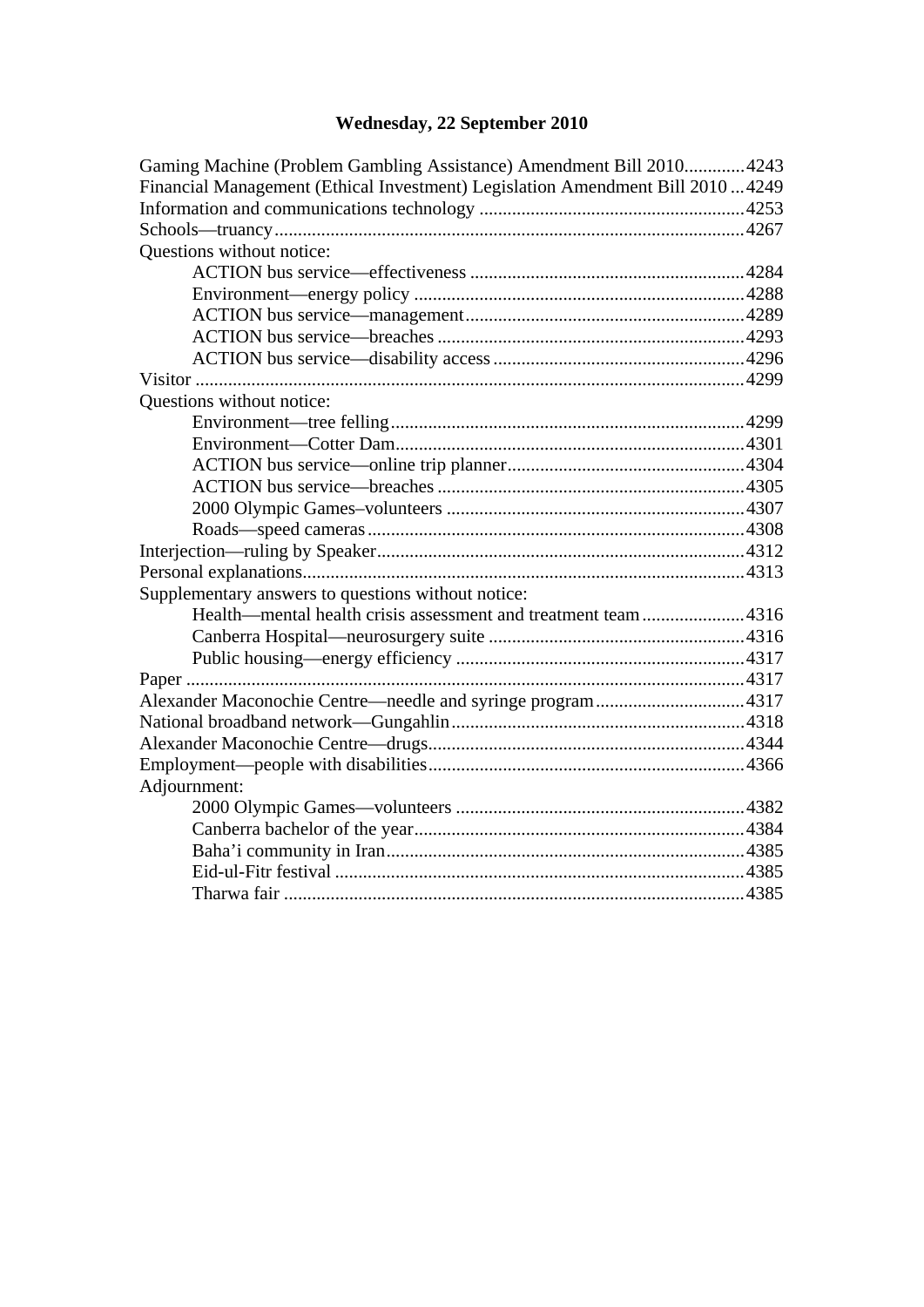## <span id="page-2-0"></span>**Wednesday, 22 September 2010**

**MR SPEAKER** (Mr Rattenbury) took the chair at 10 am and asked members to stand in silence and pray or reflect on their responsibilities to the people of the Australian Capital Territory.

### <span id="page-2-1"></span>**Gaming Machine (Problem Gambling Assistance) Amendment Bill 2010**

**Ms Hunter**, pursuant to notice, presented the bill and its explanatory statement.

Title read by Clerk.

**MS HUNTER** (Ginninderra—Parliamentary Convenor, ACT Greens) (10.01): I move:

That this bill be agreed to in principle.

The ACT Greens are introducing this bill today to establish a mandatory contributions scheme from gaming revenue to provide funds to be used to alleviate or minimise the harms caused by problem gambling in the ACT. Lifeline Canberra now estimates that there are around 6,000 people in the ACT with a significant gambling problem. This is an increase on the figures provided by the Australian Institute for Gambling Research in 2001, when they estimated that around 1.9 per cent of the ACT's adult population, or 5,300 people, were problem gamblers. This is a significant increase, well beyond population growth, that shows we are not doing enough to address this issue.

The increase in the prevalence of problem gambling is also demonstrated by the number of clients with gambling difficulties seen by Lifeline Canberra. Over the last 10 years, there has been a more than 40 per cent increase in the number of people accessing these services. Gaming machine patrons represent over three-quarters of these clients.

Compared to the Australian average, gambling expenditure in the ACT is predominantly on gaming machines. Australian gaming statistics show that gaming machine expenditure represents 83 per cent of the ACT gaming expenditure. The Australian average is 58 per cent.

But it gets worse. Lifeline estimates that, for each problem gambler, about seven others, usually family members, are affected. This means that approximately 12 per cent of our population, that is, 42,000 people, are negatively affected by problem gambling. That is the equivalent of three times the crowd capacity at Manuka oval. The significant social cost of problem gambling across Australia was identified in the 2010 Productivity Commission report released in June this year as being at least \$4.7 billion per year.

The ACT Council of Social Service, in their submission to the Productivity Commission inquiry into gambling, indicated their research found that ACT gamblers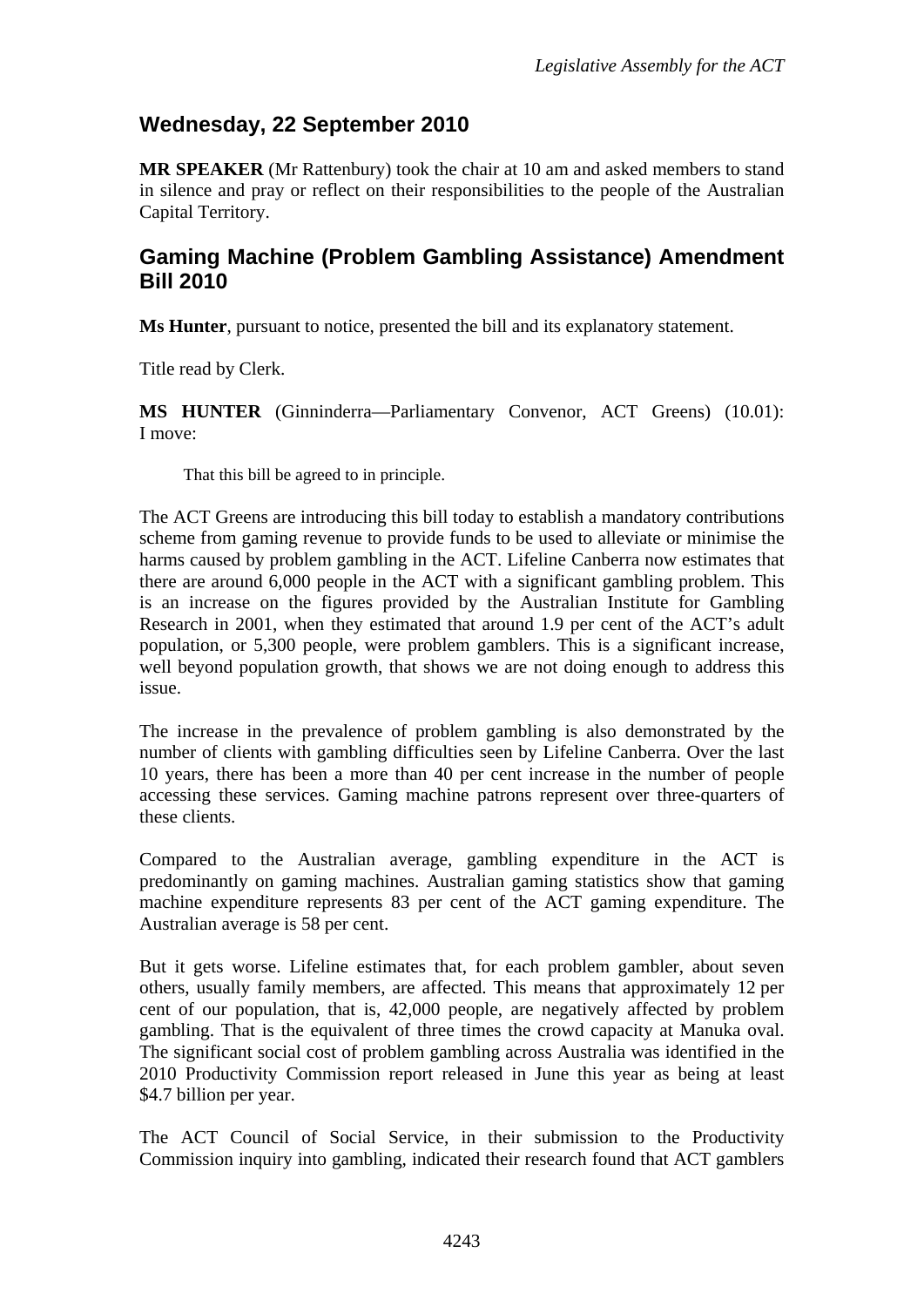appeared to be younger than the national average. In the ACT, 25 per cent of what ACTCOSS described as regular gamblers were young people aged 18 to 24 years, compared to 17.8 per cent nationally. Between 26 and 36 per cent of problem gamblers in the ACT were aged less than 25 years. In addition, their average income was low, and approximately 30 per cent were on very low incomes or receiving some form of government benefit. ACTCOSS's view overall was that ACT problem gamblers represent a highly vulnerable group in terms of their age, income and proportion of their income directed to gambling.

Under current arrangements, gambling businesses, mainly not-for-profit clubs, are required to pay seven per cent of their net gaming machine revenue in community contributions. These contributions fall into five broad categories: charitable and social welfare, sport and recreation, not-for-profit activities, community infrastructure and problem gambling support. ACTCOSS reported that, in recent years, the amount of contributions going to community sector organisations, including those to problem gambling, has declined from just over \$2 million in 2004-05 to \$1.5 million in 2008-09.

In 2008-2009, ACT net gaming revenue was \$98,646,938. The proportion of the required seven per cent community contribution allocated by the clubs to the problem gambling support area in 2008-2009 was \$407,516, or just 0.413 per cent of the \$98.6 million. This is to address an issue affecting about 42,000 people, or 12 per cent of Canberra's population, affected by problem gambling, and to tackle the challenge of raising awareness among young people in the territory. Across the 42,000 people, that is \$9.70 per head per annum. If we look at the 6,000 people who are addicted to gaming machines, it is only about \$68 per head per annum.

What is also of considerable concern is that 28 of the 61 clubs, and none of the 12 pubs or taverns, made a contribution to problem gambling. Problem gamblers account for between 22 and 60 per cent of gaming machine revenue, the average being around 42 per cent. There is no evidence to suggest that the ACT is significantly different from the average. It is therefore reasonable to assume that approximately \$41 million of gaming machine revenue last year came from problem gamblers, or about \$6,830 each.

What this bill does is require that 0.75 per cent of gaming machine revenue goes back to help the vulnerable members of the community and their families who, because of their addiction, are responsible for 40 per cent of that revenue. At present, under a heads of agreement arrangement, a number of ACT licensed clubs fund a clubcare program that delivers, through Lifeline Canberra's gambling care program, services for problem gamblers.

Despite their best intentions, it is not reasonable that the club industry itself and, in particular, each board of club directors decide how much money is allocated to problem gambling and to whom that money is allocated. Senator Nick Xenophon, in his submission to the Productivity Commission inquiry on gambling, made the very apt analogy that licensees deciding funding for problem gambling alleviation is "akin to the tobacco industry directly funding lung cancer research and having a role in the scope and direction of the research".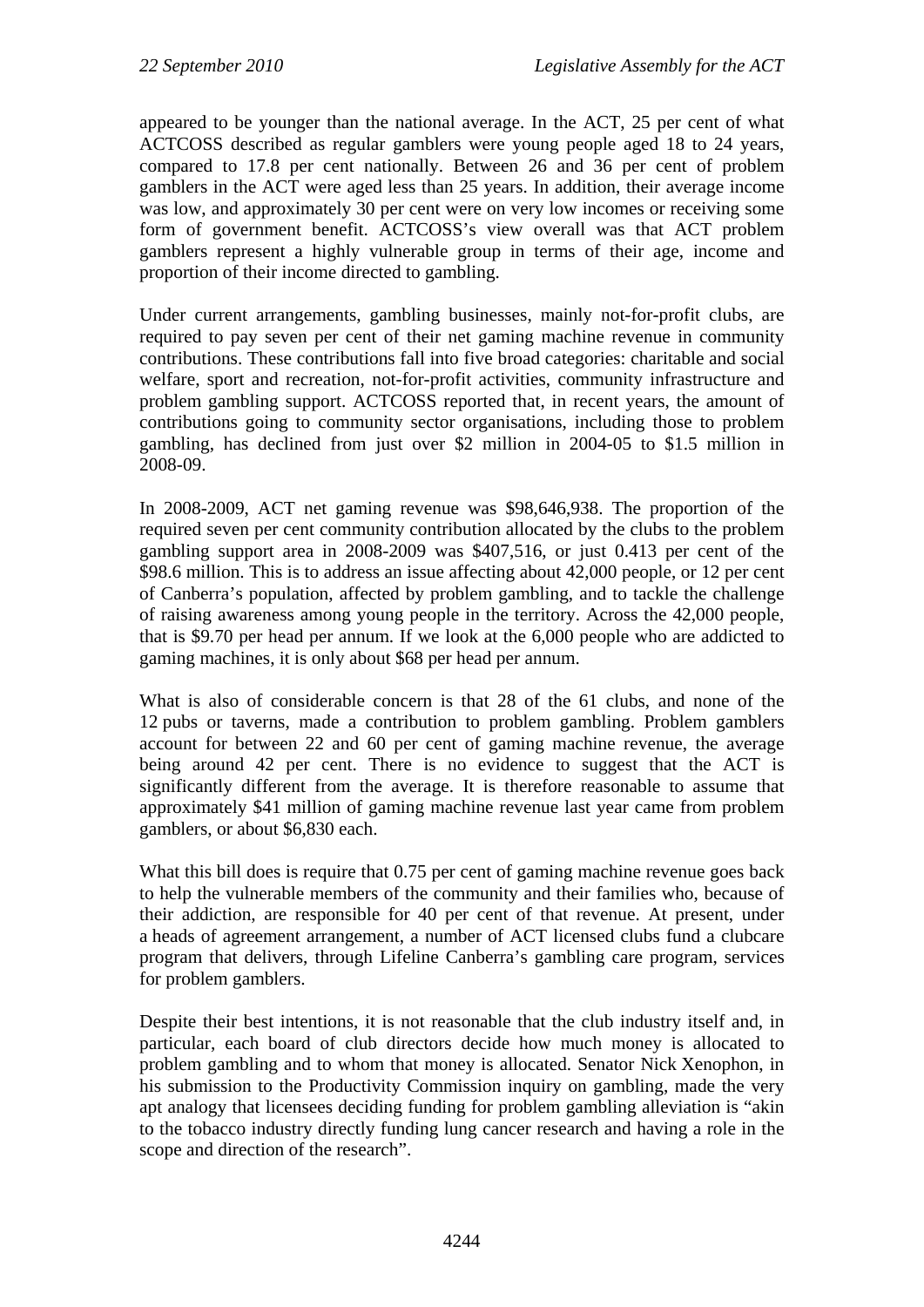ACTCOSS, in their submission to the same inquiry, said:

Clearly it is not desirable to have a situation where the resources available to address problem gambling are subject to annual decisions by gaming venues. No matter how well-intentioned they may be, there are a number of other causes to which their community contributions may be directed. The support provided by Gambling Care and its counsellors should have greater security of funding.

The current arrangements are simply inadequate. The 40 per cent increase in demand for help associated with problem gambling translates into 42,000 of the ACT population, as I said. And with this, you can only wonder just how many of the 42,000 affected go without the basic necessities of life due to a family member or members losing household income on gambling.

Regular gaming machine players, those playing at least once a week, are estimated to spend on average around \$6,000 to \$8,000 per annum, a sizeable share of household income and a key source of harm to some. As the ACTCOSS submission referred to earlier states, those suffering a gambling addiction, problem gamblers, are predominantly low income earners. So these losses, in proportionate terms, represent a very significant harm.

The Productivity Commission reported in their overview on page 9 in relation to community contributions:

… contributions by clubs are highly valued by many. However, it also needs to be acknowledged that:

these contributions tend to be narrowly focused on sport activities and on subsidised benefits for club members.

We acknowledge that the clubs have competing demands within the community categories under the current legislation. However, with the growing problem of gambling addiction, there is a need for more security of funding for counsellors and those working across a range of organisations to address the problem gambling issue.

To address this issue, the bill provides that a set percentage of gross gaming revenue is allocated to problem gambling services. The fund is to be managed and distributed by the Gambling and Racing Commission to organisations that will provide that assistance. This bill requires licence holders to, as I said, contribute 0.75 per cent of their gross gaming machine revenue to what will be called the Problem Gambling Assistance Fund to be administered by the Gambling and Racing Commission. And this is a separate requirement to the existing seven per cent clubs are required to provide as community contributions in the ACT.

There will be a need to put interim arrangements in place quickly following the end of the clubcare contract on 31 December of this year and then allow for an open tender process to ensure best value for money and the selection of the most effective services for those that need assistance. This new funding of about \$1.3 million, or an increase of close to \$900,000 on what was allocated by the clubs this year to problem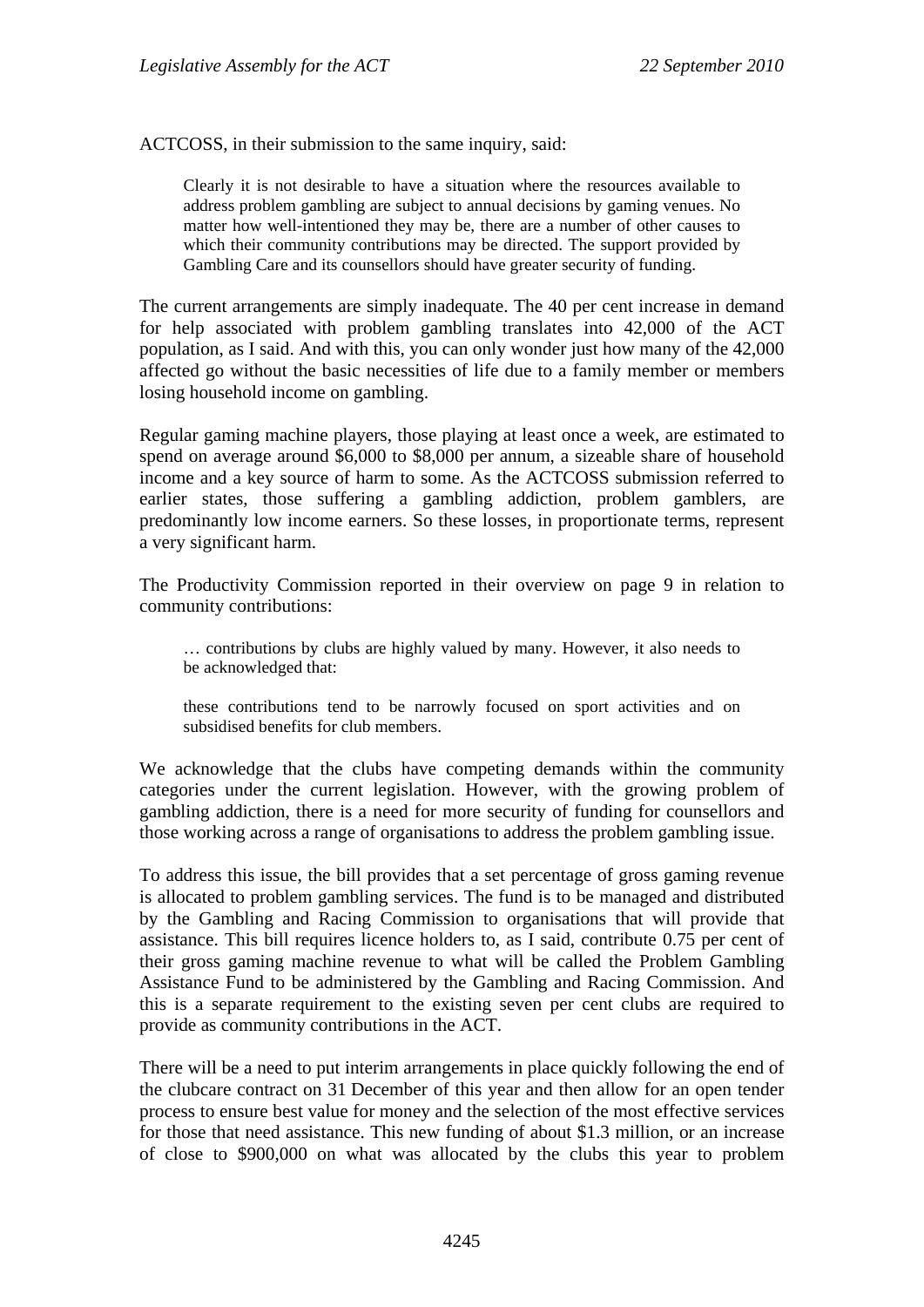gambling, will ensure extra funding is available under a range of broader measures to tackle the problem.

Given the high proportion of problem gamblers who are young adults, this would include, we expect, raising awareness amongst school students about the risks of gambling. Lifeline Canberra believes it is essential that, before they leave school, young people have an understanding of problem gambling and know how to gamble responsibly. Just as we educate our young people about drug and alcohol abuse, we need to educate them about the dangers of gambling.

Young people are overrepresented in the numbers of people identified in the ACT as having an issue. In addition, research by Lifeline shows that young people are more vulnerable to developing problems. They do gamble and are less likely to seek professional assistance. This is clearly an area in the ACT where more needs to be done.

As I said earlier, many clubs contribute in excess of the present seven per cent required for community contributions. In 2008-09, this contribution across all clubs was 13.97 per cent, or \$13.78 million. However, 70.1 per cent, or \$9.66 million, of this was directed to sport and recreation activities; 15.4 per cent, or \$2.12 million, was directed to non-profit activities; and a mere 2.95 per cent, or \$407,516, of this community contribution was directed to problem gambling—\$407,516 out of \$13.78 million to address a major issue affecting over 42,000 people in our community.

The financial impact of the change we are proposing is not significant. It merely requires that gaming machine licence holders direct a small, set percentage of gaming machine revenue each year to an area where demand is increasing, and this will give a secure funding and administrative basis for those tackling problem gambling.

There are a variety of community benefit levies or schemes in other jurisdictions that all make a contribution from gaming revenue. And some of the community benefit funds are specifically for problem gambling assistance, while others are for community support more generally, for example, sport and charities, as well as, as I said, problem gambling.

In New South Wales, clubs and hotels receive a tax rebate of up to 1.5 per cent, provided they contribute an equivalent amount to community development and support. Two per cent of New South Wales casino gaming revenue is also paid into the responsible gambling fund.

In Queensland, in 2009-10, \$4.9 million from clubs will fund 14 face-to-face gambling help services, a residential treatment program and a gambling helpline. In Victoria, 8.33 per cent of revenue from hotel gaming machines is paid to the community support fund for community and problem gambling services.

In Western Australia, the casino contributes to problem gambling support services. In South Australia, the casino, clubs and hotels contribute. And in the Northern Territory, the hotels and clubs also make community contributions.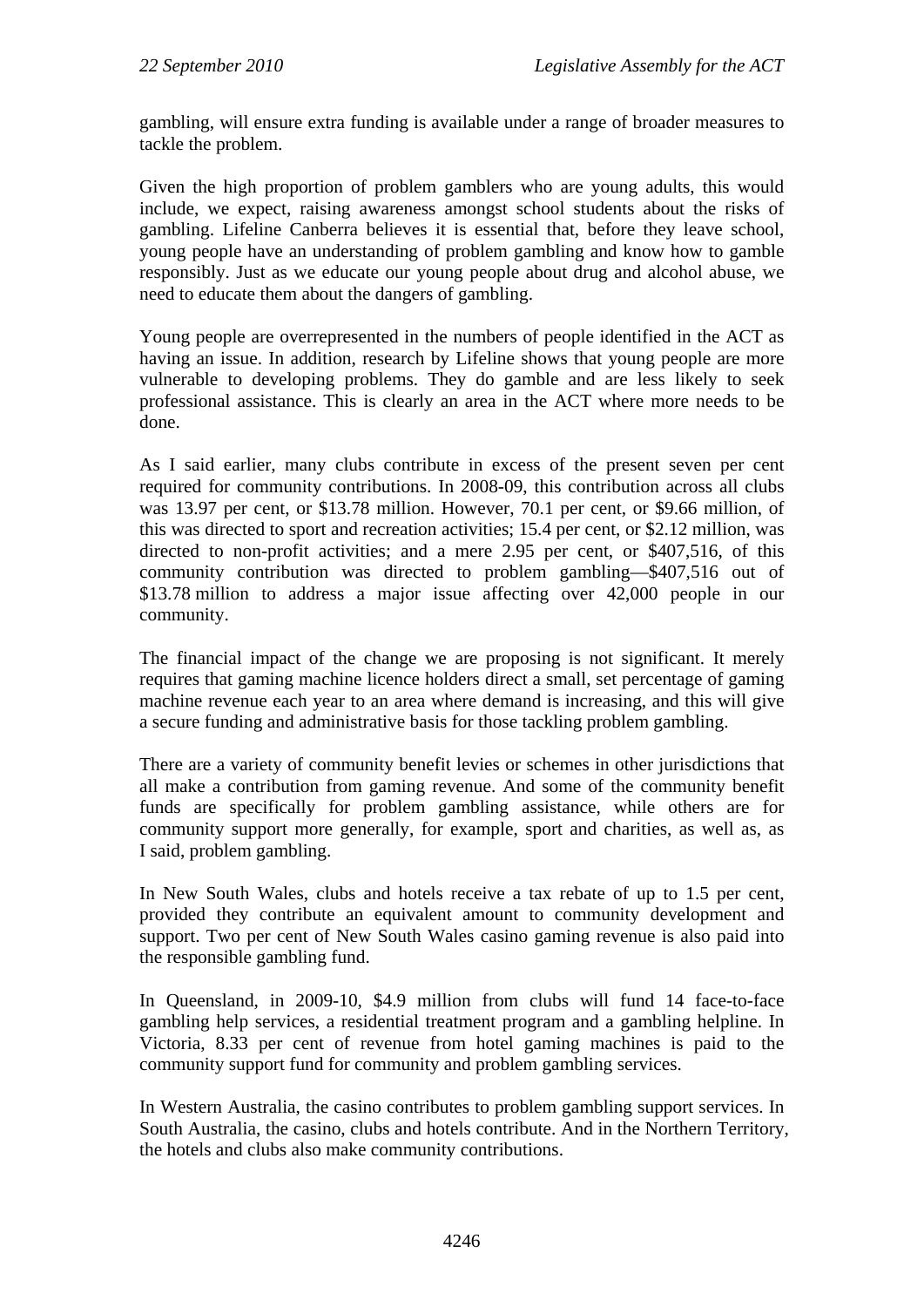Our advice is that overall the 0.75 per cent levy we are proposing is consistent with these jurisdictions and appropriate to provide some of the necessary support services. We are proposing a transition arrangement to this new rate, with a 0.375 per cent levy to apply from 1 January 2011 and the full 0.75 per cent to apply from 1 July 2011. This allows a reasonable transition period for both the Gambling and Racing Commission and licence holders to adjust to the new arrangements.

The issue of problem gambling is not going to go away without significant action to address the problem. Again I refer to the ACTCOSS submission to the productivity inquiry where it said:

Problem gambling is a public health issue.

The current approach to problem gambling funding also raises a broader issue of how problem gambling should be viewed by the community and by governments. The current arrangements assume that problem gambling is an individual malady, which should be responded to on an individual basis once the condition develops.

Such an approach is inadequate. Firstly, gambling is reaching an increasing number of people, with overall ACT expenditure and individual expenditure experiencing significant and steady growth.

Gaming venues and activities are becoming increasingly sophisticated, and a good deal of product development work goes into the design of gaming machines, for example, to maximise their attractiveness to gamblers and hence their financial returns to the host.

These venues and products can be seen to be pre-disposed to maximise gambling. To the extent that some gamblers are potentially vulnerable to gambling addiction, this is not an open and fair situation. Moreover the number of people who are potentially vulnerable to problem gambling is much wider than the actual number who succumb.

The prevention of gambling addiction must be given a high priority, in much the same way that people who are potentially vulnerable to mental illness, for example, can be supported through a variety of preventive measures. Support is also needed for the families of potential or actual problems gamblers, given the seven-fold effect of problem gambling on others.

ACTCOSS is of the view that problem gambling should be designated a public health issue.

It is therefore appropriate that a public officer, the Gambling and Racing Commissioner, be entrusted with the responsibility of distributing, through a transparent and accountable process, funds to run problem gambling services.

We are introducing this bill which, in light of what I have just outlined, is well overdue. In some ways it does not go far enough to address all of the issues identified but it is a start. I note that there has been an indication from the government that it will be tabling amendments to the Gaming Machine Act in the spring sittings, and we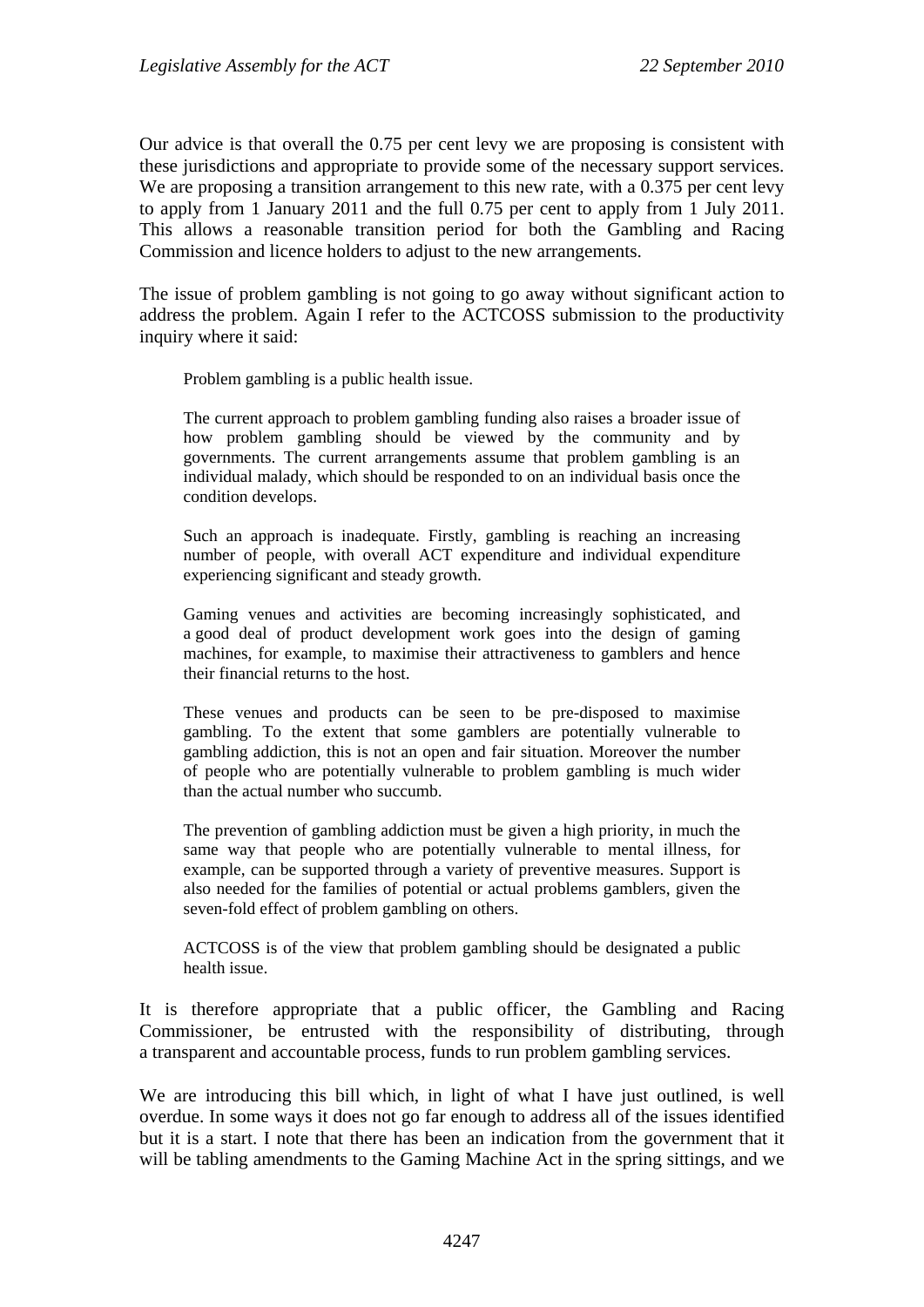expect that would cover a number of the more complex issues raised in the Productivity Commission inquiry.

In the meantime, this bill seeks to promptly address the significant funding shortfall and enable those providing counselling and educational services to continue to operate on a sounder financial basis. The Gambling and Racing Commissioner is the most appropriate person to administer the scheme. The Gaming and Racing Control Act 1999, section 17, sets out that one of the commissioner's functions is to monitor the social and economic effects of gambling and problem gambling in the ACT, including the need for counselling and other services.

Problem gambling funding is not a community contribution. It is a reparation for a harm caused by the machines. It is not making a contribution to the community. It does not add anything. Rather, it goes some way to make up for the harm done. It is not appropriate that it be categorised as a community contribution. The more appropriate name is a mitigation measure. An analogy to illustrate the point is James Hardie providing funds for those suffering from asbestos-related disease. No-one would consider this a community contribution. Rather, this is a reparation for the damage caused.

Similarly, poker machines cause real harm. People commit suicide because of their addiction. Families and relationships are destroyed because thousands of people in our community are suffering from this issue. Using the money from the machines to address the problem is a reasonable, proportionate action. We need to move away from this and administer the system in a much more open and transparent manner that better reflects the community's view of how things should operate. Placing those who benefit from something in charge of its reduction is fundamentally at odds with the most basic notions of good governance. Real or otherwise, the perception of conflict of interest is very strong.

One argument that has been put by the clubs is that all the providers are accredited and therefore there is no way for the process to be corrupted. It is simply not, I believe, a sufficient safeguard. The fact that they control the quantum and are in a position to control or regulate the type and delivery of any particular service simply is not satisfactory. The most appropriate regulatory arrangement is that the Commissioner for Gambling and Racing administer the fund and provide a structured mechanism for the rollout of problem gambling reduction services. This is exactly what the bill does.

This is a simple and effective, perhaps the most targeted and demonstrably effective, harm minimisation measure. It is consistent with and can operate very well in addition to all other harm minimisation measures and regulatory controls proposed by the commonwealth or the ACT. It is a sensible, reasonable and proportionate response to the seriousness of the harms caused by problem gambling.

The Greens intend to debate the bill in the October sittings and extend an invitation to all stakeholders and members of the community to provide feedback on the bill. I commend the bill to the Assembly.

Debate (on motion by **Mr Barr**) adjourned to the next sitting.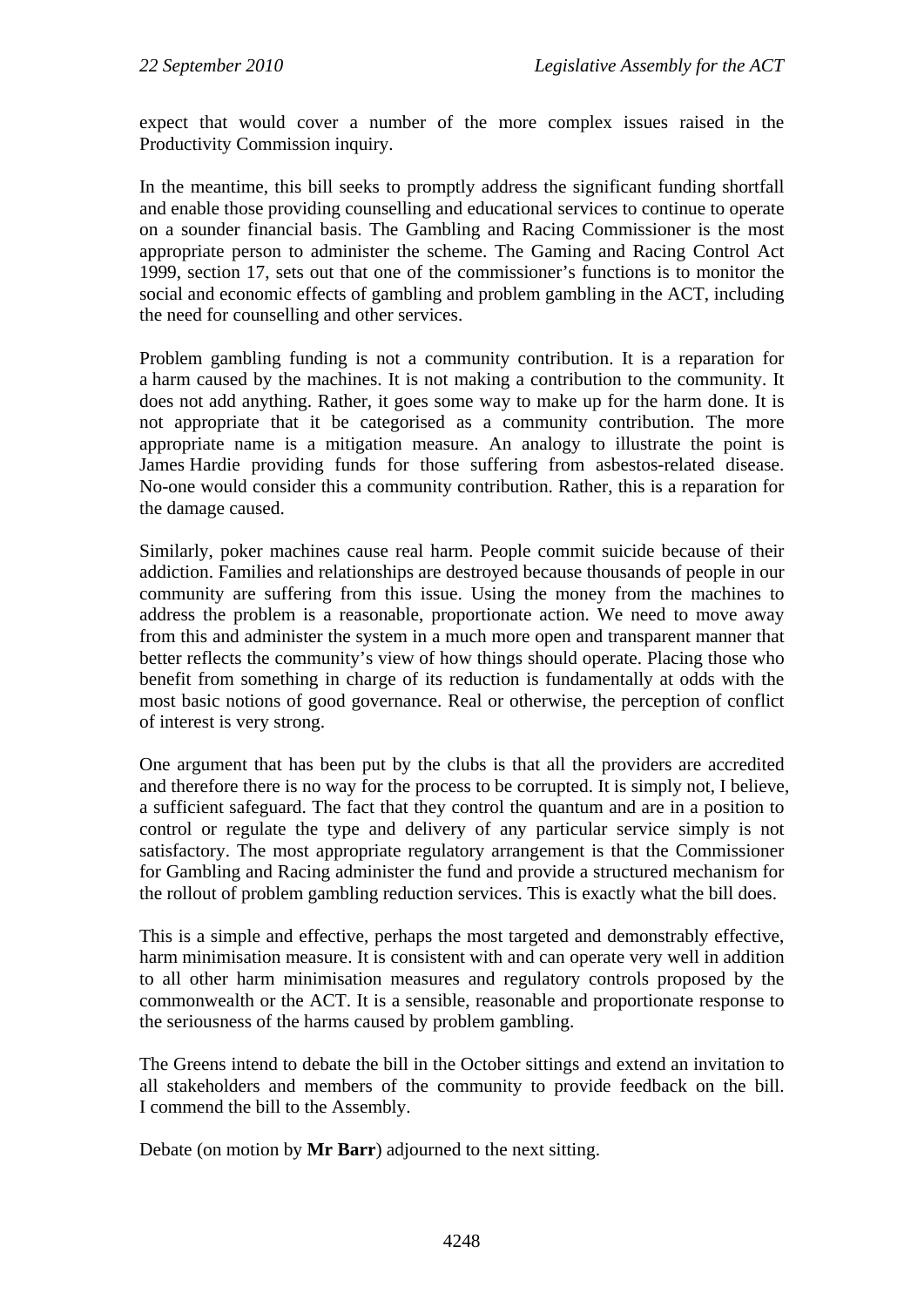#### <span id="page-8-0"></span>**Financial Management (Ethical Investment) Legislation Amendment Bill 2010 Exposure draft**

**MS HUNTER** (Ginninderra—Parliamentary Convenor, ACT Greens) (10.21), by leave: I present the following papers:

Financial Management (Ethical Investment) Legislation Amendment Bill 2010— Exposure draft and explanatory statement—Papers.

Back in 1999, Ms Kerrie Tucker first raised this issue during the debate on the Financial Management Act. In 2002, the then Treasurer Mr Quinlan indicated that, indeed, the government would take ethical considerations into investment decisions, albeit solely in the context of risk and return. When the full scope of our investment portfolio was revealed in the *Canberra Times*, the issue gained further attention and some level of action was finally taken.

The ACT signed up to the principles of responsible investment and we do now have a framework for ESG considerations in relation to risk. We have recently had a review of our application of the PRIs in line with the parliamentary agreement. Whilst this has been progressed, it has been very slow and very limited. In fact, it is fair to say that nothing has actually changed as a result of our actions thus far. We are perhaps more aware of what we invest in, but we have not sold a single share as a result of the PRIs and there is no evidence that we are in any way targeting the portfolio towards positive social and environmental outcomes. We have taken the symbolic step. Now it is time to take a tangible step forward and actually implement some minimum standards for our investment practices.

Today I present an exposure draft of legislation that will make real change. A key part of what this legislation does is force us to think about what our money is doing, to question whether we think it is appropriate for us to profit from the listed companies in the bill or the listed practices in the bill. Business as usual is not okay. It is easy not to engage with the issue, to not think about where the money comes from or what it is doing.

We do have a large investment portfolio and it is important that we recognise the practical and symbolic effect that a change in investment decisions can have. A survey by the Business Council of Australia in the lead-up to this year's federal election found that 85 per cent of people surveyed think that we can be more economically successful and more socially responsible. This is exactly the thinking driving the policy behind the bill. The ACT Treasury already operates an internal ethical screen so that it is aware of the types of activities that it is investing in. Unfortunately, it does not act on these issues.

Investing ethically is not new thinking. It has been on the international agenda for decades. All over the world there are billions and billions of dollars managed in an ethical and sustainable way. In fact, since 2007 over \$1.2 trillion has been invested in positive environmental outcomes. It is now commonplace for superannuation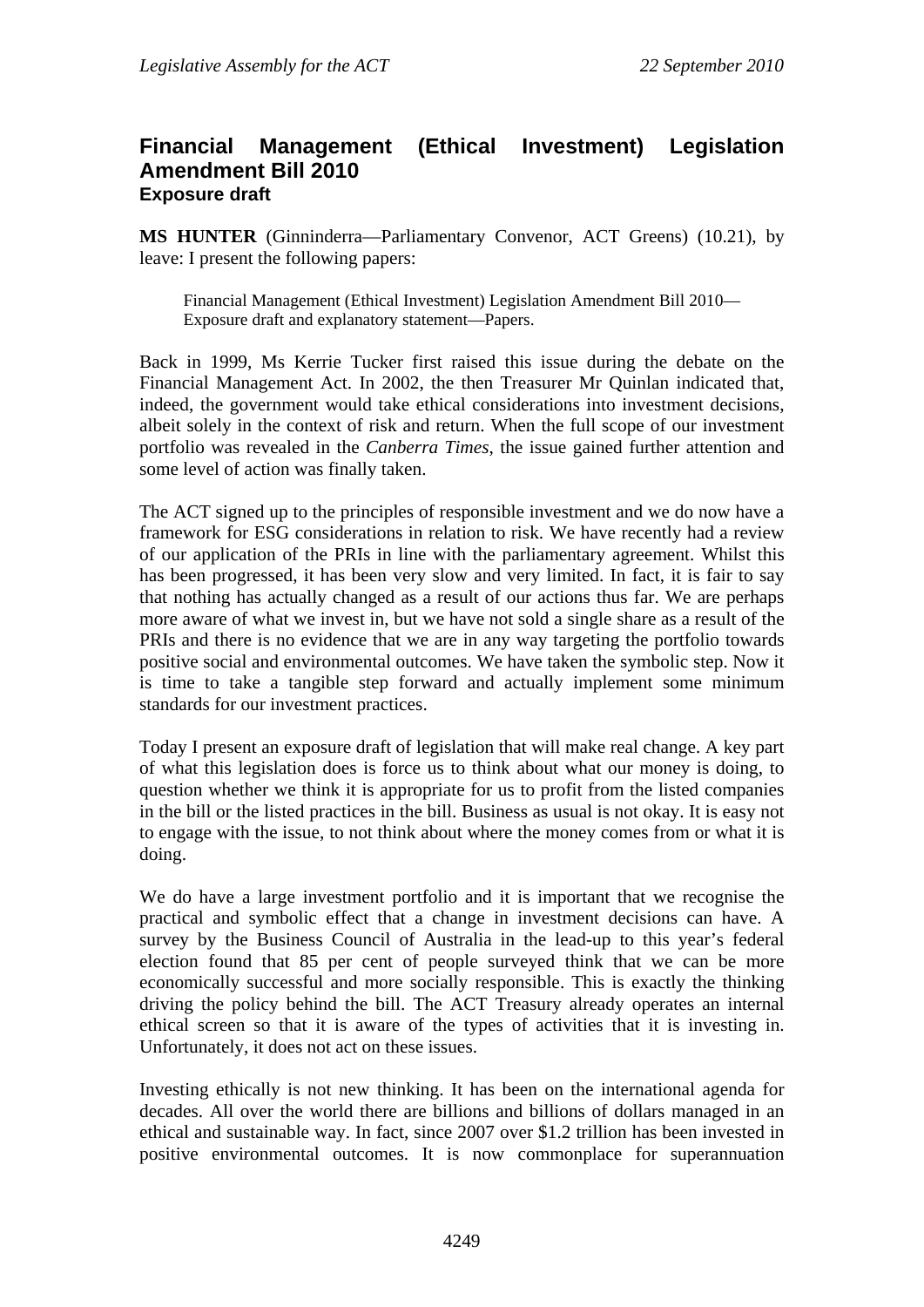providers to offer ethical options for the superannuation funds they manage. Perhaps the most compelling argument for those not predisposed to support the policy for intellectual or ethical reasons is that on purely financial grounds it is certainly no worse and probably a little better to invest ethically.

Asset consultant Mercer conducted a study reproduced in the *Australian Financial Review* which found that over the past five years the average return of a sustainable fund was 5.6 per cent and the ASX index was only 4.6 per cent. There are in fact six major funds whose ethical portfolios outperformed the ASX average over the past five years. The best performer almost doubled the ASX return. There is now a very large body of research around ethical, sustainable, responsible investment. Perhaps the most notable and comprehensive is the Russell research paper entitled "Sustainable investing, marrying sustainability concerns with the quest for financial return for superannuation trustees".

Before I move on to explain the operation of the bill, there is one issue that needs to be clarified. That is the claim of fiduciary responsibility. Often those who have been unwilling to engage or take up this issue have said that our fiduciary responsibility means that we must invest for the best return and we cannot take other factors into account. We will put to one side for the moment the fact that ethical funds have actually done slightly better. The ACT does not have a fiduciary responsibility to, or relationship with, any individual's superannuation. The performance of our fund in no way affects any individual's superannuation entitlements. There is no fiduciary relationship.

Our liability is to the commonwealth and we are free to meet the liability in any way we choose. Equally, the manner that consolidated revenue in the territory banking account is invested is entirely at the discretion of the territory. On the question of fiduciary relationships, I refer the Assembly to the case Hospital Products Ltd v United States Surgical Corporation. This case sets out the nature and conditions for fiduciary relationships and the proper purpose test. The key point is that no individual's entitlements change because of the performance of a superannuation fund.

That said, of course we do have a responsibility to the community to be prudent in our investments and to get good returns on money. This bill acknowledges that we also have a responsibility to reflect community values. We should be prioritising positive investments and prohibiting the territory from investing in activities that are not in our community's best interests and that do not reflect community values.

In addition to the general ESG risk criteria, which will continue to be applied to all investment decisions, the draft bill sets out the minimum standards for territory investments and requires that, where prudent, investments must be in positive practices that promote human rights, protect the environment and also have good social outcomes. The investments that we have put in the prohibited list are in alcohol, tobacco, armaments, gambling, uranium, coal and oil, old growth forests, GM crops, animal testing and labour practices that breach international conventions.

These are basic screens which are offered by many of the major fund managers. The requirement set up by the bill is that the ACT cannot invest in a company that derives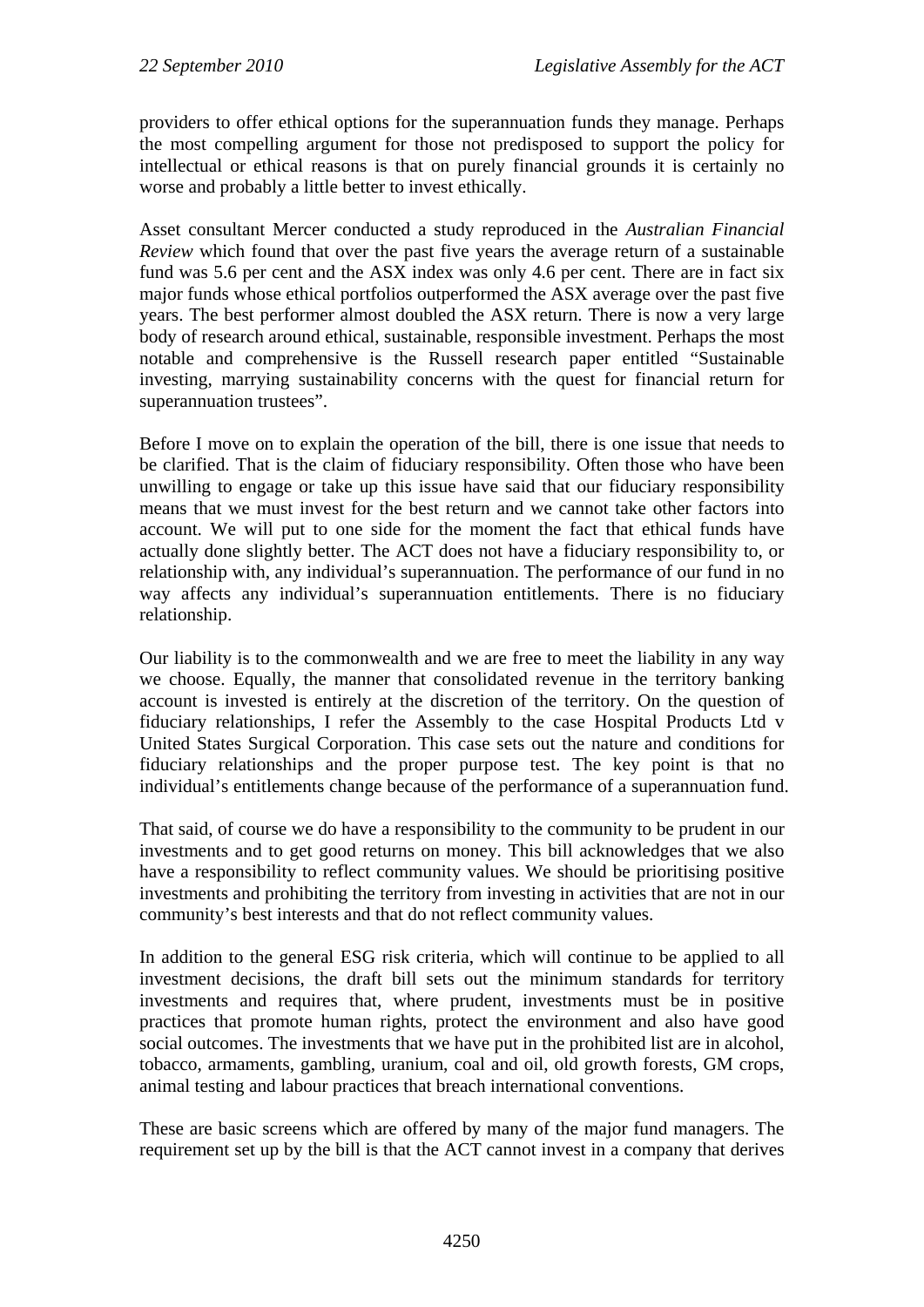more than five per cent of its revenue from these activities or products. This is consistent with the screens established by many of the major funds and should be reasonably easy for Treasury to apply. The five per cent allows a margin for error and recognises the often very complicated company structures and practical realities. The draft bill recognises the realities of what is proportionate and commercially available.

The test set out in the bill allows the minister the flexibility in good faith to rely on contemporary circumstances and respond accordingly to changed behaviours. The test sets out that the territory must be satisfied on reasonable grounds that it is likely that no more than five per cent of companies' revenue for the current financial year is likely to be attributable to the proscribed practices or products. This is a reasonable and proportionate standard that allows a sufficient level of flexibility whilst maintaining the overall integrity of the scheme.

On the question of what should and should not be a prohibited investment, this is obviously the most contentious issue in the bill. No doubt there will be vigorous and robust debate as to what industries we should and should not be investing in. This is entirely as it should be. The list in the draft bill represents the most common exclusions offered by commercial funds—that is, these are the types of practices and activities that many people in the community are already choosing not to invest in. Not only that, most of these issues are already monitored by the ACT Treasury and/or represent the current Assembly position. The intention of the proposed list is to ensure that these very mainstream concerns are considered by the committee, the Assembly and the community. We can then proceed to have the opportunity to debate all the common exclusions and develop a list that is appropriate for the ACT.

As I said, a very important point to make is that these prohibitions reflect Assembly policy. We have in recent years adopted a range of initiatives to reduce the number of people smoking, yet we invest in a way that means we profit from more people smoking. The government's policy is that we should be a zero emissions city and significantly reduce our greenhouse gas emissions in the very near future. Yet we have investments that mean we profit from the sale of coal-fired electricity generation. We have a legislated moratorium on GM crops. It is reasonable to debate whether our investment practices should match our legislative action.

We are a jurisdiction that has legislated to implement human rights. The right to life is among those. Yet we are investing in the production of bombs that we know will kill innocent people. The rights of children and the right to freedom from forced work are recognised. It makes sense that we therefore should not be investing in companies that produce products in ways that breach those rights. The Greens' view is that in a general sense territory investment practices should reflect these types of legislated standards. As I said, the exclusion list will be the subject of much debate and I would really like to encourage everyone in the community to participate in that debate.

As well as providing a list of exclusions, the draft bill also sets out the types of activities that the superannuation provision account, the ACT's largest investment and for which long-term considerations must be taken into account, should be investing in. I am quite confident that no-one in the Assembly disagrees that everything on this list is a positive activity, that it is desirable that the ACT makes a contribution to. The list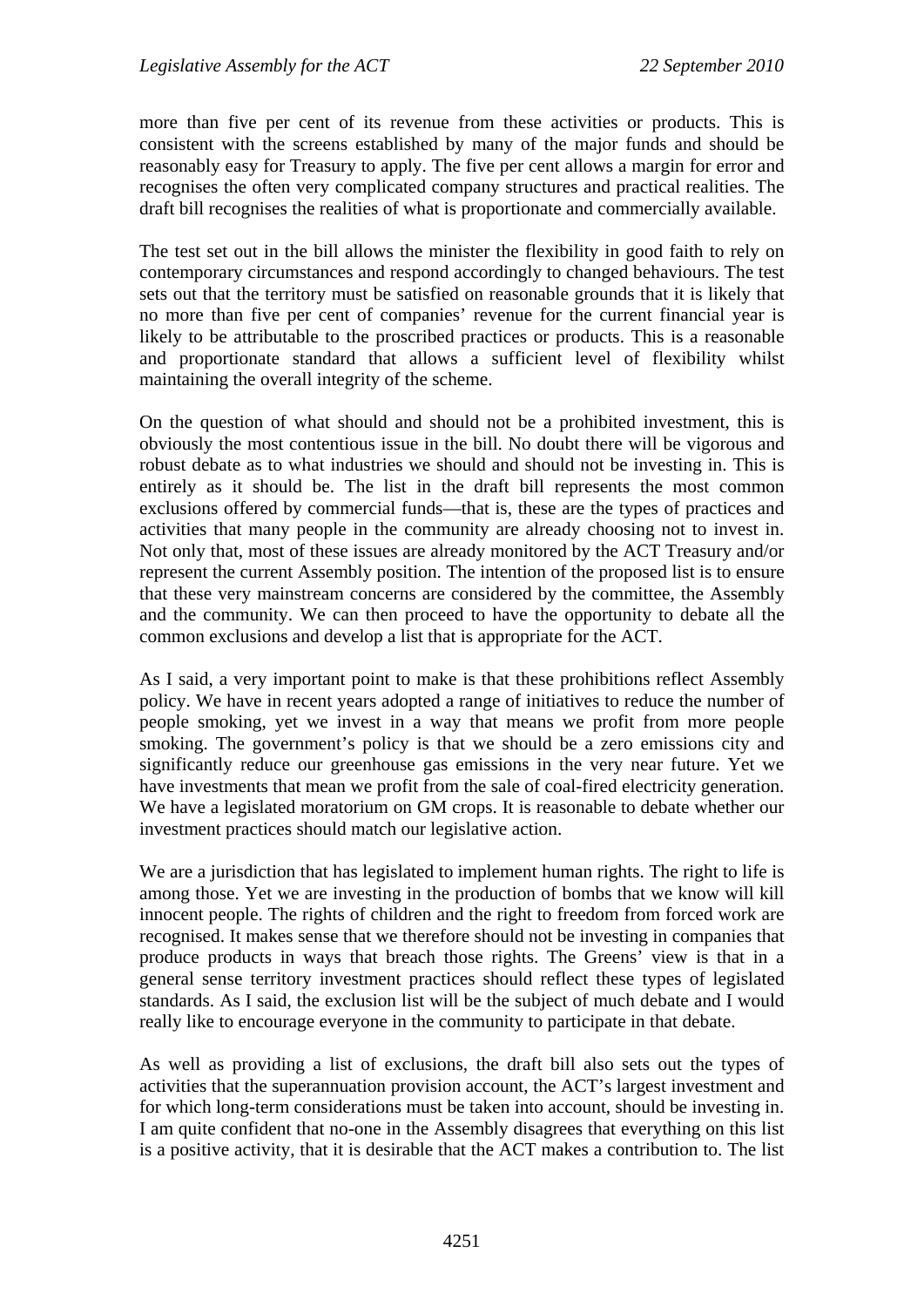includes activities such as renewable energy generation, energy efficiency, the reduction of greenhouse gas emissions, water conservation, recycling and environmental protection, education, social housing and health services, the alleviation of poverty and community support programs as well as disability and social inclusion services.

The draft bill requires that these investments must be prudent in the contemporary financial environment and sets up a reasonable and proportionate mechanism for promoting investment in these activities. The draft bill sends a meaningful message to the community and other investors that the ACT is a jurisdiction that will take active steps to invest in ethical, sustainable and responsible ways. I do not pretend for a second that it is an investment panacea. Returns will not be magical. These investments traditionally are lower risk and there is an investment premium for that. However, as I have said, there is no reason to expect the returns to be any lower. In fact, the reasonable expectation is that they will be slightly better.

It is, however, certain that it is the right thing to do. It sends a clear message as to what the ACT does not want to be involved in and what we do. It recognises that there is an opportunity cost to our investments, that for every dollar we have in an unsustainable industry that is harming people and the environment we could be investing in something positive that encourages innovation in industries that will benefit the community.

The list of prohibition represents some mainstream ethical funds and issues already identified by the ACT Treasury. There is a significant proportion of the community who find it unethical to invest in these industries or practices. I welcome and encourage debate on each of the proposed prohibited investments and the list of proposed positive initiatives.

The evidence is that from a purely economic point of view we will do at least the same, if not better, if we invest ethically. The historical averages are available over a very long period of time, and they all suggest that the proposed changes will not cost the ACT and are in fact likely to improve our financial position. I encourage again everyone in the community and in the Assembly to participate in the debate.

#### **Reference to Standing Committee on Public Accounts**

**MS GALLAGHER** (Molonglo—Deputy Chief Minister, Treasurer, Minister for Health and Minister for Industrial Relations) (10.34), by leave: I move:

That the exposure draft of the Financial Management (Ethical Investment) Legislation Amendment Bill 2010 be referred to the Standing Committee on Public Accounts for inquiry and report.

I will speak to the motion briefly. I do apologise for not speaking to members of the committee earlier, but I have had a brief discussion with them. I understand that they have a very busy business plan ahead of them in that standing committee, but I do think that the issues covered in the exposure draft of this legislation are complex ones. I do believe that the Assembly, when it comes to debate the legislation brought before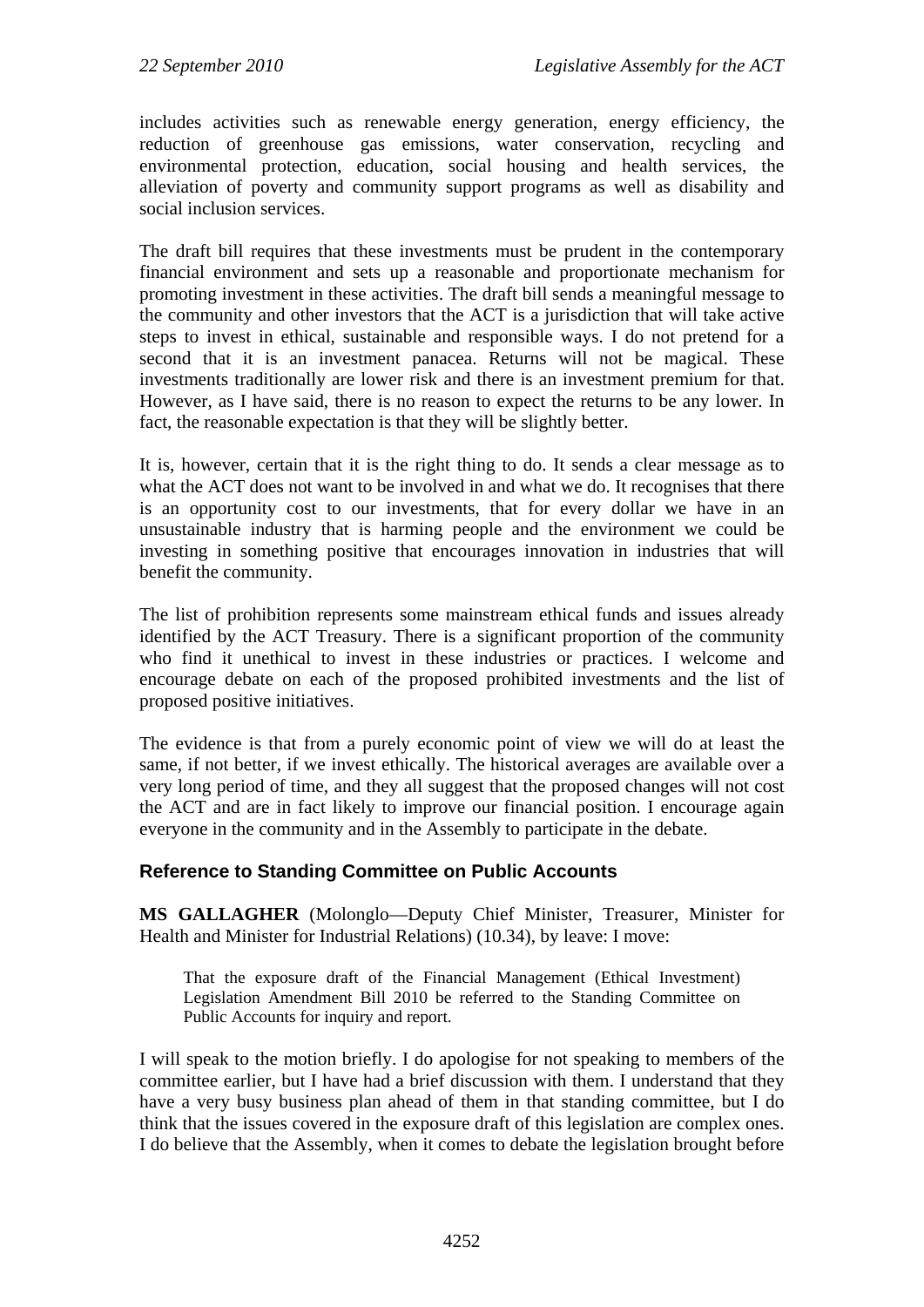it, would benefit from a thorough analysis that can be provided through a public inquiry and the expertise of the Standing Committee on Public Accounts.

I understand that the committee might not be able to get to this in the next week, but I do believe this is the appropriate place for this issue to be referred to in the short term prior to returning to the Assembly for more thorough debate in the future.

**MR SMYTH** (Brindabella) (10.35): Yes, I was quite surprised to hear yesterday morning that it was going to PAC. Nobody had consulted with me. As a member of the committee that is going to be discussing this, I was quite surprised that we were receiving it and that we were doing the inquiry. I think it is appropriate that people speak at least to the chair and that the chair consult with members of the committee before such announcements are made publicly on the radio.

That notwithstanding, as I said in the estimates these are interesting issues that need to be addressed. The whole issue of what is ethical certainly needs to be addressed. Given the heavy workload that PAC has, and I will not pre-empt the chair on this if the chair wants to say something, it will be interesting to see where we fit this in. PAC has a number of inquiries on foot and more to come. But, yes, it is an issue that I am sure most members—certainly I will—will enjoy looking at.

**MS HUNTER** (Ginninderra—Parliamentary Convenor, ACT Greens) (10.35): We will be supporting this motion to send the exposure draft off to the committee for inquiry. There was a discussion with the chair of the public accounts committee. I believe there was a discussion that was raised with the committee itself. Certainly, my office did have a discussion because we were aware that we needed to check out the schedule and the inquiries that PAC were involved in.

We certainly took the time out to do that. We understood that there was a possibility that this could be taken on. That is why I believe this is the right way to go. It is a complex area. I believe that it is important we do have this inquiry, wide-ranging debate and conversations. Therefore, we will be supporting this motion.

**MS LE COUTEUR** (Molonglo) (10.36): Just very briefly, yes, it was discussed with PAC. One of the pieces of advice I gave was that PAC's timetable is fairly tight at present; so I understand that the referral is without a reporting date. I think I can speak on behalf of all PAC members when I say that we appreciate this because we do have quite a bit on our plate at present. We will obviously accept the will of the Assembly.

Question resolved in the affirmative.

### <span id="page-12-0"></span>**Information and communications technology**

**MS LE COUTEUR** (Molonglo) (10.37): I move:

That this Assembly:

- (1) notes that information and communications technology (ICT) is:
	- (a) a major enabler of government function;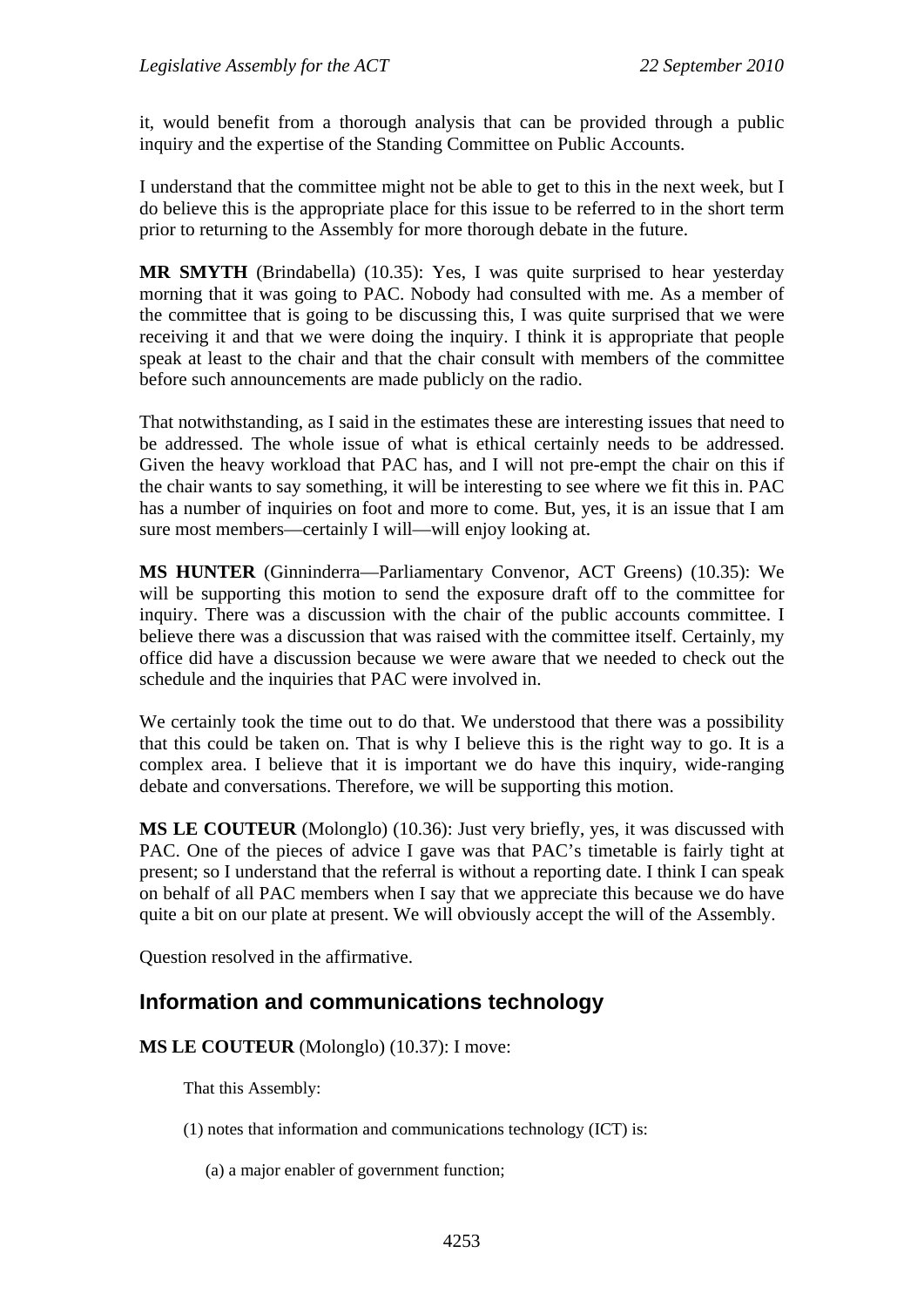- (b) a major employer in the ACT;
- (c) a significant user of power; and
- (d) a significant generator of waste;
- (2) also notes that the ACT Government:
	- (a) does not know the whole of government ICT energy use for the ACT;
	- (b) has not yet developed an ICT sustainability plan;
	- (c) does not make supporting information available on the web as soon as the relevant consultation is notified in the newspaper, retaining it in a publicly available form, or making it available in the most useful format; and
	- (d) has not committed to making information available in a timely and effective manner using current ICT infrastructure; and
- (3) calls on the ACT Government to:
	- (a) commit to measuring its ICT environmental impact;
	- (b) expedite the ICT sustainability plan, including consideration of life cycle impacts of ICT;
	- (c) commit to considering all the actions in the Australian Government's ICT Quick Wins paper;
	- (d) commit to making data available on relevant government websites as soon as it is advertised in the media and to ensuring that information is in all appropriate formats and retained while useful to the community;
	- (e) develop a policy to encourage appropriate telecommuting and teleconferencing; and
	- (f) report back to the Assembly on these issues by 30 March 2011.

I am very pleased to rise today to speak on this subject, because I guess one of the major points I am going to be making is that the Assembly, and the government behind it, does not, in fact, pay enough attention to the very important issues involved in information and communications technology, which I will, for convenience, in my speech usually refer to as "ICT". Occasionally I will forget and just say "IT", because when I first started my IT career—I will admit to being an IT manager before coming to the Assembly—we talked about "IT", and it is only more recently that we have always talked about "ICT", as communications have become part of information technology.

I would just like to say that in the debate today I am not attempting to deal with all the very major and relevant issues connected with ICT, in particular, the issues around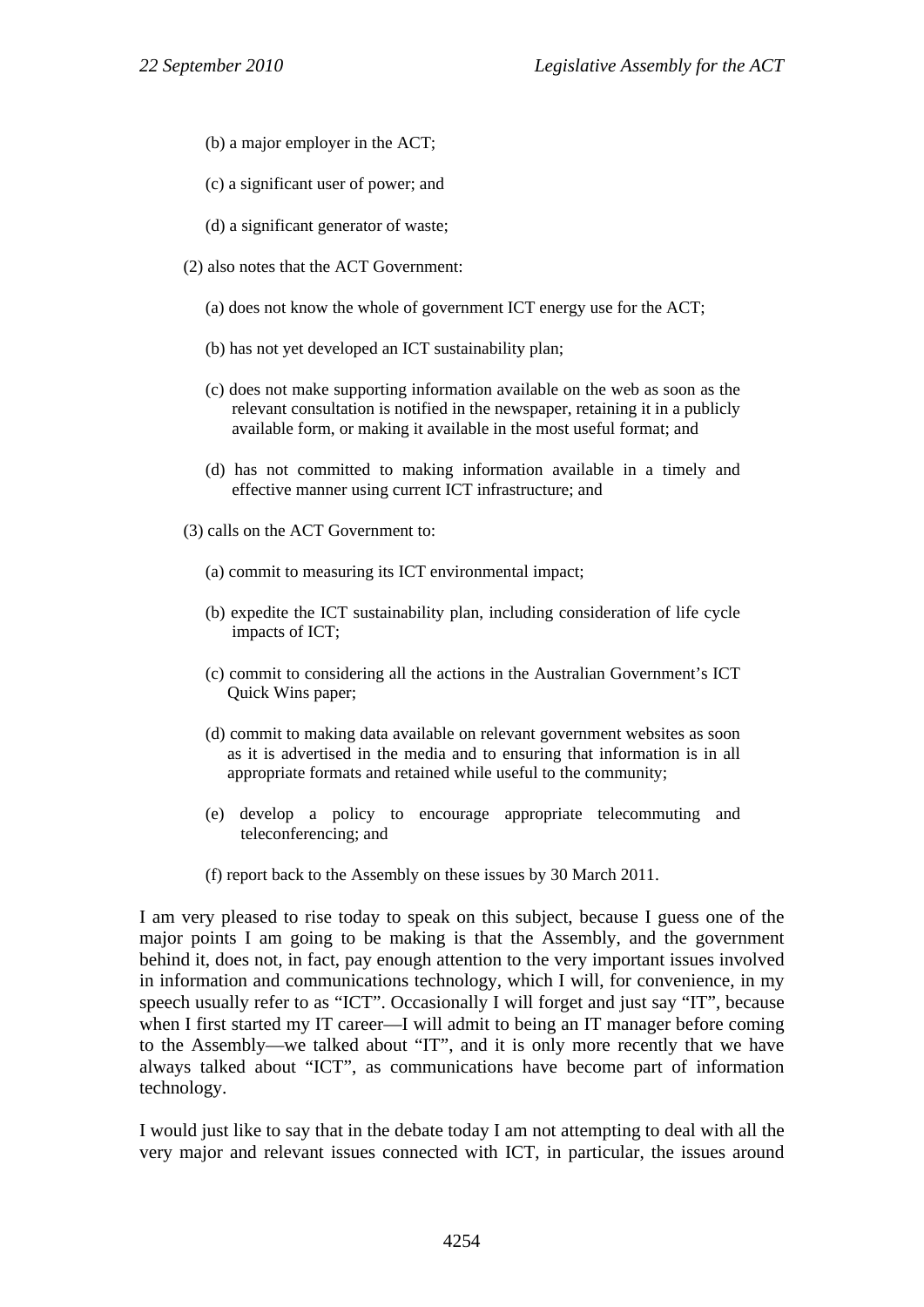Web 2.0 or Gov 2.0. I think we should have a debate at a later time about those issues, because I think that these are areas where the ACT can lift its game and should lift its game. But I am not trying to cover the whole gamut of that in this motion. Where I am talking about information provision in this motion, I am just talking about the basic things which I think that all the residents of the ACT who are connected with the various bits of information that interest them would think the government should do.

Also, I would like to say that I am very pleased that Ms Porter has the national broadband motion later today. That was something else that I had originally put in my motion, but I decided to take it out because there is a limit to how much you can put in one motion, or so I thought. So it is very good that we will be able to talk about the broadband issue in a little while.

I guess one of the things I would like to say is that, if we do have a positive solution to the various problems besetting the world at present, ICT will be involved in it. It is ICT which has enabled us, to some extent, to know of all our problems. Without that, I am sure we would not have the understanding we do have, for instance, of the greenhouse effect and what that is doing with climate change. It is ICT which is helping to create the problems, but it will also be ICT which helps solve the problems. ICT is not inherently green, but it is something which is going to be very, very important to having a positive green future, and that is the spirit in which I move this motion today.

This motion is very much one about better housekeeping and better management of ICT. ICT is important to the ACT, and we can look after it better. It is worth paying attention to. Canberra's economy is a knowledge-based economy, and the green economy which we will move into will be one which is based on skills.

I will start going through the motion, as I only have another 11 minutes. ICT is a major enabler of government functions. You just need to look at Ms Porter's subsequent motion about the NBN and a number of the things she mentions in that to know that. Secondly, ICT is a major employer in the ACT. The ACT employs four per cent of the ICT sector, which is twice its share of the total employment in Australia. Some 76 per cent of the public service ICT staff are, in fact, located in the ACT, so this is really important to the ACT.

The ACT is also a leader in green ICT education. At ANU, the first globally available and accredited green ICT course has been established. That was established at the beginning of last year sponsored by the Australian Computer Society.

ICT is a significant user of power. This is very important in light of the commitment that the ACT is shortly going to make, I believe, to reduce our greenhouse gas emissions by 40 per cent. ICT worldwide accounts for about two per cent of global emissions, and the Australia Computer Society found that it is up to about 2.7 per cent of  $CO<sub>2</sub>$  emissions in Australia. But a study by Deloitte found that ICT and office equipment typically contributes about 30 or 40 per cent of the total carbon footprint of service-based organisations, organisations such as most of the ACT public service. I think that it could be a very significant figure as far as we are concerned.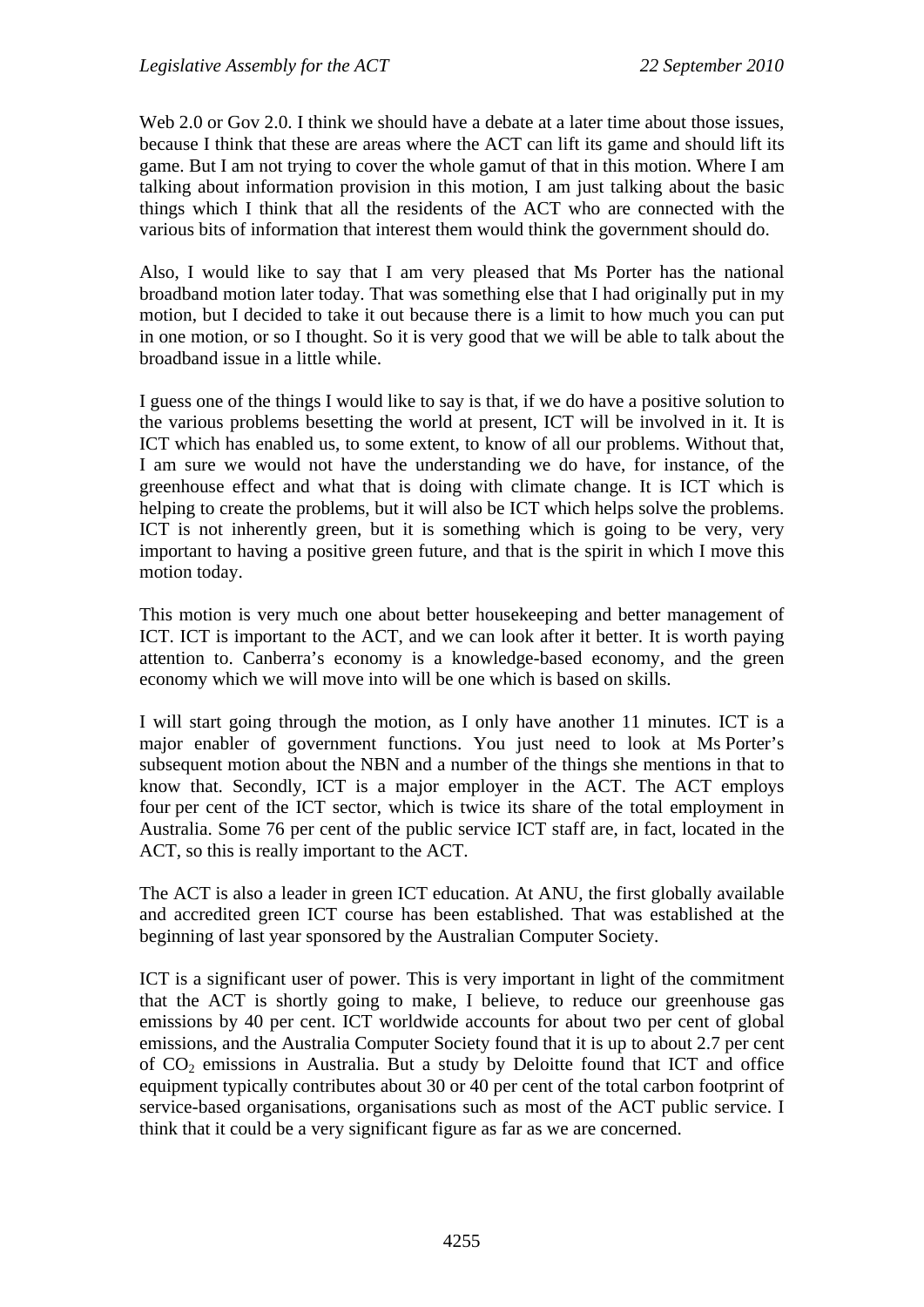I would like to note, though, that 75 per cent of ICT energy use has already happened before the computer is first switched on by the user. The manufacture of computers uses a lot of energy and a lot of materials, which brings me to the last point in the first section of the motion—that ICT is a significant generator of waste. In Australia, each year we generate around 1,400 tonnes of e-waste, and only about four per cent of that is recycled unfortunately. The manufacture of a single PC requires about 1.7 tonnes of materials, which is appalling when you think of the size of the PC versus the size of the materials that go into making it. It includes the consumption of more than 10 times its own weight in fossil fuels.

One of the problems with computer and other electronic waste is that computers are made from a wide range of different materials. When they eventually come to be disposed of, they are basically useless unless considerable effort is put into dismantling them and taking the different parts out so that they can be reused. Some of the parts are inherently valuable—for example, the significant amounts of gold and platinum in computers—but most of the things that go into computers are non-renewable. If they can be extracted and reused, they become secondary raw materials and they become useful again.

There are also some seriously nasty things in e-waste—lead, cadmium, mercury and arsenic. If this is not disposed of properly, if it is just put into landfill, it could easily leach into the watertable. Brominated flame retardant is used in computer equipment, and that is a nasty. It is an occupational and environmental health risk. Printer inks also often contain toxic materials such as cadmium.

Given that the major physical impacts of computer use and ICT use are in the manufacture, it is very important that we buy products that last, and there are two things to that: firstly, that they are well-made in the first place. The ICT industry has very much moved ahead in the last few years, and most computers are capable of lasting a long time. But the other thing is to ensure that they actually will be used as long as they last.

This is an area where the ACT has actually moved in the last few years—it has moved from leasing to purchasing computers. I understand from estimates questions that it has decided to add an extra year to the life of its computers. I think that is probably the most environmentally responsible thing that the ACT government has done from an ICT point of view in the past while.

Moving right along to my second point—and I am going to run out of time unfortunately, the government does not know its ICT use. I asked questions about that in estimates earlier this year, and the answer from Mr Kegel was:

We certainly have not done any scoping as to the power implication of that ...

I was talking about computers.

There are so many variables in that that we have not looked at.

Then he went on to say: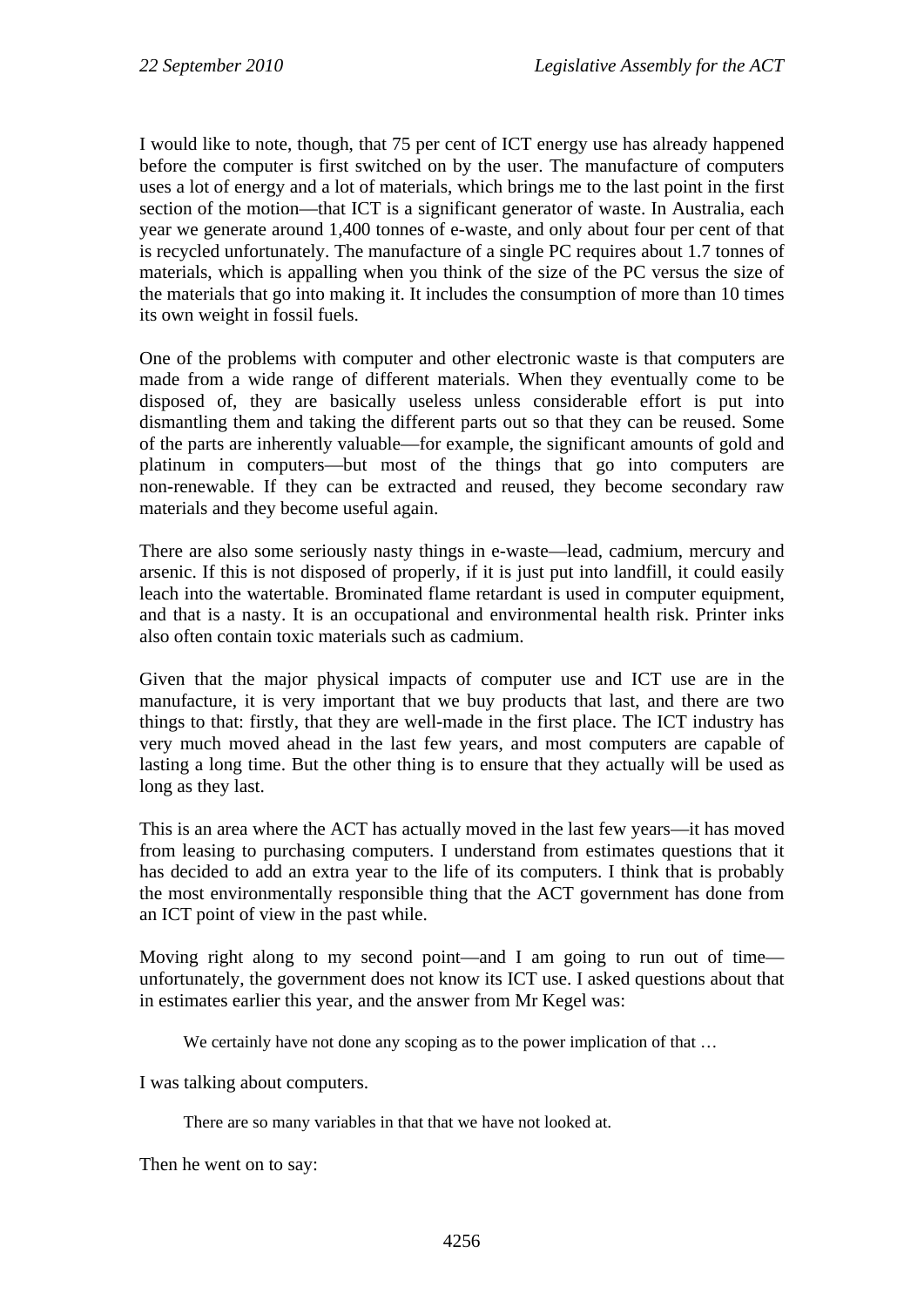Sorry, I do not believe we have done that.

They have not looked at the power use of ICT in the ACT or the ACT government. They have not looked at the issues as far as thin clients would be concerned, and they have not done any specific work to look at the power savings which could be possible with PCs in IT. I got that specifically in writing, because I asked a question on notice after that hearing. I must say that I was very disappointed that that was the case.

Another area which I know we have not looked at is our data centres. We are just about to spend some considerable sums of money on putting additional air-conditioning in our current data centres, but I think what we need to do is actually look again at our data centre strategy. I have received representations—I assume the government and the opposition have also—from data centre vendors who are of the belief that they could do a much greener job than the ACT government is currently doing.

I hope that this does not get caught up with the ongoing issue about the one government office and whether we are we going to have one or not. It is too important. We actually need to get a good green data centre solution for the ACT. In this, I would commend the ACT to look at cooperation with the commonwealth, which is considerably advanced on this.

Moving on to my next point, the government has not developed an ICT sustainability plan. In fact, I should have also included in my motion the fact that InTACT does not have an IT strategy at all. I found that out from a question on notice earlier this year. We asked in estimates about when the ICT sustainability plan will be developed, and Ms Divorty said:

We would like to finish it within 2010-11 but that would depend on agency priorities. As you know, there are some very large ICT programs going on with agencies.

We actually have to make this a priority. This is why I have moved this motion—the energy use and sustainability of ICT needs to become a priority.

Moving on to what we are doing with ICT—making the information available—my next point is that the government has not committed to making supporting information available on the web as soon as the consultations are notified in the newspaper. I continually get phone calls and emails from people where consultation or DAs have been in the paper but they are not on the government's website. This is actually something that the government can solve very easily, because I know the government uses MySource for its websites. MySource has something in it where you can get a page together and set a date and time when it will be published in the future. This one is really, really easy to solve, and it is just incomprehensible that it has not been.

The next one is that the government has not committed to making information available in a timely and effective manner. There are quite a few instances here, but I am running out of time, so I will just talk about a few, including ACTION and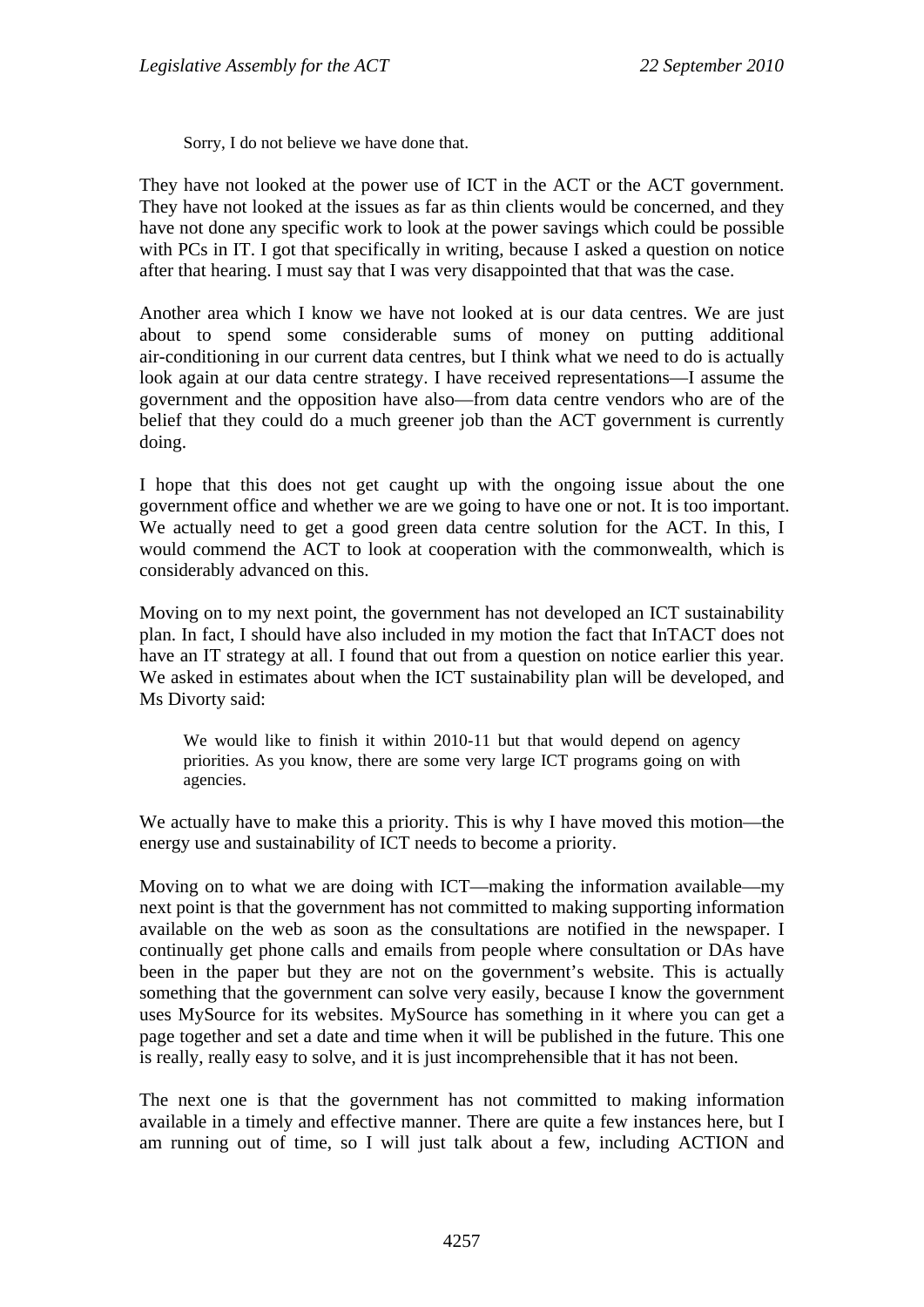producing information specifically for Google transit. Members may be aware that there are already two RiotACT threads on this subject, one from 2008 and one from 2009, and I have asked a number of questions on this.

A number of cities in Australia already have their information up on Google. I go to Melbourne occasionally. It has a brilliant system where you can work out how to get to somewhere using the trams and the buses. In the ACT we only have buses, but we have a website which is incredibly hard to use.

Looking at planning, members may or may not be aware that there is a service called planning alerts run by the charity Open Australia, which actually sends out to people planning information relevant to their particular locations. That is well above what ACTPLA does. ACTPLA's other problem is, of course, that many of their documents are so long as to be incomprehensible.

I am going to have to talk very quickly now, because I am now getting on to what I am calling on the government to do: firstly, start measuring its ICT environmental impacts. Without measuring, you cannot do very much. Secondly, expedite the ICT's sustainability plan, including the life-cycle impacts. I am running out of time, and the government is clearly running out of time. Possibly what the government needs to do is just say—

**Mr Smyth:** Caroline, you get to speak to the amendment so there is—

**MS LE COUTEUR**: I will. But I wanted to get to the end. Sorry, you are taking up my time here, Brendan, by distracting me. The commonwealth government has just put out an ICT sustainability plan, which is basically good. I suggest that, if we do not have the resources, the ACT government should just adopt that plan and look at the implementation issues of that. There are things in that around moving to standards in terms of purchasing.

I will leave out comments on energy efficiencies given that I am running out of time. The "quick wins" would be a very quick one to commit to, although I actually suspect the government may already be doing a fair bit of that.

I will come back and talk about telecommuting and teleconferencing in my summingup or when talking on the amendment that is to be moved. In summary, I would just commend to the Assembly and to the government a much greater consideration of ICT in the ACT.

**MR STANHOPE** (Ginninderra—Chief Minister, Minister for Transport, Minister for Territory and Municipal Services, Minister for Business and Economic Development, Minister for Land and Property Services, Minister for Aboriginal and Torres Strait Islander Affairs and Minister for the Arts and Heritage) (10.53): I am more than pleased to discuss the motion that Ms Le Couteur has moved. It acknowledges in the Assembly this morning the importance of the information and communications technology sector—the ICT sector—and the issues around ICT sustainability.

I do admit that the motion is to me somewhat confused, combining, as it does, a heavy focus on the important issue of clean ICT—that is, issues of efficiency, technical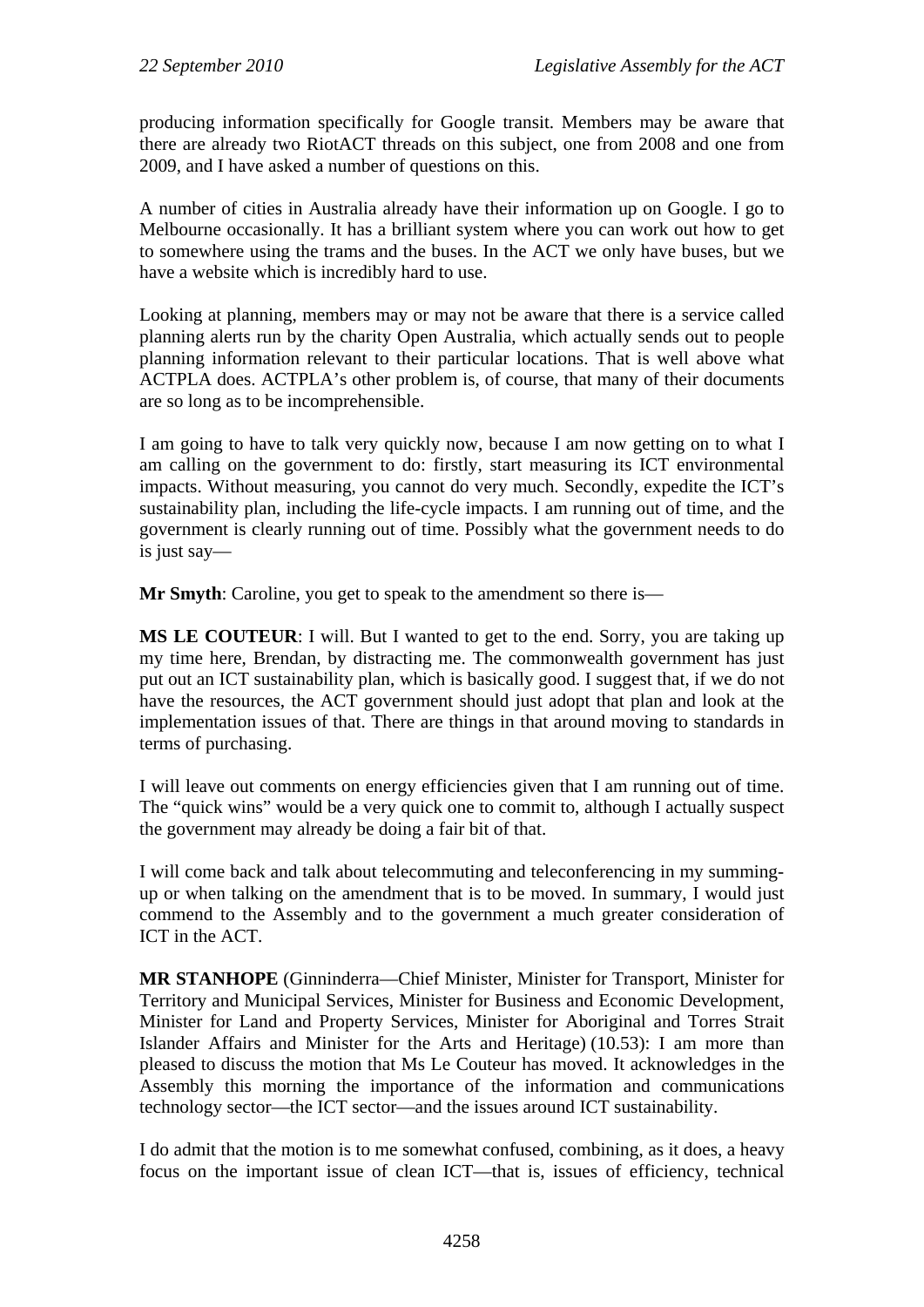innovation, energy and waste—with a much lighter treatment of issues of community engagement and e-government through ICT. While both of these aspects of ICT are important, this motion squarely puts the cart before the horse, puts the technology well ahead of the use to which it is put. Today I am more than pleased to have this opportunity of discussing, informing or advising members of the government's proactive use of ICT as part of its community engagement activities and its work in e-government in the future.

As technology becomes increasingly pervasive in today's world, the ACT government does recognise the importance of ICT as a key enabler for government. The ACT government has a tremendous track record in investing in ICT capability. For example, the ACT government owns and operates a state-of-the-art optic fibre network which has the capacity to run greater than one gigabyte per second to our desktop computers. This is the envy of every other state and territory in Australia. The government has invested in a shared capability across government for its ICT function. This enables a greater level of technology re-use as well as economies of scale. Not only has this initiative saved the government millions of dollars, I can say—and I say it proudly but we have very credible capability in InTACT as the provider of ICT across government.

There is no doubt that ICT is becoming an increasingly significant component of the world's energy consumption, carbon emissions and waste streams. The government recognises this and, through InTACT, has undertaken a number of initiatives to improve efficiency and reduce the environmental impact of the government's ICT infrastructure. Some examples of those achievements include replacing most of the older, power-hungry, server-based systems with new systems that deliver sound performance, energy and space efficiency and a high level of performance per watt; the introduction of server virtualisation technology, which has dramatically reduced the number of servers required, reducing electricity usage and heat generation from physical servers; and the introduction of aggressive power management on desktop computers, which has contributed to the reduction of InTACT's carbon footprint.

Another initiative is utilising appropriate technologies to centralise paper consumption information across government to provide an opportunity to better track and manage printer consumption holistically across government. InTACT will be able to provide detailed consumption reports to each agency, and we will also have greater visibility of usage of individual devices, with a view to consolidating equipment where possible.

Another initiative is the implementation of an ICT asset disposal process which complies with international standards. With the ACT government owning approximately 55,000 active ICT assets, and each year transitioning out approximately 10 per cent of those in compliance with the 14001 standard, we are demonstrating a strong commitment to reducing the environmental impact of government ICT. InTACT is also responsible for implementing what is known as the Chief Minister's computer re-use scheme. The scheme allows for end-of-life computers to be made available for not-for-profit purposes each year. A small example that has made a big difference in 2009-10, for instance, was the transfer of used computers to Canberra Friends of Dili, who then arranged for the equipment to be delivered to Timor.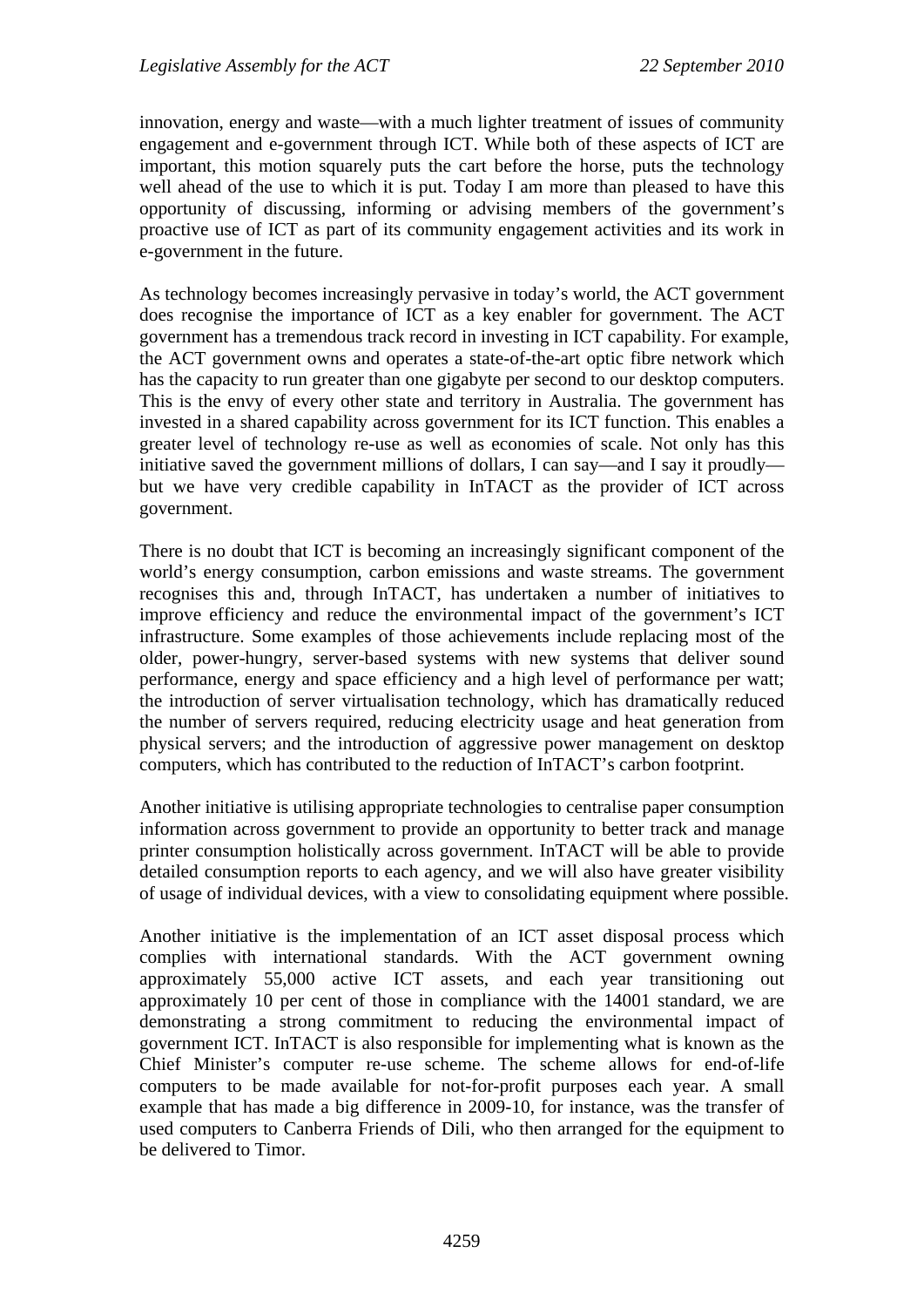ICT sustainability is a key consideration in the government's draft ICT strategic plan. Managing and using ICT to promote environmental responsibility is one of the five key objectives of the plan, which includes a range of measures that will build on the current initiatives to reduce the carbon footprint of government ICT. This will include the further use of energy efficient hardware at the desktop and server levels, virtualisation and thin-client technology. Planning is also well underway for the move to more energy efficient data management within government.

The ACT government is an ICT innovator and we are currently developing new ways to accurately measure our ICT carbon footprint. This will allow us to set measurable reduction targets which contribute to the overall government reduction commitments. As important as the carbon reduction of the government's ICT itself is the contribution that ICT can make in providing and linking the environmental information that enables us to manage our energy usage overall. Whether it is gathering real-time meteorological information with watering rosters or using smart meters to optimise power usage, government ICT will play an important part.

The government has already developed a 10-year data management strategy to consider the future of data centre and storage needs and to underpin our forward planning. The key to this strategy is investigating opportunities to use clean technologies as part of our future data storage strategies to deliver both cost-effective and environmentally responsible data management. In the immediate future the government is continuing to investigate the use of "free air" cooling for data centres utilising a strategy of filtering outside air to cool data centres during Canberra's winter months rather than powering air-conditioning units.

Energy consumption of ICT equipment is an important consideration for the ACT government. Energy consumption was a key consideration in the evaluation process to select the current provider of desktops and monitors to the government. The current standard desktop and monitor being deployed have lower energy consumption ratings than any previous models used. As I have noted, the government has implemented a process to transition out its ICT assets base which meets ISO 14001, the internationally accepted standard for environmental management systems.

A number of the initiatives identified in the Australian government's ICT quick wins paper are already in operation in the ACT government, and we continue to actively explore further initiatives that form part of this paper—for example, the use of virtualisation technology where suitable and ensuring that ICT tenders for government work address relevant sustainability, waste reduction and greenhouse policies. The quick wins recommendations do, of course, need to be considered on their merits, in the life cycle of existing ICT resources and the practical operational requirements of ICT usage.

Automatic shutdown of certain PCs in a hospital setting would not, of course, be ideal. While it is now standard that government PCs are included in a default power management strategy that systematically reduces power consumption after a period of inactivity, there are exclusions for high-dependency computers. This power management strategy aims to reduce the energy consumption of computers by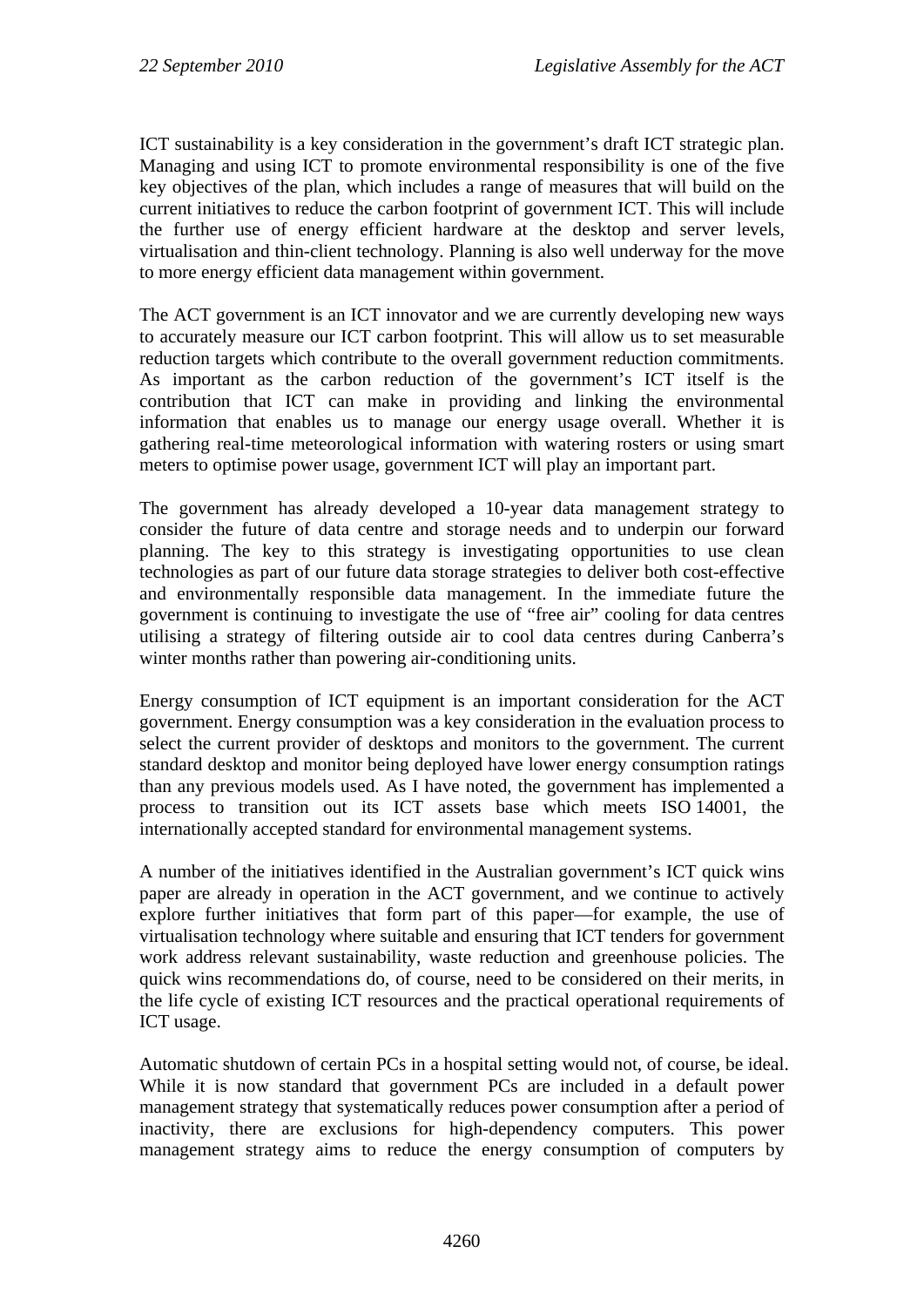progressively switching through the energy reduction stages of "switch off monitor", "turn off hard disks" and "system stand-by", dependent upon the time that the computer sits idle.

In November 2008, the government implemented a more proactive power management capability across government computers. Under the proactive strategy, the energy reduction stages are activated after a shorter period of inactivity. Implementing the power management strategy can reduce the energy consumption for both the computer and screen combined to less than 10 watts when idle. The average power consumption of a computer when running is 150 watts.

The student computers at the CIT are already subject to an even more proactive strategy whereby computers are shut down completely after hours. There are approximately 10,000 computers that have been converted to the proactive power management strategy. There are currently 248 high-dependency computers required to be excluded from the power management policy, based on business requirement.

InTACT is in the process of working to centralise consumption information across government, utilising appropriate technologies. This will soon provide an opportunity to better track and manage printer consumption holistically across government. InTACT will be able to provide detailed consumption reports to each agency and will also have greater visibility of usage of individual devices with a view to consolidating equipment where possible.

It is possible for printers to be set to default to double-sided printing, which InTACT does at the request of individual agencies. A range of agencies across government have already opted for this to be the default setting.

Before concluding, I will mention that the government is investing in the broader use of other technologies like teleconferencing and telecommuting. Teleconferencing has been at the forefront of a number of ACT government departments, and initiatives such as videoconferencing and CCTV are being investigated for applicability across government.

As a government we are proactive in regard to information available on government websites and the provision of information to the community, and we will continue to be so in the future. I make that point in relation to those parts of Ms Le Couteur's motion which go to issues around consultation. Members will be aware that I have circulated an amendment to adjust Ms Le Couteur's motion. I move:

Omit paragraph (2), substitute:

"(2) and also notes that the ACT Government:

- (a) does not know the whole of government ICT energy use for the ACT;
- (b) is currently developing an accurate method of measuring government ICT energy use for the ACT; and
- (c) has identified sustainability and environmental responsibility as a key element of its draft ICT Strategy;".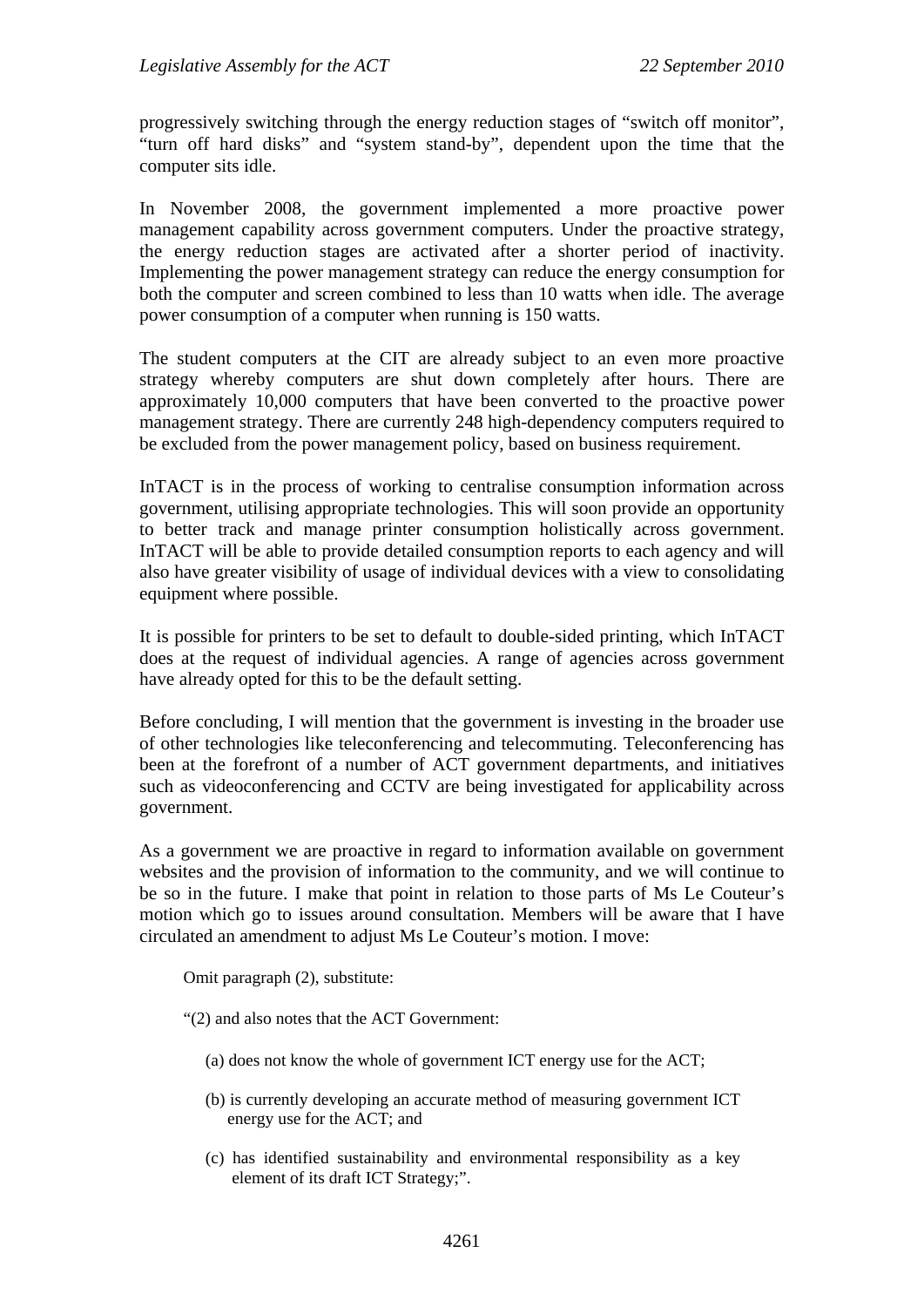Without in any sense in fact derogating from the essential nature of the motion, the motion proposes amendments just to paragraph (2) of the motion, to clarify that the motion really is about ICT. It clarifies that the government is in the process of developing a draft ICT strategy, which will be available in coming months—within the next few months. It is work that we have been doing.

I have outlined, too, all the other significant work which the government have done in relation to ICT as a major provider and the seriousness with which we take issues around the use of power and sustainability and reduction of waste—the steps we have taken, that we have in place. We are working incrementally but we have made very significant gains in each of these areas. I hope that members do acknowledge the very significant work that InTACT has done. But we cannot do everything at once; we need to do these things incrementally as resources permit.

The amendment essentially removes a couple of subparagraphs which I believe to some extent complicate or confuse. I must say that I was not quite sure what the subparagraphs were intended to do or to say. I believe that the motion now, as it stands, with the amendment, if members support it, acknowledges in paragraph (1) some simple facts in relation to information and communications technology as applied in the ACT.

Paragraph (2) will note that at this stage we do not know the whole-of-government ICT energy use for the ACT. We are putting in place the capacity to determine that in the future; we are doing that work. We do not have an ACT sustainability plan, but I think it would be appropriate for the Assembly to acknowledge that we are working on it—that we have a draft, a draft that has not yet been submitted to cabinet and approved as a draft, a draft on which we would consult. We have done the work; there is a preliminary draft. I think it would be appropriate, whilst acknowledging that we do not have it developed, to acknowledge that at least we are on the path to getting one and we accept the importance of it.

Paragraph (3), which we are prepared to accept, calls on the government to commit to measuring ICT involvement impact, and we are seeking to do that. It also calls on the government to expedite the sustainability plan. We are doing that as resources permit. Certainly it is an important piece of work, and I am advised that it is something we will have in coming months.

Then it calls on the government to commit to a number of other things, including the Australian government's quick wins paper. It also includes making data available, and of course we will do that. It includes developing a policy that will encourage appropriate telecommuting and teleconferencing, which we are doing. We are working on it actively; it is something that all departments are conscious of. And it includes reporting back by March next year on all these issues. I do hope that by then we will indeed have a policy.

So the government is more than happy to acknowledge, as Ms Le Couteur seeks to do through her motion, that this is indeed an important matter with important issues around the use of power and sustainability and important issues in relation to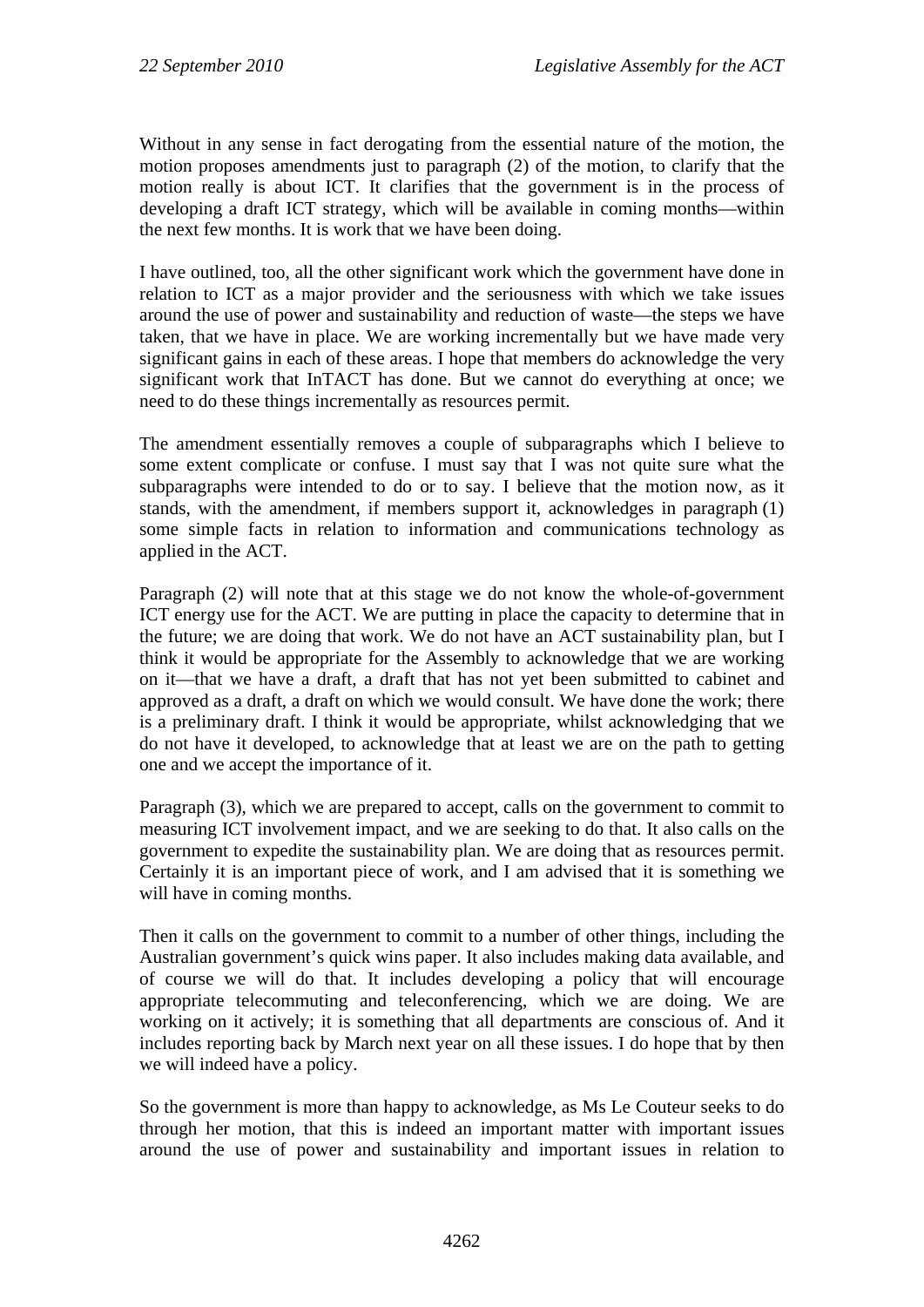governance and management and the need for a strategic plan. The government does not disagree with any of the sentiment of Ms Le Couteur's motion, but I do appreciate having the opportunity to update members on where we are up to. We do take it seriously, and we are more than happy to report back to the Assembly in March next year on progress on all of the issues that Ms Le Couteur has identified.

**MR SMYTH** (Brindabella) (11.06): I join with the Chief Minister in thanking Ms Le Couteur for bringing this issue on. One of the aspects of Canberra that I think people acknowledge is that we are an IT city. For many years we led the development and implementation of the use of IT in this country. It was pleasing to hear the Chief Minister praising InTACT, an initiative of the previous Liberal government—and to that you can add things like TransACT and Canberra Connect, which really did enable the ACT to move forward in leaps and bounds in front of the rest of the country. I am not sure that the progress has been as strong over the last nine years, but I look forward to seeing the strategy and we will look at the strategy when it is put in place. It is important that we keep abreast of this. It is important that we provide, particularly through government, the example of how to use ICT and limit its impact on the environment.

So in regard to the first point that Ms Le Couteur makes, yes, ICT is a major enabler of government functions. That is certainly acknowledged. It was certainly acknowledged by the Liberal Party through our formation of InTACT, TransACT and Canberra Connect. ICT is a major employer in the ACT. I remember a St George *Trends* magazine article from about 2002 that acknowledged that Canberra had, under the previous government, become the ICT capital of Australia. That is something we should be proud of. It is certainly an achievement that this side of the Assembly is very proud of.

The motion then goes to subparagraphs  $(1)(c)$  and  $(1)(d)$ . It says that ICT is a significant user of power, and I think we all acknowledge that. And it says that ICT is a significant generator of waste. That is why the previous government put in place the no waste by 2010 strategy. If you look at no waste by 2010, you will see that it says as a principle to look at industries that are creating waste. From that there are opportunities to create new industries to deal with it. What you cannot reduce and what you cannot reuse you must find a way to recycle. That was one of the objectives of no waste by 2010. Particularly in an industry like ICT, as technology grew, as technology changed and as new technology became available, the whole issue of waste needed to be addressed.

Paragraph (2) of the motion talks about some information about the government. It says that the government does not know the whole-of-government ACT energy use. I hear what the Chief Minister says, and we certainly look forward to the development of the strategy. Through discussions with the Chief Minister's office, we are now aware that they do have a draft ICT plan in place, or will soon. As noted in subparagraph (3)(f), I am told, that plan should be available by 30 March 2011.

From discussions with Ms Le Couteur and the Chief Minister's office, let me say that when you get to subparagraphs  $(2)(c)$  and  $(2)(d)$  of the motion, the Chief Minister has said that he is intrigued as to how that fits into the motion. From speaking with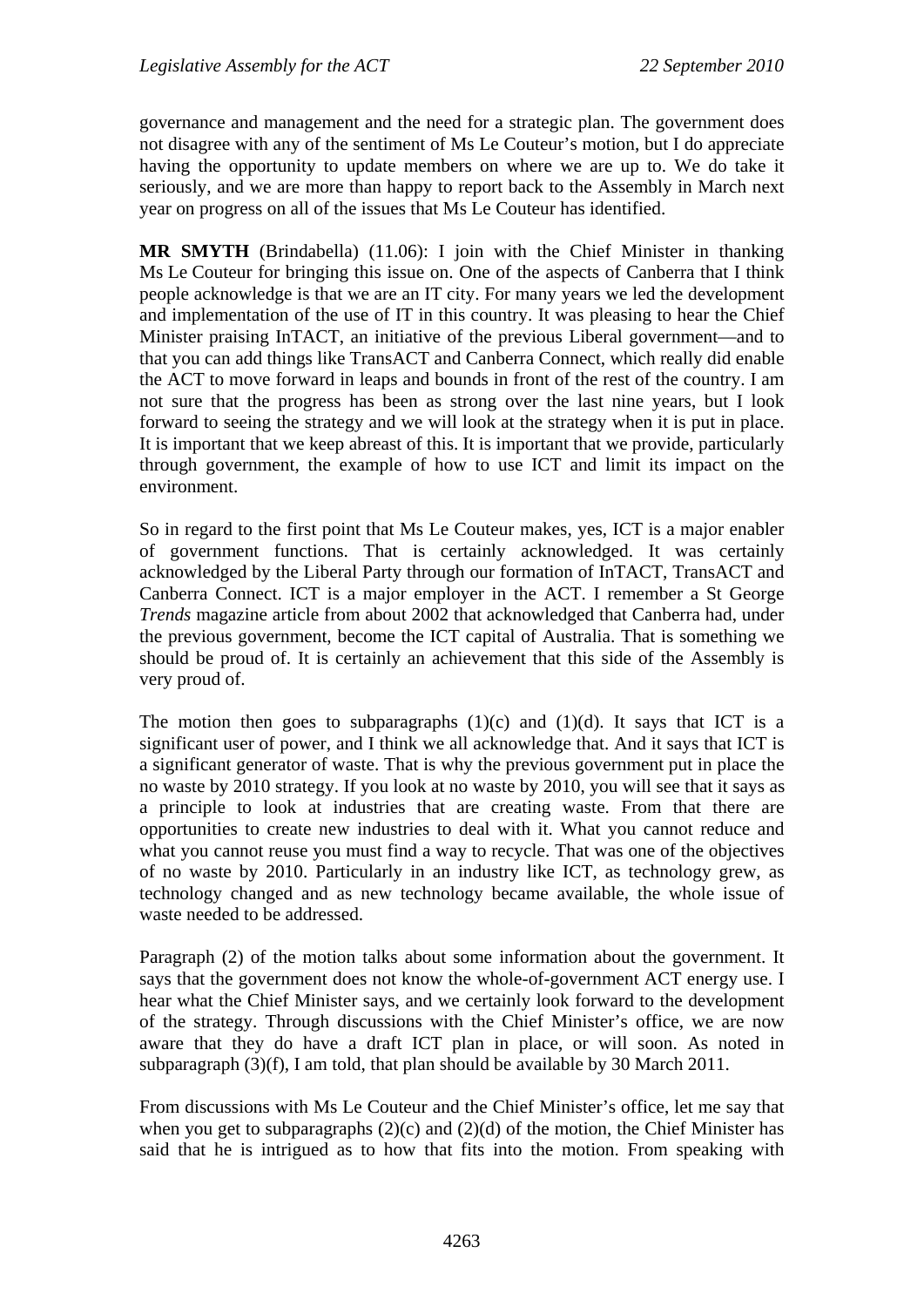Ms Le Couteur, let me say that there are so many parts of the whole ICT industry, its implementation and its use that you could have a motion that might run to several volumes. The Chief Minister's amendment deletes subparagraphs (2)(c) and (2)(d) and replaces them with new subparagraphs  $(2)(a)$ ,  $(2)(b)$  and  $(2)(c)$ . The opposition is comfortable with that approach. We would certainly hope that all of this is delivered by 30 March 2011, which is the commitment.

**Mr Stanhope**: I am advised that it will be, Mr Smyth.

**MR SMYTH**: The Chief Minister reiterates that he is advised that it will be, as he said previously. And that is not an unreasonable time frame in this case.

As to paragraph (3) of the motion, again the government has committed to address all of those issues. I am very pleased to hear the Chief Minister say that computers in the hospital will not go into sleeper mode, particularly out of standard work hours. I am sure all of the patients are very reassured by that. That goes to some of the complexity of delivering ICT inside a government. Government is not a business hours operation; it does run 24/7. I am sure that all the staff and, particularly, the patients at government medical facilities will be pleased that we are not going to implement that part of the quick wins action paper.

For those who are not aware of quick wins, let me say that the Australian Government Information Management Office inside the Department of Finance and Deregulation have put together a reasonable document about things that can be done quite quickly. If you read some of the examples on the web, you will simply find, as I did, that, for instance, they say at one point:

Defence has realised savings of over \$5 million per annum in power usage.

This is just from putting in place the shutdown of desktop workstations overnight. There are substantial savings to be had here. We have now got another review of the public service and what it is doing, and we have got a budget that is still in deficit, but of course we should be looking at every occasion to make savings that we can. If it is a quick win for the ACT budget, that would be good; if it is a quick win for the environment at the same time, that is a good thing. But if it is good practice and a good example for all of us, that would be a quick win for the entire community. The opposition will be supporting the amendment as moved, and we will support the motion.

**MS LE COUTEUR** (Molonglo) (11.12): I thank all members for their contribution to this debate. I am very pleased that it has given us the time to actually reflect on the importance of ICT. I am even more pleased to find that, as a result of this, we are now going to have a draft ICT plan by the end of March. As I said, when I asked questions at estimates they said that if we were really lucky we might get it done this financial year but it would almost certainly be next financial year. I am very pleased that we are going to get a little bit more emphasis on good housekeeping, good management and proper management of ICT.

I will speak a bit more about some of the things which I touched on before I ran out of time, unfortunately, in my earlier speech. The Chief Minister talked about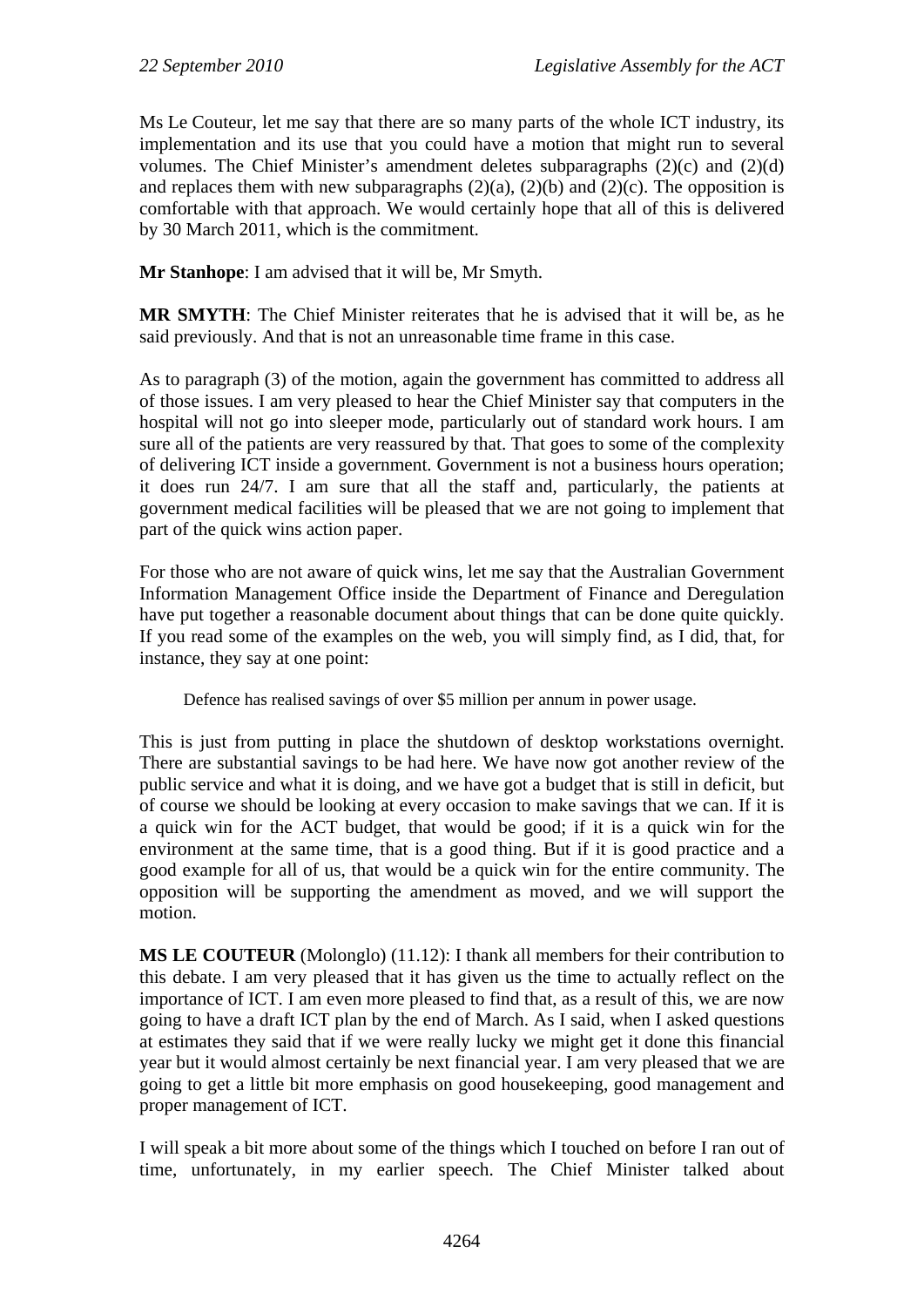virtualisation. This is a good idea. It is something which the Greens strongly support, but we would like to see efforts happening with the desktop as well as at the back end. I am sure someone in the government is aware of thin clients. They may be aware—or they should be aware, because this was one of the recommendations of the estimates committee—that the department of environment have trialled thin clients, or desktop virtualisation. In the trial, which covered 22 staff over five weeks, they identified energy savings of 83 per cent compared to the traditional PC model, even after the requirement for additional service was taken into account. That comes from the ANAO, the audit office.

I would like us to look at that as an option. The other plus with thin clients is that, because the major grunt is provided by the service, the thin client should be able to stay in use for a lot longer than a PC which may become outdated. The thin client will not become outdated. It is merely a matter of updating the software in the servers.

Another thing that I would like to see InTACT do is not continue to discourage the use of laptops. As members who have looked at getting laptops would be aware, InTACT charges more for laptops than it does for desktops. While five or six years ago that might have reflected accurately the fact that laptops did not last as long, laptops these days are lasting longer. They certainly use less energy and fewer resources. I would like to see InTACT look at its pricing and stop discouraging the use of laptops.

I hope that the draft ICT sustainability plan will commit to common procurement standards with the commonwealth government. The commonwealth government has already committed to compliance with ISO 14024 or ISO 14021, and it has also committed to the EPEAT silver level or energy star as the minimum energy standard for the relevant ICT equipment. I would like to see us being consistent with the good work of the commonwealth.

We have all talked about the quick wins paper. I am very pleased that many of the suggestions have been looked at. One thing that has not been looked at in the quick wins paper is around telecommuting and teleconferencing. In fact, the quick wins paper talks about introducing a carbon calculator for meeting scheduling. I have been told that a six-hour video conference between Canberra and somewhere else in Australia produces about five kilograms of  $CO<sub>2</sub>$  emissions per person. That is actually more than I expected. The equivalent of taking that person to Sydney or Melbourne is in the hundreds of kilograms. It is a lot more. As a government and as a community we should start looking at doing more videoconferencing and having more video attendance at Pacific conferences as well.

Two weeks ago I attended a conference in Melbourne from my computer here in Canberra. It was on the screen and there was a chat space where the interstate participants could ask questions at the end. It was quite good because it was on a Friday and a Saturday and on the Saturday I was able to attend it from home and have my morning tea when I felt like having my morning tea. It is something that really can work. It is an area in which IT can expedite real green alternatives. We can reduce some of our carbon footprint by using IT.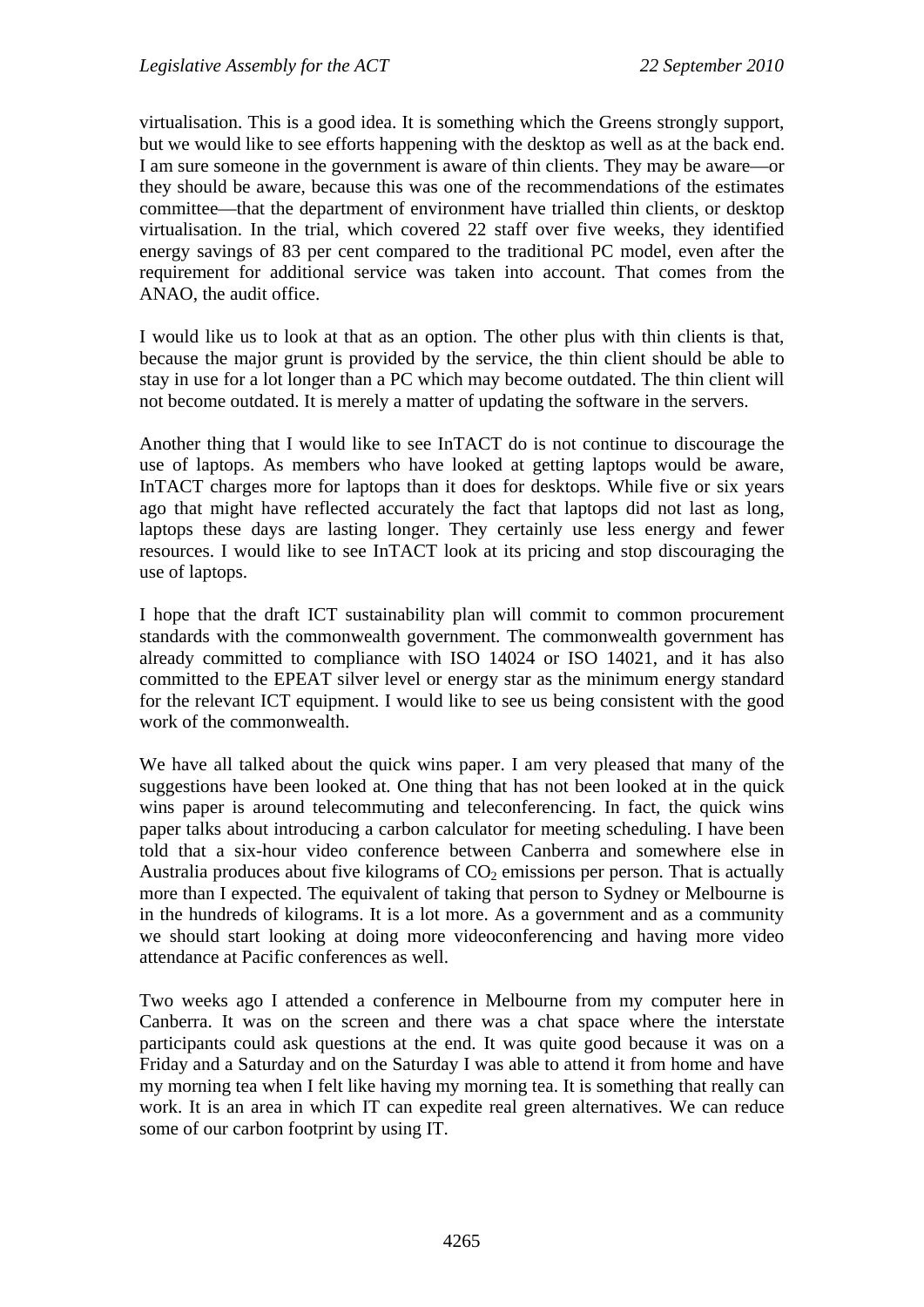Part of the motion talks about telecommuting. There are a lot of positives in telecommuting and potentially, of course, some negatives. I will briefly go through some of the positives. One of the biggest is saving time for workers. If you do not have to spend half an hour each way going to work, or potentially even longer than that, that is more time you have got to do almost anything, which will be more fun. It will reduce transport requirements, and that will be greenhouse gas positive. It may reduce heating and cooling requirements, depending on the circumstances of your house versus the office. It may reduce the requirement for office space, and that could be a potential significant saving for the ACT government. It can often produce a lot more flexibility for workers, particularly those who have caring responsibilities as well as work responsibilities—not that I am trying to say that flexible working is a substitute for proper carers leave, but occasionally it can be very useful. I acknowledge, though, that it is not going to solve every problem. There are also some social issues.

In the time available to me, I would like to talk a little bit more about the non-hardware aspects of this. As I said, I have decided that there really was not enough time to talk about Gov 2.0 as part of this motion, but I think there are areas that the government is working on at present that could be made better without any major changes of technology or mindset. The first one, as I said, is committing to having things available on the government websites as soon as the consultation is in the public arena. The second one, of course, is committing to having the information retained as long as people are interested in it.

As the planning spokesperson, I often get inquiries from people about DAs which are no longer on ACTPLA's website. I understand that ACTPLA are one of the biggest users of storage in the ACT government and I can appreciate why they have decided that they do not want to keep every DA on their website, but the DAs are still of interest to people. Could they not keep a database online and let people request access to the DA? It could be emailed to them in a couple of days after it has been retrieved from lower level storage. These are the sorts of things that the government need to start looking at to better use the information technology that they have available to them, because we all know those DAs are still electronically available.

While I am talking about DAs, the other obvious comment is that many DAs are huge and incomprehensible to the average person. The one in Griffith which I was recently asked to look at has over 100 individual files in it and the possibility of anyone comprehending that is very low. So in terms of information being made available, I would urge ACTPLA to look at providing some simple overviews of what is available. I would urge them to look at, as I mentioned very briefly, PlanningAlerts.org.au, which is run by OpenAustralia. They actually managed to produce a simple two-line summary of what the DA was about by scraping information from ACTPLA's website. They are much easier to use than ACTPLA's website itself. It can be done.

We talked earlier about the bus system. As I said, Melbourne has a much more complicated bus and tram system. If you go to Melbourne, you can put two addresses into the system and it will tell you how to get from one to the other. It gives you times. It tells you where you are going to have to walk to go from one to the other. Without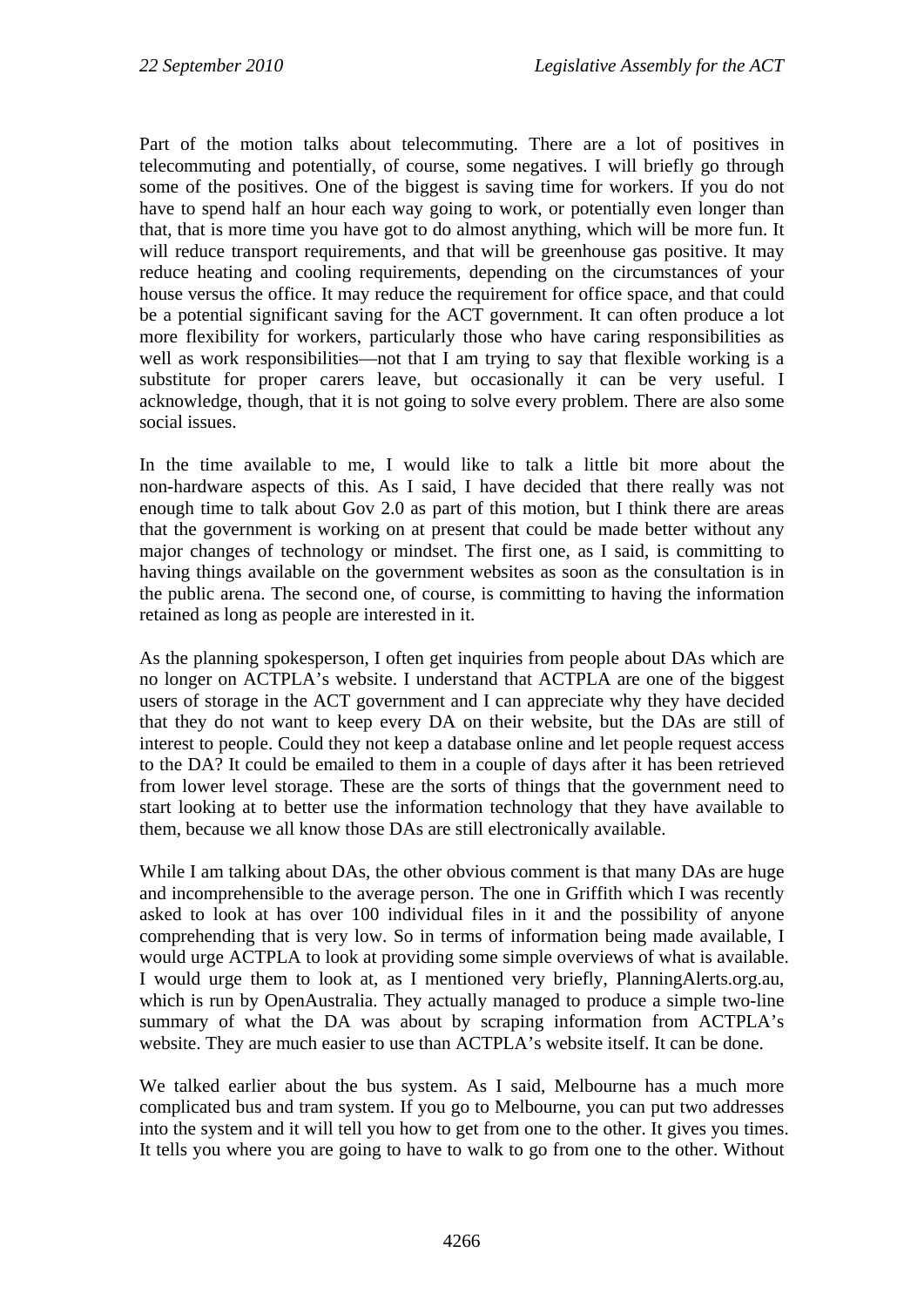going into about half a dozen pages on ACTION's website, you cannot even work out how to get to the parliament or a place in the parliamentary triangle. It is just not working. It is something that we can easily do a lot better. It is just a matter of the government deciding that information technology is a major way that the people of Canberra get information. We need to do it quickly, we need to do it accurately and we need to do it in a way that people can understand and use less energy.

Question resolved in the affirmative.

Amendment agreed to.

Motion, as amended, agreed to.

### <span id="page-26-0"></span>**Schools—truancy**

**MR DOSZPOT** (Brindabella) (11.22): I move:

That this Assembly:

- (1) notes:
	- (a) the policy adopted by the Councils of Australian Government in April 2009 that all people aged under 17 should be working, training or in school;
	- (b) that if not managed properly, truancy becomes a significant social problem; and
	- (c) that truancy is an important issue that needs to be collectively addressed by the ACT government, schools, parents and local communities;
- (2) endorses the recently publicised efforts of the principal of Lanyon High School in seeking to address truancy problems at his school by engaging local shop owners at the Lanyon Marketplace; and
- (3) calls on the Minister for Education and Training to express his support for the Principal of Lanyon High School, and all ACT principals and teachers, in addressing truancy problems.

It is a sad indictment of the government that we should be debating a motion like this to defend a principal in his proactive stance to address truancy at his school by engaging the school's surrounding community—in this case, the businesses at the Lanyon shops. In return for Mr Bill Thompson's valiant efforts, the government unreasonably says that he is committing an unlawful act. A written statement by the government stated:

The ACT Discrimination Act 1991 makes it unlawful for a provider of goods and services to refuse service based on a number of attributes, such as age, and any retailer considering refusing service should be mindful of these obligations.

This was prefaced by the following statement: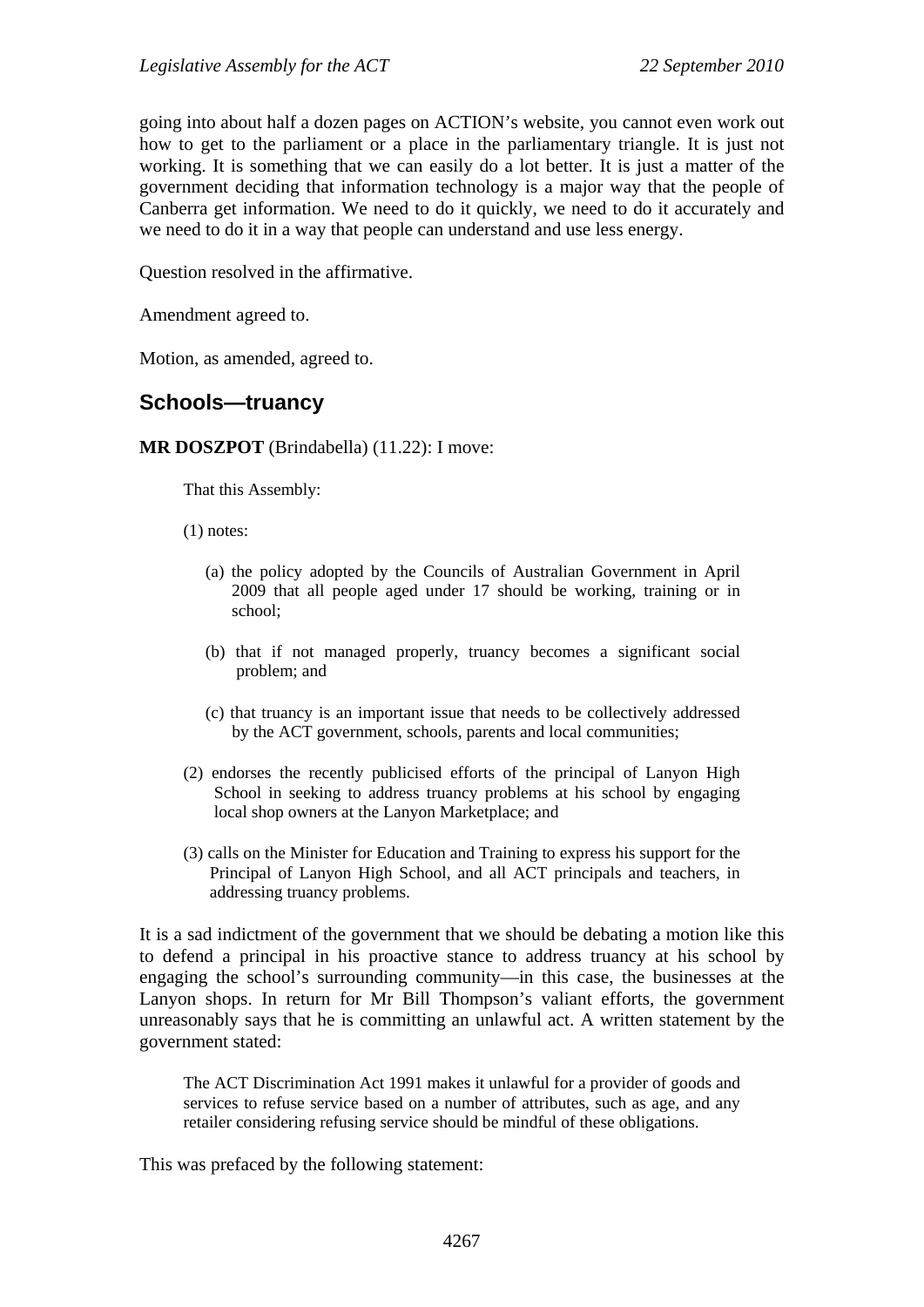We support the action of Kingsley's Chicken in resisting calls to refuse service to children during school hours, as to not serve school students raises issues of discrimination and human rights, and, as the retailer correctly identified, may actually be unlawful.

As a quick recap, Madam Deputy Speaker, let us look at this. Principal Thompson lobbies to work with the school's community—in this case local businesses—not to serve truant students. The government ends up defending these truant students' right to eat fried chicken. During the last sittings, the minister for education qualified his experimentations on our education system as being in tune with the many powerful reform currents in the contemporary Australian education debate.

The government's defence of students' right to wag school so that they can eat fried chicken is beyond rich and goes straight to the heart of what education should not be about. Have the powers in this city become so cynical that education is no longer thought of as a right? Or is the government taking some twisted epicurean stance, believing that eating junk food is more vital than having a proper education?

Condoning the inmates who run the asylum is ugly populism, narrow-sighted and irresponsible. Legal esoterica might seem smart and witty at the dinner table, Mr Barr, but there is no place for this when children's education and futures are at stake. Furthermore, with local equivocations like this, why not argue that it is also unlawful to withhold sales to minors wanting to buy alcohol and tobacco? Turn the government human rights argument around and what we get is that abetting, or getting another to abet, student truancy is depriving that student of their right to a proper education.

If the government truly has the best interests of minors in mind, abetting or getting another to abet in truancy must be unlawful under any human rights regime. It probably is, except for the ACT, or so it seems. Just as much as a child needs a parent's or guardian's consent, a school's paternalism towards its students is warranted, justified and necessary. As such, when addressing this matter, I do hope that the minister shows some leadership, maturity and logic on this increasingly bizarre situation.

This is a discussion that sorely needs to go back to fundamentals. We all know that truancy is a problem, but the government's record in addressing this problem is iffy. For example, to quote the government over the last three years ending in 2009, only 11 cases of non-attendance have been reported by principals to the Department of Education and Training to contact parents to re-engage their child in schools. There were no instances where the chief executive had cause to take further action for non-attendance under section 12 of the Education Act 2004.

In fact, it was only in 2009 that the ACT had its first case, whereby a mother was charged for failing to ensure that her children were attending school. The government's truancy numbers seem to hide a more sinister reality. Whether you agree with the principal of Lanyon high school or not, the proactive measures that he has taken hit home on a fundamental tenet of teaching. No matter how challenging your students are, you never give up on them. I see this in the teachers I meet during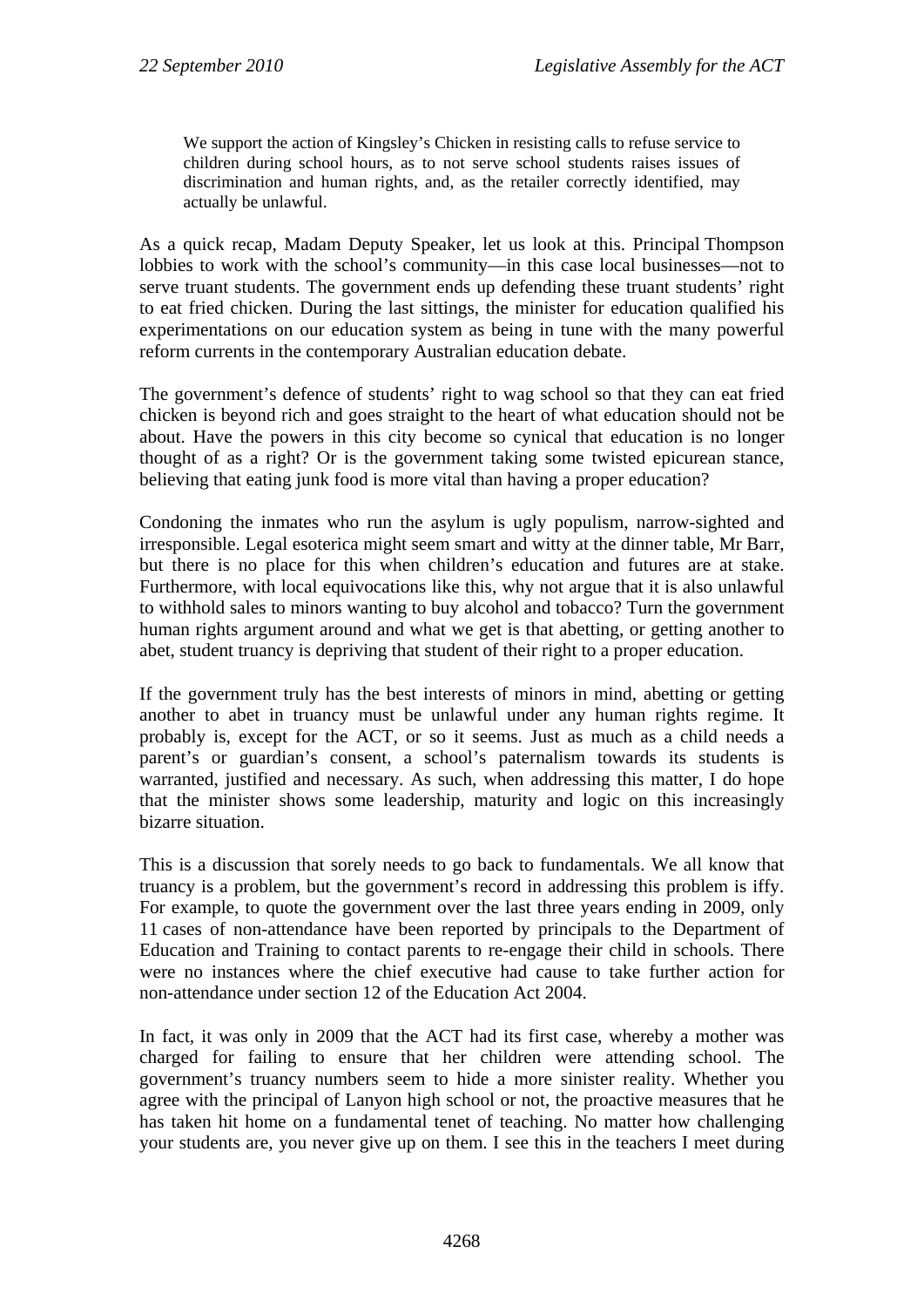my many school visits in my capacity as shadow minister for education. I see this in the teachers within my family, and it is a source of great inspiration to me.

It is surprising, or perhaps not, that here in Canberra the truancy measures put in place by Principal Thompson received such an activist reaction from this government. After all, such measures have been in place in parts of Western Australia and the Northern Territory. Equally, it has been reported that the Westpoint shopping centre in Blacktown maintained a practice of ushering students out of their establishment when they should be in school. In Canberra I can recall in the late 1990s seeing a sign while walking past a games arcade in Woden Plaza refusing entry to students during school hours. At the time, I remember thinking to myself that this was a civic thing to do.

Truth is, these measures will not eradicate truancy. However, it is a positive step in getting schools, parents and local communities to work together in order to constructively address the truancy problem. Simply put, it is a step in the right direction. You can be cynical and criticise such initiatives or try to do something constructive in addressing truancy. To quote the shadow attorney-general, Mrs Dunne, the recent accusations of human rights violations just "throw common sense out the window and highlight the unwieldy approach towards administering this legislation. The ACT government and its ministers should be supporting their school principals, not allowing another arm of government to tear them down".

Section 35 of the ACT Education Act provides that the principal of a government school must set up procedures to encourage students to attend school regularly and to help parents encourage their children to attend school regularly.

Lanyon high school's attendance policy, published as early as 2007, abides by the provisions of the Education Act and qualifies that where possible it should be negotiated with the school's community. The government found no issue with Lanyon high's school-based attendance policies when they were published in 2007 and there should not be any issues with them now.

This is in line with section 9.1 of the Department of Education and Training's policy on attendance at government schools. As such, Principal Thompson was merely exercising care for his students by engaging with the school community in order to ensure that his students have a disincentive to leave the school precinct when they should be in class.

In the 2009 school board annual report it was reported that between year 7 and year 10 there was a decrease in attendance rates from 91 per cent to 85 per cent. This is a significant decline. Even if this is a general trend experienced by all schools in the ACT, there should not be an acceptable casualty rate when it comes to education.

It is reassuring that Lanyon high has an SMS and email facility to inform parents and carers of possible non-attendance and truancy. In a 2005 government report it was proposed that such an SMS facility would increase attendance by 30 per cent. Still, this is only one of the many effective options, and Principal Thompson's efforts to work with businesses at the Lanyon shops is a positive initiative. After all, the minister's powerful currents of education reform, with his virtual this and virtual that,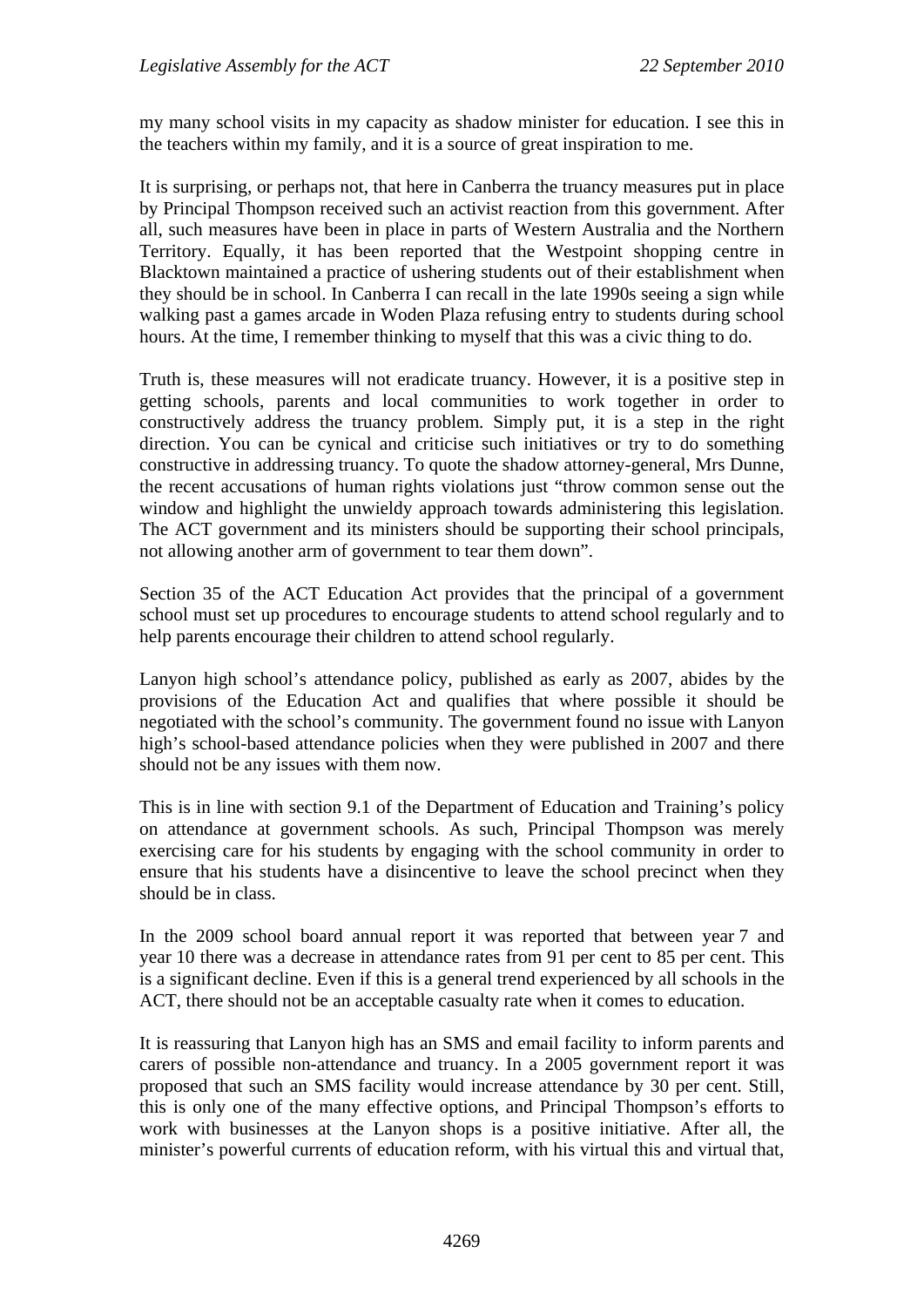miss proper articulation of the key players in education—students, schools, parents and communities. It is about people, Mr Barr. This is a wake-up call. This is about people.

The truth is that there can be no proverbial education revolution if students do not attend class. The government must provide greater support to their principals in keeping students at school. Perhaps then measures like Principal Thompson tried to initiate would not be necessary. It is unnerving that the government's response, through a four-minute radio interview and a 174-word editorial, can get the ball rolling in demolishing a school principal of what is a vibrant school community. It is reassuring that the public sentiment is primarily in support of Principal Thompson.

Yet it begs to be asked: is this ACT Labor's vision of school-based management where principals are given autonomy but are publicly reprimanded for being human rights offenders when trying to enforce discipline in their schools? Less far-fetched, are they to be autonomously accountable for enforcing discipline yet be expected to do this without proper financial, organisational and legal support?

Seen in this context, Principal Thompson did not go out on a limb with what he did. Instead, he was put out on a limb by the minister. As such, this motion calls on the minister to express his support for Principal Thompson of Lanyon high school and all ACT principals and teachers in addressing truancy problems. Again, it is with the hope that this minister for education shows some leadership and maturity on this issue. I commend this motion to the Assembly.

**MS HUNTER** (Ginninderra—Parliamentary Convenor, ACT Greens) (11.35): I thank Mr Doszpot for bringing forward this motion today. Addressing the issue of truancy and the need for all students to attend school is of course vital in ensuring all students in the ACT obtain the best possible educational outcomes. Truancy affects the educational outcomes of students. Truancy and absenteeism are difficult issues that require to be addressed by significant efforts from students, parents, teachers and the community.

In part (a) of Mr Doszpot's motion he refers to the policy adopted by the Council of Australian Governments in April 2009 and passed in the Legislative Assembly of the ACT in November 2009. This change to the ACT Education Act requires that all young people until the age of 17 years are involved in education, training or employment.

In supporting these changes to the ACT Education Act in November 2009, I indicated that it was clear from the concerns raised by those dealing with young people in this age bracket that the broader implications of this change needed to be considered. In briefings we were given at the time by the ACT Department of Education and Training, the officers indicated that there were significant challenges with those who do not comply with the requirement in the act around learning or earning. A significant number of students—between 100 and 400 students—were missing from school on a daily basis. It was anticipated that this number may increase for those older students remaining in school under the new arrangements.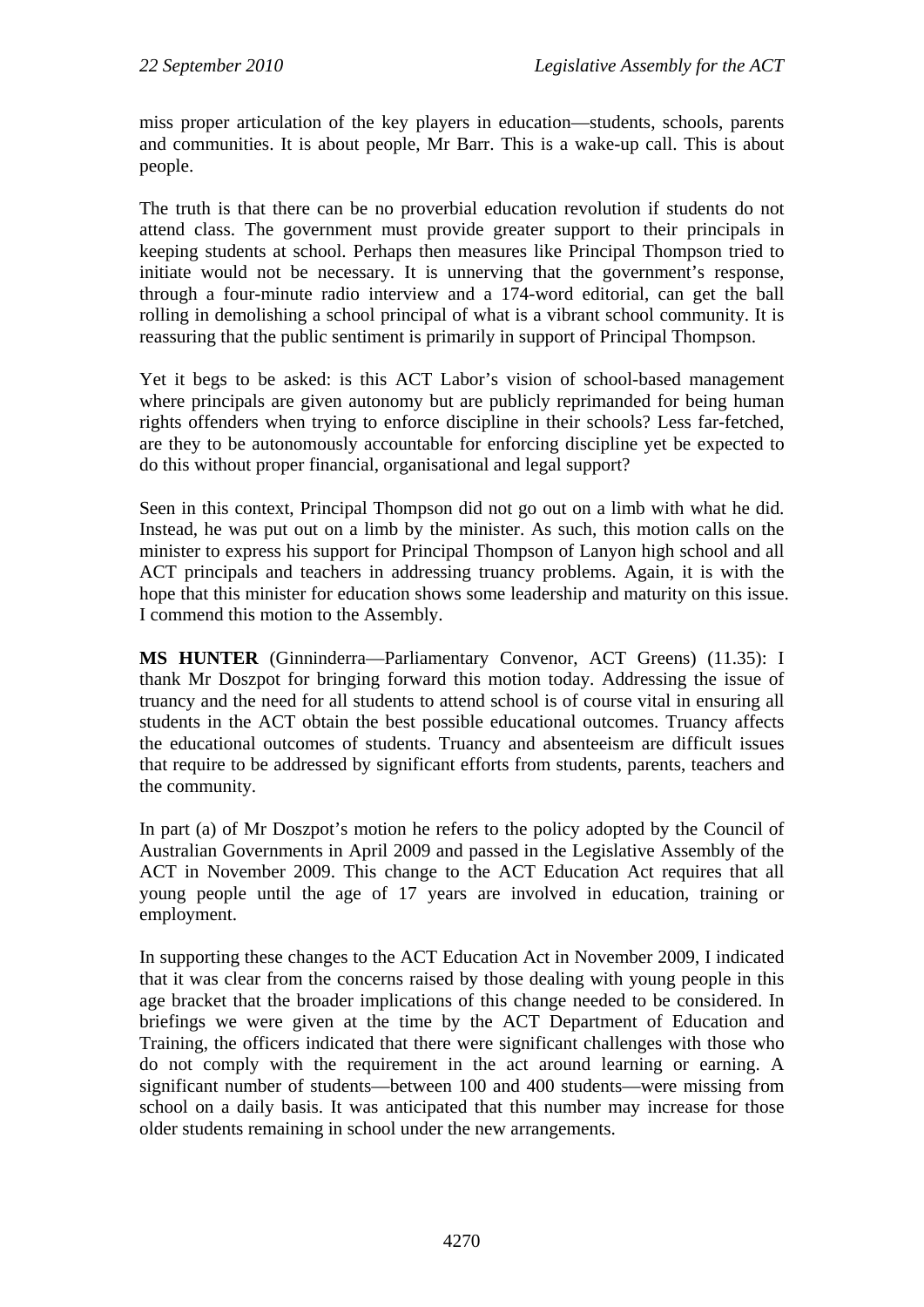The COAG "earn or learn" changes to the ACT Education Act took effect at the start of the current school year and at this stage we have not had an update on these figures to see if truancy rates have risen since the change. That is something which the minister may be able to inform us on in due course.

The problem of absenteeism is very complex and there are a range of reasons for this. It is important that schools investigate patterns and causes for non-attendance and that strategies to address specific problems be implemented. Truancy or student absenteeism can be a significant social problem. This was one of the issues the ACT Greens raised in the Assembly earlier this year when opposing longer suspensions for ACT students. While we indicated at the time that it is wrong to expect education to be the fix for everything, the more we work to keep students engaged in the education system the better the opportunity we have of avoiding many of the social problems that arise.

We welcome the attempt in this case by the principal of Lanyon high school to try to address truancy. The approach of seeking to have shopkeepers refuse service to truant students does appear to be in breach of the antidiscrimination act and therefore is not one the ACT Greens can endorse. We recognise that there is a balancing act here and that, like all of us, the Lanyon principal wants students to attend school, but we cannot break the law in doing this.

The human rights commissioner, in a letter to the editor of the *Canberra Times* dated 10 September 2010, pointed out:

The *ACT Discrimination Act 1991* makes it unlawful for a provider of goods and services to refuse service based on a number of attributes, including age, and any retailer considering refusing service should be mindful of these obligations. Additionally, it is unlawful to aid and abet someone else to undertake discriminatory action, and it is also unlawful to advertise an intention to undertake discriminatory action. That is, to put a sign in a shop saying that school students will not be served may be unlawful, and to ask someone to display such a sign may also be unlawful.

ACT Government agencies also have obligations under the *ACT Human Rights Act 2004*, including the right to equality, and special protection to children.

Any proposed action to ban children and young people from a public space also appears inconsistent with the recently released ACT Government *ACT Young People's Plan 2009-2014*. One of the guiding principles of this Plan is that 'young people's rights are respected, protected and advanced, and that young people are valued members of the community'. Similarly, a cornerstone of the recently released *ACT Children's Plan 2010-2014* is for Canberra to become a Child Friendly City—a city which is 'liveable, inclusive and accessible, and where children are provided the opportunities needed to participate fully in family, community and social life'. Encouraging shops to actively identify and refuse service to children and young people, even for such well-meaning intentions, does not appear to be in line with either of these plans.

My office spoke with the Children and Young People Commissioner yesterday about the approach adopted in this case by the principal of Lanyon high school. Like all of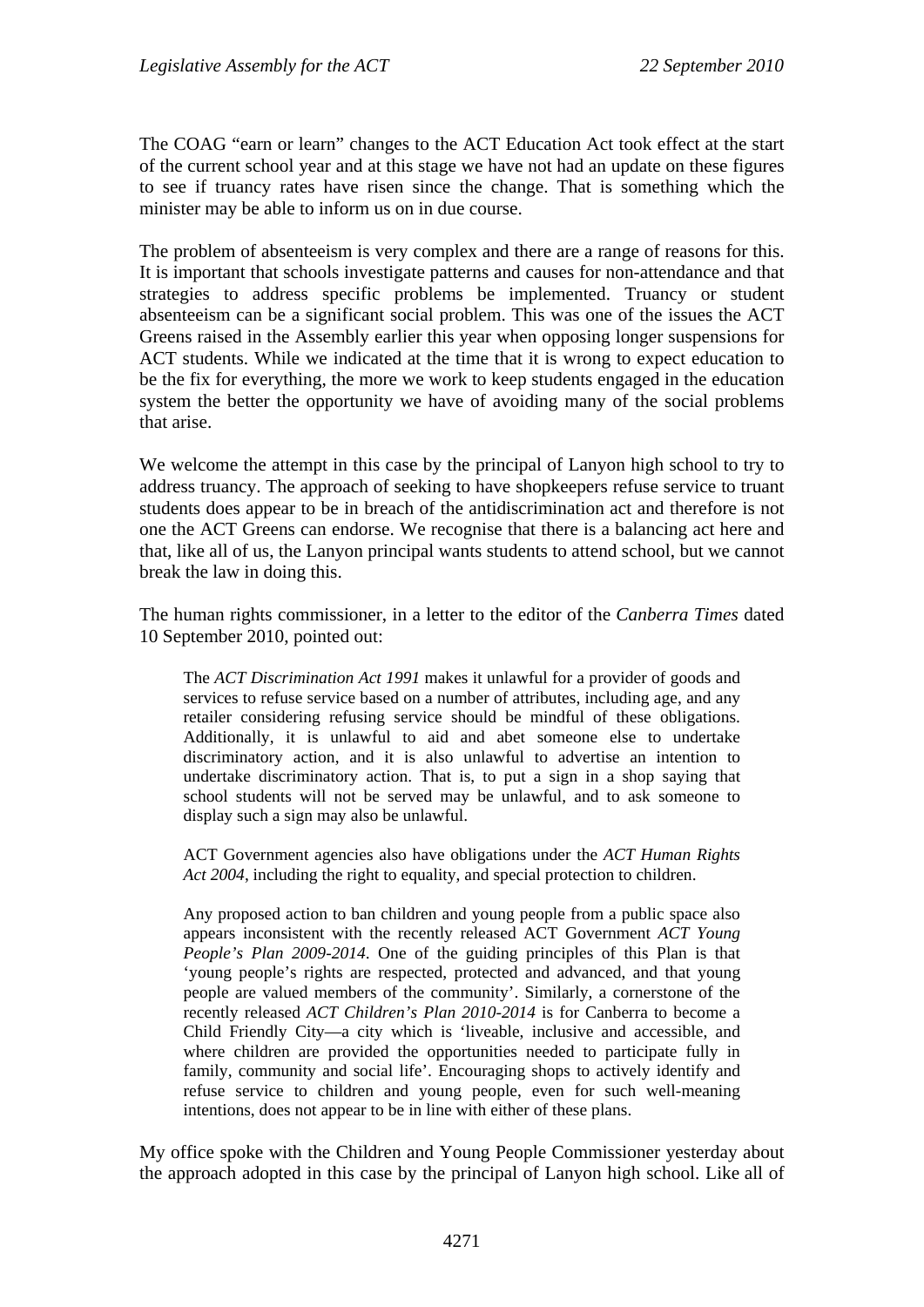us, the commissioner welcomes and supports the intention of the principal to do whatever he can to keep students in school. The commissioner is concerned, like us, that what the principal is proposing may be potentially unlawful. The commissioner, however, has met with the principal recently and is working with him on trying to address—

#### *Opposition members interjecting—*

**MS HUNTER**: I will just say that again: the commissioner, however, has met with the principal recently and is working with him on trying to address the truancy issue by other methods. This seems to me to be a good way forward. There is no simple solution to the issue of truancy, nor a one-size-fits-all approach to address absenteeism. Partnerships, or at least regular communication between the government, schools, parents and the local communities, as Mr Doszpot suggests in his motion, are vital in seeking not only to address truancy but also absenteeism and the failure of students to engage in their education.

These partnerships are vital because a range of factors will influence students in relation to their decisions around attendance at school. Family factors such as low socioeconomic status, negative attitudes to school, custody battles, marital problems and care of siblings or parents may influence a student's choices. In addition, there are school factors such as conflicting teaching styles, bullying, harassment and poor language skills.

Truancy and absenteeism have both long-term and short-term impacts on students, their families and the community. For students, it may mean early dropout, few marketable skills, little prospect of a job, depression, lack of motivation, anxiety, ongoing behavioural problems, low self-esteem, the potential for crime, drug abuse and violence, and social isolation or homelessness. For families, it may mean a continuation of the cycle of poverty and unemployment, dealing with a difficult or distressed teenager, family discord, additional stress, encounters with the juvenile justice system, and physical or mental illness.

For the community, it may mean contact with the police because of drug abuse or violence. There may be jail time or the use of a range of already stretched services to do with unemployment, illness or homelessness. Students who are frequently absent and eventually drop out of school feel disconnected and may be reluctant to accept help, wandering aimlessly until they reach a crisis that makes their problems public.

The ACT Greens are proposing an amendment to Mr Doszpot's motion which has been circulated in my name. The amendment removes paragraphs (2) and (3) of the motion and inserts an additional paragraph (1)(d), which recognises that the Assembly supports the efforts of the principal and that there are a range of other lawful mechanisms to address the problem.

The amendment also inserts a paragraph (2) that calls on the minister to work with the Department of Education and Training, the principal of Lanyon and the ACT Human Rights Commission to develop appropriate strategies to address the issue. In our view, this is the most productive way forward that allows the effective and robust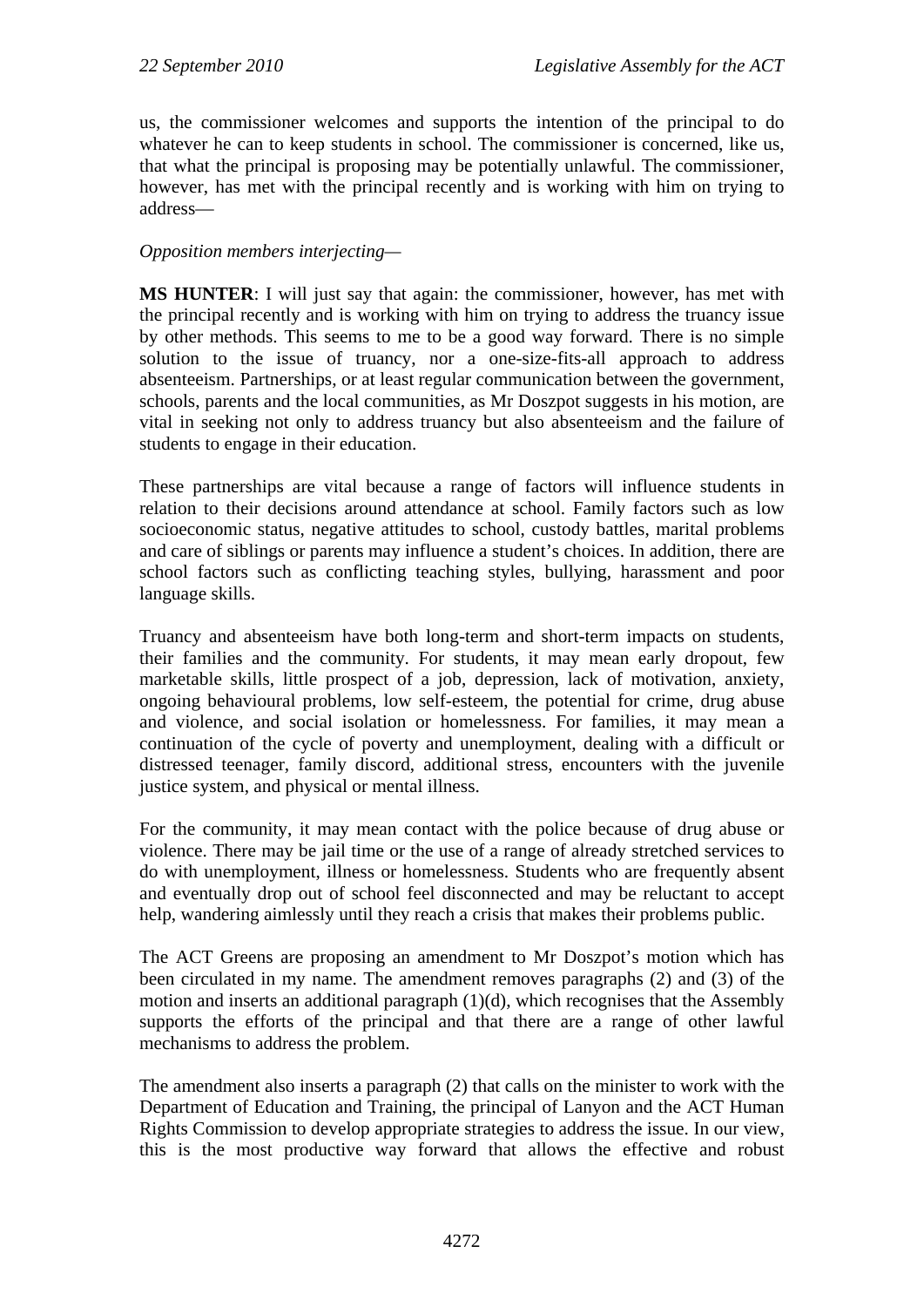consideration of the range of competing interests that hopefully produces the best outcomes. Of course, that will be responses to truancy that we are experiencing across ACT schools. I move the amendment circulated in my name:

Omit paragraphs (2) and (3), substitute:

- "(1) (d) that the intention and objectives of the Principal of Lanyon High School are supported, but there are a range of appropriate alternative strategies that can be utilised by the school to address these issues; and
- (2) calls on the Minister for Education and Training to continue to work with the Department of Education and Training, Principal of Lanyon High School and the ACT Human Rights Commission to develop appropriate strategies in relation to truancy.".

**MR BARR** (Molonglo—Minister for Education and Training, Minister for Planning, Minister for Tourism, Sport and Recreation and Minister for Gaming and Racing) (11.44): I thank Mr Doszpot for bringing this motion forward today, and Ms Hunter for her contribution. Indeed, empowering principals with the right tools to fight truancy is fundamental. Supporting all principals to fulfil their legal obligation to ensure the safety of students and their attendance at school is a key part of the government's approach to school autonomy.

But I must say that I am disappointed that such an important issue is being treated so frivolously by the Liberal opposition. Yesterday in question time, I lamented the paucity of policy development on the opposition benches, and I am afraid to say that today's motion is further evidence that the Canberra Liberals are bereft of any ideas. This juvenile politicisation of an important issue is further evidence of this.

Let me make it clear that I support all principals, teachers and school communities in addressing truancy problems.

**Mr Doszpot**: Except when it does not suit you, Mr Barr. And this does not suit you.

**Mrs Dunne**: Except when it does not suit you.

**MR BARR**: Under the Education Act, attendance at school is compulsory.

**Mr Doszpot**: And this does not suit you.

**MR ASSISTANT SPEAKER** (Mr Hargreaves): Mr Doszpot, you will have an opportunity to return to this in your closing speech. Please do not interject across the chamber. Do not try my patience today. Mrs Dunne, you are included in that warning.

**MR BARR**: It is also a key part of the national "learn or earn" reforms. And these are reforms which were, disappointingly, mocked in question time yesterday by the shadow education minister. He was out there mocking laws that are doing more to help young people get the skills that they need to get a job and lead a productive life. We see again why it is always opposition for opposition's sake with the Canberra Liberals, because they are out of touch and out of ideas.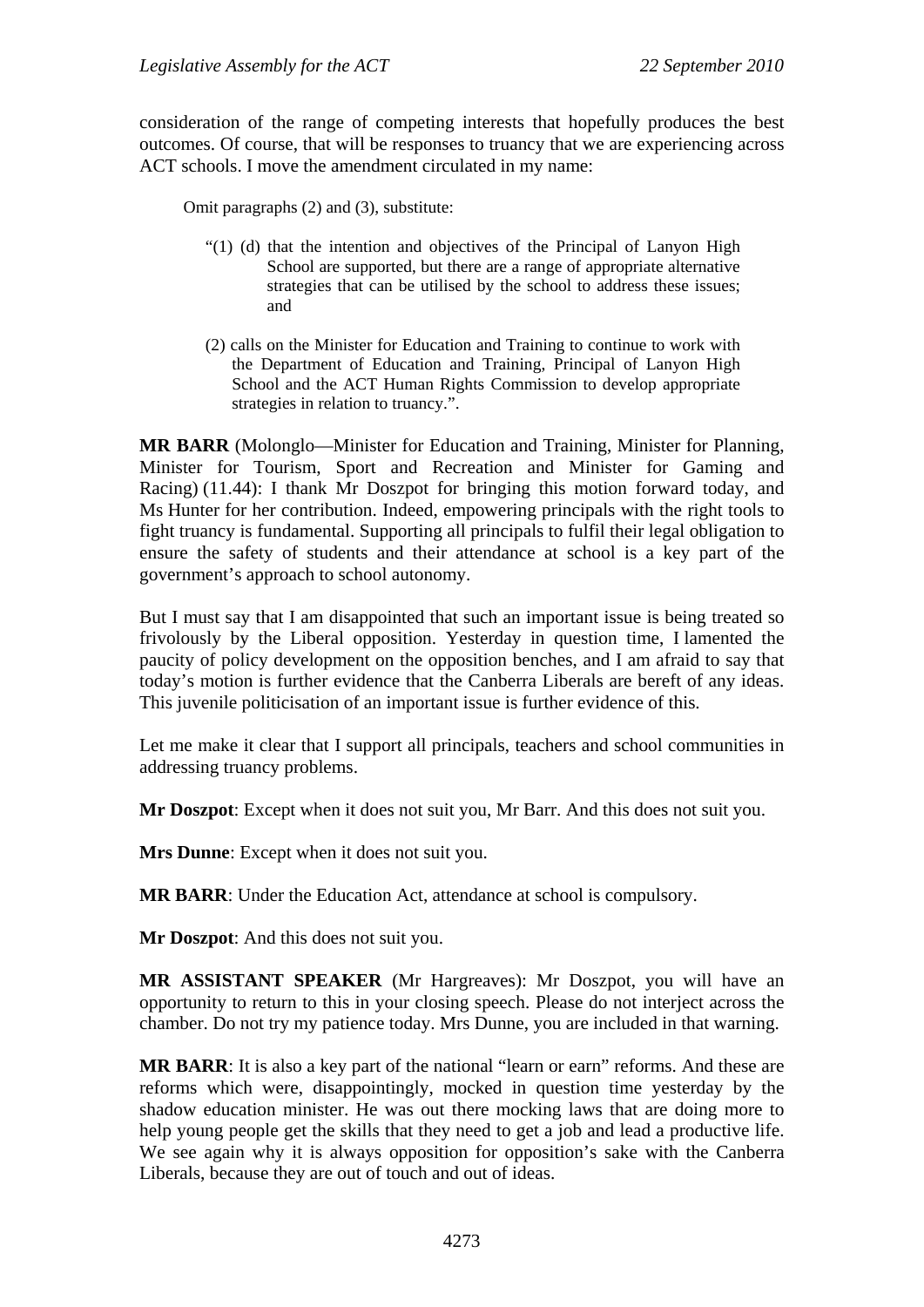I think it is important to put on the record now that there are consequences—

**Mr Doszpot**: You are out of ideas, my friend.

**Mrs Dunne**: For someone who is in touch with people and the development—

**MR ASSISTANT SPEAKER**: Minister, please resume your seat. Stop the clock. Members of the opposition will come to order. Mrs Dunne, if you wish to engage in the debate, do so in your allotted time. Mr Doszpot, you can make your comments in your closing speech. Any further comment from either of you and I shall warn you. Thank you.

**Mr Seselja**: A point of order, Mr Assistant Speaker, on your ruling.

**MR ASSISTANT SPEAKER**: Feel free, Mr Seselja.

**Mr Seselja**: Thank you, Mr Assistant Speaker. It does seem to be a particularly harsh reading of both the standing orders and the practices of this house. There have not been, to me, any over-the-top interjections. There have been a few mild interjections, which are pretty par for the course. I seek your explanation perhaps as to what has led you to be already looking down the path of warnings, given that it has not been particularly loud and it has not been particularly robust yet.

**MR ASSISTANT SPEAKER**: Mr Seselja, there are processes for debate. Just because there have been practices in this place which are unacceptable does not mean they can go forward. The Speaker was particularly strong in his comments yesterday, and I shall follow his lead. If you wish to become an Assistant Speaker, there are avenues open to you. If you want to do a better job than I do, you can do one of two things: you can challenge my ruling or you can resign your position to become an Assistant Speaker. It is your choice.

**MR BARR**: Thank you, Mr Assistant Speaker. As I was saying, there are consequences for non-attendance at school, and I think it is important to spend some time in this debate outlining these. Last year, our "learn or earn" laws created the requirement for all children and young people to participate in education until they attain year 10 or equivalent qualification. The law now requires full-time participation in education, training or employment, or a combination of these activities until young people turn 17 or complete year 12. We have broadened the definition of education and made the options more flexible—options like our achievement centres, connect 10 program, apprenticeship and training opportunities and the CC cares program.

As I said at that time, there would be no excuses. Everyone would participate and everyone would be responsible. And that is why there are a range of powers in place to enable school principals to fight truancy and there are a number of tools that are used, some of which the Canberra Liberals may not be aware of.

First, the ACT government introduced an enhanced attendance monitoring and SMS message servicing system for parents.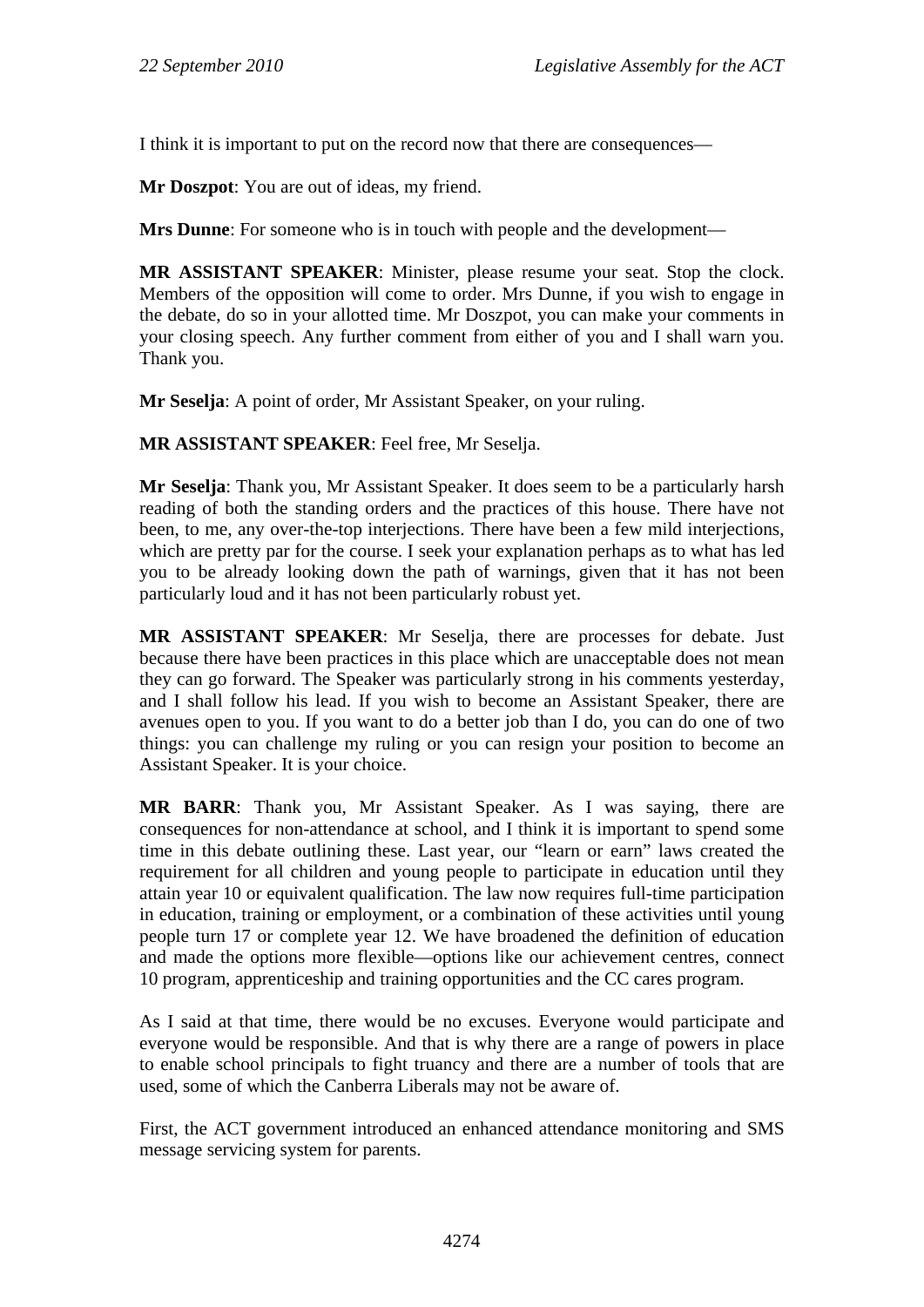**Mr Smyth**: Yes, but are you backing up the principals?

**MR ASSISTANT SPEAKER**: Mr Smyth, please!

**MR BARR**: In 2009, 79,400 messages about student attendance were sent to parents and carers across the ACT. This service is in addition––

**Mr Seselja**: This is exactly the point, is it not?

**Mr Smyth**: Yes, it is the point. Are you backing up the principals?

**MR ASSISTANT SPEAKER**: Mr Smyth, do you want to join the ranks? You can feel free. Mr Barr, please hold the phone. I suggest that all four members of the opposition re-acquaint themselves with the standing orders, particularly those relating to interrupting members while they are speaking.

**Mrs Dunne**: I wish to take a point of order, Mr Assistant Speaker. There was exchange between Mr Smyth and Mr Seselja that was not an attempt to interrupt anyone. I think you need to be very mindful of what is going on in this place.

**MR ASSISTANT SPEAKER**: Mrs Dunne, resume your seat. Mr Smyth was directing his remarks to Mr Barr.

**Mrs Dunne**: Mr Assistant Speaker—

**MR ASSISTANT SPEAKER**: Sit down, Mrs Dunne, or I shall warn you.

**MR BARR**: Thank you, Mr Assistant Speaker. As I was indicating, this SMS service is in addition to the usual methods used by schools to notify parents if their child is absent from school.

Secondly, under section 16B of the Education Act, a compliance notice may be given to a child's parents if that child is not attending school or participating in alternative education settings. This notice must clearly contain the actions that a child's parents must take to comply. That is essentially to get their child to attend school or to get their child participating in training or in an alternative education setting.

Failure to take action and comply with the notice is an offence, and it becomes a matter for ACT Policing and the Director of Public Prosecutions. The maximum penalty is not insignificant, 10 penalty units. There have been prosecutions under this act in the past, indeed in the recent past, and there will continue to be prosecutions in the future if these particular matters are not responded to by parents. But I reiterate what I said yesterday: overall, there are not particularly alarming, high levels of truancy in the ACT.

If the Canberra Liberals believe they have found a major new policy problem which the government has not turned its mind to yet, I think they will find they are sadly mistaken. And it is a shame to see how out of touch they are on this issue. Rather than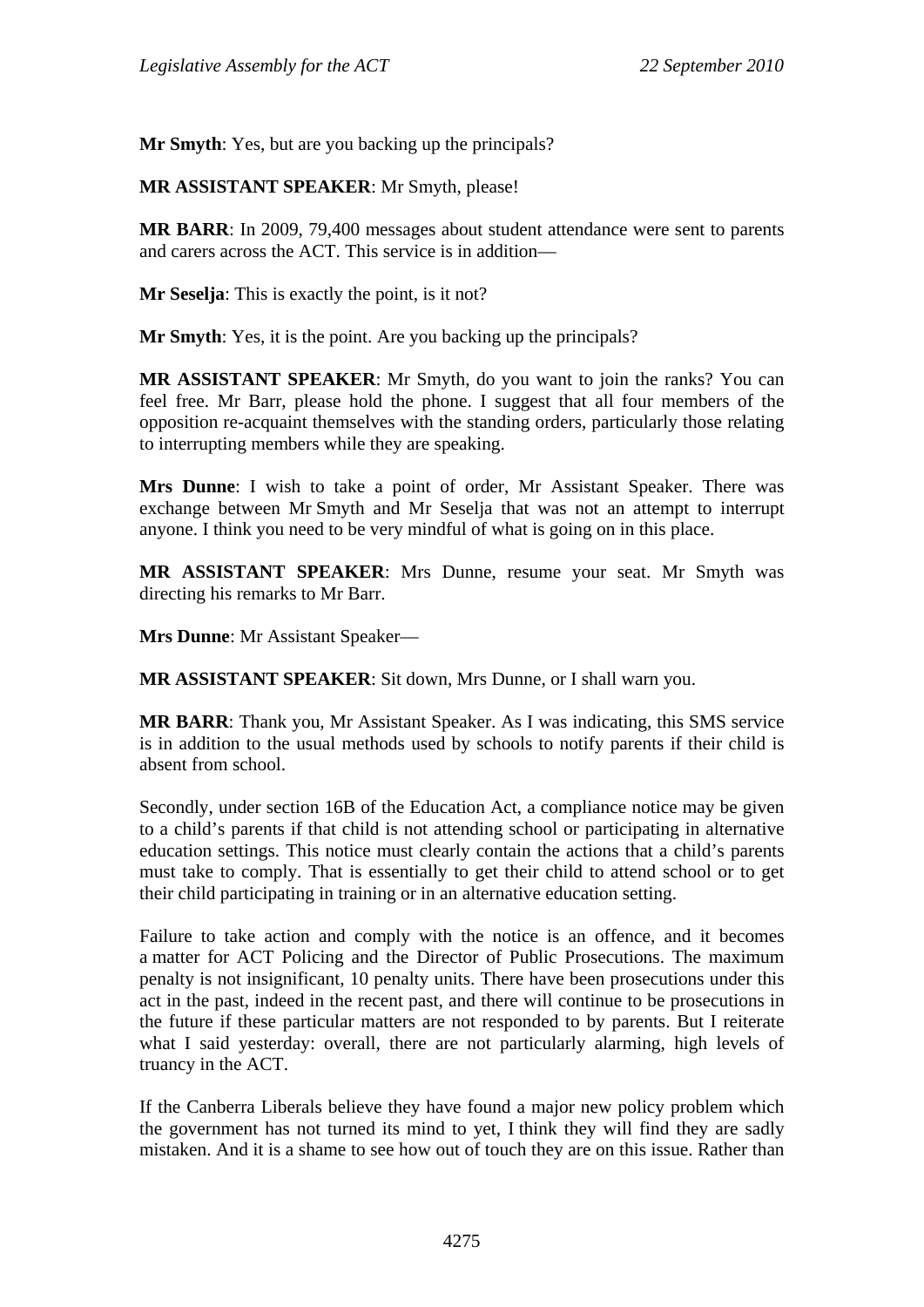targeting individual schools, I will work with all schools and all principals to develop appropriate strategies in relation to truancy, tools which all principals can use so that all students have the opportunity to access a quality education.

Since the "earn or learn" laws were part of a national reform, and the youth attainment and transitions national partnership, there are other consequences for not going to school. And as part of these reforms, the Australian government have made changes to Centrelink payments. They have made it very clear at a commonwealth level that there are no excuses. Everyone will learn. Everyone will participate.

A new eligibility rule has been introduced for family tax benefit part A. Young people aged 16 to 20 now need to be in full-time study in an approved course of education or training in order for a family to continue to receive family tax benefit part A for that child. The young person's study must assist or allow them to complete a year 12 certificate or an equivalent qualification. An equivalent qualification in this instance is considered to be a certificate level II. Furthermore, eligibility to receive youth allowance if a young person is above the mandatory school leaving age is dependent on the young person studying full time in an approved course at an approved institution. This is an example of governments working together to fight truancy.

In conclusion, I welcome this motion, because truancy is an important issue, but I am disappointed at the juvenile politicisation of it by the Canberra Liberals. They single out schools. They seek to mock important national laws. They do their research from the front page of the newspaper. Let me say, I will never scoff at important policy goals such as skills or jobs for young people.

I would like to thank Ms Hunter and her office for such reasonable discussions on this important matter. It is refreshing to work with colleagues on new ideas. There is quite a contrast between the Liberals and the Greens on this matter. The Liberals are out of touch and out of ideas. It is, again, another episode of opposition for opposition's sake.

**MR SESELJA** (Molonglo—Leader of the Opposition) (11.54): What we just heard were the words of an education minister who is too gutless to actually back up one of his principals. That is what we got from the education minister today. He has been rolled by Simon Corbell again. He has been rolled again, and he has refused to stand up for this principal. He has effectively hung this principal out to dry in taking action to stop truancy.

That is what we have got from this minister. What a disgraceful effort from an education minister who has so little regard for his responsibilities that he is prepared to say to this principal: "You are on your own. You will not be supported by the education minister. You will not be supported by this government." They will undermine the efforts of this principal to simply try to do all that this school can in order to get a better outcome for the school community in Lanyon and to work with the community to get that outcome.

That is what we have got. We have got a very clear and stark difference here. The education minister has not done his job. We just heard him tell us about all the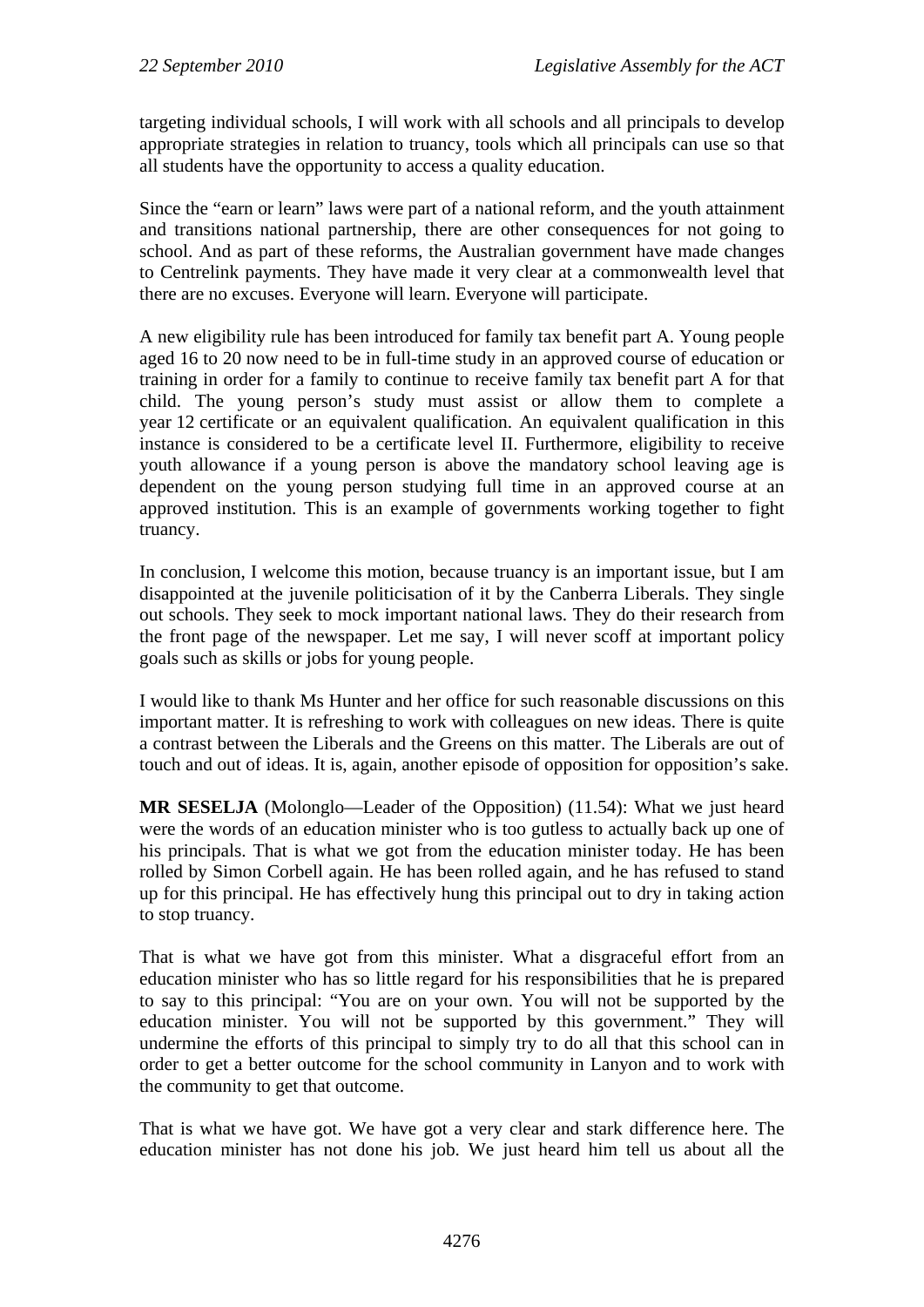wonderful measures that are in place to stop truancy, and all of these measures work so well that the principal of Lanyon high school has felt the need to go to the local shop owners and say, "Will you work with me?"

What part of that do the Greens and the Labor Party not agree with? What is it that they object to about a principal saying, "We are not actually stopping truancy; we know that a lot of them go and hang out at the shops. I am going to work with the community, I am going to say to these shop owners, 'You can voluntarily help, you can assist, you can, as a community, work with me to try to make my school work better, to try to keep kids in school, to try to get better outcomes for these children'"? Clearly, the Labor Party and the Greens do object, because what they are voting against today is endorsing the actions of this principal.

Mr Doszpot has put a very simple motion, in many ways. I would have thought it was a very unobjectionable motion. It is a motion which states a couple of things. It talks about the importance of working against truancy, and then it says: "We will back the principal. We will back the principal in this case."

We have had debates in this place in recent times where we knew that the Greens did not trust principals. We have had the debate before about suspension powers, and seen that the Greens do not believe that principals will act reasonably with suspension powers—what they believe is that principals will just go nuts and start suspending kids willy-nilly.

That is their view of principals. We have taken a view that we thought was a view that was shared by the Labor Party. We thought our view was shared by the Labor Party the view that we can trust principals. We actually do believe that they are best placed to manage their schools, and, in this case, we have got a principal going over and above the call of duty.

This principal has done something they were not required to do by law. What they have said is: "How can we work with the community?" And what the Assembly will today be saying, through the Labor Party and the Greens party, is: "We do not support your efforts." The Labor Party and the Greens are voting against endorsing this principal in their efforts to work with the community to stop truancy. So we have to ask why. We have to ask why it is that the Labor Party and the Greens have come to this conclusion.

We can speculate. The Greens' view is not a surprise, because they have made it clear before what their views are about principal autonomy. Regarding the Labor Party, it is somewhat of a surprise. We can speculate whether or not Andrew was again rolled in cabinet on this and whether he was rolled by Simon Corbell. Did Simon Corbell say, "Come what may, we are going to back the human rights commissioner over the principal on this"?

If so, the education minister had two options: either to fight this or to roll over—and what he has done is to roll over. He has chosen the latter path: he has rolled over. And this principal has been hung out to dry as a result. And there is no doubt that, due to the intervention of the human rights commissioner, whether or not the reading of the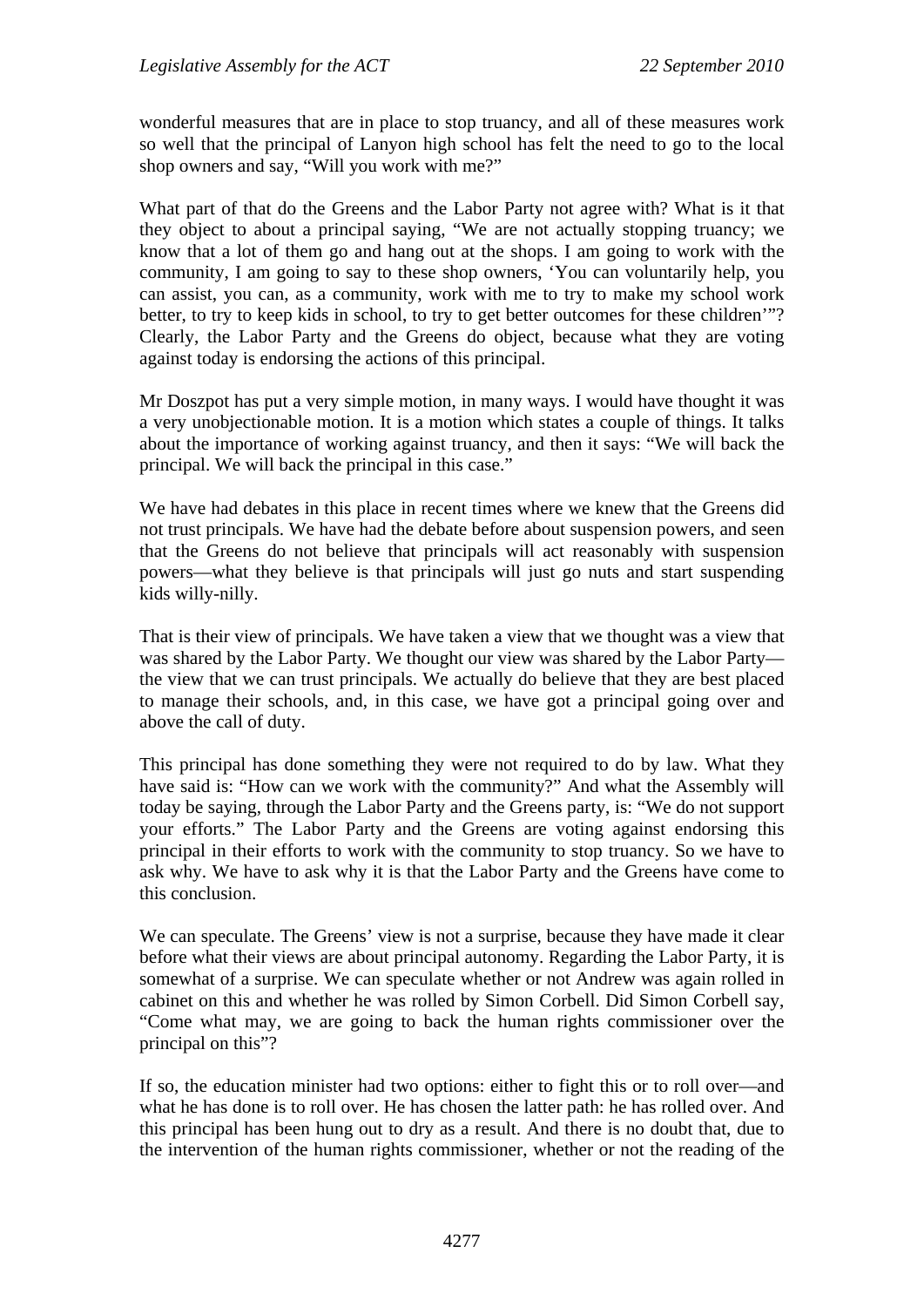Discrimination Act is correct, that puts these shop owners in an extraordinarily difficult position.

It puts them in an extraordinarily difficult position, because the human rights commissioner is effectively telling them that they will be breaching the law. They will be breaching the law by working with this principal. It is effectively a licence to wag, and it is saying: "We will, as a community, not back the principal, not back the schools, not back the parents and not support them. We will make it as difficult as possible."

Ms Hunter smirks as I say that, but we have seen a principal who has gone out on a limb, and the government has said, "Sorry; you are on your own." The Labor Party has said that and the Greens have said that. This Labor-Greens alliance has said that. And I think there is a real concern in the community about that.

Let us go back a few years. When we had the debate about the Human Rights Act, one of the real key arguments—one of the real key concerns—about it was the potential for unintended consequences: the unintended consequences that, when you put in place legislation such as that, mean that what will actually happen is that the rights of ordinary people will be affected adversely and ordinary actions such as we have seen from this principal will be made unlawful. And that is what we have got with the intervention of the human rights commissioner.

I think this is a very open question. I think it is highly questionable that any of those actions that were proposed for shop owners to take would be in breach of the law. I think it is highly questionable. But, because of this intervention, now endorsed by this government—endorsed by this Labor-Greens alliance—it is virtually impossible for these businesses and for this principal to act in this way.

And what we are saying more broadly to the community is: "Do not bother trying, because we are going to find a way to undermine you. We are not going to find a way to support you. We are not going to find a way to make it happen. We are going to find a way to stop it happening."

The education minister, in his hanging out to dry of this principal, in his abandoning of this principal, is showing that he either has no principles himself, or he has no guts—no guts to stand up to the Attorney-General and no guts to stand up to the human rights commissioner.

I object to that intervention by the commissioner, and I will put it on the record that I object. We as elected representatives should be able to question these things. It appears—in fact, it is crystal clear—today, that there is only one party who is prepared to actually stand with the principal for common sense and for community action in actually dealing with this issue.

The education minister can say, "We have got all these measures." Well, if the other measures are working so well, why did the principal feel the need to go to the shop owners? If it was really as good as the education minister says it is, why did the principal go to the shop owners? Was the principal just off on a flight of fancy? I doubt it. I very highly doubt it.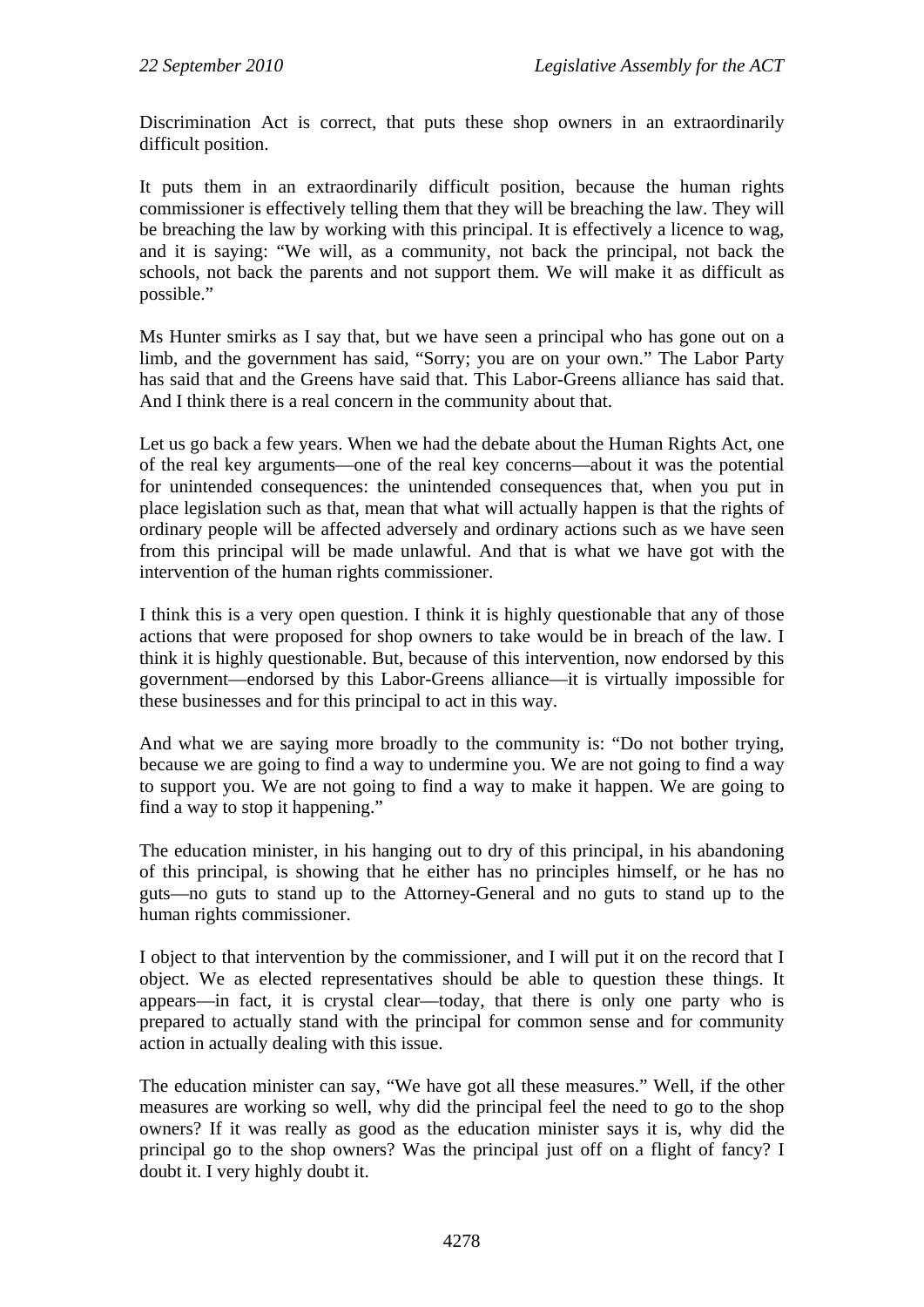I think this is a principal who is acting in good faith and who is acting with the community. Seeing this as a community issue, these shop owners acted in good faith. They said they would do something, and they have now been undermined. They have been undermined by the human rights commissioner, they have been undermined by the Attorney-General, they have been undermined by this government and today they have been undermined by the education minister and by the Greens. We endorse the principal. We will stand with the principal, whether the Labor Party or the Greens do or not. We will back him.

**MRS DUNNE** (Ginninderra) (12.04): I congratulate Mr Doszpot on bringing forward this important motion today. There is nothing frivolous about truancy in our community, and there is nothing frivolous about members of this Assembly being called to support a principal when he takes a firm stand and tries to work with his community to uphold education standards and reinforce the prospects of young people in his community to get on in the world.

The problem of truancy is one that we need to be constantly vigilant about, and when a principal takes a stand and goes to his community and says, "Can we work together as a community," we should take notice. We know of shopkeepers who complain to us about children who are truant—who come to shops in shopping centres during the day. They would prefer that that did not happen. But what we have seen today and what we have seen in the last couple of weeks as a result of this action is that every one of those shopkeepers—not just the shopkeepers in Lanyon, but the shopkeepers in my electorate as well—who might want to do something about this has been undermined by the people who are supposed to be supporting them.

What we have here today is a discussion about whether we stand by our school principals. School principals are people who, according to the minister, are capable people. We pay them substantial amounts of money. They have incredible responsibility. They run budgets. They run complex staffing structures. They run timetables. They run and look after the welfare of hundreds of children in their care. And, when they are confronted with really difficult problems, they go to their communities.

For years and years, we have been talking about programs that try to integrate our schools more into our communities. We have "schools as community" programs, but that rings pretty hollow for the people of Lanyon. That rings pretty hollow for the principal of Lanyon high school, when both his minister and the convenor of the Greens essentially undermine him here, publicly, today, in the same way as he was undermined publicly in the pages of the *Canberra Times* and on the airwaves by the human rights commissioner.

The intervention of the human rights commissioner, as I have said before, basically challenges common sense. It makes us question the priorities of this government if it is possible for the human rights commissioner to undermine a principal who is working for the benefit of his students in such a way. And I do question the intervention—not just the issues raised but the manner in which they were raised. If the human rights commissioner thought this was an important issue, why did she not raise these issues with the principal and say, "Perhaps we need to talk about this"?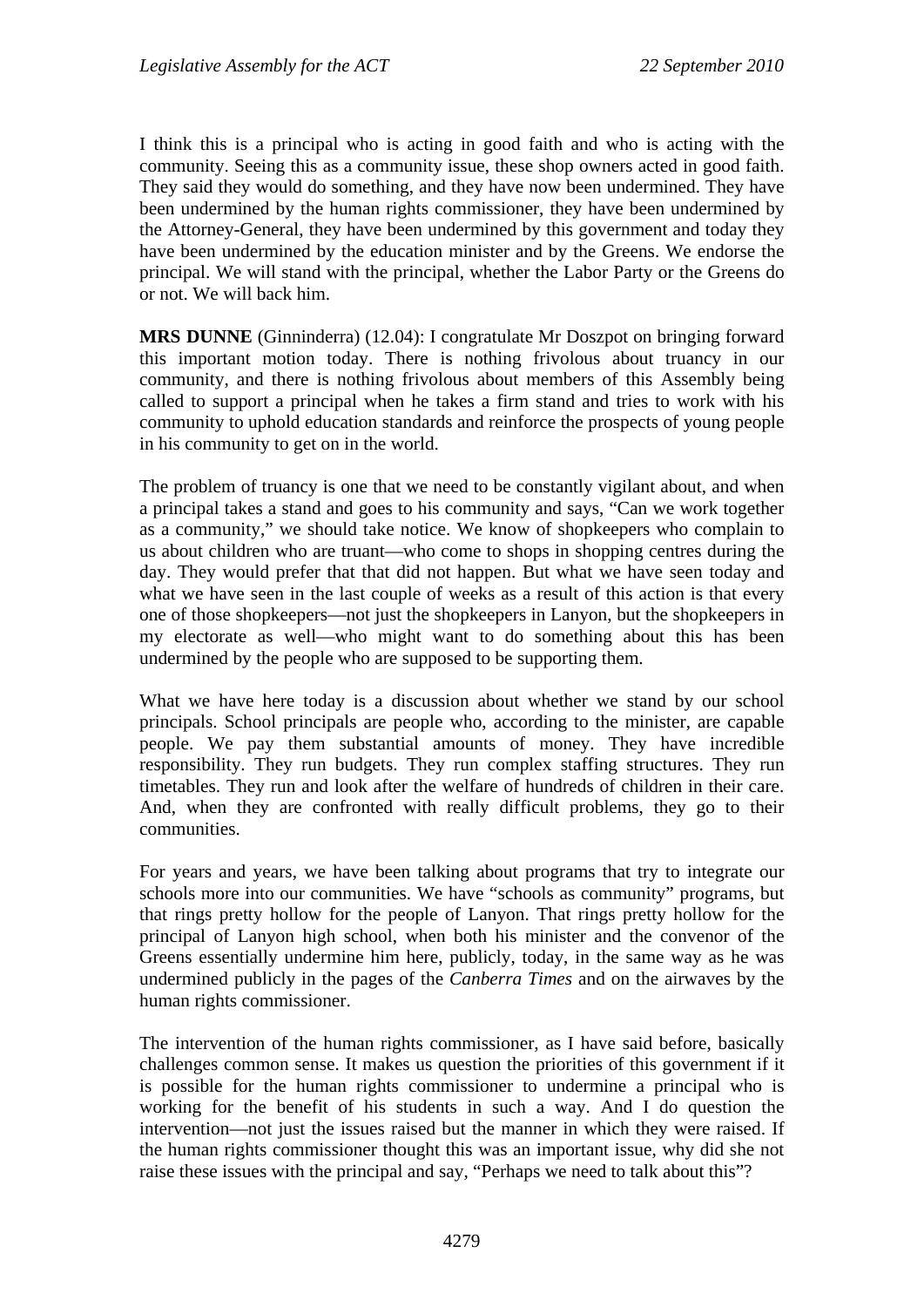Why did she first go public, in a way that effectively undermined the stance taken by the school principal, when he was seeking to uphold the rights of children by ensuring that they go to school and by ensuring that he does everything he possibly can to see that they get an education? He is looking after the rights of those children much more than the human rights commissioner is when she says that they have a right to buy Kingsley's Chicken when they should be at school.

That is what it boils down to, and, if the human rights commissioner had really thought about this issue, she would not have been out there giving kids free rein. The intervention of the human rights commissioner in this way is essentially telling every child in Canberra who wants to wag school and go down to the shop—any shop or any amusement arcade—that, if anyone challenges them, they are now emboldened to say: "You cannot challenge me. I will take you to the human rights commissioner."

That is an appalling state of affairs. It defies common sense, and it defies the common man test. You ask any man or woman on any 300 bus going to and from Tuggeranong whether they agree with the human rights commissioner's intervention and I will lay you pennies to pounds, London to a brick, that they are not in favour of the intervention of the human rights commissioner on this occasion. They are collectively scratching their heads, asking themselves, "What is the world coming to when a principal cannot go out and engage with his community on this issue without being undermined by some other bureaucrat?"

If the human rights commissioner had a problem and was seriously concerned with addressing that problem, rather than self-aggrandising, she would have gone to the principal and to the shopkeepers and worked this out in a less public way. What has happened now is that her intervention has told every shopkeeper, "Be very afraid, if you challenge any kid who you think should be at school and is not at school." The human rights commissioner has given those kids carte blanche to take that matter up with the Human Rights Commission and to drag some hapless newsagent or takeaway proprietor in some shopping centre through the human rights processes, which would be unfortunate, and it would be difficult for them to say, "I think I was acting in the best interest of the child."

We have a situation here where the minister today has been given the challenge to support the principal in what he did. As Mr Doszpot has rightly said, this is not unusual. Only last week, at about the time that this started to be a live issue here, we saw on the TV, over and over again, the principal of Hermannsburg primary school in the Northern Territory being lauded for the actions that he has taken to address absenteeism in his school. One of the things that he has done is exactly what the Lanyon high school principal has attempted to do. He went to the shopkeepers and said, "If the kids are in your shop, please do not serve them."

It happens in Western Australia. It happens in New South Wales. All of these places have a discrimination act. All of these places have an act which says that it is not lawful to discriminate against people for a variety of reasons, including age. But I would actually submit—and this is the message that I send to those schoolchildren who think they can get away with this and those shopkeepers who would like to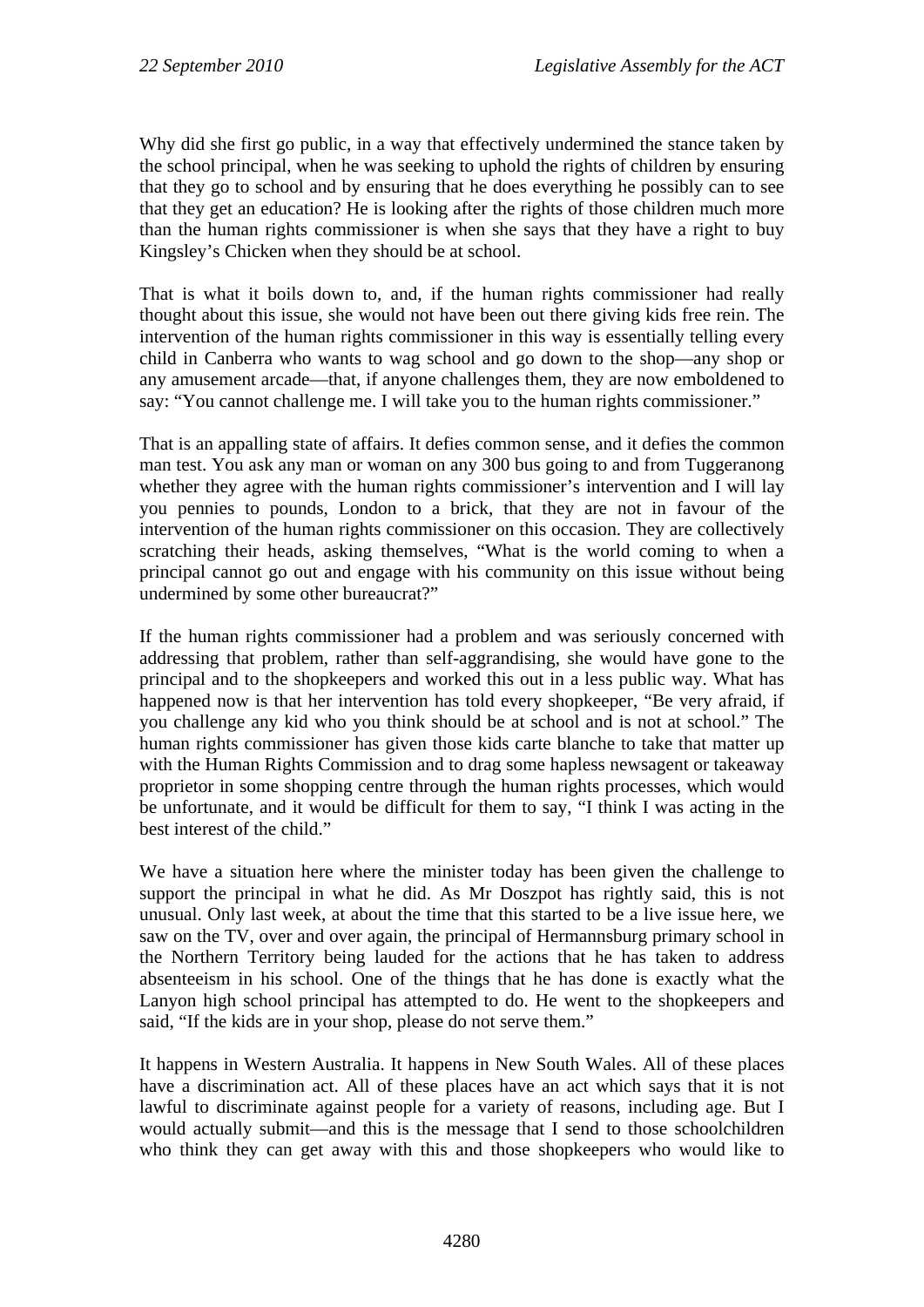support the principal—that, if they refuse service, that is equally open to the interpretation that they are not refusing service on the basis of their age but on the basis that they know that these kids should be in school and, if they do serve them, they are aiding and abetting in people transgressing the Education Act. If they refuse, they do so on the basis that they have a higher responsibility as members of their community to ensure that the best interests of the child are served and those interests are not served by them buying milkshakes, buying Kingsley's or buying magazines and chewing gum. It is about going to school when they are supposed to be there attending school and participating in school programs.

It is a shameful day when the minister for education and the convenor of the Greens, and, presumably, all of the Greens, think that it is all right to undermine a school principal—and on such tenuous grounds. Ms Hunter was very interesting. She gave us, as she does, long, rather learned, bookish sorts of legal sounding approaches in her speech. And she made it perfectly clear, saying that the Greens cannot endorse this action, because we cannot encourage people to break the law. She said that what the principal was asking the shopkeepers to do was unlawful.

But it was interesting that, when she reported on her conversation with the Children and Young People Commissioner, she reported him as saying, "It may be unlawful." So what we actually have here is some flip-flopping from Ms Hunter: "It is definitely unlawful and we could not possibly endorse that," becomes "Well, it may be unlawful." Instead of undermining the principal and the shopkeepers, as they have done today, they should be seeking ways of ensuring that, if a principal asks for this to happen or a shopkeeper agrees for this to happen, they will not be taken through the Human Rights Commission process because they are looking after the people of the ACT.

**MR DOSZPOT** (Brindabella) (12.15): Mr Speaker, I will speak to the amendment. I think if one thing has been highlighted here this morning—or this afternoon, as the case is now—it is just how out of touch our colleagues on the Labor side and the Greens are regarding this matter of serious importance to the community.

I have been out to Lanyon high a few months ago when this problem first became known. I have been out to the Lanyon shops just last week to have a look at what the community thinks about these issues. You, Mr Barr and Ms Hunter, are totally out of touch with what the community expects us as legislators to do. It is to make laws clearer to our constituency. It is to express what we would like to see in education, not to confound and confuse and obfuscate on all these matters. That is the way that we are heading with these various arguments coming into play.

Our motion, as Mr Seselja pointed out, is a very simple one. We are simply calling on the Assembly to endorse the recent and publicised efforts of the principal of Lanyon high in seeking to address the truancy problems at his school. We also call on the Minister for Education and Training to express his support for the principal of Lanyon high school and all ACT principals and teachers in addressing truancy problems.

As I said, Mr Barr and Ms Hunter are out of touch with this situation. I would just like to draw to the attention of the minister for education, the Attorney-General and the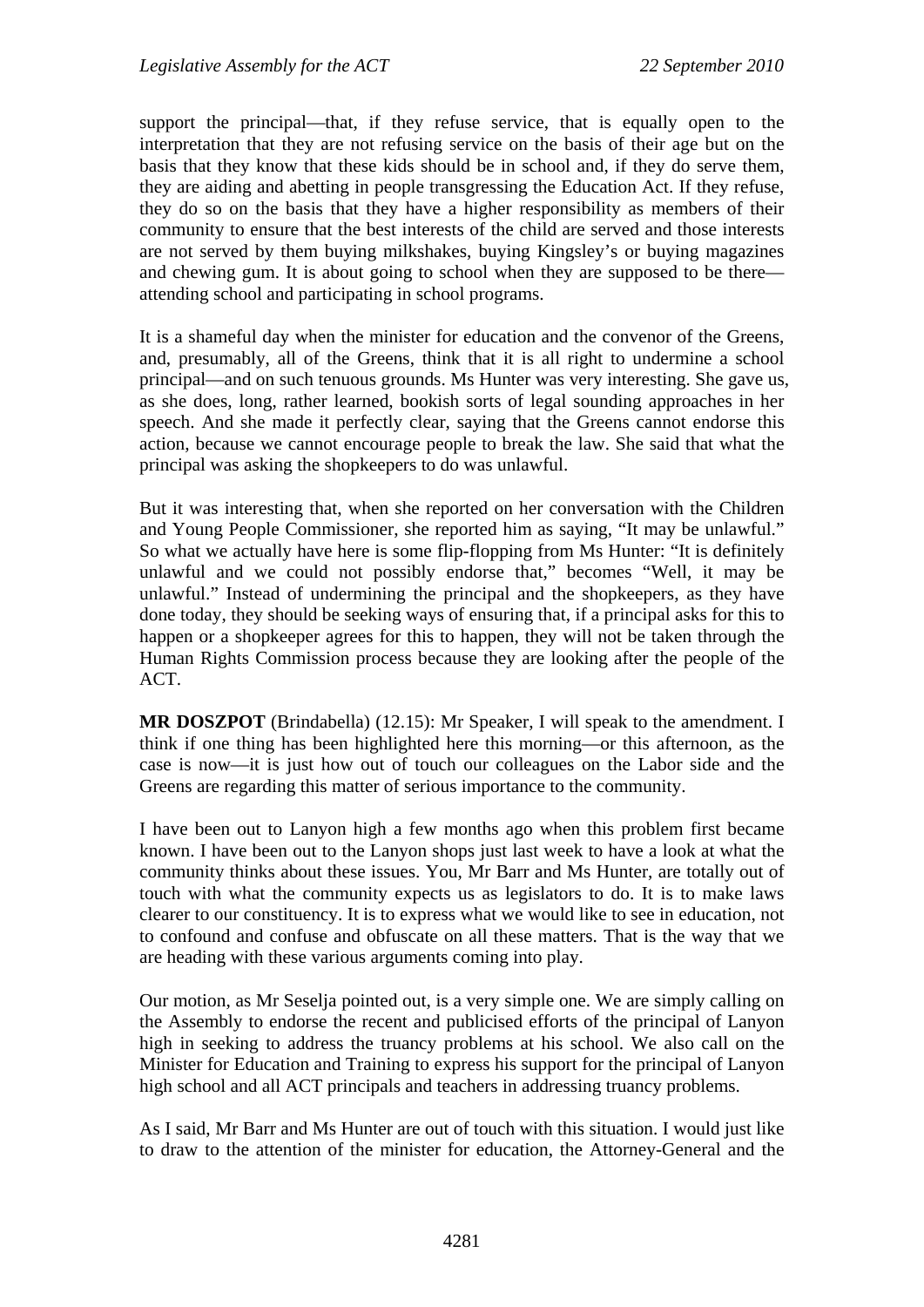convenor of the Greens the very strong words of caution from a contributor to the *Canberra Times—*so this is not from us, but from the community. You were saying that you feel the community needs to be represented. Well, this is the community talking to you. The letter in the *Canberra Times* I am referring to was published on 15 September 2010 on page 18 and is from Jo Larkin:

Dr Helen Watchirs, whether Human Rights Commissioner or Children and Young People Commissioner, should be well aware of just how misleading her letter will be.

If we take the commissioner's argument to the extreme, then operators in bottle shops would be violating the rights of a 15 year old should they be refused service.

If she has truly taken the role of Children and Young People Commissioner from Alasdair Roy, then we find ourselves in a very sad situation when she places the laws regarding children in education so low on her list of priorities.

I say the same to the minister and to the convenor of the Greens: it is a shame that you place laws regarding children in education so low on your list of priorities.

I thank the members of this Assembly for the debate that our motion on truancy in ACT schools has generated. I have to say that I am very disappointed in the lack of courage of the minister for education, Mr Barr, and, in this instance, his reluctance to show tangible support for one of his principals who, in contrast to Mr Barr, has been very courageous in his stance to protect the students entrusted to his care.

**Ms Hunter**: On a point of order, Mr Speaker, Mr Doszpot said that he was standing to speak to my amendment, and he has not addressed my amendment at all. My understanding is that if he is speaking to an amendment he should at least refer to it in his speech.

**MR SPEAKER**: I think there was some confusion. I get the impression from the content of your speech, Mr Doszpot, that you are actually closing the debate.

**MR DOSZPOT**: I am happy to close the debate if that is what Ms Hunter wants—

**Ms Hunter**: You actually stood to talk to the amendment.

**MR DOSZPOT**: I am also speaking against her amendment—

**Ms Hunter**: No, a point of order—

**MR DOSZPOT**: I thought I made it pretty clear from the outset—

**MR SPEAKER**: Let us not debate the content; I am just trying to sort the process here.

**MR DOSZPOT**: Okay, sure.

**MR SPEAKER**: Ms Hunter, did you have a further point?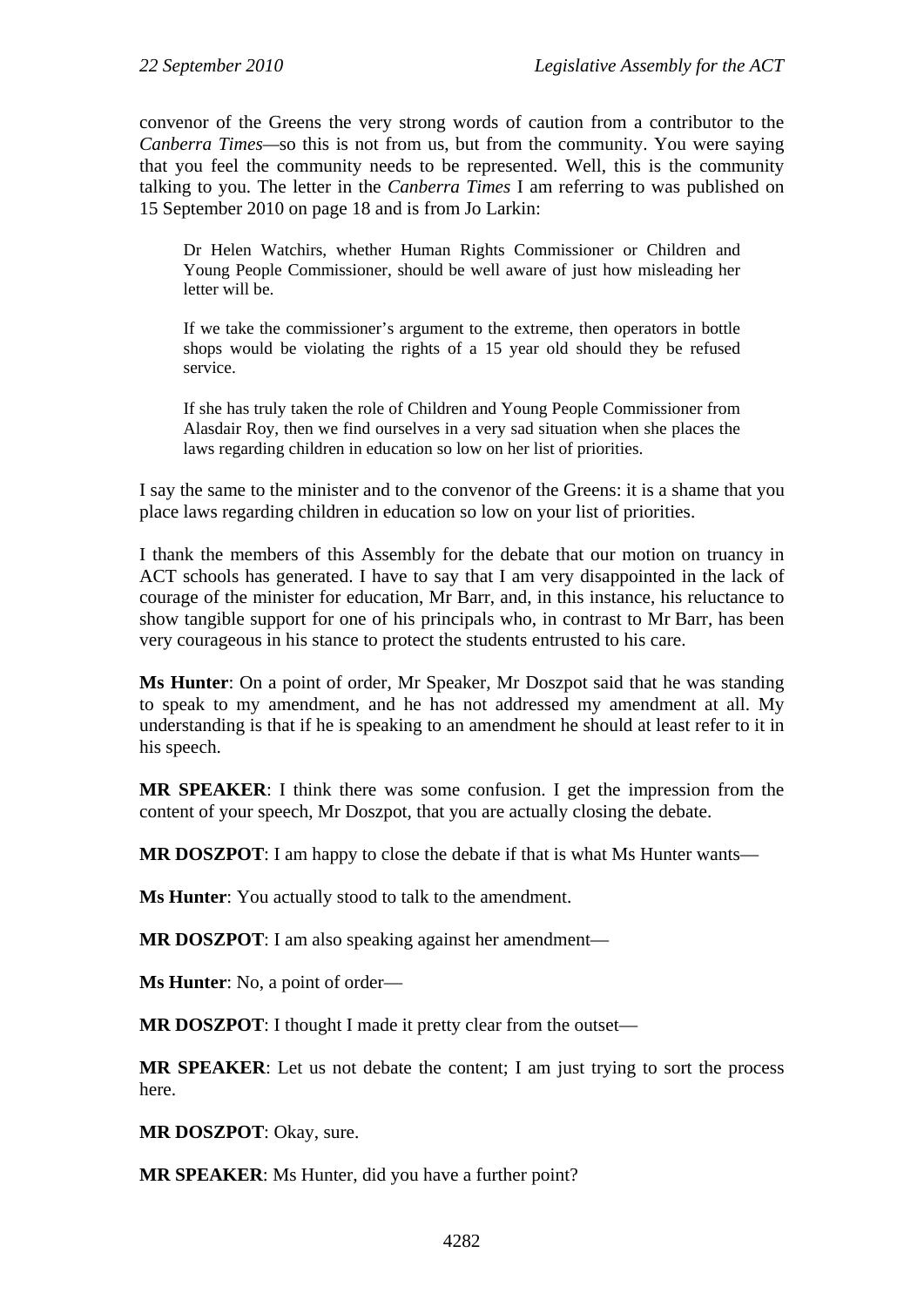**Ms Hunter**: It was that Mr Doszpot said that he was standing to speak to my amendment, and he has not addressed my amendment. I would be pleased for him to address my amendment.

**MR SPEAKER**: Certainly. Mr Doszpot, you have the floor.

**MR DOSZPOT**: At the outset of my response, Ms Hunter, I made reference to something about finding your amendment disappointing. If I have not said it, I will say it: I do find it very disappointing and quite incredible that you should move such an amendment that, instead of clarifying the issues that are so contradictory between the interpretations of the Human Rights Act and the ACT Education Act, would add further confusion. That just highlights how statutes can and do need to gauge the spirit of the law. The amendment by you, Ms Hunter, is simply another example of the third-party insurance that your party provides not to the community, as was promised at the last election—

**Ms Hunter**: On a point of order, Mr Speaker, I am just not getting this.

**MR SPEAKER**: I am sorry; stop the clock.

**Ms Hunter**: Thank you, Mr Speaker. My point of order is still around addressing the substance of the amendment.

**MR SPEAKER**: There is no point of order, Ms Hunter. It is close to being vexatious. Mr Doszpot is speaking directly to your amendment. There is no point of order. Mr Doszpot, you have the floor.

**MR DOSZPOT**: I will repeat for you, Ms Hunter, if you missed it, that I am obviously not backing your amendment. I am saying it is another example of the contradictory nature of what you have said. You are actually endorsing the government's actions in obfuscation on this policy of this Education Act issue which is causing a lot of issues within our community. What we are trying to do is address that. We are trying to get some clarification. You are, by your amendment, adding another area of confusion to it. I am obviously not supporting your amendment, but I will make that even clearer, if that is what you want.

To come back to what I was saying about the third-party insurance that your party provides—or said that you would provide at the last election—again, you have just proven that you are third-party insurance, but you are providing it to this minister and to this government through actions that we certainly do not condone. Our motion, which is simply calling on the minister to back the principal—in this case, the principal of Lanyon—is exactly what we are after. That is all we are asking, but you find that too hard to contemplate.

To come back to Mr Barr, you have highlighted clearly your lack of direction, leadership and support of and for the ACT principals. By your actions today, you have set a rather dubious benchmark. You agree with the autonomy of principals, Mr Barr, but only when it suits you. You are a fraud, minister. This is the context of today's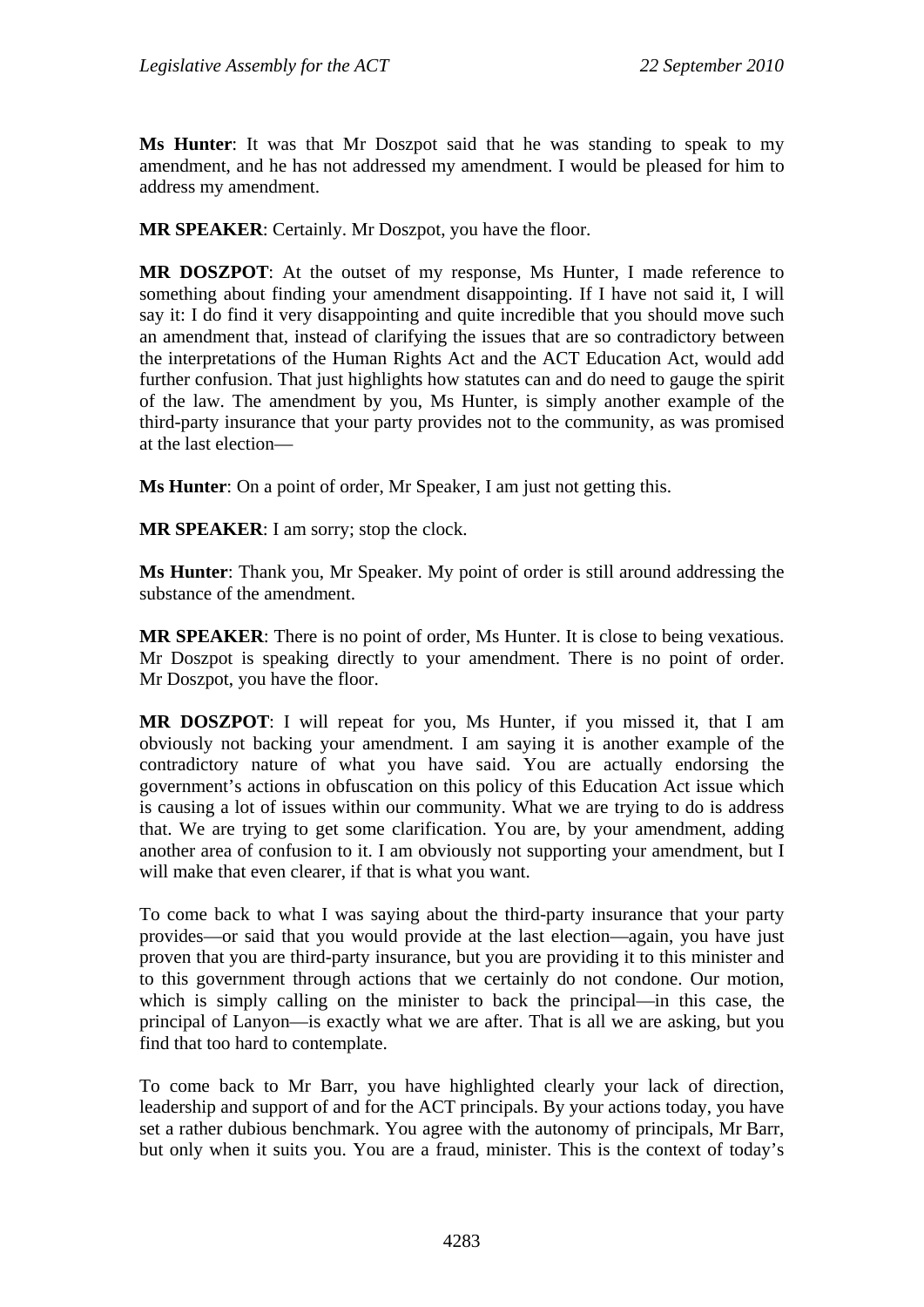discussion. You have made your position very clear about the simple act that we are asking you and the Greens to adopt—that is, to endorse the recently publicised efforts of the principal of Lanyon. We are not seeking anything further than that. We are asking you to address the truancy problems at his school. But you find that too difficult to do, Mr Barr. You say that not only will you protect the rights of Principal Thompson, but you will look at all of the problems. Well, you cannot even bring yourself to protect and endorse what this principal has tried to do.

Ms Hunter, that is exactly what we are asking you to do. We are asking you to endorse the actions of the principal who has stood up for the rights of the students within his care. That is all this motion asks to do. We do not agree with your amendment. We cannot accept your amendment, because it sidesteps the issue totally and simply adds another level of confusion. Mr Speaker, I commend our original motion to this Assembly.

Question put:

That **Ms Hunter's** amendment be agreed to.

The Assembly voted—

Ayes 11 Noes 6

Mr Barr Ms Hunter Mr Coe Mr Hanson Ms Bresnan Ms Le Couteur Mr Doszpot Mr Seselja Ms Burch Ms Porter Mrs Dunne Mr Smyth Mr Corbell Mr Rattenbury Ms Gallagher Mr Stanhope Mr Hargreaves

Question so resolved in the affirmative.

Motion, as amended, agreed to.

### **Sitting suspended from 12.27 to 2 pm.**

# **Questions without notice ACTION bus service—effectiveness**

**MR SESELJA**: My question is to the Minister for Territory and Municipal Services. I refer to the Auditor-General's report, *Delivery of ACTION bus services*. The Auditor-General found:

Of 500 cancelled services reviewed by Audit, cancellations were due to either a shortage of drivers (83 percent), or of buses (16 percent). There was no evidence of ACTION having developed and implemented strategies to effectively address these issues.

Minister, why has a succession of ministers, including Mr Corbell, Mr Hargreaves and now you, failed to effectively address the issue of ACTION's unreliable service?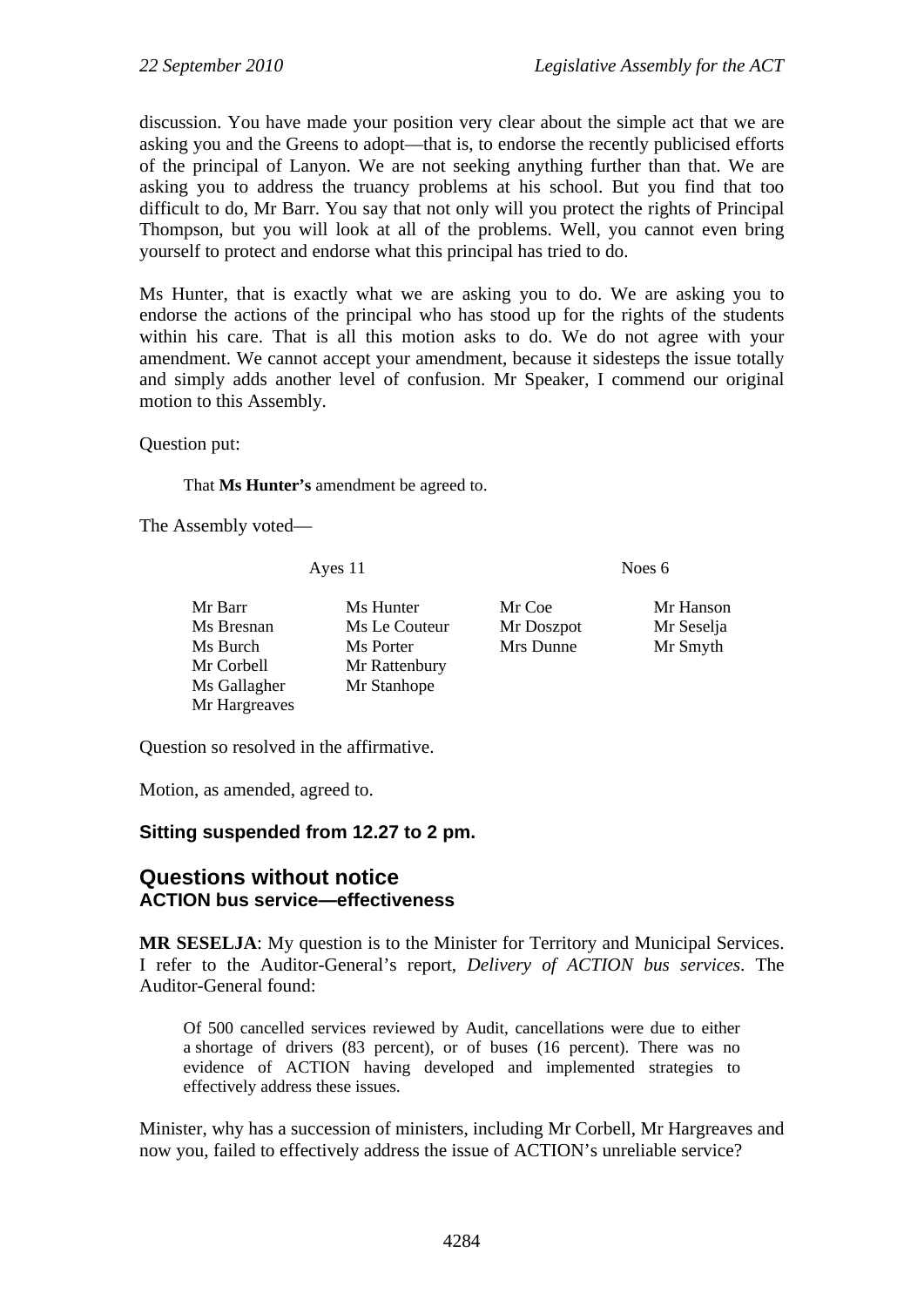**MR STANHOPE**: I thank the Leader of the Opposition for his interest in public transport. Certainly, the auditor made a number of findings that raised continuing concerns in relation to the operation of the ACTION network. Some of those were in relation to a lack or absence of drivers. I think it is a pity, at one level, that the report was not perhaps more detailed than it was. It is a pity that it did not provide context and it is a pity that it did not provide background. Indeed, in relation to the bland statement included within the question around a lack of drivers, of course they were driver absences as a result almost always, as I understand it, of drivers taking sick leave.

I guess at the heart of Mr Seselja's question is: what steps have successive governments taken in relation to the issue of bus drivers not presenting for work as a result of taking sick leave and not presenting on a particular day, as a result of which, of course, there is significant pressure and stress on the network? ACTION does, as a matter of routine, provide for four additional drivers every day, at the beginning of shifts, to cover anticipated absences as a result of sick leave. In an ideal world, of course, ACTION would like to provide for greater coverage in anticipation of sick leave or non-attendance by drivers on a day.

The two issues that are raised in the Leader of the Opposition's question—a lack of drivers or a lack of buses—are a response not to the fact that there is not a significant workforce or enough drivers or, indeed, an excess of drivers to cover the shifts. It is a question around the level of sick leave that is taken on a particular day. In relation to no buses being available, it is a question around buses that had broken down and a shortage as a result of breakdowns or non-availability. We have been increasing the fleet.

The question is: what have we done? What we have done in the last couple of years in relation to ACTION and in relation to buses is that we have provided the single greatest injection of funding for a replacement fleet. Indeed, \$50 million in a single appropriation provided an additional 100 buses. That was a far greater investment in buses than any other government has ever attempted or implemented—a massive investment; 100 new buses through a \$50 million injection. They are some of the things we have done and the numbers we are increasing and compounding in years going ahead.

What have we done in recent years? We have expended more on public transport, both operationally and in a capital sense, than any other government since self-government. But it is a big bus to turn around, so to say. There are a range of entrenched inefficiencies. We are working incrementally to deal with all the issues in relation to infrastructure, in relation to the numbers of drivers and, importantly, in relation to the industrial landscape.

Mr Seselja asked me, "What have you done?" We are following through with attempts to negotiate a new EBA that deals with some of the really difficult and problematic issues in relation to the management of this business; namely, the industrial arrangements and the industrial landscape. Indeed, the Liberal government attempted to do the same. But it got too hard and they abandoned any attempts to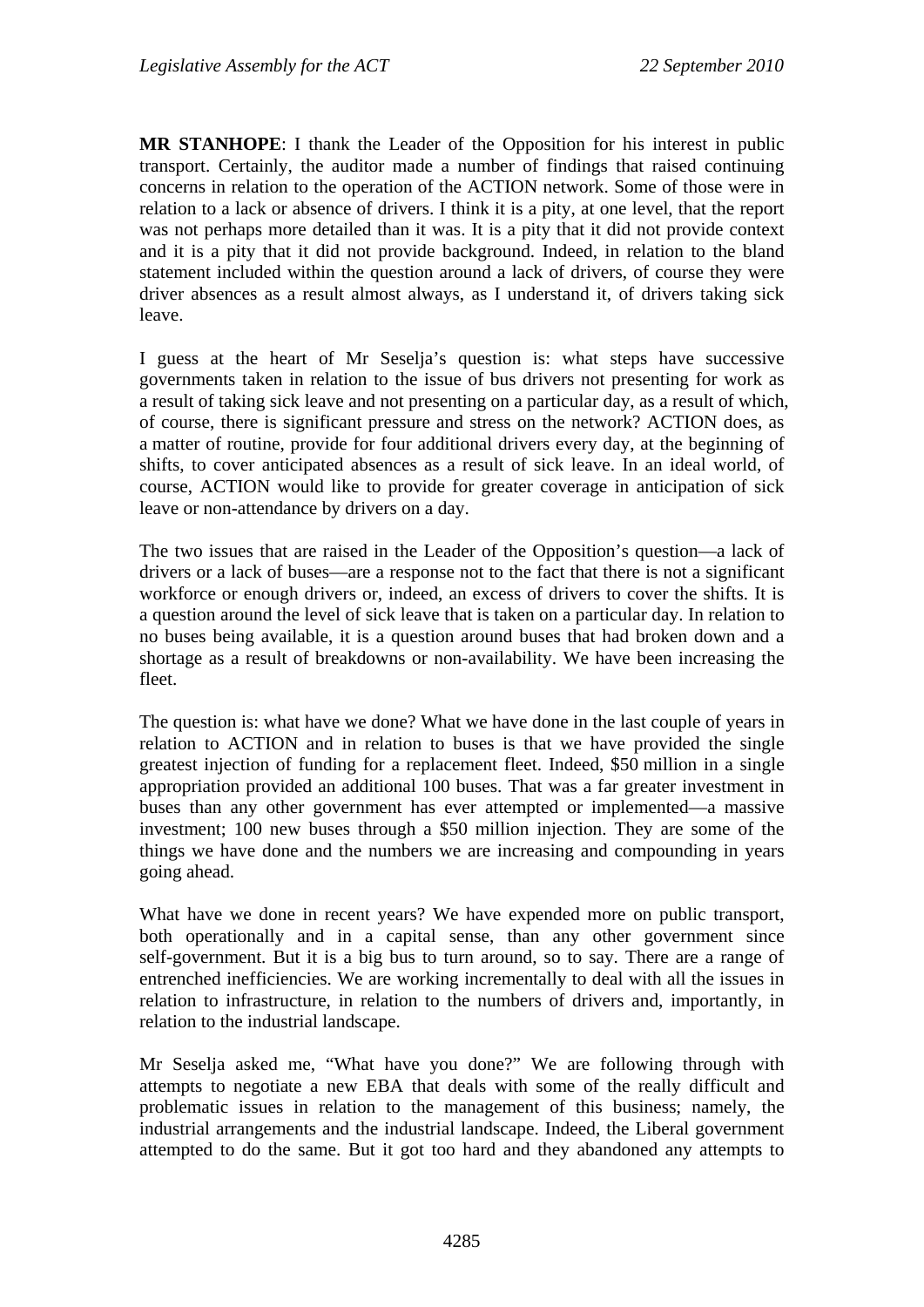reform the industrial landscape or any reforming action. We have not abandoned it. We have not given up. We have not actually gone wobbly at the knees.

**MR SPEAKER**: Mr Seselja, a supplementary question?

**MR SESELJA**: Thank you, Mr Speaker. Minister, why has the government failed to develop and implement strategies to effectively address the issues of a shortage of drivers and a shortage of buses?

**MR STANHOPE**: I reject the question. We do not have a shortage of buses. There are on some days issues in relation to available buses as a result of breakdowns. There are on some days issues in relation to enough drivers, where more drivers than might have been anticipated take sick leave on a particular day.

It is a management issue, but I think all members would realise that there is only a certain amount of provision that a business can make to anticipate absences from work as a result of workers being sick. We provide every day for four additional drivers to attend at depots to cover anticipated absences on sick leave. You might ask—and this goes to the question—"We should provide 10 additional drivers?" We should actually call on a shift and pay how many drivers in anticipation of drivers taking sick leave?

Every day we have four drivers over and above the network requirement on the day. On some occasions, far more drivers than we anticipate or have made provision for do not turn up for work as a result of calling in sick. We then seek to backfill by calling in other drivers to fill those particular positions. There is often a delay. It does disrupt the network. That is why I say that it is a pity that the auditor did not provide this context.

**Mr Seselja**: It is the auditor's fault?

**MR STANHOPE**: No, it is not. I said it is a pity the context was not provided—so that you would not have been misled, Mr Seselja, and you would not have asked such banal questions.

**Mr Seselja**: So the auditor misled us?

**MR STANHOPE**: No, she did not; you simply misunderstood. Mr Seselja, as a result of your complete lack of interest in public transport and in Territory and Municipal Services, this being the first question you have asked in the portfolio since the last election, you simply do not understand the issues that pertain to ACTION and you do not understand that we are talking about sick leave and buses breaking down. *(Time expired.)*

**MR SPEAKER**: A supplementary question, Mr Coe?

**MR COE**: Chief Minister, why has the government failed to act, despite a succession of damning reports on ACTION? How many more damning reports will it take?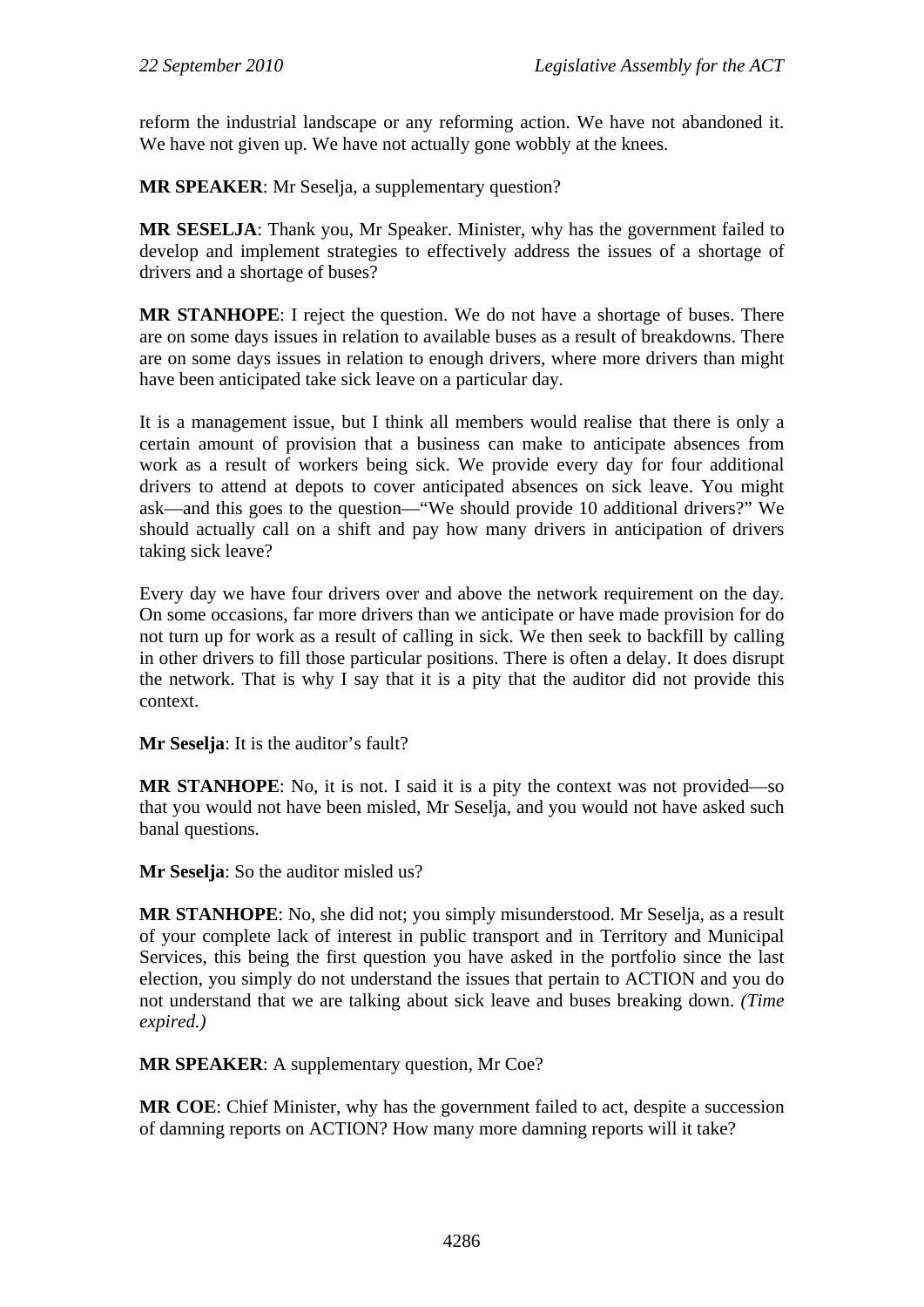**MR STANHOPE**: This government are applying more energy and more resources and making a greater attempt at reform of ACTION, of this particular business unit, than any other government since self-government bar none. In this year's budget alone, we made provision for \$97 million of funding to upgrade public transport infrastructure. Two years ago we made a provision of \$50 million to purchase 100 new buses. Compare that with any attempt or any interplay by any other government or any other minister since self-government. We actually are currently negotiating with the transport—

### *Opposition members interjecting*—

**MR SPEAKER**: Order! Stop the clock. I remind members of the opposition that it is not acceptable behaviour in question time to simply drown out the minister by shouting over the top of him.

**MR STANHOPE**: Thank you, Mr Speaker. We have done more in the context of every aspect of the difficulties and the issues we face in raising ACTION in the minds of the people of Canberra as an efficient and effective and reliable public transport network than any other government. We have done it on a number of fronts. We have done it in the context of investing in infrastructure to a level that no other government has ever attempted. We have done it most particularly in relation to roads and all of the infrastructure for the public transport network, in the context of buses, in the context of extra routes and in the context of a brand-new bus interchange at Belconnen. We have done it in relation to adjusting issues around the push-pull factors of public transport around parking—issues in relation to parking that are too hard for the Liberal Party for which they continue to criticise us. Everybody with any interest in public transport knows that it is fundamental, and we have done it—

**Mrs Dunne**: On a point of order, Mr Speaker, Mr Coe asked the Chief Minister how many more adverse reports would he need before he would act. He is not answering the question. Standing orders say that he must be directly relevant to the question.

**MR SPEAKER**: There is no point of order. The Chief Minister has addressed what he believes he has done. There is probably a point of dispute there, but I do not think there is a point of order.

**Mrs Dunne**: On the point of order, Mr Speaker, the question was about how many more adverse reports. We were not asking for him to be retrospective; we were asking for him to be prospective.

**MR SPEAKER**: The member's time has now expired. We will take a further supplementary question. Mr Hargreaves?

**MR HARGREAVES**: Thank you very much, Mr Speaker. In the context of a disability-friendly bus service and in the context of the purchase of new buses, could the Chief Minister please advise the Assembly how the purchase of those 100 new buses is proceeding?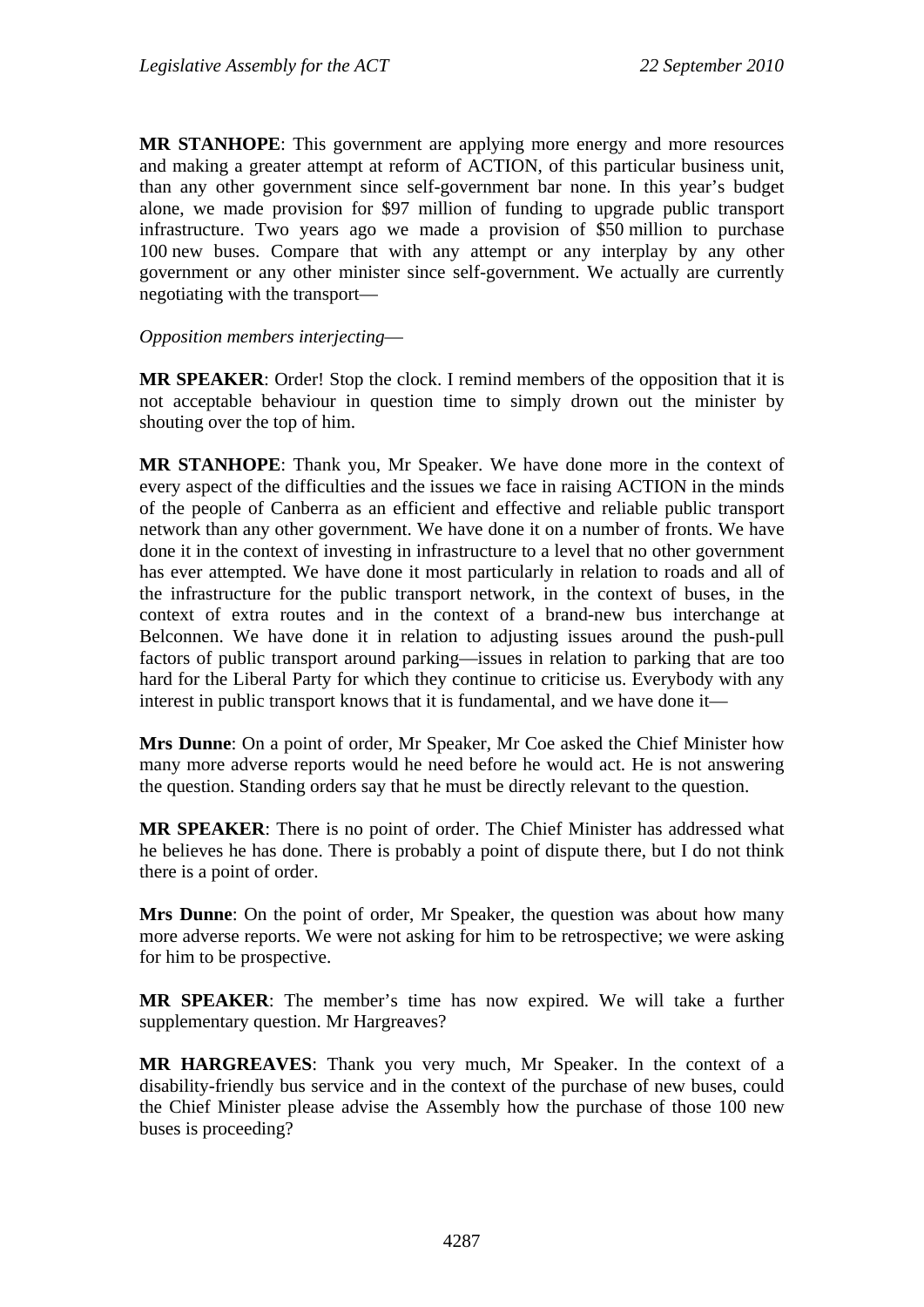**MR STANHOPE**: Thank you, Mr Hargreaves. Indeed, I acknowledge Mr Hargreaves's role in the decision taken to purchase those buses. Mr Hargreaves's further question, of course, raises a very important point. A very important point of difference is that the buses have been funded, the orders are in and the buses are being delivered. We are modernising the fleet, we are replacing the fleet and we are ensuring that it has the capacity to ensure that we meet the disability requirements in relation to access that are a very important part of the public transport network.

Mr Hargreaves points out and draws attention to one significant area of massive investment by this government in public transport. But it is not just about the investment infrastructure. It is about the range and the raft of other issues that we are seeking to deal with comprehensively and holistically and in a way that no other government has ever done. It is right and it is fair and it is true to say—

### *Opposition members interjecting—*

**MR STANHOPE**: I give the Liberal Party some credit for the attempts that it made when in government to deal with the industrial issues that we are currently in negotiations with the TWU around, but when the going got tough and the Liberal Party went to water—

**Mr Coe**: You sacked John; you sacked Simon.

**MR STANHOPE**: No, we are talking about the Liberal Party. When you were last in government and you made your attempt at dealing with the very same issues that we are dealing with now, you went to water. You caved in, you bailed out and you left it for some other government at another time and on another day to deal with the issues that you did not have the backbone to confront—all of the industrial issues that pertained—

### *Opposition members interjecting—*

**MR STANHOPE**: The going got tough and the Liberal Party left the field, as they always do.

### **Environment—energy policy**

**MS HUNTER**: My question is to the Minister for Energy and is in regard to consultation on the government's energy policy. Minister, consultation on the government's draft energy policy closed in February this year prior to the government announcing its 40 per cent target and prior to the release of two consultant reports commissioned by your department to evaluate how the ACT might achieve emissions reductions. Given the public interest that has been shown in the 40 per cent target, is the government intending to engage in any further consultation on the energy policy prior to its release?

**MR CORBELL**: I thank Ms Hunter for the question. We have conducted, obviously, consultation on the draft policy and the government is now concluding its policy work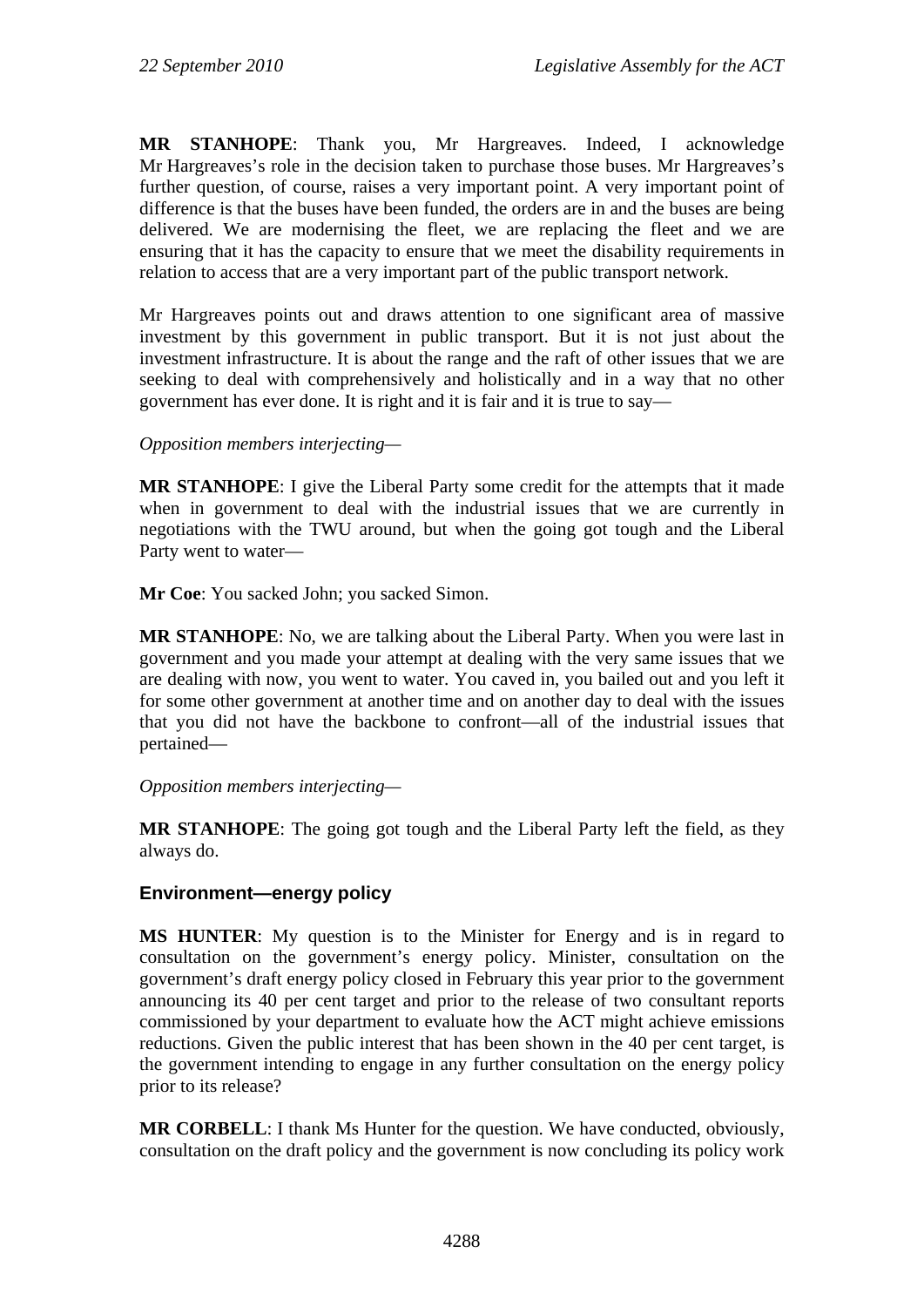on the final policy, which will subsequently be released. So I do not anticipate further consultation. We have already had consultation on the draft policy.

**MR SPEAKER**: A supplementary, Ms Hunter?

**MS HUNTER:** Minister, will information received from the "2030—time to talk" consultation be taken into account in the decisions made on the energy policy and, if so, how?

**MR CORBELL**: Yes, it will. The Chief Minister's Department, which is coordinating the "time to talk" exercise, will provide relevant information to my department.

**MS BRESNAN**: A supplementary?

**MR SPEAKER**: Yes, Ms Bresnan.

**MS BRESNAN**: Thank you, Mr Speaker. Minister, given that the implications for the energy policy are whole of government, what consultation has been or will be undertaken with other ACT departments and which departments will be included?

**MR CORBELL**: Mr Speaker, within government arrangements, consultation on energy policy through the cabinet process will be used in that context and we will provide all agencies with the opportunity to comment and to provide input.

**MS LE COUTEUR**: A supplementary, Mr Speaker.

**MR SPEAKER**: Yes, Ms Le Couteur.

**MS LE COUTEUR**: Minister, have you contacted any of the community groups or energy academics which have engaged in the climate change debate in the ACT to seek their opinions on further development of the energy policy in light of the 40 per cent target?

**MR CORBELL**: Anyone with an interest in the energy policy has had the opportunity to comment, and we have had a broad range of comment, including from those with an academic interest in the issue.

#### **ACTION bus service—management**

**MR COE**: My question is to the Chief Minister and Minister for Territory and Municipal Services. I refer to the Auditor-General's report on delivery of ACTION bus services. The Auditor-General found:

… there was a lack of approved policies, procedures, and guidelines to support sound management of the safety, reliability, timeliness of bus services, and provision of infrastructure …

Why was there a lack of approved policies, procedures and guidelines to support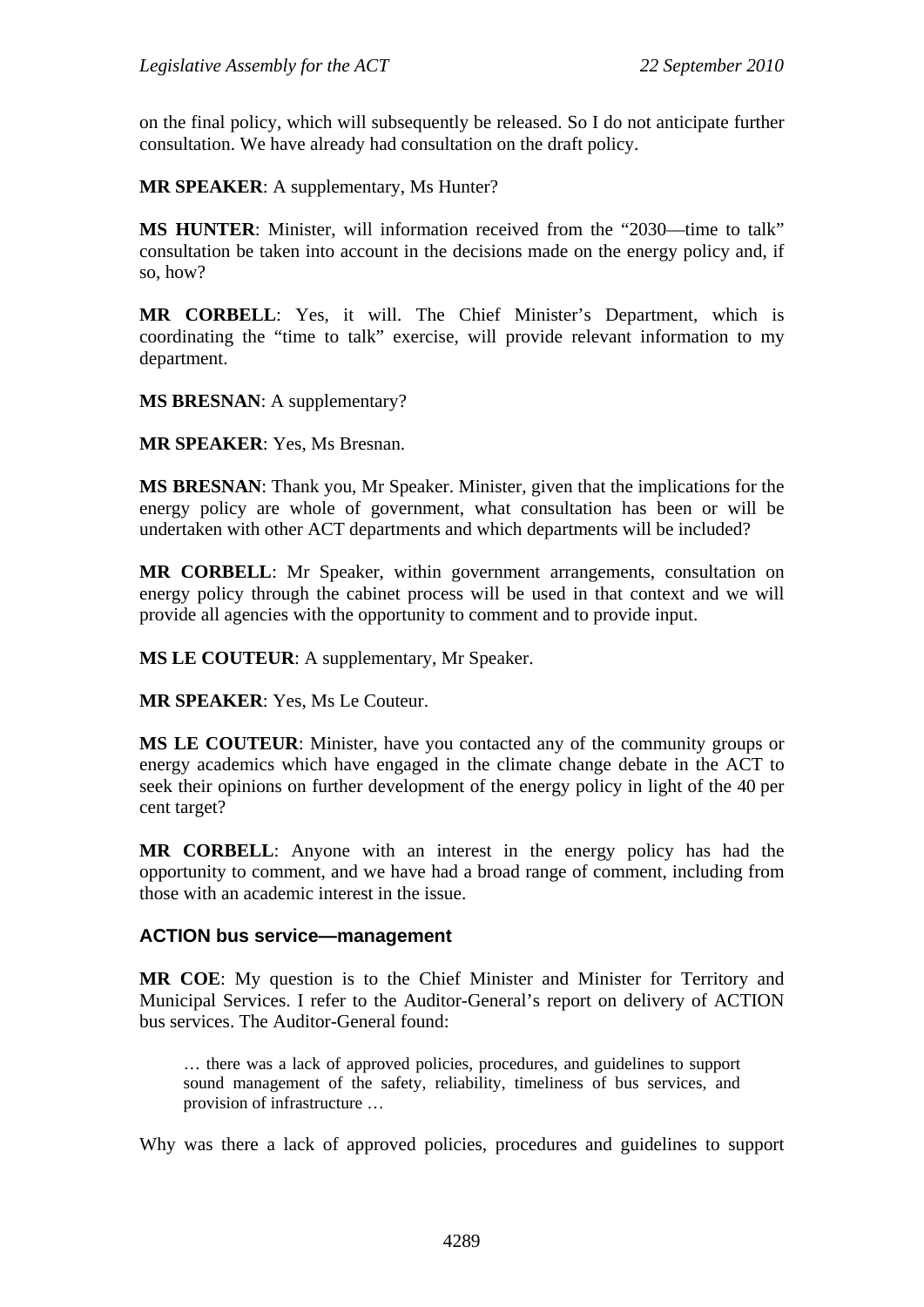sound management of the safety, reliability, timeliness of bus services and the provision of infrastructure?

**MR STANHOPE**: I thank Mr Coe for the question. There were a number of findings by the Auditor-General in relation to management issues, issues that go the administration and management of ACTION buses. One of those was in relation to mainly process issues—some of the process issues that Mr Coe has just raised now in relation to processes, practices, the protocols that most certainly should have been in place in relation to issues that are important. Mr Coe has mentioned a couple of those.

Certainly, it is a matter of enormous regret that ACTION management had not put in place the range of written processes, that its forms were not as appropriate, up to date or as current as they should have been. I think ACTION management accepts that some of the issues that have been identified were unacceptable and were issues that should have been dealt with.

But to be fair to ACTION, I think in almost every instance the issues that have been raised were issues that were under notice and that they were proceeding to address. But in the context of their priorities—other operational aspects, issues around the network, the range of work that ACTION management was doing—they were simply issues that had not got to the top of their list of priorities.

It is important, in reflecting on the Auditor-General's report, to note that none of the issues that were raised reflect on the network itself. They are all issues that reflect on management, management's capacity, management's record of achievement and, indeed, management's shortfall. Management has to accept responsibility for that.

But, as I have said before, the great pity in a way is that that has been translated by commentators, by the Liberal Party and by others as a reflection on the capacity of the network to meet the needs of the people of the ACT. That is the shame, the pity of the auditor's report. It has damaged an already damaged network's reputation. It has further damaged it.

It is a pity. It is my great regret. It is a regret that I have expressed. I think my greatest regret in relation to the auditor's report is that it does represent a step back in genuine attempts that this government, ACTION management, the drivers and everybody interested in public transport have been making in recent years to rehabilitate, in the minds of the people of Canberra, the Canberra ACTION bus network as a bus network that they can rely on and that can be trusted.

We see in the media commentary, in letters to the editor and in media comments over the last month an unremitting attack on the network when the Auditor-General's report was really around management and management failings—and not management failings that were of any great significance. Certainly, they were unacceptable but they were not earth shattering.

But the damage that has been done to the network's reputation will now take us some significant time to rehabilitate. But we will. We have stopped. We have paused. We have gathered our strength and we will now have another go. But the continual talking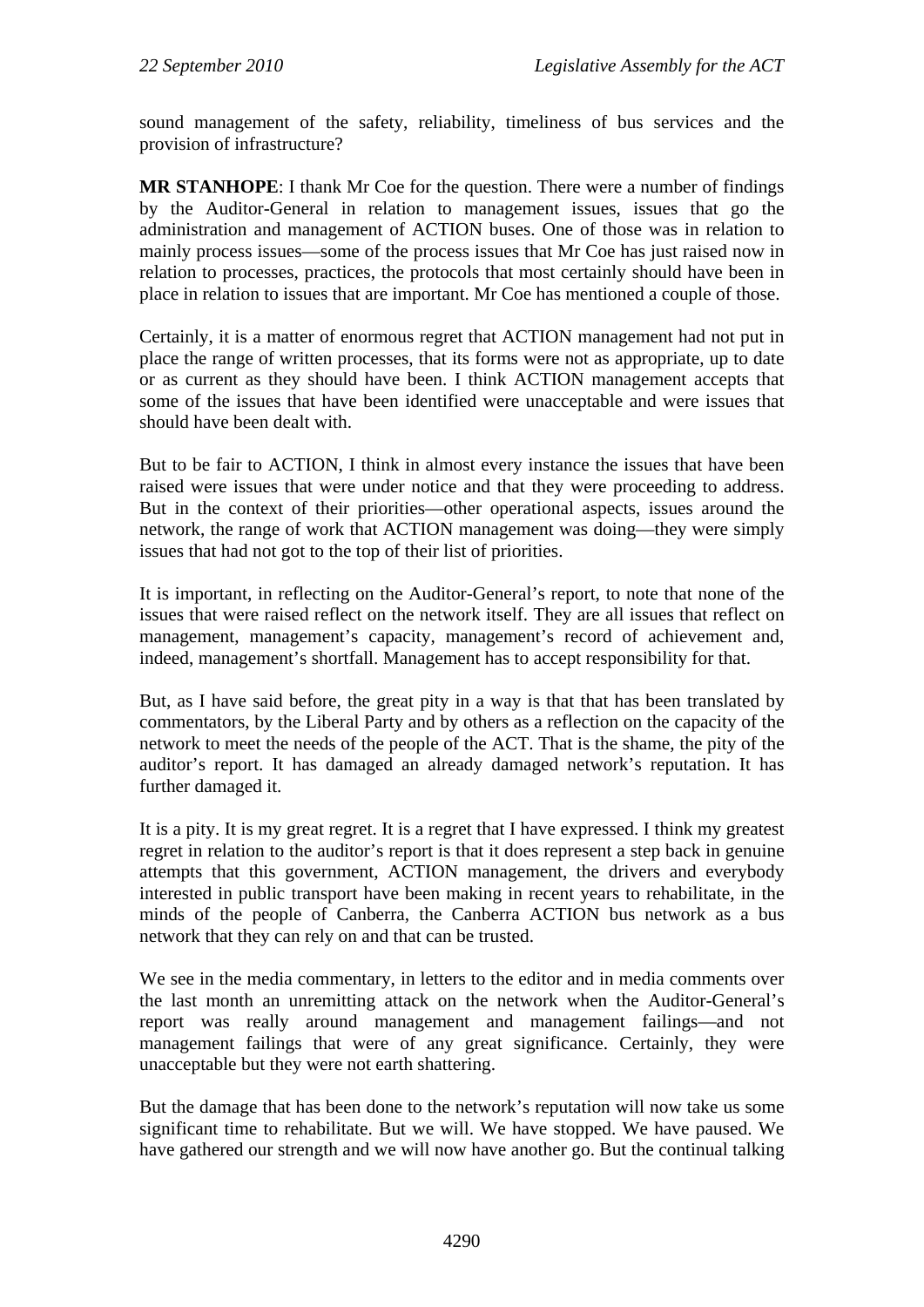down of the network does not benefit anybody. It does not benefit the Canberra public. It does not benefit the network. It benefits none of us. This is a network that runs 3,000 services a day. This is a network that runs over 700 services through the parliamentary triangle a day. This is a network that runs a range of services regularly and reliably across the whole of the ACT. It is a network that those that use it give a 95 per cent satisfaction rating.

**MR SPEAKER**: Chief Minister, your time has expired.

**Mr Stanhope:** Of those that choose to use it—

**MR SPEAKER**: Chief Minister!

**Mr Stanhope**: 95 per cent give us a big tick.

**MR SPEAKER**: Chief Minister, I need you to stop when the clock stops. I do not want to have to keep asking.

**Mr Hanson**: Warn him, Mr Speaker; he does it repeatedly.

**MR SPEAKER**: Mr Hanson, I do not need your commentary either, thank you. Mr Coe, a supplementary question?

**MR COE**: Thank you, Mr Speaker.

**MR SPEAKER**: I am sorry, Mr Coe. Was there something else, Mr Hanson?

**Mr Hanson**: I said "just humble advice", Mr Speaker.

**MR SPEAKER**: You can keep it to yourself, thank you. Mr Coe, a supplementary question from you.

**MR COE**: Thank you, Mr Speaker; it has been worth the wait. Minister, whilst you talk about ACTION management, given that you have had four general managers in the last four years, what responsibility do you take as Chief Minister and minister for the lack of approved policies, procedures and guidelines to support sound management and the safety and reliability and timeliness of the bus services and the provision of infrastructure?

**MR STANHOPE**: Thank you, Mr Speaker. I accept my responsibility as Chief Minister and minister for the delivery of all services in the ACT, just, I am sure, as members of the Liberal Party accept responsibility for what they failed to achieve in their six years in government. I accept precisely and exactly the same responsibility as they did.

**MR SMYTH**: A supplementary, Mr Speaker?

**MR SPEAKER**: Yes, Mr Smyth.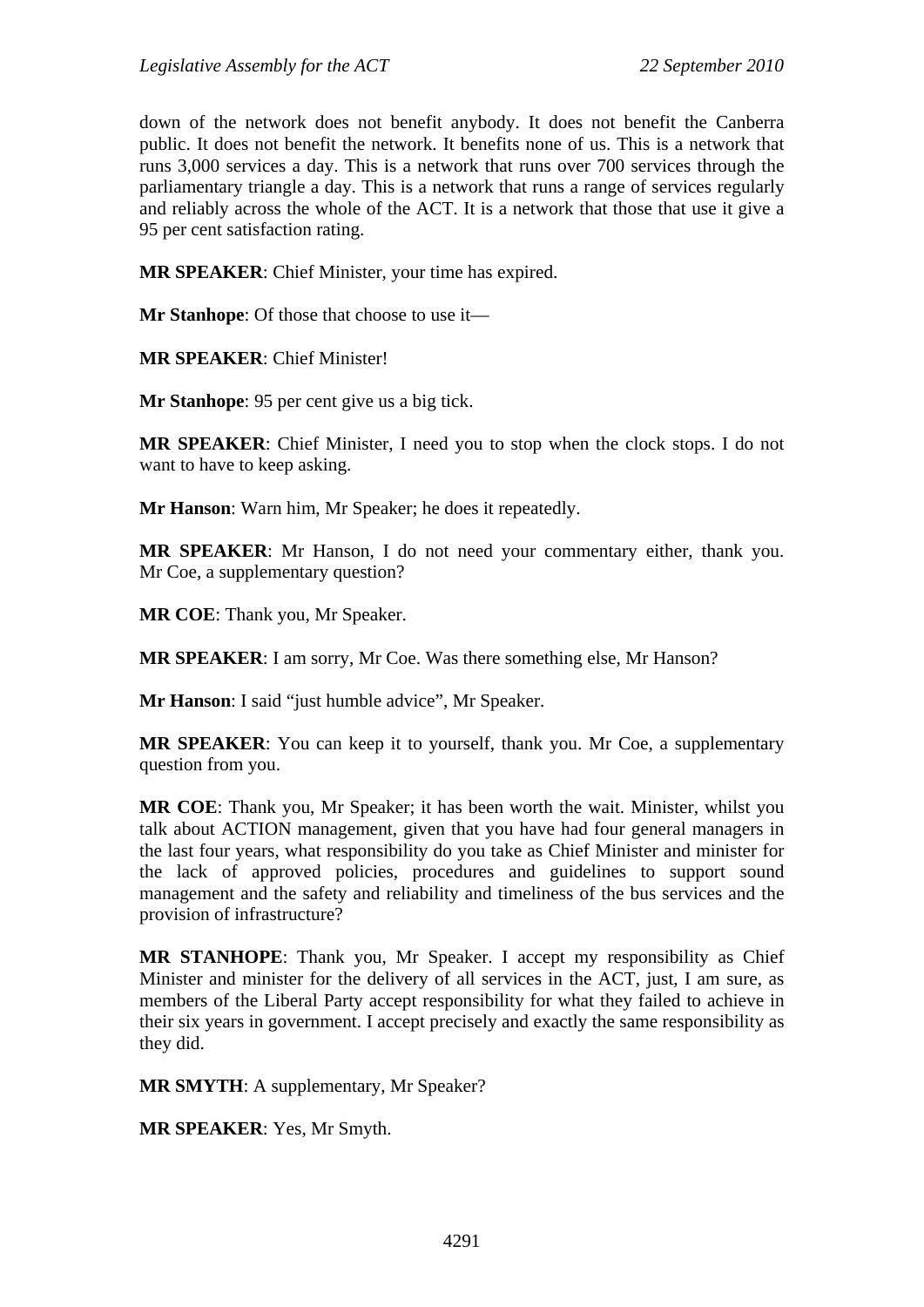**MR SMYTH**: Minister, have you started an inquiry as to whether other areas of your department have appropriate policies, procedures and guidelines in place? If so, what have you found so far? If not, why not?

**MR STANHOPE**: Yes, indeed, I have had a very open and frank conversation with the chief executive of the Department of Territory and Municipal Services in relation to my expectations, and indeed—

**Mr Hanson**: Aren't your conversations normally open and frank? Is that unusual, Jon?

**MR STANHOPE**: No, it is not. I have frank conversations with chief executives. But I have had a very good conversation with Mr Byles in relation to this particular issue. Indeed, one of the issues that I raised and discussed with Mr Byles was certainly a concern and a regret on my part as the minister that some of the issues that have been identified—very routine issues, and I guess that is the point: the majority of the issues are basic, routine issues that should have been dealt with as a matter of course.

It does raise a concern for me, a concern that I have expressed to the department and Mr Byles, about their internal quality assurance or assessment practice and methodologies. Mr Byles has undertaken to respond to me broadly around the steps that that particular department needs to take to ensure a far greater proactive capacity to be aware of and to respond to issues around quality and quality assurance within the department.

So yes, Mr Smyth, I have asked, and the department is responding to a request to ensure that department wide there is a far greater capacity within the department to stay abreast of and in touch with issues around quality and quality assurance.

**MR SMYTH**: A supplementary, Mr Speaker.

**MR SPEAKER**: Yes, Mr Smyth.

**MR SMYTH**: As Chief Minister, what actions have you taken to ensure that all ACT government agencies have appropriate policies, procedures and guidelines in place to manage their activities?

**MR STANHOPE**: We have a range of steps in place in relation to all of these particular issues. All of our reporting is aimed very much at ensuring that we are as transparent as best practice would dictate. If I were to go through the accountability and transparency mechanisms that are in place, I would start, of course with the provision of an annual report for investigation and review by members of this place, to ensure that our quality assurance systems are as they should be. I would work from that fundamental position of the delivery of a major report each year, through the annual report and all the subsidiary reports that every department and agency produces throughout the year, as well, of course, as the scrutiny available to members through this place.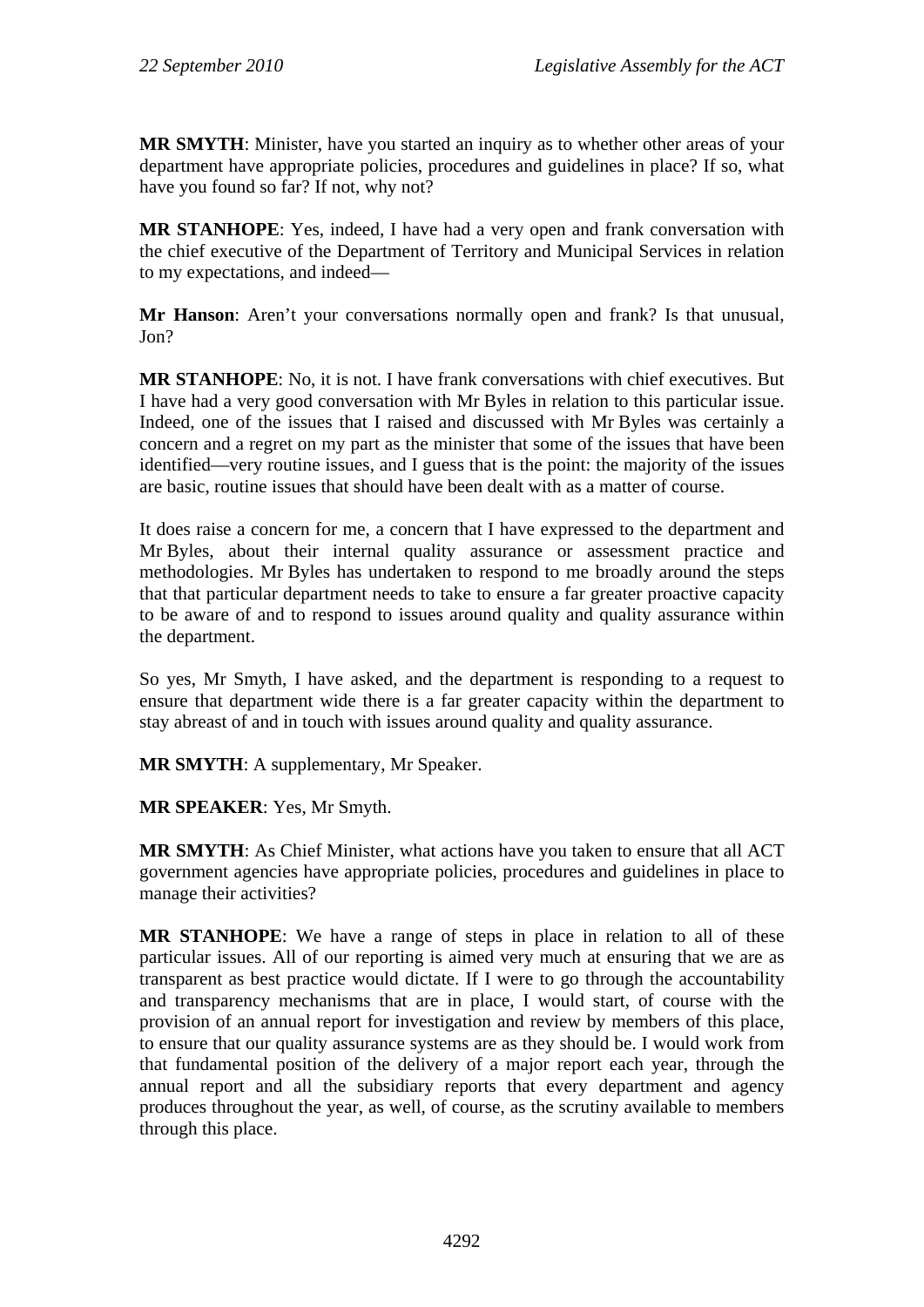It is a list of steps that I have taken and insisted upon that is longer than my arm. So you know the list of accountability mechanisms that are in place. There is no shortage of opportunities for minute assessment of all of the steps that we as a government take to ensure accountability and transparency at a minute level in relation to the provision of services to the territory.

## **ACTION bus service—breaches**

**MR SMYTH**: My question is to the Chief Minister and Minister for Territory and Municipal Services. I refer to the Auditor-General's report on the delivery of ACTION bus services, where, in chapter 2, pages 15, 16, 17, 18 and 19, she provides context on her audit finding:

TAMS has not fully complied with aspects of the Road Transport (Passengers Services) Act, Regulations and Minimum Standards, Disability Discrimination Act, Regulations and Standards and the ACT Human Rights Act;

Chief Minister, why has your department breached this legislation?

**Mr Seselja**: Is that minor, breaching legislation?

**MR STANHOPE**: The breaches, as I understand it, were indeed minor. Once again, the context of any issue or discussion in relation to compliance with Disability Discrimination Act requirements has to be taken in the context of the staged implementation or meeting of those obligations. As you very well know, we have given a commitment that we will by 2012—in other words, in two years time—be 55 per cent compliant. We have never at any stage—nor did you in government pretended that at this stage on this day in 2010 we are compliant, because we are retrofitting. Part of the massive investment in buses, of course, is to ensure that the fleet converts to disability-able or accessible buses. When you were in government, you did not buy any disability-capable buses, and we are retrofitting the fleets.

**Mr Hanson**: On a point of order, Mr Speaker, on relevance, the question was not about retrofitting buses; it was specifically about breaching legislation.

**MR SPEAKER**: There is no point of order. The question was about compliance with the law, and I believe the Chief Minister, in speaking about retrofitting, is speaking about the government's attempts to comply with the law.

**MR STANHOPE**: And the commitment that we have made. This once again goes to the context of the Auditor-General's report. The commitment that we have made as a government, along with every other government in Australia—we have all as governments nationally made the same commitment—is that we will by 2012 ensure that 55 per cent of our infrastructure is accessible; in other words, that it complies with the Disability Discrimination Act.

At this stage it does not, we know it does not, we have never said it does, and it will not. Indeed, by 2012, we will only be 55 per cent compliant. So you can say, "You're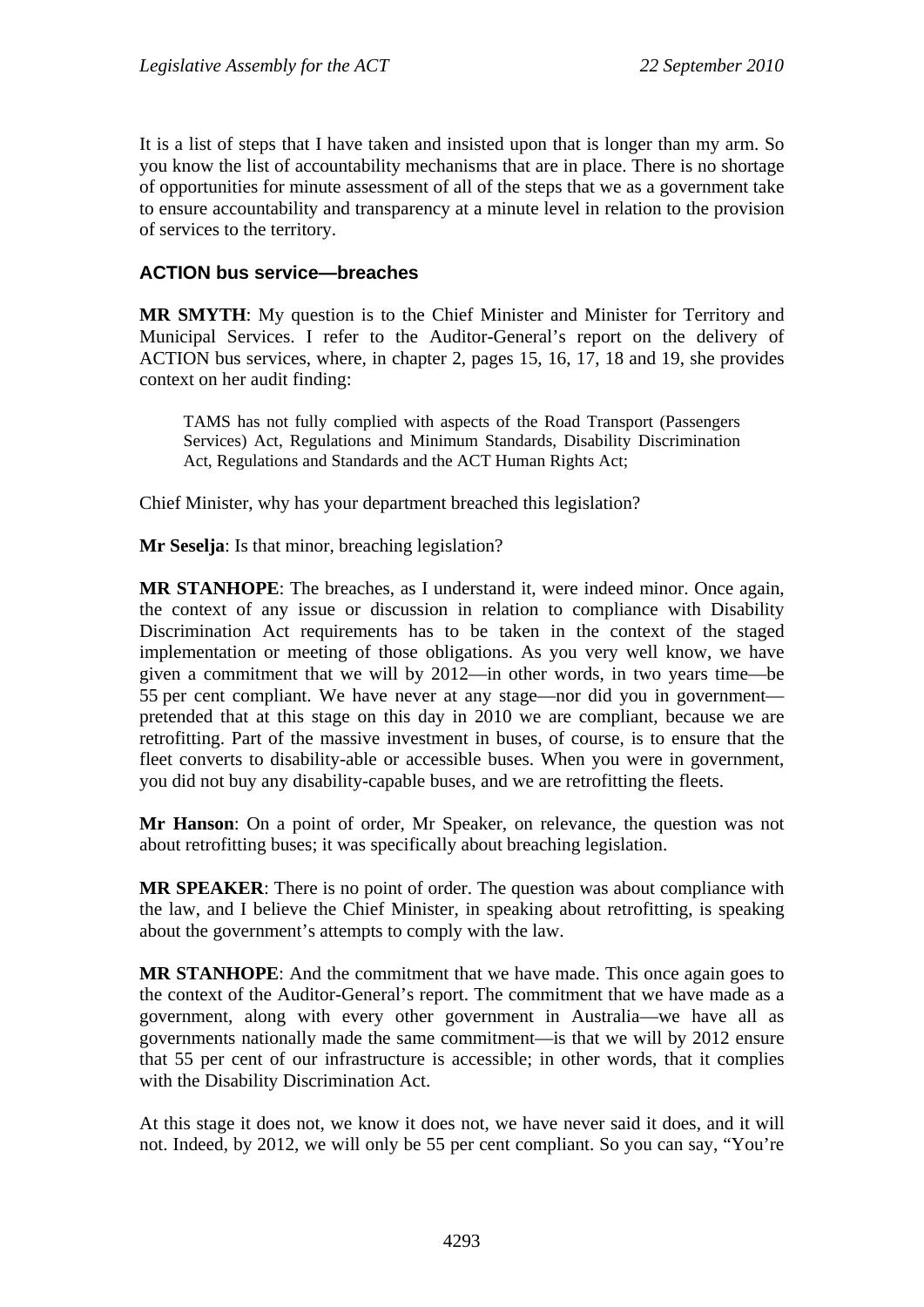not complying with the legislation," but we know that. We have agreed to that, and we have been very public about it. It is just a pity that the Auditor-General in her report did not say, "And we understand, of course, that the ACT government, along with every other government in Australia, has committed that by 2012 it will seek to ensure that 55 per cent of its infrastructure is compliant."

**Mr Smyth**: She does say that, at paragraph 2.9, page 17. She does say that.

**MR STANHOPE**: Then you misled in your question, Mr Smyth. That is the point. So, yes, we accept it; we cop it. At this stage we are not fully compliant.

**Mrs Dunne**: On a point of order, Mr Speaker, the Chief Minister just told Mr Smyth that he misled the Assembly, and I would ask you to ask him to withdraw.

**MR STANHOPE**: I withdraw the "mislead", but the question, then, of course, was only partially complete and had the capacity to be misleading in terms of the issue. I do withdraw.

**Mrs Dunne**: On the point of order, Mr Speaker, when you ask a member to withdraw, it is supposed to be an unqualified withdrawal. That was not an unqualified withdrawal.

**MR STANHOPE**: I just did that.

**MR SPEAKER**: Chief Minister, I think unqualified withdrawals—

**MR STANHOPE**: My initial withdrawal was not unqualified, but my second withdrawal was, Mr Speaker, as you know. But I will do it again, for the third time: I withdraw, Mr Speaker.

**MR SPEAKER**: Mr Smyth, a supplementary question?

**MR SMYTH**: Thank you, Mr Speaker. Chief Minister, what responsibility do you take, as minister, for your department's failure by breaching this legislation?

**MR STANHOPE**: I accept full responsibility, as Chief Minister, as Minister for Territory and Municipal Services and as a minister generally, for the actions, the successes and the failings of my departments and those that report to me. Indeed, I accept, I would hope, the same level of responsibility that members of the Liberal government accepted when they were responsible for the administration of ACTION buses and indeed for the delivery of government services within the ACT.

I am happy to stand and accept my responsibilities. Many of those responsibilities are, of course, devolved through my chief executive, and through my chief executive to the General Manager of ACTION and to ACTION management. Through processes such as this place and the Auditor-General's Office there are admirable opportunities to ensure that the administration of government is being delivered as effectively and as efficiently as possible. From time to time issues that might have been done better are identified. There are, of course, a number of those in relation to this particular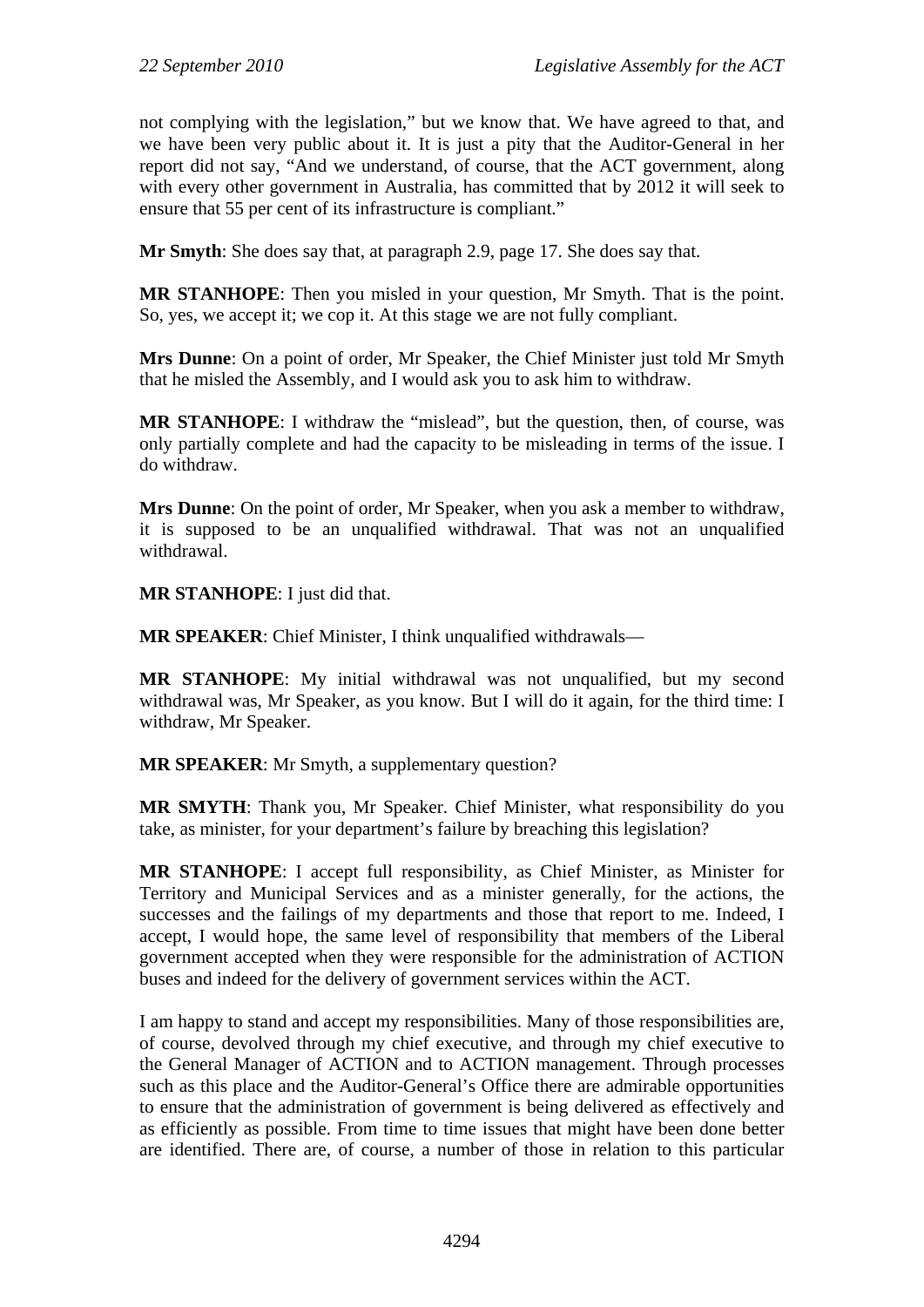matter, as there are, indeed, in every report of the Auditor-General. I do not think I can refer to a single Auditor-General's report at any time in the last 21 years that has not actually suggested that there were aspects of government administration that might not have been better, including, of course, during the six years of Liberal governments.

### **MR HARGREAVES**: A supplementary, Mr Speaker?

**MR SPEAKER**: Yes, Mr Hargreaves.

**MR HARGREAVES**: In the context of Mr Smyth's questioning around external influences, legislative and otherwise, could the Chief Minister please tell the Assembly how many buses, perhaps, were fitted with compressed natural gas and other environmentally friendly fuels in 2001 and how many there are in the bus fleet we have now?

**MR STANHOPE**: I do not have a number but it is a point well made by Mr Hargreaves as we reflect today on the great advances we have made in relation to public transport. It is worth reflecting on the sustainability and the dealing with issues where climate change was not exactly first and foremost in the minds or the eyes of the Liberal Party. I do note Mr Smyth, as the sole survivor in this place of that era and, indeed, a past minister for territory and municipal services, is very sensitive to this fact. I heard him, I think, again today: "Sign up to Kyoto; sign up to this fantastic climate change-carbon reduction policy."

In their last year in government in this place, as I have referred to before, their financial budgetary commission to meeting the greenhouse gas reduction target which they set was \$220,000, from memory, or \$240,000. The Liberal Party legislated a greenhouse gas reduction target and, in their last year in government, committed an absolutely massive total of somewhere in the order of a quarter of a million dollars in order to achieve that greenhouse gas reduction target. This, of course, is the great fiction.

To go back to the question—the better thing is to go back to the question—I do not believe that, under the Liberal Party, there was a single bus in the fleet that actually had any regard to any capacity to reduce greenhouse gas emissions, despite, of course, their much-lauded greenhouse gas reduction target which they made and then refused to fund, to the extent that a quarter of a million dollars was their massive commitment to a massive reduction in greenhouse gas emissions.

**MR COE**: A supplementary, Mr Speaker.

**MR SPEAKER**: Yes, Mr Coe.

**MR COE**: Minister, is it true that the CNG buses have turned out to be a financial lemon and that you have overturned Mr Hargreaves's decision to procure those buses and to go back to diesel ones?

**MR STANHOPE**: They certainly are not a financial lemon, nor are they a lemon in relation to this government's commitment to dealing genuinely with greenhouse gas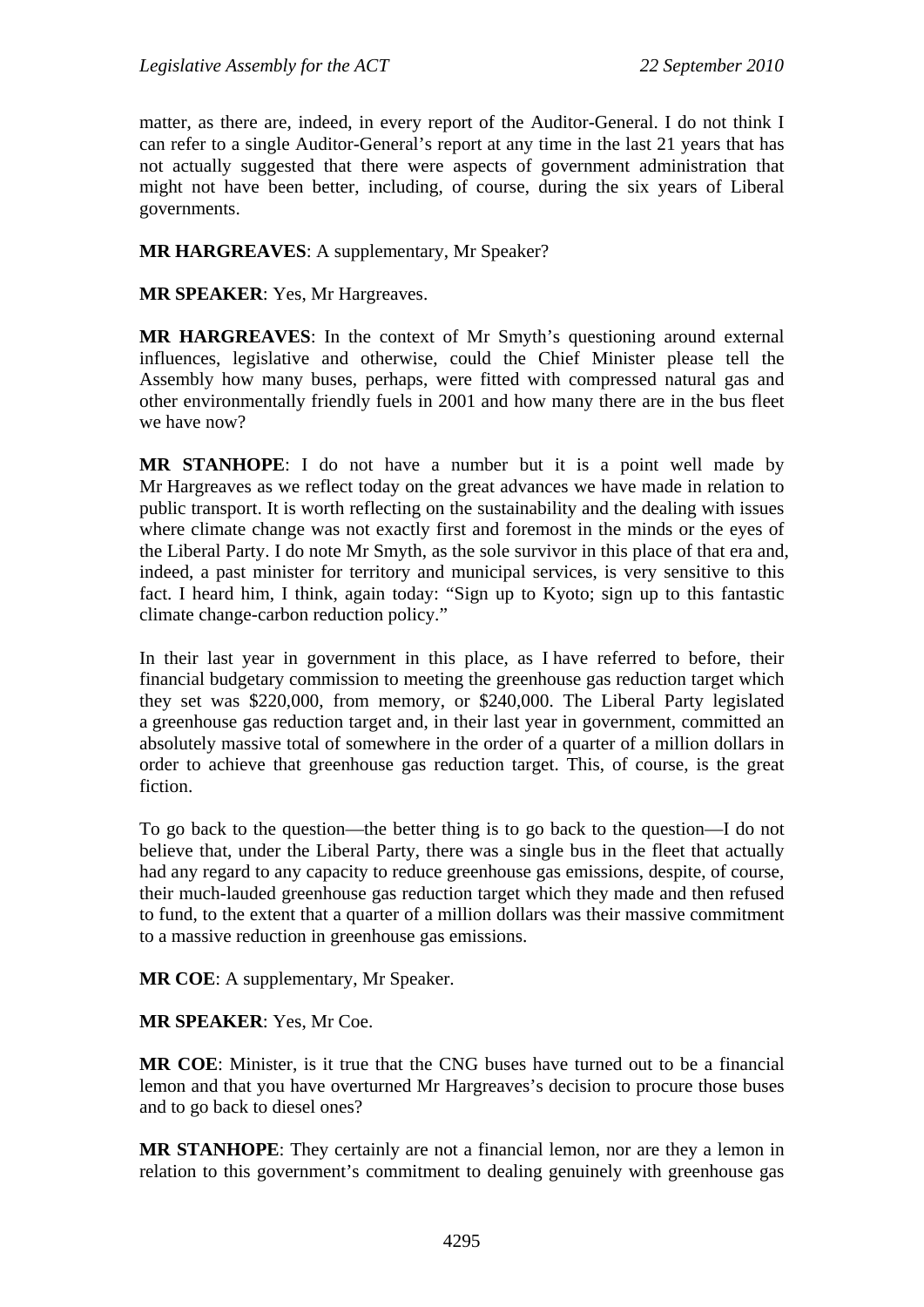reductions and targets. It is a question that actually disputes the need for different technologies and different fuels that actually plays—

*Members interjecting—*

**MR SPEAKER**: Order, members! Let us hear from the Chief Minister. I am sure you will be interested in what he has got to say.

**MR STANHOPE**: And it reflects precisely, of course, the prevailing view within the Liberal Party—most particularly nationally, but we know embraced by the Liberal Party in this place—as the major climate change sceptics, almost of the world. We have seen the fascinating example of the Liberal Party's federal leader actually denying the existence or reality of climate change.

*Members interjecting—* 

**MR SPEAKER**: Order, Mr Smyth, Mr Hanson!

**MR STANHOPE**: A position, of course, embraced by his acolyte Alistair Coe.

**Mr Seselja**: A point of order, Mr Speaker, on relevance. The question was about the financial lemon of certain buses. The Chief Minister acknowledged that; he is now talking about the federal Liberal Party leader on climate change. I think he is way off the topic.

**MR SPEAKER**: Chief Minister, focus on the financial performance of the buses, thank you.

**MR STANHOPE**: I answered the question.

### **ACTION bus service—disability access**

**MRS DUNNE**: My question is to the Minister for Territories and Municipal Services and Chief Minister. I refer to the Auditor-General's report on the delivery of ACTION bus services. The Auditor-General found in that report:

Much of the bus infrastructure did not meet standards prescribed under the Commonwealth *Disability Discrimination Act 1992* and the ACT *Discrimination Act 1991*.

Minister, how much of ACTION's bus infrastructure does not currently meet the prescribed standards under the commonwealth's Disability Discrimination Act and the ACT Discrimination Act?

**MR STANHOPE**: It was a very refreshing finding by the Auditor-General, of course, to remind us that we have not yet reached our target of 55 per cent compliance by 2012. But we will reach our nationally agreed target of 55 per cent compliance by 2012. To go to some of the issues that ACTION faces, of course, that is a target that we have been pursuing since we have been in government, and it has required us to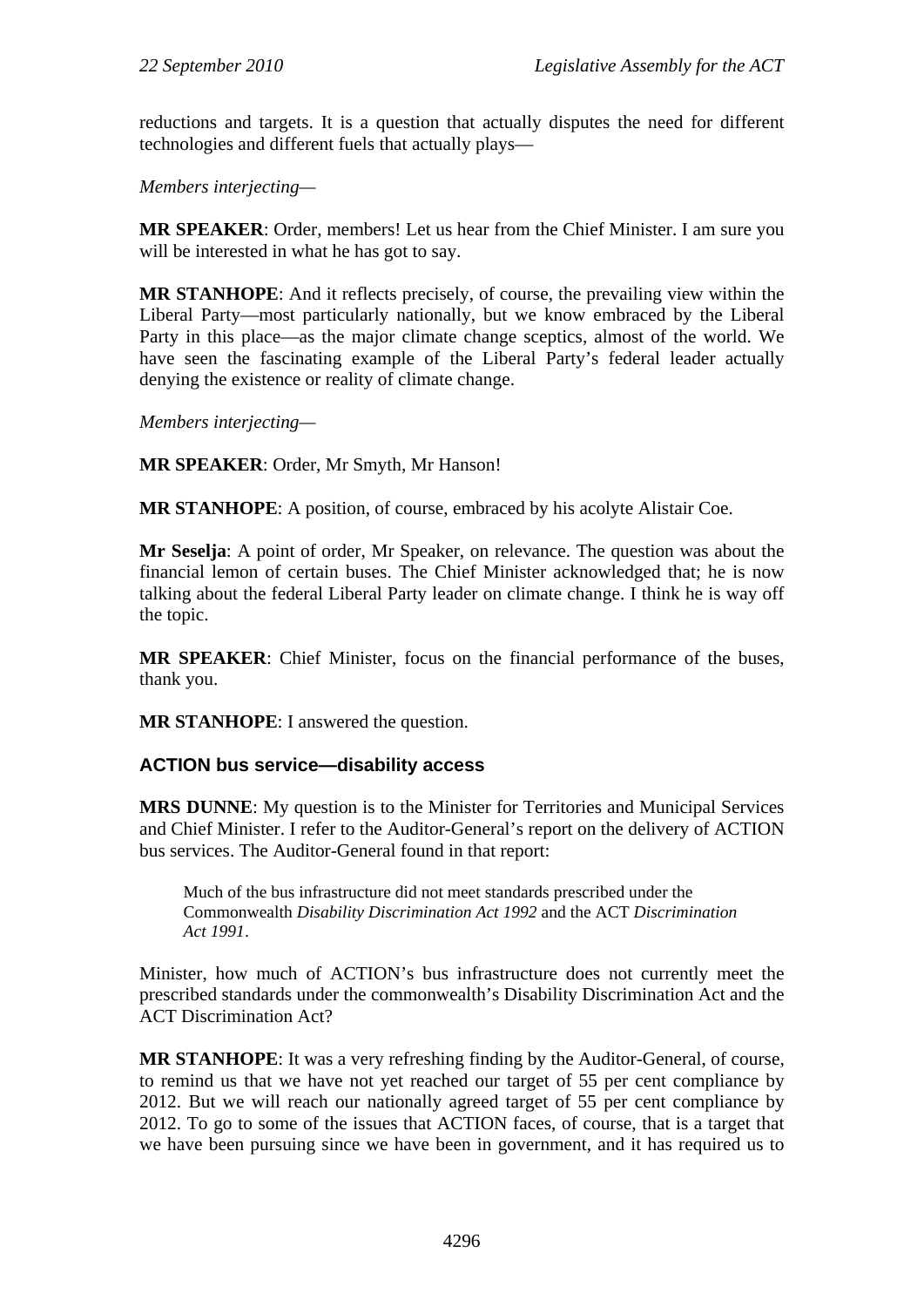replace the entire fleet over time, because the Liberal Party had absolutely no regard for ensuring that there be full accessibility. We have committed to a target of 55 per cent by 2012, and we will meet it.

**Mrs Dunne**: On a point of order, Mr Speaker, I did not ask the Chief Minister what the target was; I asked him how much of the fleet currently does not comply. If he does not know, he is free to say so and come back and take it on notice.

**MR SPEAKER**: Yes, Chief Minister, Mrs Dunne has asked a very specific question. If you can focus on the answer to that.

**MR STANHOPE**: I have finished the answer, thank you.

**MR SPEAKER:** Mrs Dunne, a supplementary question?

**MRS DUNNE**: Minister, how much will it cost to ensure that all bus infrastructure complies with relevant disability legislation by the prescribed deadlines?

**MR STANHOPE**: I do not have that figure, but of course it would be, in the context of just the bus fleet alone—just in terms of buses—

**Mr Hargreaves**: Millions.

**MR STANHOPE**: Well, no. I just said I do not have it. But for the information of the member, to give her a rough ballpark figure, it would be some hundreds of millions of dollars.

**MS BRESNAN**: A supplementary, Mr Speaker.

**MR SPEAKER**: Yes, Ms Bresnan.

**MS BRESNAN**: Minister, given that all buses are not wheelchair accessible currently, what are you actually doing to ensure wheelchair-accessible buses turn up when they are meant to, which currently does not always occur?

**MR STANHOPE**: It certainly is a real issue in terms of an expansive network that covers the whole of the ACT with 3,000 services a day. Of course, ACTION tries to ensure, to the greatest extent possible, that a wheelchair-accessible bus—in a fleet where at this stage well less than 50 per cent of our buses are wheelchair accessible is available on every route on every occasion at those stops where we have indicated that we will provide one.

At this stage—and I would be more than happy to take advice on the percentage or proportion of failures to show Ms Bresnan—my advice is that it is very small. I would have thought that on such a wide-ranging network, geographically spread, providing 3,000 services a day—where we are working progressively towards just half of the fleet being wheelchair accessible—members would accept and understand the difficulty of guaranteeing or ensuring in every single instance on every single preagreed route for a wheelchair-accessible bus that we can deliver it.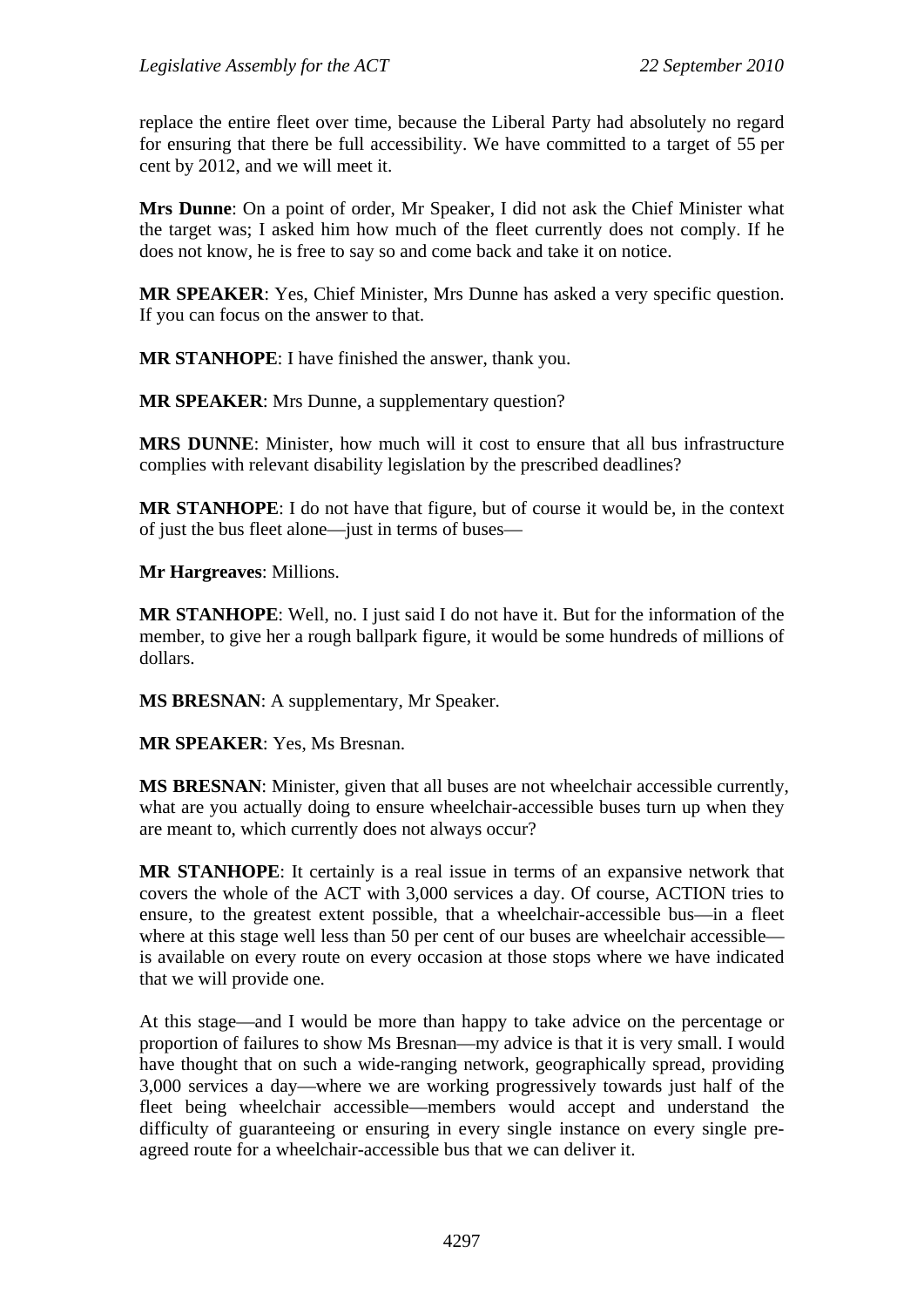There will be bus breakdowns and there will be other issues in relation to the route that will, from time to time, regrettably, result in a wheelchair-accessible bus not being available. We would regret that, but I would have thought that you would accept that from time to time it would be virtually unavoidable until we grow—we are continuing to grow—the number of wheelchair-accessible buses that we have committed to. Very much part of the current 100 bus purchase that we have engaged in was to ensure that we meet the target that we have agreed to nationally, along with every jurisdiction, of 55 per cent of buses being wheelchair accessible by 2012.

**MR COE**: A supplementary, Mr Speaker?

**MR SPEAKER**: Yes, Mr Coe.

**MR COE**: Thank you, Mr Speaker. Chief Minister, have you made inquiries as to whether other TAMS infrastructure complies with relevant disability legislation? If so, what was the outcome? If not, why?

**MR STANHOPE**: Since the Auditor-General's report was delivered, I have had probably a dozen meetings with the chief executive and the members of ACTION. In those discussions, I would have—

**Mr Hanson**: Why weren't you more proactive? Why did you wait for the Auditor-General?

**MR STANHOPE**: I would have had an equal number prior to that, but since the report has been issued, Mr Hanson—I meet regularly, often on a daily basis, with the chief executive and members of staff.

*Opposition members interjecting—*

**MR STANHOPE**: You would be surprised. But since the Auditor-General's report I would have had a dozen conversations with the chief executive. I would have had a similar number of meetings with managers of ACTION around the full range of issues and appropriate response and my expectations in relation to all of the issues that have been revealed within that particular report. Those discussions, as I say, have ranged over the full range of issues—how we respond, how we deal, the sorts of funding and resources that we need to continue to be able to identify.

Indeed, I had the latest of those meetings just today, when I discussed again the infrastructure needs of ACTION and had a conversation around some of the likely costs of that. Of course, in the environment we are in, and this goes to the heart of any report—in an ideal world, we would like to be able to fund a whole range of things which other pressing priorities render very difficult for us. So yes, I have had those conversations; I have had those discussions. At this stage I think the fairest thing to say is that I await a draft response to the Auditor-General's report, which I look forward to providing to the Assembly.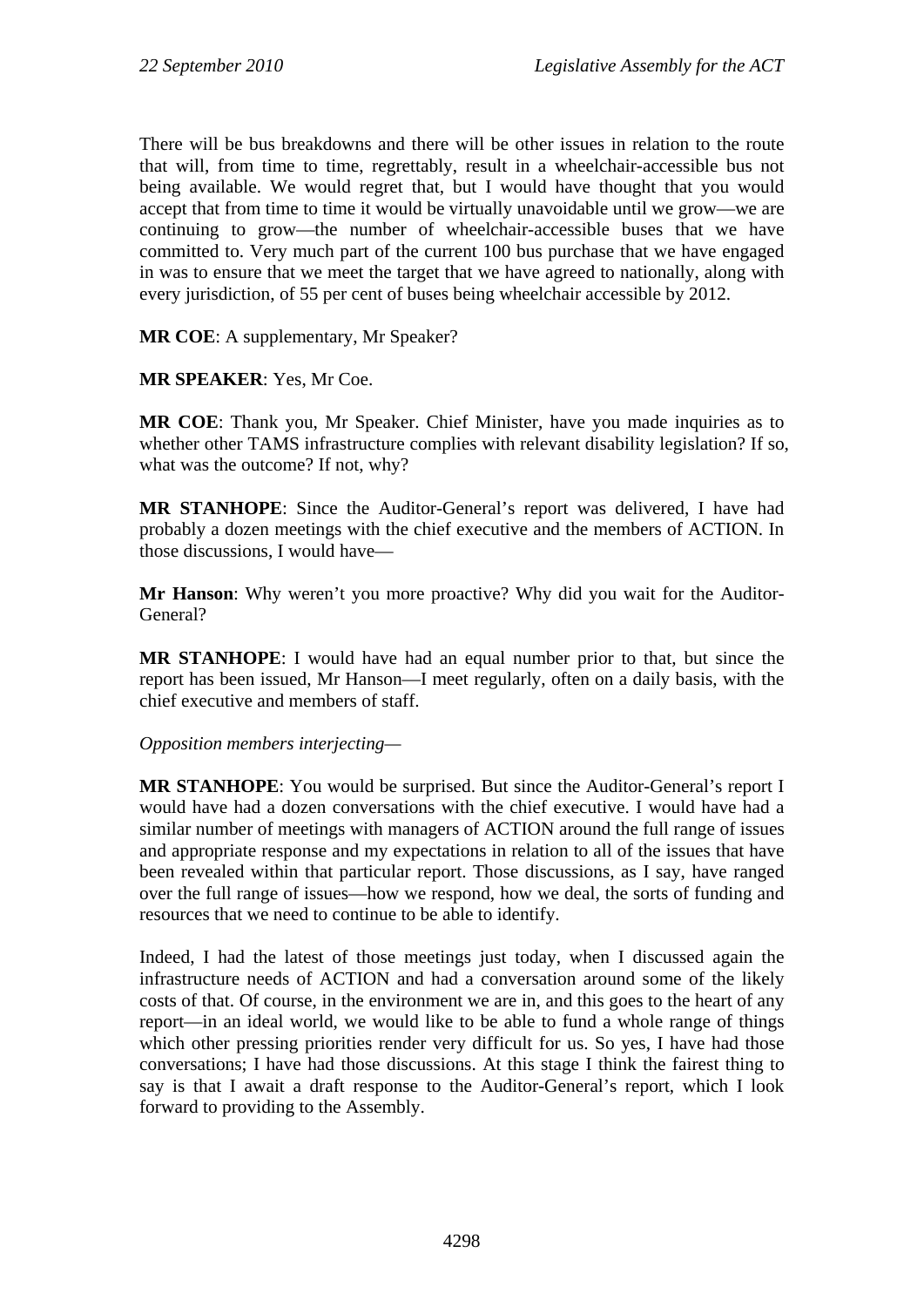# **Visitor**

**MR SPEAKER**: Members, I would like to draw your attention to the fact that we have been joined by Mr Quinlan, a former member of this place. I welcome him back to the chamber.

# **Questions without notice Environment—tree felling**

**MS LE COUTEUR**: My question is to the Minister for Territory and Municipal Services and concerns the destruction of a tree on the provisional tree register. Minister, are you aware that on 29 August a massive English oak, 20 metres high and 20 metres wide, which had been listed on the provisional tree register for the past year, was cut down on the site of the old environment centre to make way for the new ANU Exchange development? Are you able to explain why the Conservator of Flora and Fauna moved the tree from the provisional tree register instead of transferring it to the permanent tree register?

**MR STANHOPE**: Thank you, Ms Le Couteur. I am aware that the tree was removed. I am aware, indeed, of what a significant tree it was. I am also aware, Ms Le Couteur, that an application had been made to the conservator in relation to the removal and, indeed, the appropriate treatment of that tree. And I am aware that the conservator decided, I think in broad terms for planning reasons, that he would not list the tree.

I think it is fair to say, Ms Le Couteur, that the Conservator of Flora and Fauna, in exercising his statutory responsibilities, made a judgement about whether or not the tree should be retained or whether it was appropriate for the ANU to remove it, in the context of its decision to seek to construct an additional 500 places of student accommodation on that site. He decided that it was reasonable and appropriate for him, having regard to all of his statutory obligations and the importance and significance of the tree, to give approval to the Australian National University to remove the tree to enable the construction of 500 units of student accommodation on the site.

I do believe that the conservator took into account detailed advice on the cost of moving the tree and, if the tree were moved, the likelihood of it remaining alive. I believe that the conservator also took into account the cost to the proponents, the ANU and the ANU's partners, in seeking to redesign the student accommodation and build around the tree. I would want these figures corrected and would not wish to be held to them, but I understand that the conservator was advised that it would cost somewhere in the order of half a million dollars to move the tree and that there was no guarantee that the tree would survive being moved.

I understand that the conservator was advised by the proponents that it would cost them \$6 million to redesign the building and seek to build around it—and not only that it would cost \$6 million but that it would delay the project to a point where they could not meet the commitments that they had made to the ANU in relation to the NRAS funding which was fundamental to the construction of the building. That is my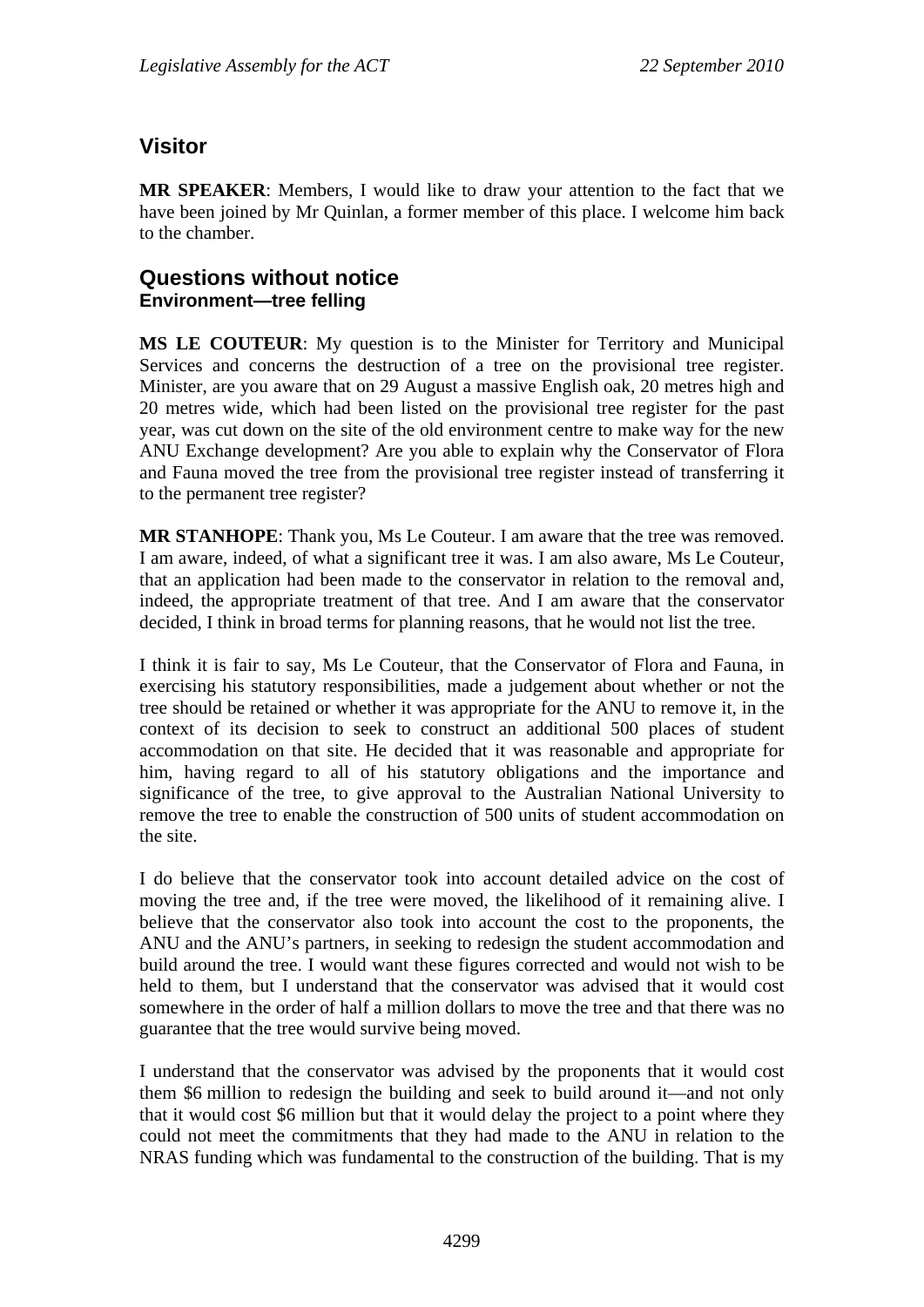understanding, but I would be happy to confirm some of those conclusions in relation to dollar amounts that I understand were fundamental to the conservator's thinking in the decision that he took as a statutory officer in relation to the removal.

# **MR SPEAKER**: A supplementary, Ms Le Couteur?

**MS LE COUTEUR**: You mentioned that the conservator was starting to negotiate about the tree. When did the conservator start, given that the timing was clearly an issue, from what you have said? Was this at the end of the process, at the beginning of the process? Was it negotiation or was it a statement by ANU?

**MR STANHOPE**: I should say that the conservator falls within the portfolio of the minister for the environment in relation to the conduct of his duties in relation to trees. I do not have that information available to me. I am more than happy to find it. I do not whether the minister does. I am more than happy to take that question on notice.

I have to say that the conservator is an independent statutory officer for the purpose of the decision that he took in relation to this tree, and I would not imagine that he negotiated. Certainly I understand he took advice, as he would, and he took advice, I am advised, on issues such as the potential for the tree to be moved and the cost and implications of that. I understand he took advice on the cost to the proponent of the tree not being removed.

I have to say, as much as I regret the fact that that tree has been removed—it was a magnificent tree—I believe, on balance, in these difficult issues, as always, the reasons that I imagine the conservator took into account were valid and reasonable in the context of the social benefit to be gained from the construction under the NRAS scheme of an additional 500-plus units of student accommodation.

**MS HUNTER**: A supplementary?

### **MR SPEAKER**: Yes, Ms Hunter.

**MS HUNTER**: Minister, what is the government's policy on removing trees from the provisional and permanent tree registers, and how can the public be assured that the tree register is a meaningful statutory protection?

**MR STANHOPE**: Thank you, Ms Hunter. What the government has done in relation to the sorts of assurances you seek is to ensure that the Conservator of Flora and Fauna acts independently of government, so that the sorts of decisions that you have just included in your question are decisions for the conservator alone. I think I should say that at no stage in relation to the decision around the removal of the oak tree did the government give advice to the conservator on the decision that it believed that he should make or take. What the government has done to seek to give the sorts of assurance and comfort that are at the heart of your question is to ensure that decisions in relation to the removal of trees from or addition of trees to the tree register are made independently of government, by a senior statutory officer exercising independent statutory responsibilities.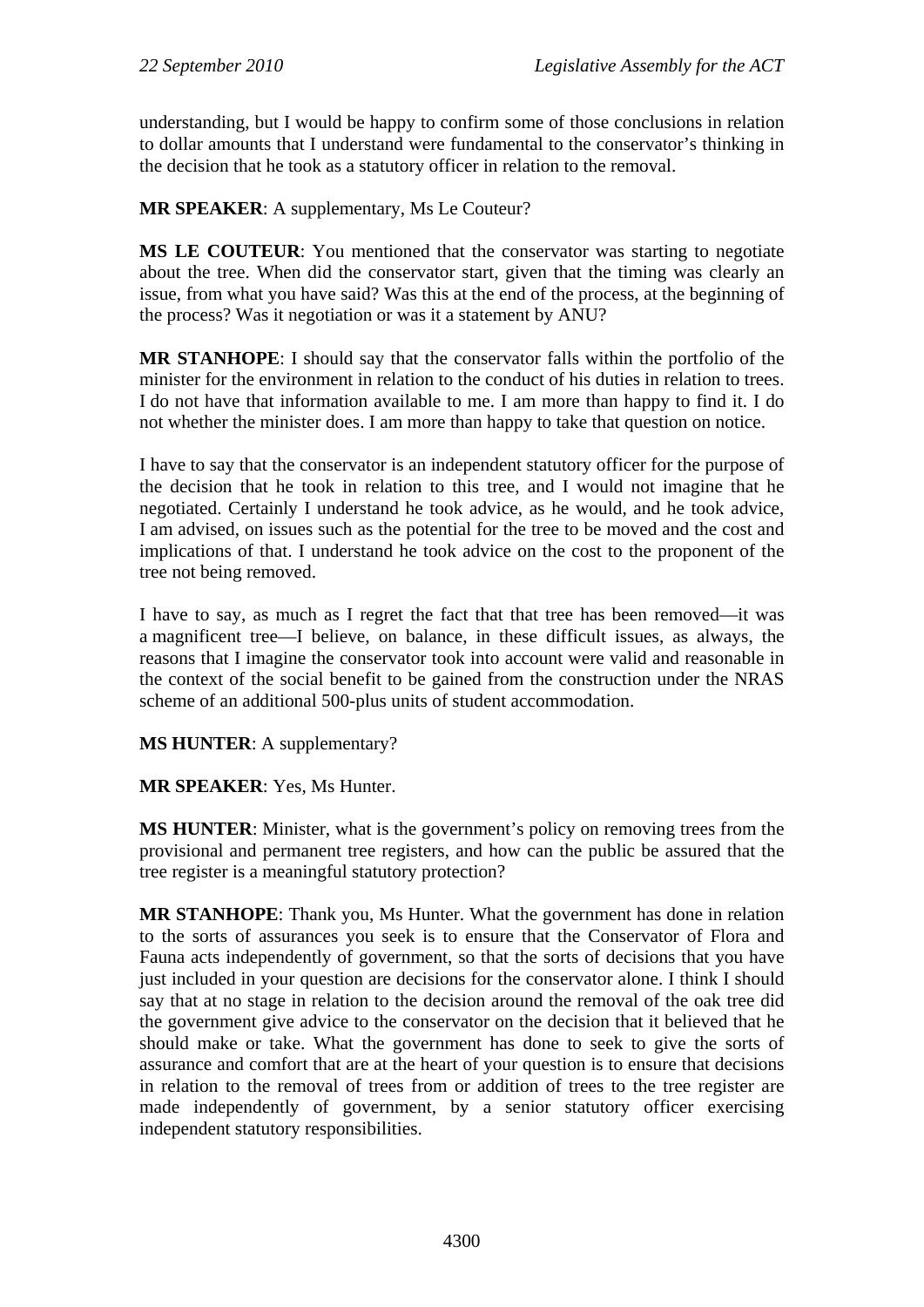**MR SPEAKER**: A supplementary question, Ms Bresnan?

**MS BRESNAN**: Minister, how does what seems to be a dismissal of the worth of a tree register reflect the government's commitment to preserving our significant urban trees?

**Mr Coe**: Phoning a friend there, Jon? Ask the audience.

**MR STANHOPE**: I thank Ms Bresnan. I must say that there is a degree of judgement within the question around the basis on which the conservator took his decision in this particular case, I assume. I just simply reiterate, Ms Bresnan—unless I misheard the question or misunderstood it—that the Conservator of Flora and Fauna exercised an independent statutory duty and responsibility in making the decision that he made in this case, based on criteria that I imagine are included within the legislation.

To say that the government has not taken this issue seriously or that people cannot take it seriously—we have invested in an independent statutory office, the Conservator of Flora and Fauna, the responsibility for these decisions, decisions that are made within a statutory framework consistent with the law. To the extent that I suggest there is an element of judgement, I hope and trust you are not suggesting that the conservator did not exercise his statutory responsibilities fully, appropriately and competently.

**MR SPEAKER**: Before I give you the call, Ms Porter, I would just like to make an observation. Mr Coe, your most recent intervention at the start of the Chief Minister's response then reminded me that the constant interjecting by you and your colleagues and so many of the comments are not about holding the government to account. They are simply about personal derision.

I consider that to be unacceptable behaviour. I consider it to be disorderly under standing order 202. I have spoken clearly about this. I am at the end of my tether on this. I am making it very clear that I will clamp down on this conduct. It is one thing to make a comment about a policy matter. The simple schoolboy tactics of making derogatory comments across the chamber are not on. I cannot be any clearer about this.

### **Environment—Cotter Dam**

**MS PORTER**: My question is to the Minister for the Environment, Climate Change and Water. Can the minister provide an update to the Assembly on the major water security project for the ACT to expand the Cotter Dam?

**MR CORBELL**: I thank Ms Porter for her question, because we are seeing significant work now underway to invest in a very important water security project for the Canberra community. There is a range of works underway, including the Murrumbidgee-to-Googong project, the Tantangara transfer project and, of course, the upgrade of the Cotter Dam.

This expansion is on a scale that we have not seen since the construction of the new Parliament House in the 1980s. I have had the pleasure, and I know many members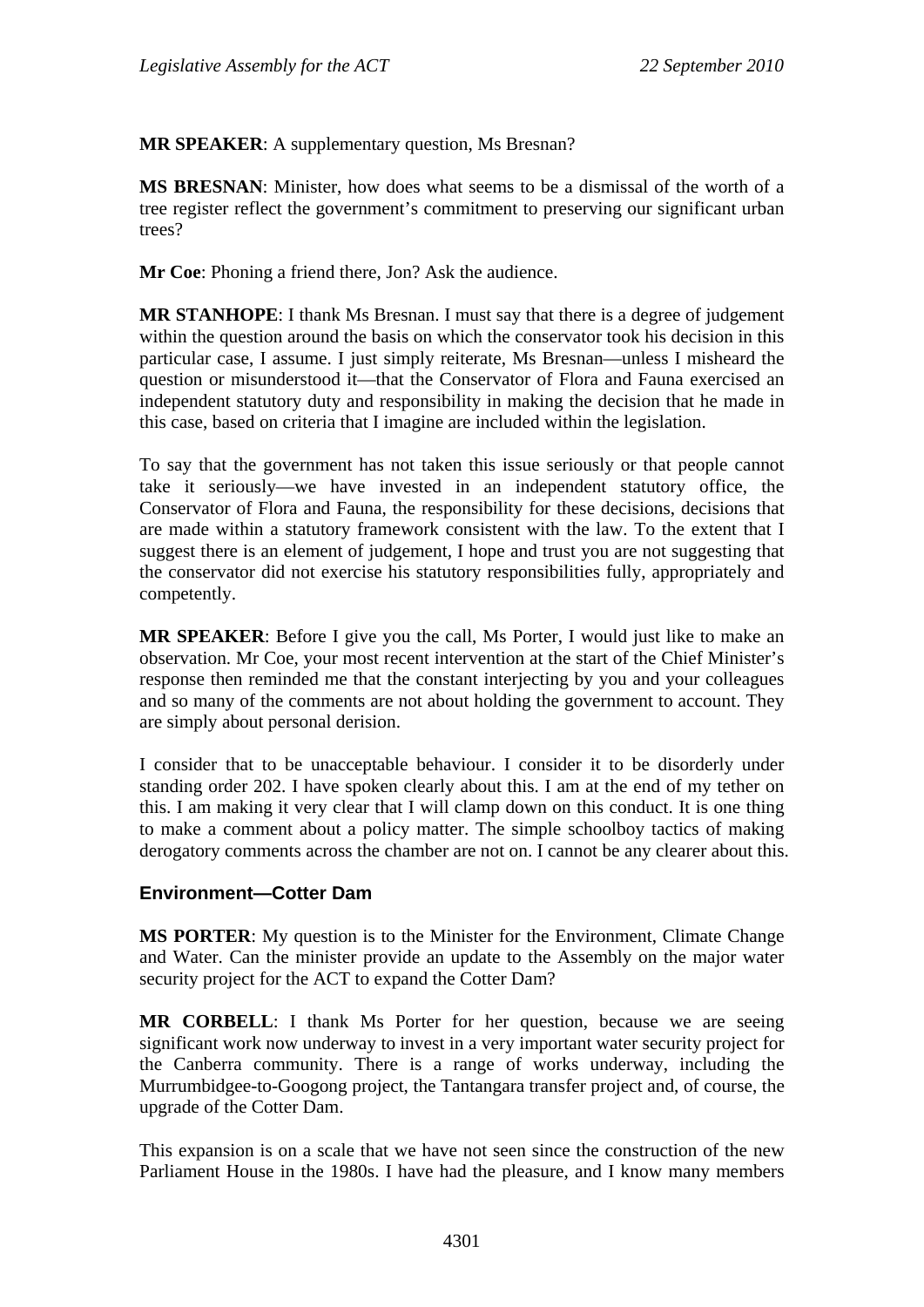here have had the pleasure, of visiting the dam construction site. I am sure that all members have been impressed by the scale and size of the project and how all the different aspects of the project are fitting together to provide our community with a piece of infrastructure that is, of course, of national significance.

Work is progressing well on the project. Once again, of course, Mr Speaker, the Liberal Party are not particularly interested in a project that is securing water supplies for the Canberra community. Of course, when it comes to the Liberal Party they are all about the glass being half empty. That is their view of the world.

About 25 per cent of the work at the Cotter Dam is already complete. Work is progressing well on both the abutment excavation, which has now been excavated below the crest level abutments, and construction of the important saddle dams is also coming along well, with the clay core and filter material being placed in saddle dam No 2 and foundation preparation well underway for saddle dam No 1. Work on constructing these saddle dams is continuing. Three tower cranes will be erected later this month. These cranes will assist with the construction of the intake tower and with moving the formwork for the dam itself.

Of course, another very important and unique aspect of this project is that the rock for the dam will come from the site itself from an on-site crushing plant that has been established. The plant has crushed almost 300,000 tonnes of rock to date for use in the dam wall itself. Twin concrete batching plants will combine the rock with other components to make the concrete mix for the dam. Set-up of the batch plant is well underway and it is due to be commissioned this month.

Of course, this project is important because it helps provide a much higher level of water security for the ACT community. When completed, we will move from four gigalitres of storage capacity to 78 gigalitres. That is a significant expansion of our overall water supply catchment.

I know that many Canberrans will be interested to see this project underway. I am very pleased that ACTEW has now commissioned and the Chief Minister has opened the new Cotter Dam discovery trail so that individual Canberrans, families and school kids can go out and have a look at this project, understand the scale of what is being undertaken there and understand why it is important for securing water security for the ACT. I trust many Canberrans will take advantage of that opportunity.

**MS PORTER**: A supplementary, Mr Speaker.

**MR SPEAKER**: Yes, Ms Porter.

**MS PORTER**: Minister, in relation to water security, can you advise the Assembly on the state of the territory's water catchments following recent rainfall, and how does this compare to previous years?

**MR CORBELL**: Combined dam levels are now at 78.9 per cent. Of those, Corin is at 99.2 per cent, Bendora is at 99.5 per cent, the Cotter is at 100 per cent and Googong, our worst performing water catchment, is at 64.4 per cent. The last time we saw levels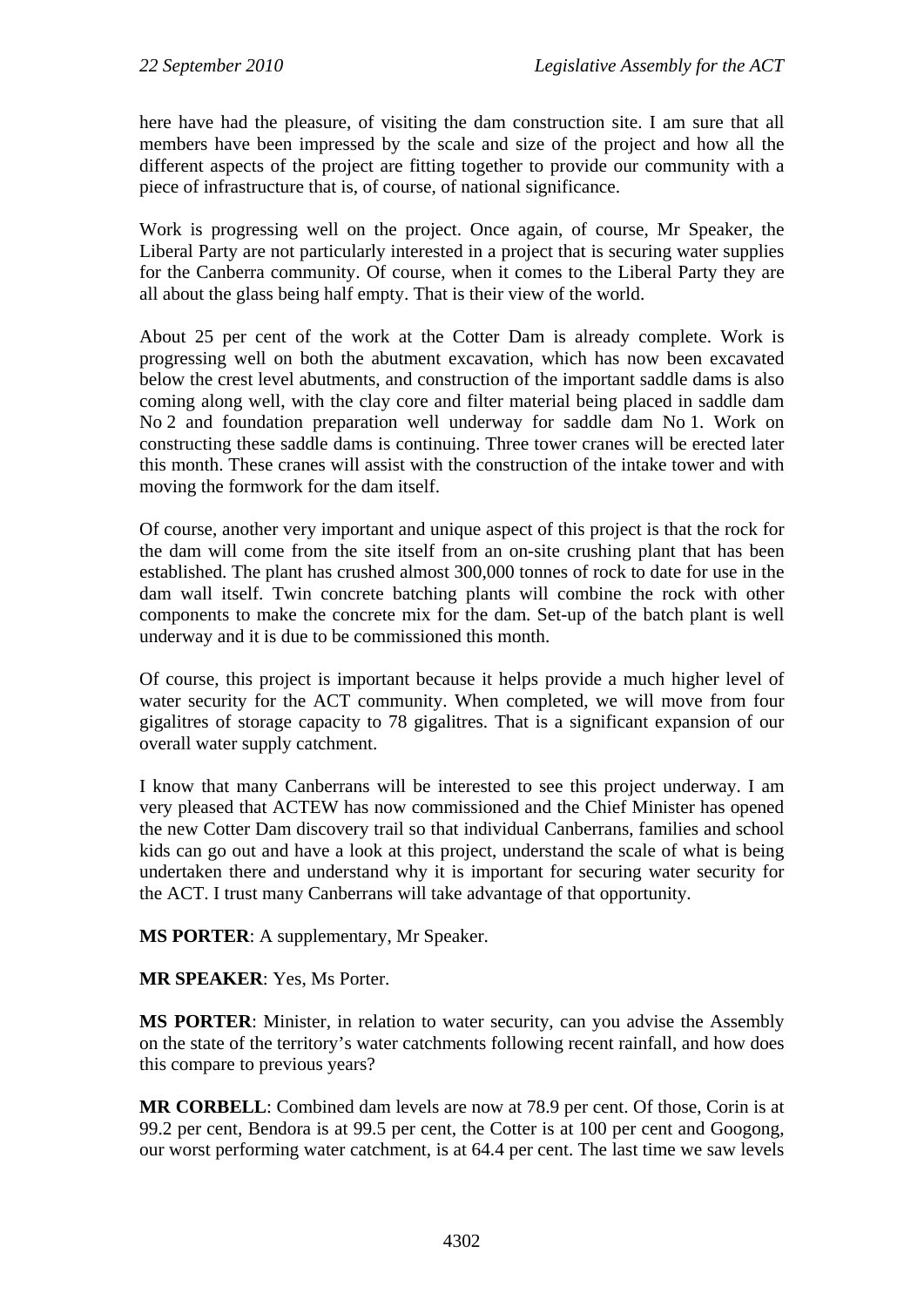of this kind was in early 2002. With further rainfall predicted over coming months and an already wet catchment primed to receive inflows, we could continue to see good increases. There is a good chance that we will see levels around 80 per cent some time towards the end of this year.

Rainfall for September at the Canberra airport has been 65.4 millimetres; the historic average is 52. This year we have received 548 millimetres at the Canberra airport, which is above the expected average to the end of September of 436 millimetres. So we are certainly seeing a wet spring, and, indeed, we had a wet winter. That is a positive thing for our water catchments.

Over the last 15 years, our average inflow levels have decreased by 50 per cent, and in the four years since 2006, the average reduction has been more than 70 per cent. So this is definitely a recovery year for our storages following the last four years, which were severely dry.

The Cotter remains our most productive catchment. The three dams within that catchment, including, of course, the Cotter Dam, which is being enlarged, will take advantage of this level of rain productivity. We expect, with the increase in the Cotter catchment through the expansion of the Cotter Dam, to better capture that very reliable source of water. Water restrictions were eased from stage 2 to stage 1 in September.

**MRS DUNNE**: A supplementary question, Mr Speaker.

**MR SPEAKER**: Yes, Mrs Dunne.

**MRS DUNNE**: In relation to the expanded Cotter Dam, minister, the ICRC has reviewed the costings, which came out while we were in the break, and has questioned the prudence of the expanded Cotter Dam at \$363 million. What is your response to the ICRC's finding, with particular reference to the CIE analysis of the net economic benefit?

**MR CORBELL:** The government's response is that we believe there is no room to take risks when it comes to water security for Canberra and the region. That is our response: there is no room for any risk when it comes to ensuring water security for Canberra and the region. Therefore, whilst some of the assumptions believe that there should be a higher level of risk and believe that that should be built into the economic analysis—that is, take the chance that we will see drier periods and we will have to see our water catchments decline to lower levels—that is not a risk that the government is prepared to take. We take a zero risk approach on this issue. Water security is too important an issue to view it in any other way.

**MRS DUNNE**: Mr Speaker, a supplementary question.

**MR SPEAKER**: Yes, Mrs Dunne.

**MRS DUNNE**: Minister, will the Chief Minister's proposed artwork for the dam wall come within the \$363 million budget or will that be an overrun?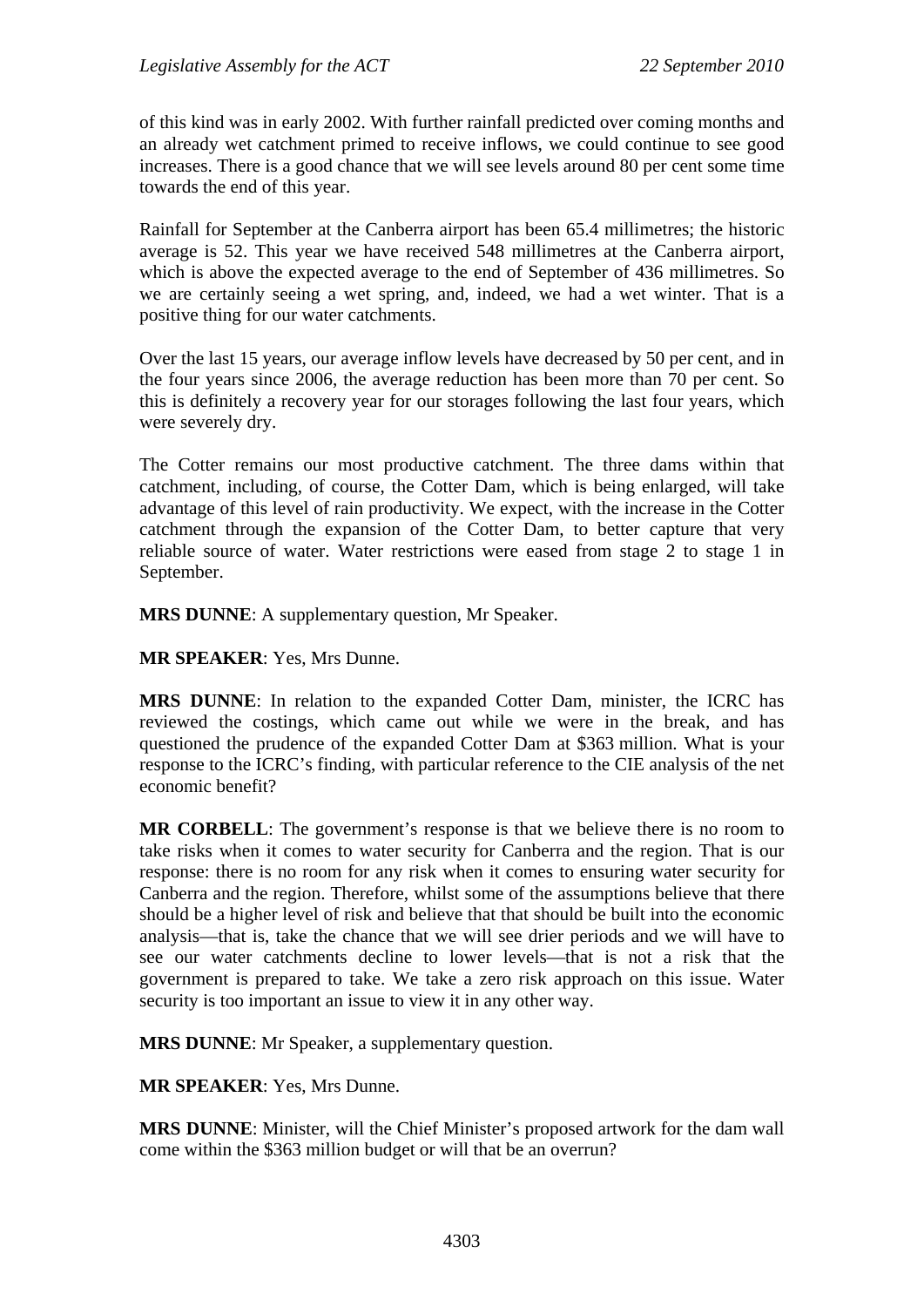**MR CORBELL**: The Chief Minister, as always, is keen to identify opportunities for the placement of public art in our community, and he is to be commended for that. The decision about that will be one for ACTEW and the Bulk Water Alliance. This is a project that they are responsible for the financing of. I am sure they will have regard to the Chief Minister's suggestion, but whether or not it proceeds will be a matter for the ACTEW board and the Bulk Water Alliance.

# **ACTION bus service—online trip planner**

**MS BRESNAN**: My question is to the minister for transport and is with regard to the government's development of an online trip planner for the ACTION network. Minister, given that journey planners have existed for some time for the public transport systems of Melbourne, Sydney, Adelaide, Perth and Brisbane, which have more complicated systems than Canberra, as well as for smaller jurisdictions such as Newcastle, what has prevented the government from implementing this basic user service until now?

**MR STANHOPE**: I thank Ms Bresnan for the question. I think, Ms Bresnan, all I can say in response to that is that in an ideal world, of course, we would do everything at once, without regard to either the financial or people resources necessarily required to achieve or implement everything that we would like to do. The ACTION network is a business. It is a fairly large business. It is a business with an operating cost to capital of in excess of \$100 million—\$80 million of which is provided straight from the budget. We could say, "It would not take much; it is fairly simple," but you could say that about everything. You could say it about implementing a new ticketing system, something that we have been grappling with for a number of years now and something that comes at a very significant cost—\$8 million. You could say it about the installation of real time information across the network: "Other networks have it; why haven't you got it?"

It is a reflection, Ms Bresnan, of the size of our budget and of our capacity in terms of the size of our workforce. Really there is a whole range of things about which you could say, "That's fairly simple, just do that. That is fairly simple and not very expensive, just do that." This is a question and a debate, of course, that the budget cabinet involves itself in every year. We get, I would say, from our departments every year, in a context where we might be able to find \$40 million or \$50 million of additional operational expenditure, bids from departments worth a billion dollars. And we reduce them from a billion dollars down to \$50 million.

In that particular context, let me assure you, Ms Bresnan, that there are myriad projects that cost, say, just \$300,000 or \$400,000 or \$500,000 and that do not see the light of day. They do not see the light of day from year to year. Really, in a fairly confined budget context, I can assure you it is not a case of "that is only \$200,000". It is a bit like the Nightrider service: "it's only \$250,000 or \$300,000". I now have ACTION going through the entire sustainable transport plan and last year's \$97 million to identify which part of the announced public transport infrastructure we will not proceed with. And I look forward to your support in that process. That is the nature of budgeting and decision making around budgets.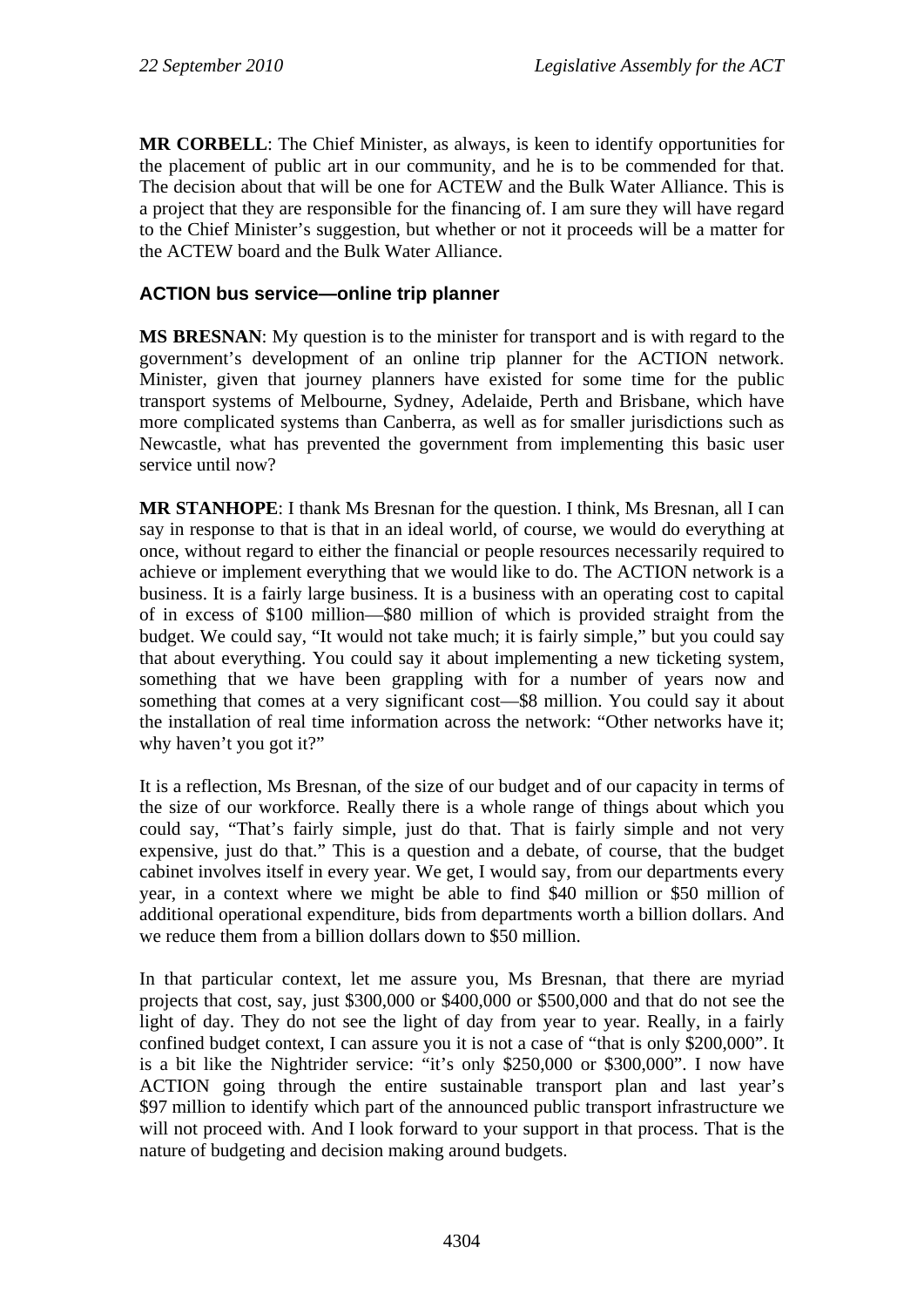**MR SPEAKER**: Ms Bresnan, a supplementary question?

**MS BRESNAN**: Thank you, Mr Speaker. Minister, what is the time frame for completing the online journey planner and making it available to the public?

**MR STANHOPE**: I regret that I do not have that answer. I am more than happy to take that on notice and provide the information as soon as I can.

**MR COE**: A supplementary, Mr Speaker.

**MR SPEAKER**: Yes, Mr Coe.

**MR COE**: On the route plan, Mr Stanhope, isn't it true that we actually did have one on the ACTION website until about three or four years ago and it was taken down? If so, should the development costs not be very much at all?

**Mr Hargreaves**: Not to my knowledge.

**MR STANHOPE**: I must say that is beyond my knowledge, Mr Coe—and that is what the previous minister says. I am happy to take the question on notice.

**MS HUNTER**: A supplementary question.

**MR SPEAKER**: Yes, Ms Hunter.

**MS HUNTER**: Minister, what consideration has been given to providing other sources of online information regarding bus routes, such as integration with Google maps?

**MR STANHOPE**: I will find out what consideration has been given to that, Mr Speaker, and will be happy to respond to the member.

#### **ACTION bus service—breaches**

**MR HANSON**: My question is to the minister for Territory and Municipal Services. I refer to the Auditor-General's report, *Delivery of ACTION bus services*. The Auditor-General found:

The Road Transport (Public Passenger Services) Act 2001 requires ACTION to report all bus accidents to the Road Transport Authority. Although ACTION's records showed 219 bus accidents during 2009-10, Audit found no evidence of ACTION reporting them to the Road Transport Authority.

Minister, why did ACTION breach the law by not reporting these accidents to the Road Transport Authority?

**MR STANHOPE**: It was a comprehensive failure in relation to that listed requirement and I am awaiting, of course, a full report and an explanation which I am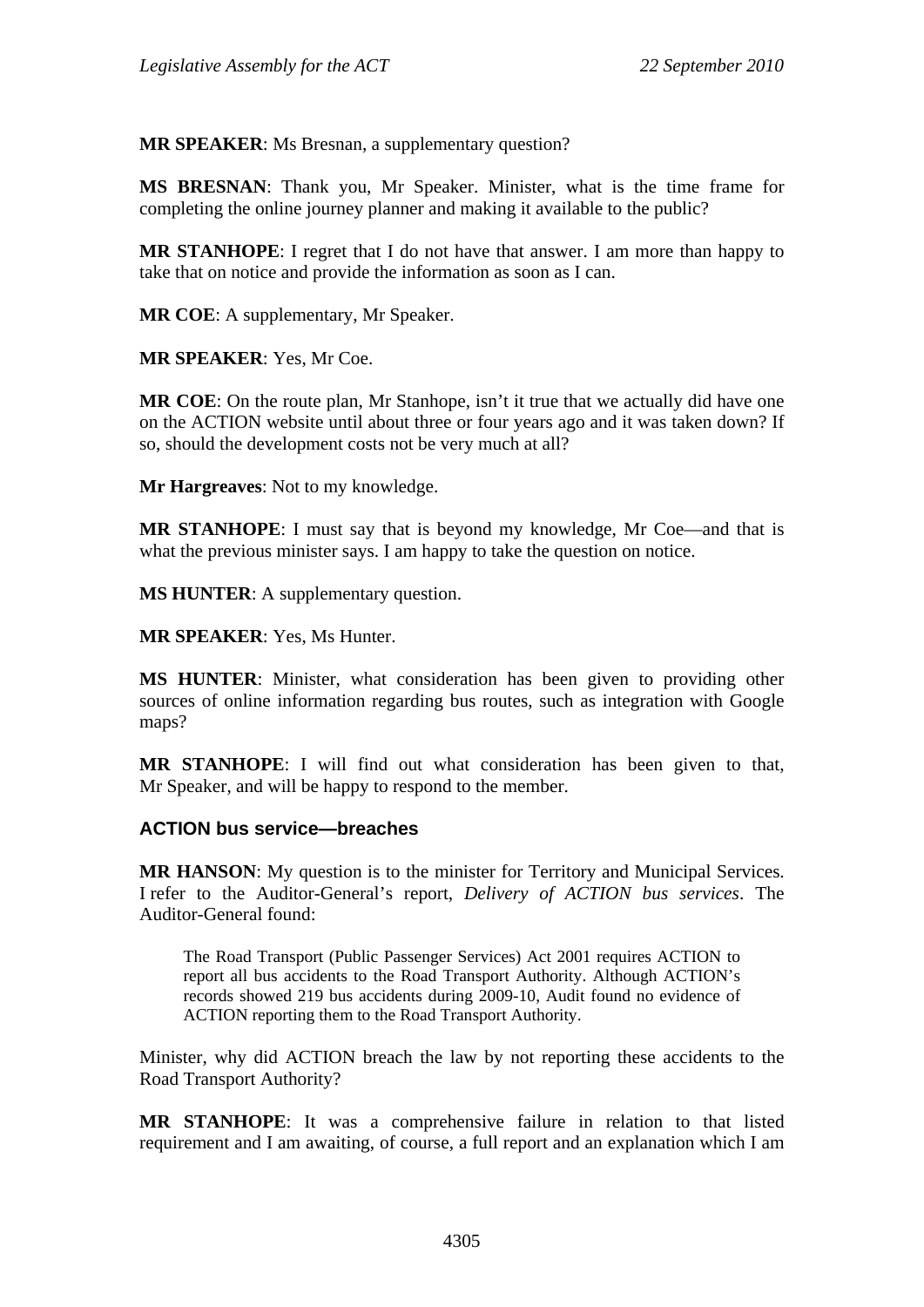more than happy to provide to the Assembly—indeed, I intend to provide it to the Assembly, I believe, in November—on all of the findings and recommendations of the Auditor-General. Of course, part of that will go to that particular issue.

I do not walk away from the fact that—and I have said this publicly in relation to this particular report—it is simply not acceptable that ACT government agencies do not meet, comply with or fulfil their statutory obligations. At one level, it is the sort of failing or oversight by government agencies that is not and cannot be excused and, more often than not, cannot be explained otherwise than by saying that the relevant officer, for whatever reason, was not aware of the officer's obligation and, through that lack of awareness, did not meet or fulfil it.

I do not stand here and pretend to seek to defend any breach or alleged breach of a legislative requirement. As I say, compliance in respect of the law is fundamental, and the ACT government expects all of its agencies to comply at all times with the law.

**MR HANSON: A supplementary, Mr Speaker.** 

**MR SPEAKER**: Yes, Mr Hanson.

**MR HANSON**: Minister, has ACTION now reported all bus accidents that it has been involved in since 2001 to the Road Transport Authority and, if not, why not?

**MR STANHOPE**: I have not checked on which steps have been taken in relation to some of those breaches, other than to say that I have indicated to the department my expectation that they will provide a comprehensive response to every single one of the recommendations in the report within the three-month time frame that is demanded of them, and they will. In the context of that, Mr Hanson, you will have an answer to that question.

I think it is fair to say that a report has been delivered, the report is critical and it highlights a number of failings in process. The department and ACTION management have taken a flogging as a result of the report, as has the network. They are chastened, regretful—

**Mr Hanson**: Are you chastened and regretful?

**MR STANHOPE**: I am chastened and regretful on behalf of my department, certainly. I share their angst. Indeed, I share the regret that this particular report has been treated and reported in the way that it has. As a consequence of this particular report, the ACTION network has suffered a very significant blow to its reputation that I believe could have been avoided and should have been avoided. As I say, as a minister that has invested enormous energy in seeking to reform ACTION, many of our efforts over the last couple of years have been significantly damaged and put back and retarded by this particular report.

I would have hoped, even accepting the very valid and legitimate role that the auditor plays, that we might have been able to achieve—I think it is something for us to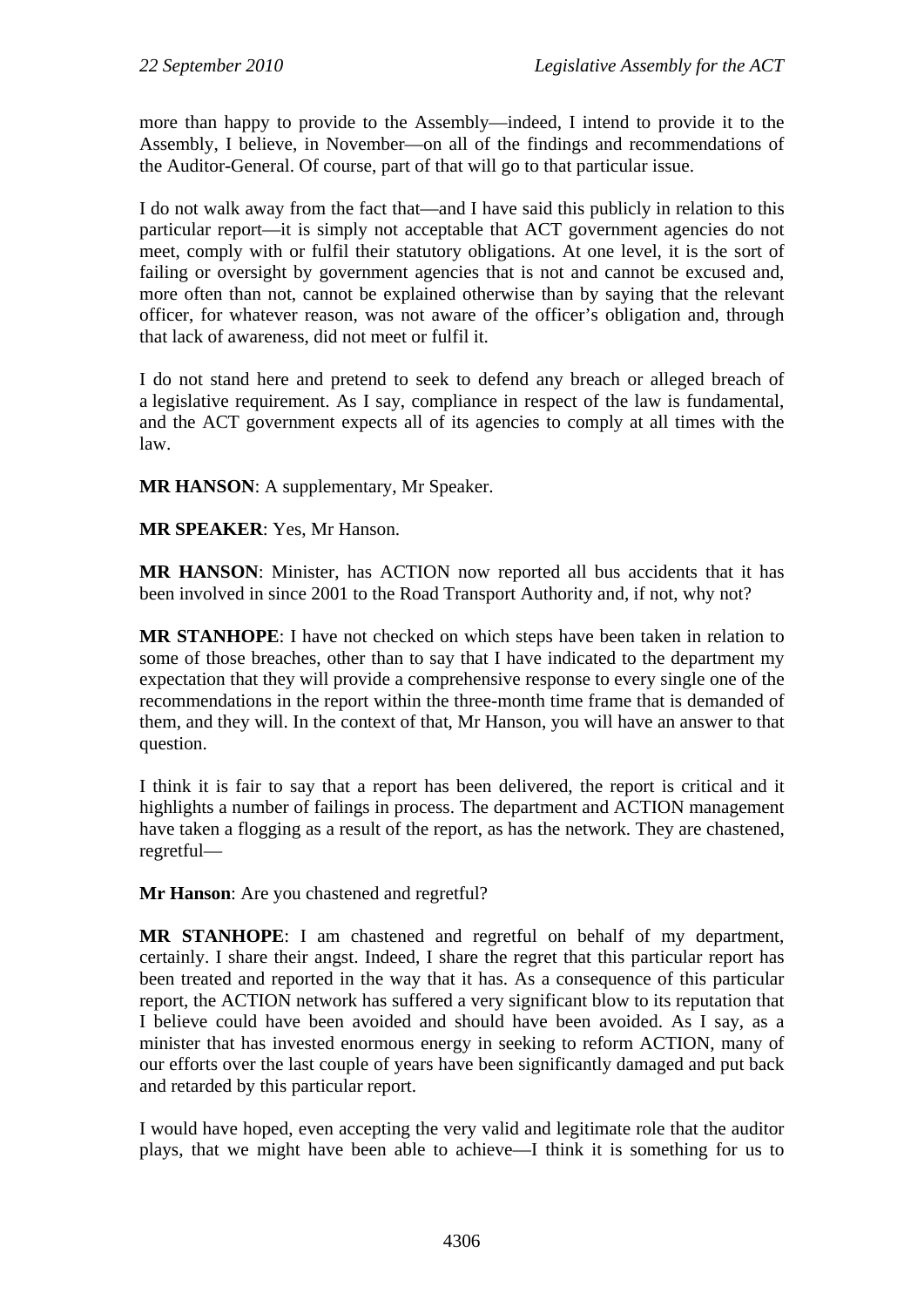reflect on that we might have been able to achieve reasonable accountability and transparency requirements without actually damaging the network in the way that it has been damaged through this report.

**MR COE**: Mr Speaker, a supplementary question.

**MR SPEAKER**: Yes, Mr Coe.

**MR COE**: Chief Minister, in spite of a couple of years passing since the Ernst & Young report suggested better internal communications within the department, why didn't the Road Transport Authority follow up with ACTION to find out why it was not receiving regular reports?

**MR STANHOPE**: I cannot answer that question. It is a moot point and I am more than happy to take it on notice.

**MR COE**: A supplementary, Mr Speaker.

**MR SPEAKER**: Yes, Mr Coe.

**MR COE**: Minister, how many bus accidents have not been reported to the Road Transport Authority since 2001?

**MR STANHOPE**: I must say, in the context of this particular recommendation, that it is a recent requirement. As I am sure members would understand, I will have to take the question on notice. I just do not happen to have that particular number in my head.

### **2000 Olympic Games–volunteers**

**MR DOSZPOT**: My question is to the Minister for Tourism, Sport and Recreation. Minister, on 13 September, the Sydney Olympics volunteers in Canberra celebrated the 10th anniversary of those games. Incidentally, this celebration served as a precursor to the larger celebrations in Sydney. There was unfortunately scant or no acknowledgement last week from the government regarding the excellent work by the volunteers in welcoming the world to Canberra 10 years ago. Minister, why did the government fail to recognise the contribution of the volunteers, and will you now do so?

**MR BARR**: I was, as members are aware, away overseas last week, so I was not personally able to issue a media release on the matter. I am certainly happy to state a government position in support, obviously, of all of the activities that those who participated in as volunteers at the 2000 Olympics. I know, Mr Doszpot, that you organised an event, and I congratulate you on doing that. I am so pleased that you feel it is important to raise it in question time today and acknowledge the tremendous contribution that you made as an individual towards the volunteers, particularly around soccer that was played at Canberra Stadium in 2000. Congratulations, Mr Doszpot, on organising the event. That is a wonderful thing for you to have done, given your involvement a decade ago. I warmly acknowledge that contribution and apologise that I was not able to attend the event as I was in China, and I did not issue a media release as I was in China.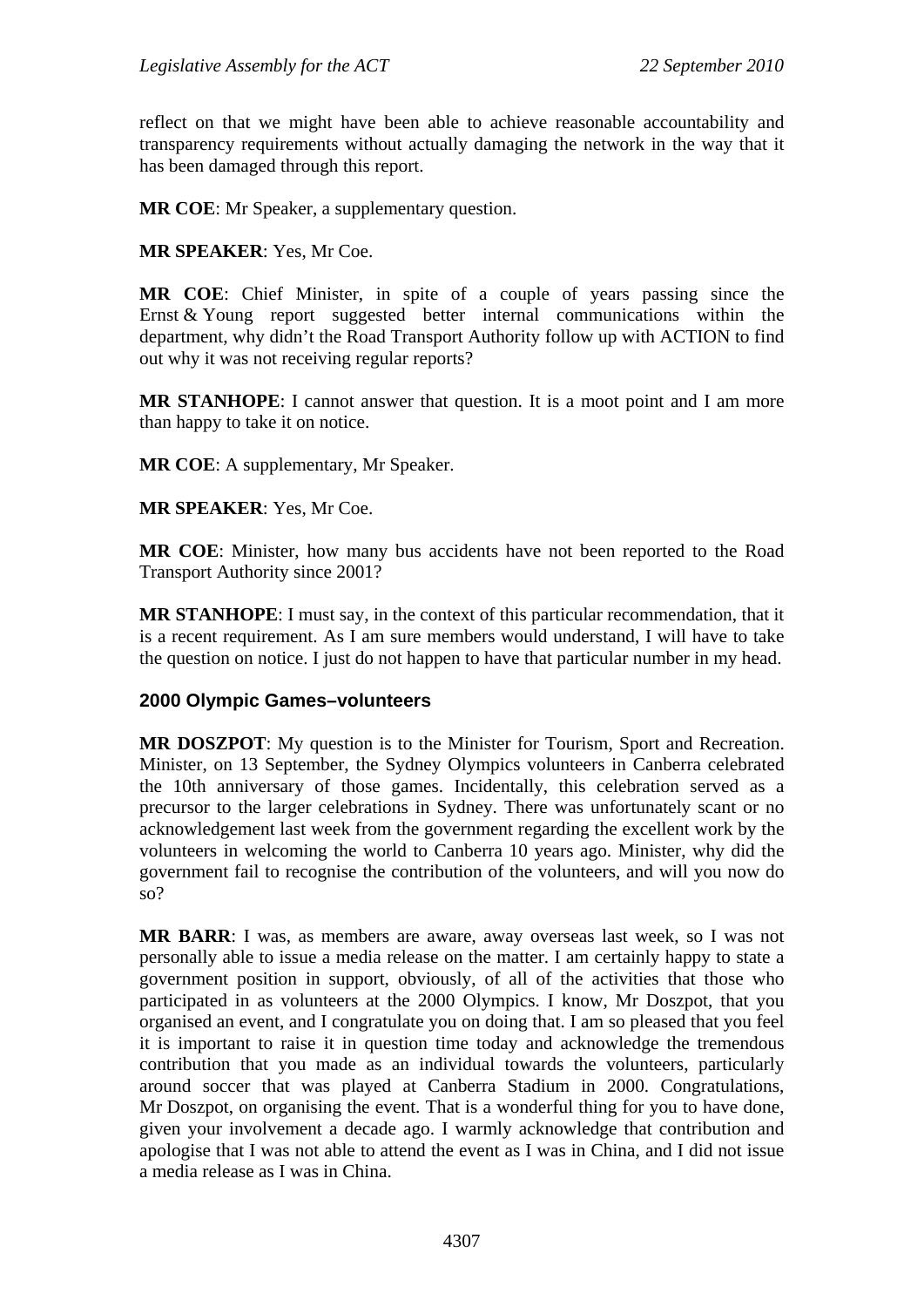**MR SPEAKER**: A supplementary, Mr Doszpot?

**MR DOSZPOT**: Thank you, Mr Speaker. Apart from the condescension, I thank Mr Barr. Minister, have you initiated any discussions to acknowledge our volunteers and Canberra's place in the 2000 Olympics and, if yes, what has been discussed? If not, why not?

**MR BARR**: I understand that Mr Guthrie, through Territory Venues and Events, has had some discussions in relation to elements of the Canberra Stadium's involvement as an Olympic venue. He did bring that to my attention. Of course, I acknowledged that I would not be able to attend a particular event in that week as I was overseas in China, representing the ACT at an education and trade event, on which I certainly will be reporting to the Assembly in due course. Mr Guthrie did indicate on behalf of Territory Venues and Events and the Canberra Stadium management that certain activities would be undertaken.

**MR HANSON**: Supplementary, Mr Speaker.

**MR SPEAKER**: Yes, Mr Hanson.

**MR HANSON:** Minister, will you support recognition of the Canberra Stadium as an Olympic legacy venue? If not, why not? If yes, what actions have you taken or will you take?

**MR BARR**: I must say that it is not an issue that is taking up much of my attention at this moment. I am happy to consider the matter in due course. We, of course, do not own Canberra Stadium; it is owned by the commonwealth. It may be more appropriate for the owners of the stadium to make those particular decisions. We have a lease over Canberra Stadium that is coming to a conclusion. If it is appropriate—and I am happy to have those conversations—to recognise Canberra Stadium in the way that the member has suggested, I am happy to consider that. But I must confess that this is not the issue that is at the top of my agenda in any of my portfolios at this time.

#### **Roads—speed cameras**

**MR HARGREAVES**: I was tempted to ask the minister a question about whether there was consultation with Taubmans paints but I will not.

**MR SPEAKER**: Thank you, no preamble.

**MR HARGREAVES**: We have had that conversation. My question is to the Chief Minister as minister for transport. Chief Minister, yesterday you released the forward design study on the introduction of point-to-point road safety cameras in the ACT. How will point-to-point cameras help change the speed culture of Canberra drivers?

**MR STANHOPE**: Thank you, Mr Hargreaves. I am very happy to see the enormous interest in transport and transport-related issues today. It is about time. It has taken two years for a question from the opposition on transport.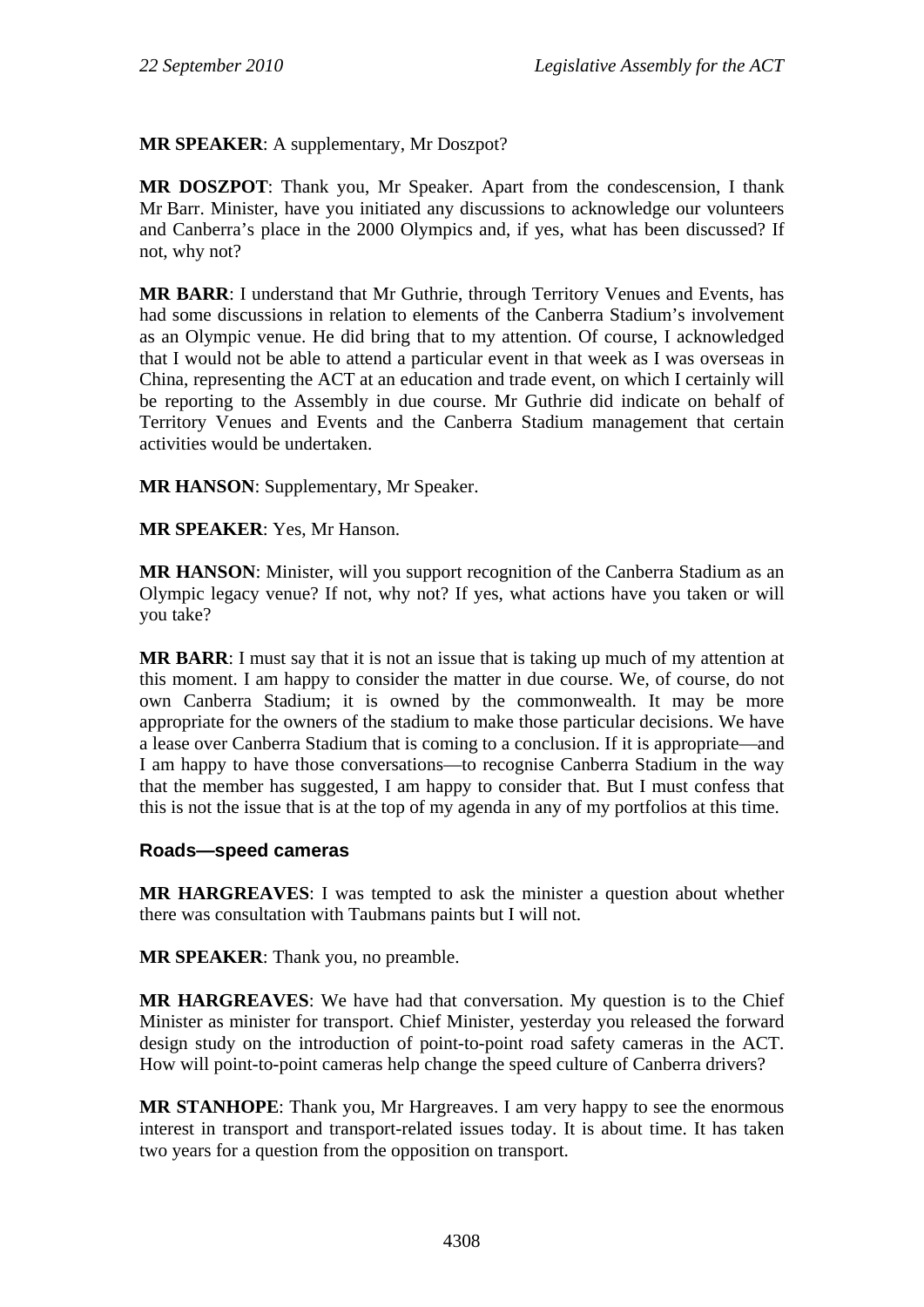**MR SPEAKER**: Chief Minister, the question, thank you.

**MR STANHOPE**: It never rains but it pours.

I do thank Mr Hargreaves for a question on a very important subject, and that is the steps that a community or a government can take to seek to reduce road deaths and road trauma. It is a challenge and I believe that the introduction of point-to-point cameras will play a very useful role in dealing with the challenge of the culture of speeding. It will reduce road trauma and it will save lives.

I have been interested in some of the commentary and the response today to the proposal and it seems to me that a lot of that denies the role of speed in accidents in causing death and injury in crashes. We need to deal with this culture of speed. We need to engender a greater understanding of the implications of speed for road safety and we need to seek to create a culture where every person that drives accepts responsibility for their behaviour. I believe point-to-point cameras have a capacity to do that. Indeed, that is the advice that the government has received most recently as a result of a consultancy in relation to some of the design and practical aspects of pointto-point cameras. It is new technology. It is quite challenging technology. I am sure everybody here understands the way in which it works.

But we do have a significant issue in the ACT. There is a culture of speed here. We have, proportionately against national averages, a very high level of high-end speeds. The fact is that a significant proportion of our population believe it is okay to drive 10 or more kilometres above the speed limit. They adopt the notion that "the roads are good; we can afford to speed". What that denies is the implication of speed in an accident.

By way of illustration, the stopping distance for a car travelling at 60 kilometres per hour, accepting the conditions are dry and the vehicle has good brakes and tyres, is 45 metres. That is the accepted mark. It is. I am sure this is the fundamental issue that I do not believe people grasp. The same car travelling at 65 kilometres an hour, just five kilometres per hour faster, will still be travelling at 32 kilometres an hour by the time it hits that 45-metre mark. A car travelling at 70 kilometres per hour will be travelling at 46 kilometres per hour when it hits that 45-metre mark. That is the difference. That extra five kilometres per hour represents a 32-kilometre per hour impact.

You can understand, I am sure, the implications of that if that car were to hit a cyclist or another car or a person. Of course, the implications are death or at least a life-threatening outcome. That is the culture, the attitude, the behaviours we need to change. We have speed limits. We have them for very good reasons. Speed is the major factor in road deaths, road crashes and road trauma, and we need to stop it. That is in an environment where, in 2008-09, 87,000 speed infringement notices were issued in the ACT. That is the nature of the problem. Under current arrangements, 87,000 speed infringement notices were issued to the people of the ACT. We have a lot of work to do. Point-to-point cameras, I believe, are the latest and potentially the most successful—*(Time expired.)*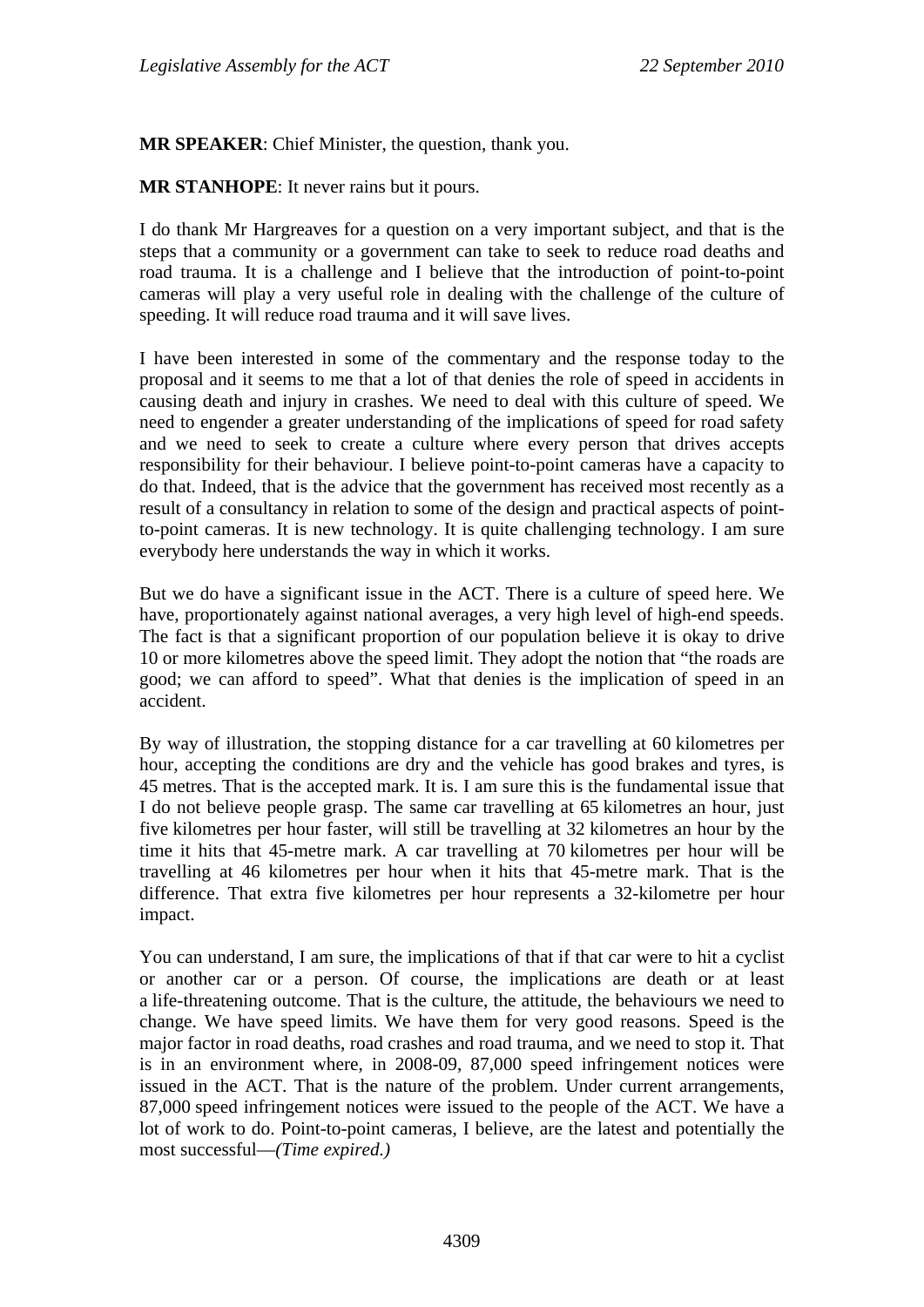### **MR SPEAKER**: Mr Hargreaves, a supplementary?

**MR HARGREAVES**: Thank you very much, Mr Speaker. In the context of myself, only two days ago I was 10 metres away when a man was instantly killed in a road accident attributed solely to speed. I would be very interested to know how the Chief Minister sees that the network approach would actually work.

**MR STANHOPE**: I thank Mr Hargreaves for the question. I believe that, in its actual application, it will work. The essential theory is, of course, that there will be two cameras on any stretch of road, initially. They might be five kilometres apart; they might be three kilometres apart; they might be 10 kilometres apart. But the technology is available. It will take a reading from a numberplate, it will read that numberplate again when it passes through the second camera, and it will automatically compute the speed of the car along that road and be able to determine automatically whether or not the car exceeded the speed limit at any time during its passage across that stretch.

An important part of the proposal, because this is the first attempt made in Australia to incorporate point to point within an urban setting, is the capacity for the technology to work not just from a point to a point or a single point to a single point, but from a point to multiple points. And that is the plan that we are seeking to roll out. We anticipate 10 point-to-point sections of road to be covered in the next few years. The capacity exists for a car to be measured across multiple collections of point-to-point cameras, with a capacity, of course, that excess speeds or illegal speeds will be detected across the whole of the ACT and that individual cars can potentially be tracked. I have no doubt that, as a result, the fact is that it is not just a case of slowing down and speeding up when the camera is passed; it is a case of, no matter what the speed is, if it is in excess of the limit across an entire journey, then the fine will apply.

I will be interested in the views of other members of the Assembly in relation to some of the other law enforcement opportunities presented. I will be bringing legislation to the Assembly to seek the implementation of this particular proposal. I hope to have that before the Assembly over the next few months. There will be, in the legislation that I propose to present to the Assembly, opportunities for the camera systems to be used by the police in relation to, for instance, the detection of unregistered vehicles, in the detection of a range of potential other offences. I will be interested in the views of the Assembly in relation to some of these other potential law enforcement opportunities that are presented by this technology in relation to things around driving of unregistered cars. Indeed, the police see an application in relation to the opportunity for the technology to be used potentially to identify suspects in other crime that might not be traffic related.

**MR COE**: Supplementary, Mr Speaker.

**MR SPEAKER**: Yes, Mr Coe.

**MR COE**: Thank you, Mr Speaker. Minister, what consultation did you have with the NRMA and what was the feedback they gave you?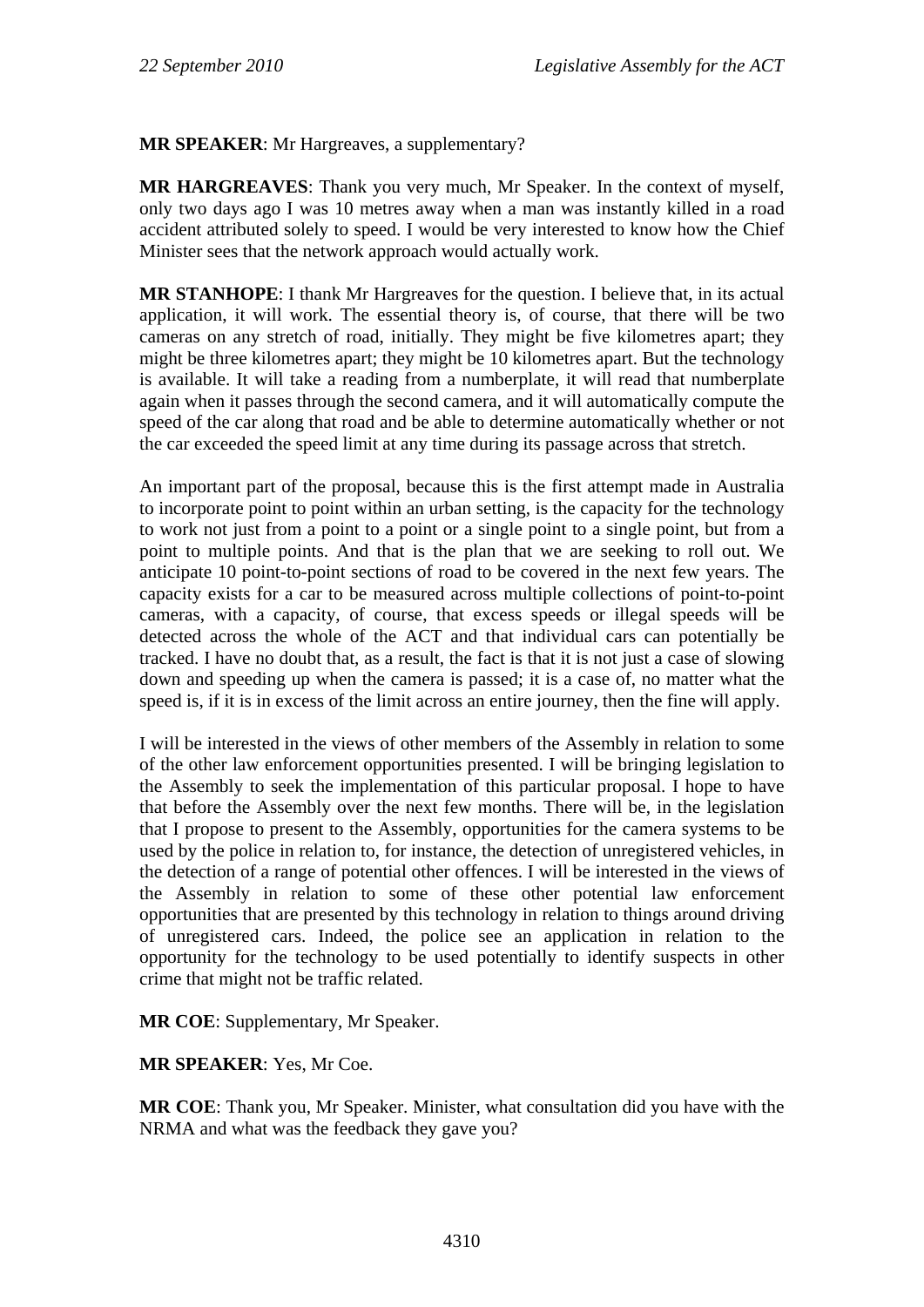**MR STANHOPE**: I understand that there is a reference group that has been formed by the Department of Territory and Municipal Services in relation to the detailed investigation that has been undertaken in relation to point-to-point cameras and that the NRMA—indeed, Mr Evans—is a member of the reference group that has been employed throughout this entire undertaking. The advice that I have received is that Mr Evans has not objected to the proposal.

Mr Evans today has reflected, I think, a view which he often expresses that he personally believes that the most successful speed initiative, possibility or proposal is more police on the roads. I go back to the point that it is also a very expensive option. But we as a government have invested heavily in ACT Policing. We have increased the number of police available to enforce the law, including traffic matters, by over 100—by over 100 officers in our time in government. We have invested heavily.

I understand it is his view, and he expresses it often, that he believes that the best antispeed initiative or option is presented by more police and greater police visibility. We have sought to respond to that. The minister for police informs me that we have appointed an additional 127 police since coming to government to deal with those sorts of issues. I also believe that we have to engage with the newest technology, speed cameras and point-to-point cameras, but there is a suite of measures we can use. Mr Evans has been consulted at every step of the way and is broadly supportive of the initiatives we are pursuing, but he does have a first and preferred option; I acknowledge that. He understands my position and I understand his.

**MS PORTER**: A supplementary, Mr Speaker.

**MR SPEAKER**: Yes, Ms Porter.

**MS PORTER**: Thank you, Mr Speaker. Minister, how do point-to-point cameras fit into the government's "vision zero" approach to road safety?

**MR STANHOPE**: I thank Ms Porter. I think the point-to-point cameras fit very well within the philosophy that underpins "vision zero", an approach to road safety which we are seeking to introduce into the ACT. It is an aspirational strategy. It is a strategy that is based on a philosophy that no-one be killed or seriously injured on our roads. But it is a philosophy that requires, obviously, each of us to accept our personal responsibility in the role that we can take individually in ensuring that we do nothing as road users that would endanger ourselves or anyone else.

Point-to-point cameras, I think, are fundamental to inculcating that philosophy and that view within the driving public in the ACT that it is not okay to speed. Speed limits are there for a reason. We are introducing a technology that will detect people anywhere along a stretch of road if they speed at any stage on that drive. I believe it is very consistent with ensuring a greater understanding that speed limits are there for a purpose. We all have a responsibility to obey them and the law, and we each must accept our responsibility for the way that we behave.

I ask that all further questions be placed on the notice paper.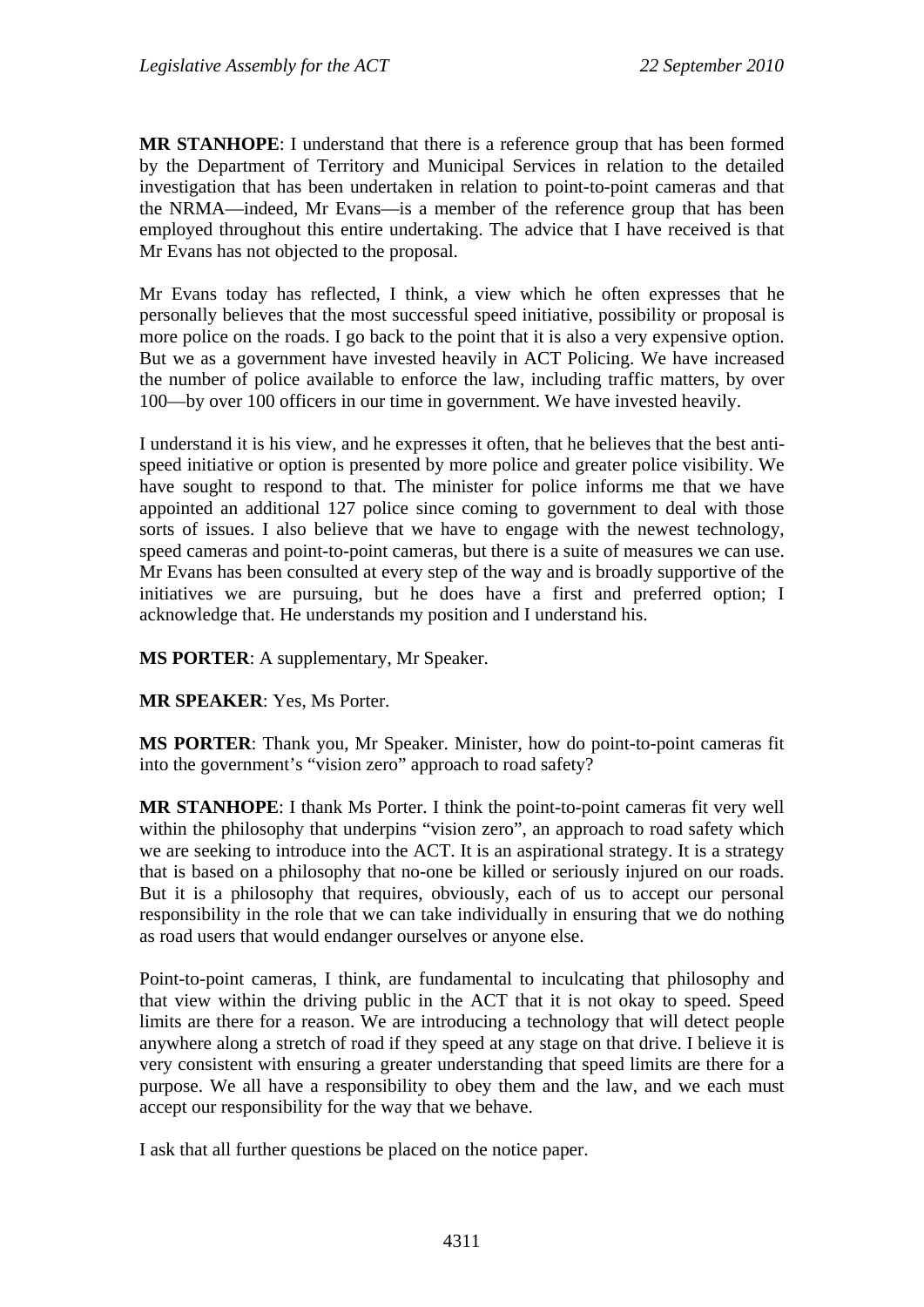# **Interjection—ruling by Speaker**

**MR SESELJA**: Mr Speaker, I seek clarification on your earlier ruling which referenced Mr Coe's comments. There are a couple of things, if you could? One, I am not exactly sure which comments you were referring to but there seemed to be an implication that Mr Coe had said something inappropriate. I did not hear him say anything inappropriate. I think it would certainly be helpful for Mr Coe and others if anything that was said was identified so that if it is inappropriate it can be withdrawn.

Secondly, I would seek further clarification of your ruling which seemed to be suggesting, from my understanding, that interjections of a policy nature are reasonable but others are not. That seems a significant departure from debates in this place, on both sides, and it would appear to set a very new standard for debate in this place. I would seek some detail on that and particularly in relation to the comments about Mr Coe. I certainly was close to Mr Coe and did not hear anything inappropriate in what he said. And if he did say something inappropriate it might be better for everyone if it is identified so that it can be withdrawn if indeed it is inappropriate.

**MR SPEAKER**: Certainly. I will make a general observation. The distinction I was seeking to draw in the ruling I made was between what I do consider to be genuine political comment and simple, personal jibes. This goes to your second point to some extent.

In the specific example—and I do not think it is a matter that needs to be withdrawn specifically—Mr Coe had asked the question and, as the Chief Minister paused to collect his thoughts when he stood up, Mr Coe commented across the chamber something along the lines of "phone a friend". I consider that to be a fairly unnecessary personal jibe. I think it adds nothing to the quality of political discourse in this place and it can in no way be judged to be part of holding the government to account. It was simply derogatory.

I compare it to the subsequent question where Mr Corbell was asked about the Cotter Dam and comments were made about "triple the cost" et cetera. I consider that to be more relevant to debate in this place.

Mr Coe's example, to be fair, is not the worst I have heard. It was simply a trigger point that reminded me that, I guess, we had reached a cumulative point that it was an appropriate moment for the Speaker to intervene and give an indication of expectations for conduct in this chamber.

You believe that drawing a distinction between personal jibes and political commentary is a new standard for this place. I certainly believe it is an acceptable standard. It is a standard I wish to operate to. If members do have concerns about that, I would be happy to receive feedback probably outside the chamber and I am happy to take the conversation up in the administration and procedure committee if there is significant concern. But it is my view, as Speaker with responsibility for upholding acceptable behaviour in this chamber, that it is an appropriate distinction to draw.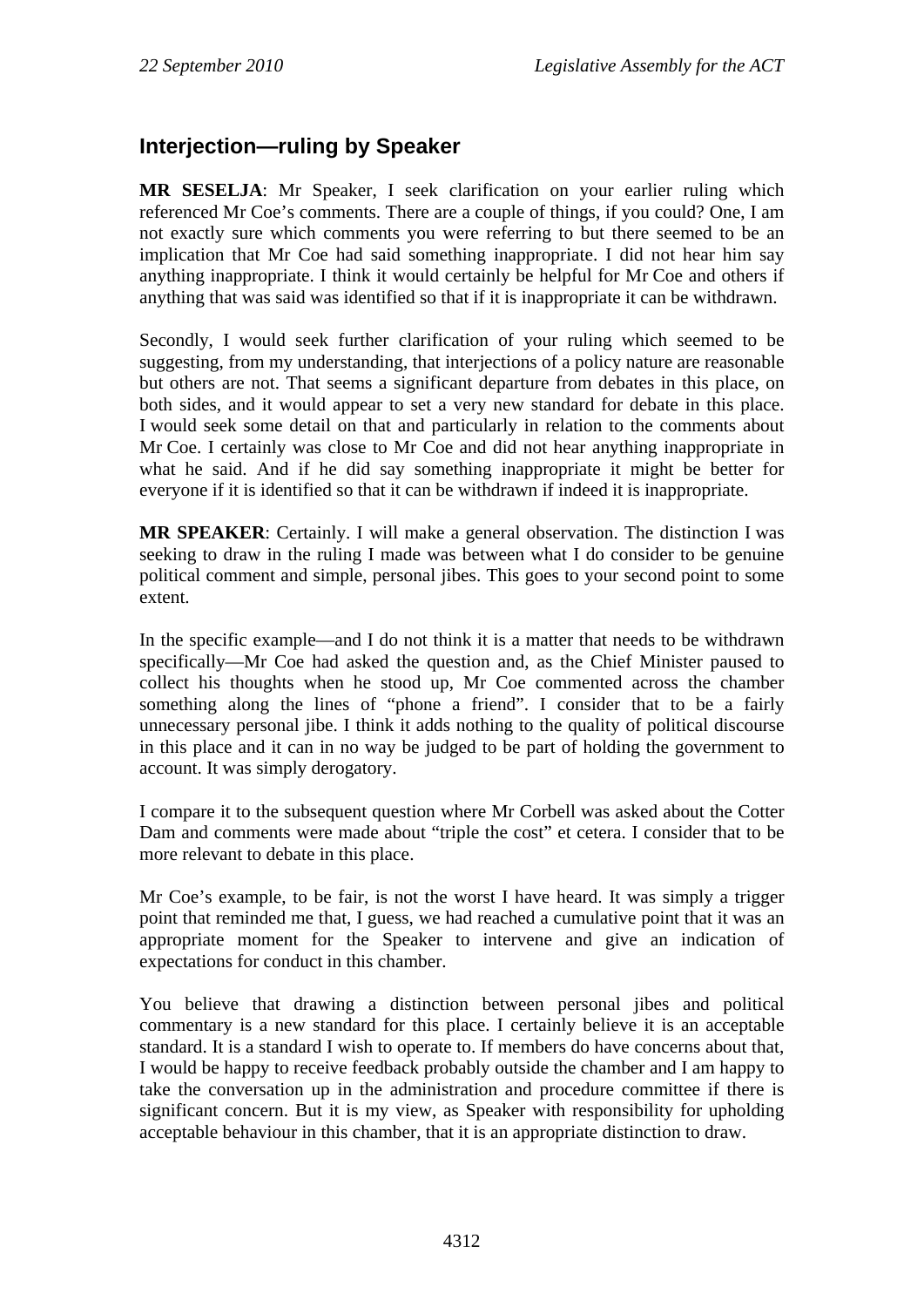# **Personal explanations**

**MR COE** (Ginninderra): Mr Speaker, on your ruling?

**MR SPEAKER**: Yes, Mr Coe. We are not going to have a major debate in here on this now.

**MR COE**: Yes, I understand that. But I do think, if you are going to name me in the ruling, I should be given the opportunity to respond.

**MR SPEAKER**: So you would like to make a personal explanation under standing order 46?

**MR COE**: No. I would like to simply respond to your statement.

**MR SPEAKER**: I am offering you the opportunity under standing order 46.

**MR COE**: I understand that. I will take the opportunity under standing order 46 then.

**Mrs Dunne**: You need leave of the Speaker.

**MR COE**: And I do seek leave.

**MR SPEAKER**: Yes. Before you start, I have indicated it was simply a trigger.

**MR COE**: Firstly, it does seem quite unorthodox for a Speaker to randomly pluck out a few comments such as mine and to cite those as being examples of poor behaviour. I would think that you should be more considered in your accusations in this place and perhaps listen to the audio or read the *Hansard* and come back to this place in the future so that you can actually give more considered comments.

But on the actual comment "phone a friend" or "ask the audience", that was in response to Mr Stanhope standing up and receiving advice from several of his colleagues. At the time it appeared he did not know the information and that sort of comment is holding the minister to account. He is expected to be across his portfolios. To that end, I think I was doing my job as a member of this place, holding the minister to account.

**MR SPEAKER**: Thank you for your feedback, Mr Coe. I feel I heard it clearly. I will not be reviewing *Hansard*. But I hear what you have to say.

**MS HUNTER** (Ginninderra—Parliamentary Convenor, ACT Greens): Mr Speaker, I seek leave to make a personal explanation under standing order 46.

**MR SPEAKER**: Yes, Ms Hunter.

**MS HUNTER**: Yesterday during question time, Minister Barr said that Mr Coe, Ms Burch and I were in breach of the protocol for visiting schools because we failed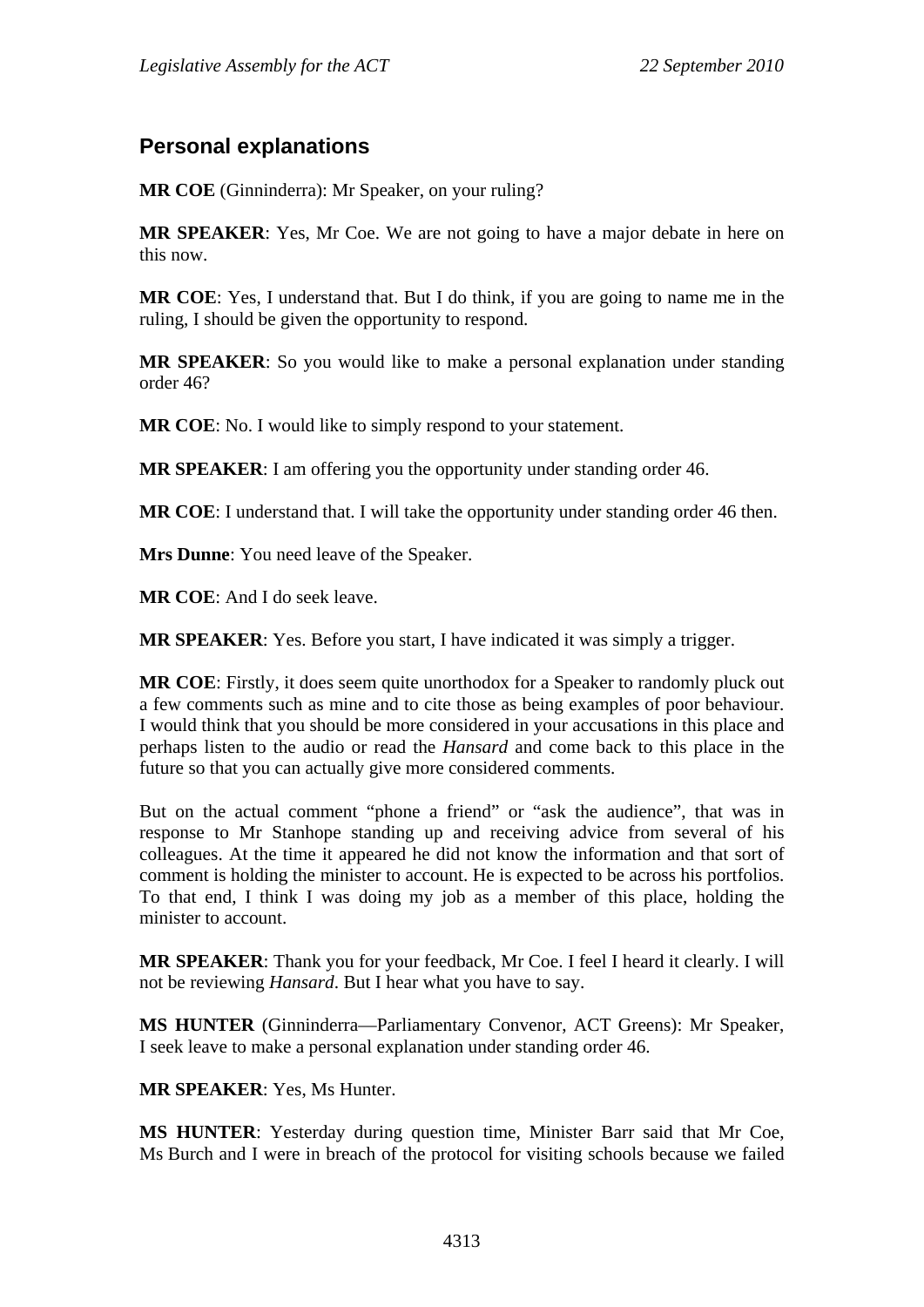to notify his office. I reviewed the protocol, which clearly states that, where attendance is at the initiative of the school—that is, that the school sends the invitation—as it was in this case, there is no obligation whatsoever on the part of the visiting member to contact the minister's office. The obligation was on the part of the school, and I had no way of knowing this had not been done.

I ask that the minister withdraw the claim that I breached the protocol because I certainly did not. I would imagine that Mr Coe and maybe Ms Burch would also appreciate the correction, as neither of them was in breach of the protocol either.

**MR BARR** (Molonglo—Minister for Education and Training, Minister for Children and Young People, Minister for Planning and Minister for Tourism, Sport and Recreation): I would draw the member's attention to the Department of Education and Training's policies and procedures in relation to MLA visits to schools. It has been on the department's website for a decade or thereabouts. Certainly members should be aware of that. I have written to members to remind them of that.

I repeat, for members' advice, that they should look to the policies and protocols. And I acknowledge there was a breakdown in those for everyone concerned. So let us not make a massive thing about this. For the future, I did not—

**MR SPEAKER**: Order! I think the point has been made.

**MR BARR**: I have not been raising this. I have been responding.

**Mr Hanson**: You have been talking on the radio on it, though, mate.

**MR BARR**: I have been—

**MR SPEAKER**: Order! Mr Barr, sit down, thank you. I think Mr Barr has made the point. There is not a procedural motion to have a substantive debate. I think you have made your observation. We will now move on.

**MR COE** (Ginninderra): I seek leave to make a statement under standing order 46.

**MR SPEAKER**: With regard to?

**MR COE**: With regard to misrepresentation.

**MR SPEAKER**: Yes, Mr Coe.

**MR COE**: Further to what Ms Hunter said, some members of this place may not be aware that Mr Barr actually told 2CC radio yesterday that I was in breach of the protocol. That was running yesterday on the radio. I think that such a comment is totally inappropriate and I would request that Mr Barr take appropriate action to remedy the situation.

**MR BARR** (Molonglo—Minister for Education and Training, Minister for Children and Young People, Minister for Planning and Minister for Tourism, Sport and Recreation): Mr Speaker, under standing order 46, I have made no such comments to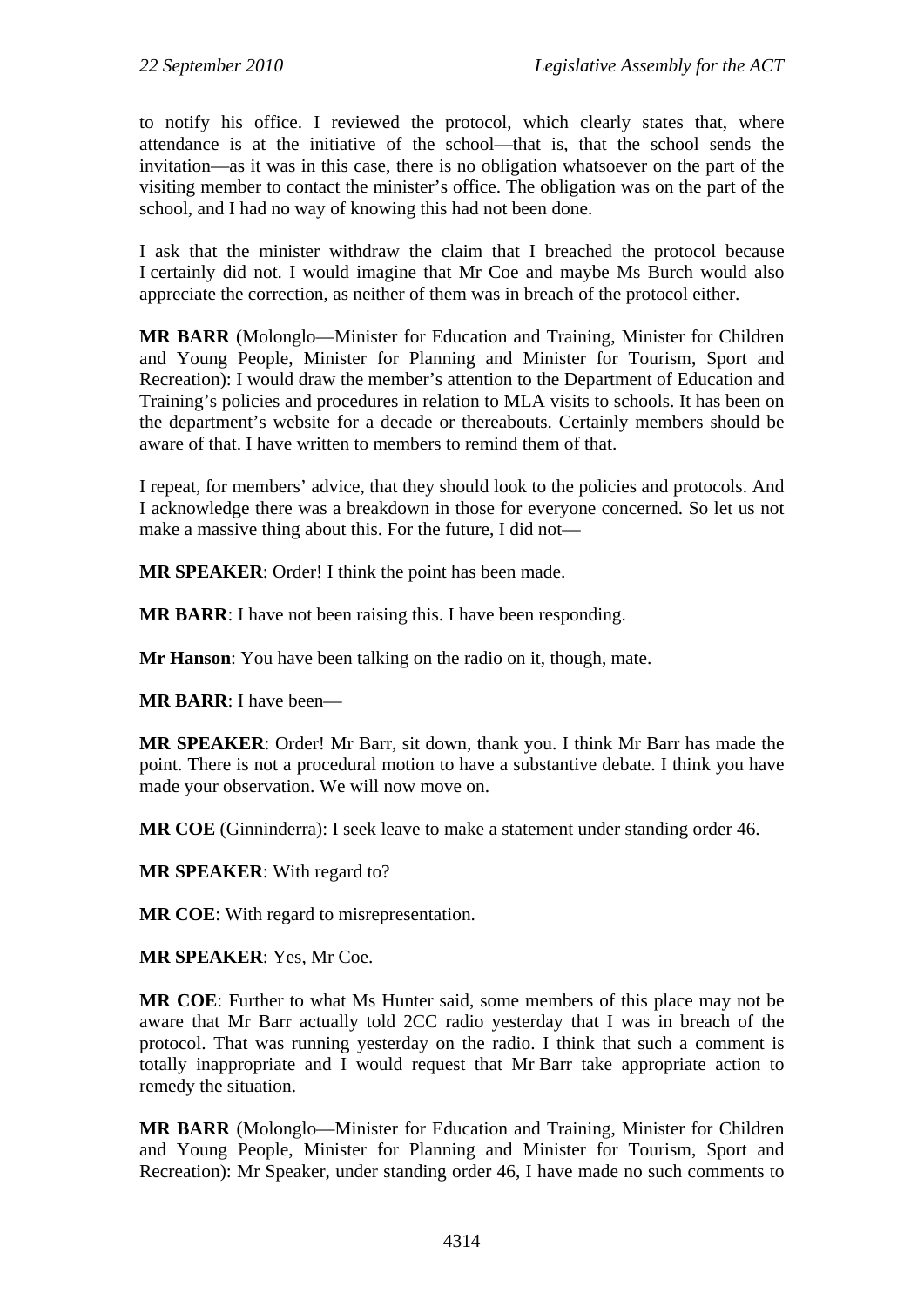2CC but they may have recorded my response in question time, as I understand radio broadcasters are able to do. I have not spoken to 2CC. The comments that were aired on that station and that I have seen in media monitoring would have been my statements in the Assembly yesterday.

**MR SPEAKER**: Thank you, Mr Barr.

**MRS DUNNE** (Ginninderra): Mr Speaker, I seek leave to make a statement under standing order 46 because I believe that I have been misrepresented.

#### **MR SPEAKER**: Yes, Mrs Dunne.

**MRS DUNNE**: On 4 September the *Canberra Times* ran a story about an incident of self-harm at the Bimberi Youth Detention Centre and I made comment for that story and subsequently, on 6 September, made broader comments on the issue, including to Radio 2CC.

It came to my attention that, in response to my comments, a member of Ms Burch's staff told Radio 2CC that my comments were "a blatant lie". This comment was broadcast at 5 pm on 6 September. I wrote to Ms Burch pointing out these unprofessional and defamatory comments and pointing out that MLAs are not allowed to use such language in the Assembly chamber and for one of her staff to make this comment in public and to have it broadcast is beneath all standards of reasonable public comment.

To remedy the situation, I asked for an immediate written apology as well as a written retraction of the comments to be sent to 2CC. In addition, I asked that the staff member concerned be counselled as to the standards required in public debate and their basic responsibilities as a ministerial adviser.

Ms Burch has not replied to my letter. Yesterday I wrote again to Ms Burch asking her for an immediate reply or I would bring this matter to the attention of the Assembly. Here we are without a response from Ms Burch rectifying this matter and nothing has been said that nothing I said about Bimberi was a lie, let alone a blatant lie. Most of the things were repeating the comments that Ms Burch had made.

The ministerial code of conduct requires the highest standards of probity, accountability, honesty, integrity and diligence. Further, the code says that ministers will deal with other members of the Legislative Assembly and members of the public and other officials honestly and fairly, with proper regard to their personal dignity, rights and entitlements. To comply with the code, Ms Burch needs to meet the remedies that I have asked for. I repeat them. I ask that she apologise for her staff member's unprofessional and defamatory statements and further ensure that a written retraction is sent to Radio Station 2CC and ensure that her staff is counselled about the appropriate professional behaviour in future.

**MR SPEAKER**: Ms Burch, do you wish to respond to this?

**MS BURCH** (Brindabella—Minister for Disability, Housing and Community Services, Minister for Children and Young People, Minister for Ageing, Minister for Multicultural Affairs and Minister for Women): I will just make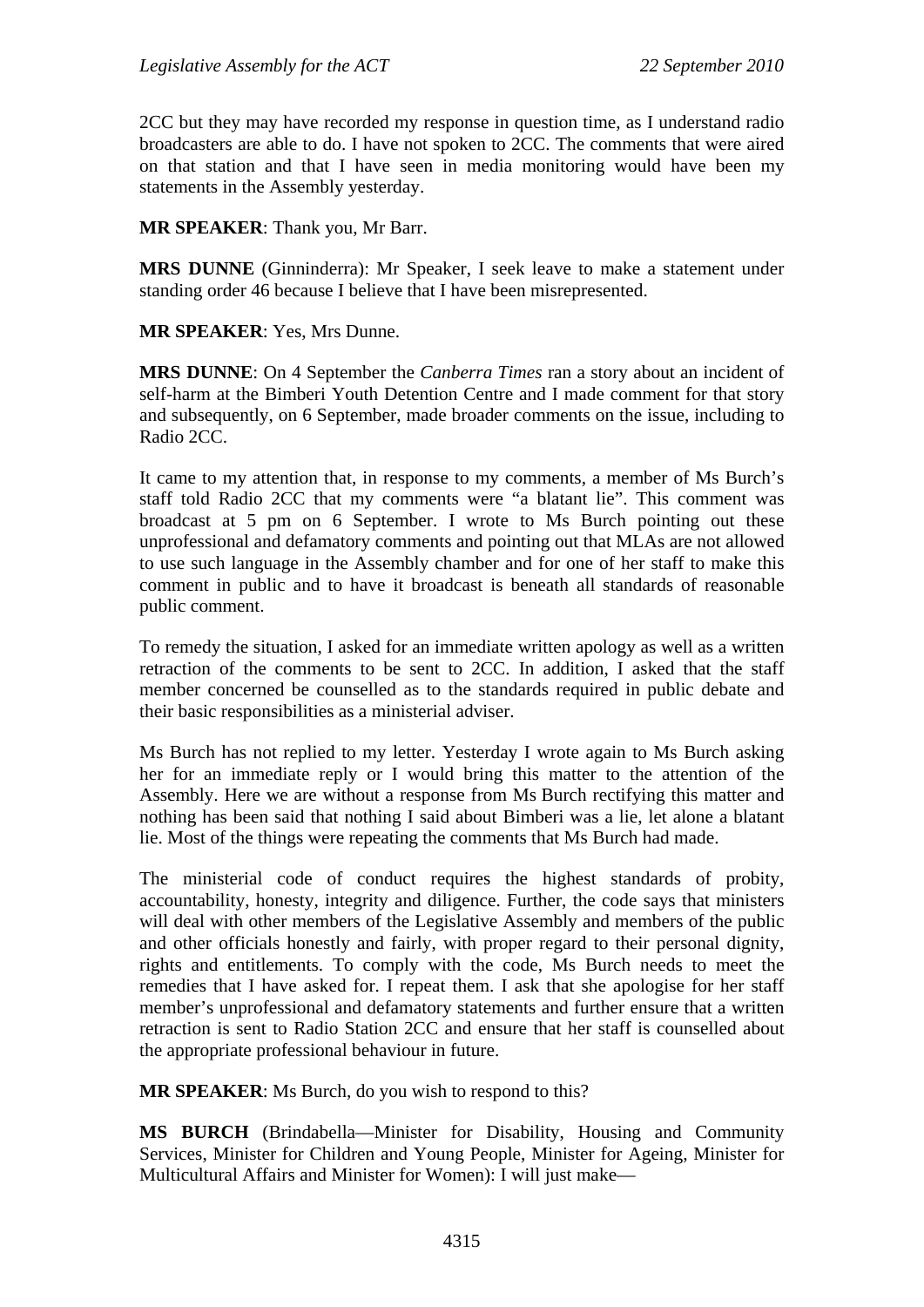**MR SPEAKER**: Before you start, let me be clear that this is not a space for debate. If you wish to clarify the record, you may but you are not to debate the matter.

**MS BURCH**: I will take your advice at the start. I am quite happy to clarify it. In Mrs Dunne's media release, which we were contacted by 2CC about, Mrs Dunne made a number of comments. One of them was that I had admitted that the facility is seriously understaffed. At no point did I actually make that statement and I ask Mrs Dunne to provide evidence that I have.

She also made the statement that the Canberra Liberals have been pursuing these matters with the minister but "despite assurances our questions remain unanswered". Again, I ask her to provide any question that I have not answered in the media or in this chamber or any brief that she has tried to get. She has not sought a brief or any information other than what has been asked about Bimberi in this chamber and I have responded. So in fact, her comments indeed should be challenged.

**Mrs Dunne**: Mr Speaker, that was a debate. That was a debate of the subject.

**MR SPEAKER**: Mrs Dunne, let us move on.

## **Supplementary answers to questions without notice Health—mental health crisis assessment and treatment team**

**MS GALLAGHER**: I do not seek leave to make a statement under standing order 46; if I was given the time I think I could come back with quite a list and work through them one by one, but that would be a waste of the Assembly's time.

I have two matters relating to question time yesterday which I took on notice. One was from Ms Bresnan around the recommendations of an internal review into the crisis assessment and treatment team. The answer I gave yesterday was correct. I am happy to table the recommendations of that internal review, with the description of the issues identified and the recommendation. I will just leave that there for when we can table those.

There was a recommendation made which is currently being considered by the department, but no decision has been made. One of the issues was around expectations of the service and that there was sometimes confusion around the role of the CATT service and the belief that it was an emergency service that responds to situations immediately, like the ambulance or police may do. It was really a recommendation about clarifying the role of the crisis and assessment team. It was not around changing the nature of the service that it provides. As I said, it is still being discussed. There were a number of other recommendations which you can have a look at. I can provide more advice should you wish.

### **Canberra Hospital—neurosurgery suite**

**MS GALLAGHER**: The other question I had was around whether any of the neurosurgeons had indicated that the new imagery machine within the neurosurgery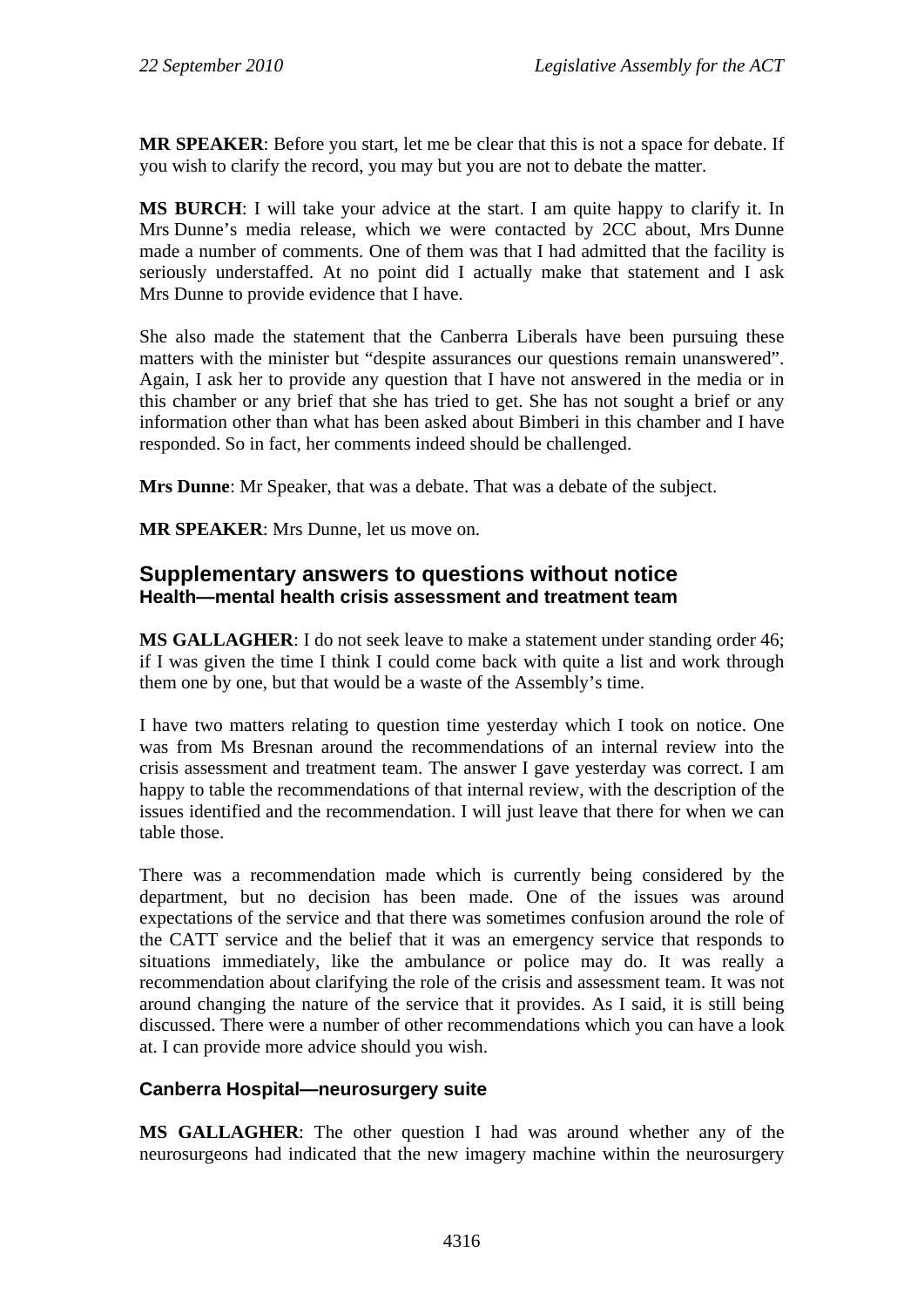suite was not a prudent purchase by ACT Health. The feedback I have received—I have asked the department to check—from the neurosurgeons has been very positive. The Department of Health advises me that the only feedback they have had has been positive as well.

## **Public housing—energy efficiency**

**MS BURCH**: On 26 August I was asked a question by Ms Le Couteur in regard to asset maintenance checks of public housing and energy efficiency. In my response to the member's question I included a reference to double glazing of windows and the replacement of heaters as a part of the government's \$20 million public housing energy efficiency program.

While Housing ACT does install double glazing in some circumstances, and replaces heaters as a matter of course as they fail, these are not a part of the \$20 million energy efficiency program. The energy efficiency program includes wall and ceiling insulation, draught seals, high efficiency water systems for new and existing dwellings, and pelmets and curtains installed in all new separate houses as they become vacant from August this year. In regard to our properties constructed under nation building and job plans, they include wall and ceiling insulation and draft sealing, and have energy ratings of six stars. Also, in April 2010 DECCEW provided \$1.3 million to assist low income households and community organisations to reduce energy consumption and to install renewable energy technologies.

Ms Le Couteur, I trust you will acknowledge the work done by ACT Housing across a range of programs; my response just mixed a few of those up.

## **Paper**

**Mr Speaker** presented the following paper:

Ethics and Integrity Adviser for Members of the Legislative Assembly for the Australian Capital Territory, pursuant to the resolution of the Assembly of 10 April 2008, as amended 21 August 2008—Report for the period 1 July 2009 to 30 June 2010.

### **Alexander Maconochie Centre—needle and syringe program Paper and statement by member**

**MS BRESNAN** (Brindabella), by leave: I present the following paper on the implementation of a needle and syringe program in the AMC:

Alexander Maconochie Centre—Implementing a Needle and Syringe Program— Discussion paper, prepared by Amanda Bresnan MLA, ACT Greens, dated July 2010.

I will just make a brief statement about the paper. We did release this in July this year. It outlines evidence from the experience of prisons overseas where there are needle and syringe programs operating. It also looks at methods of operating needle and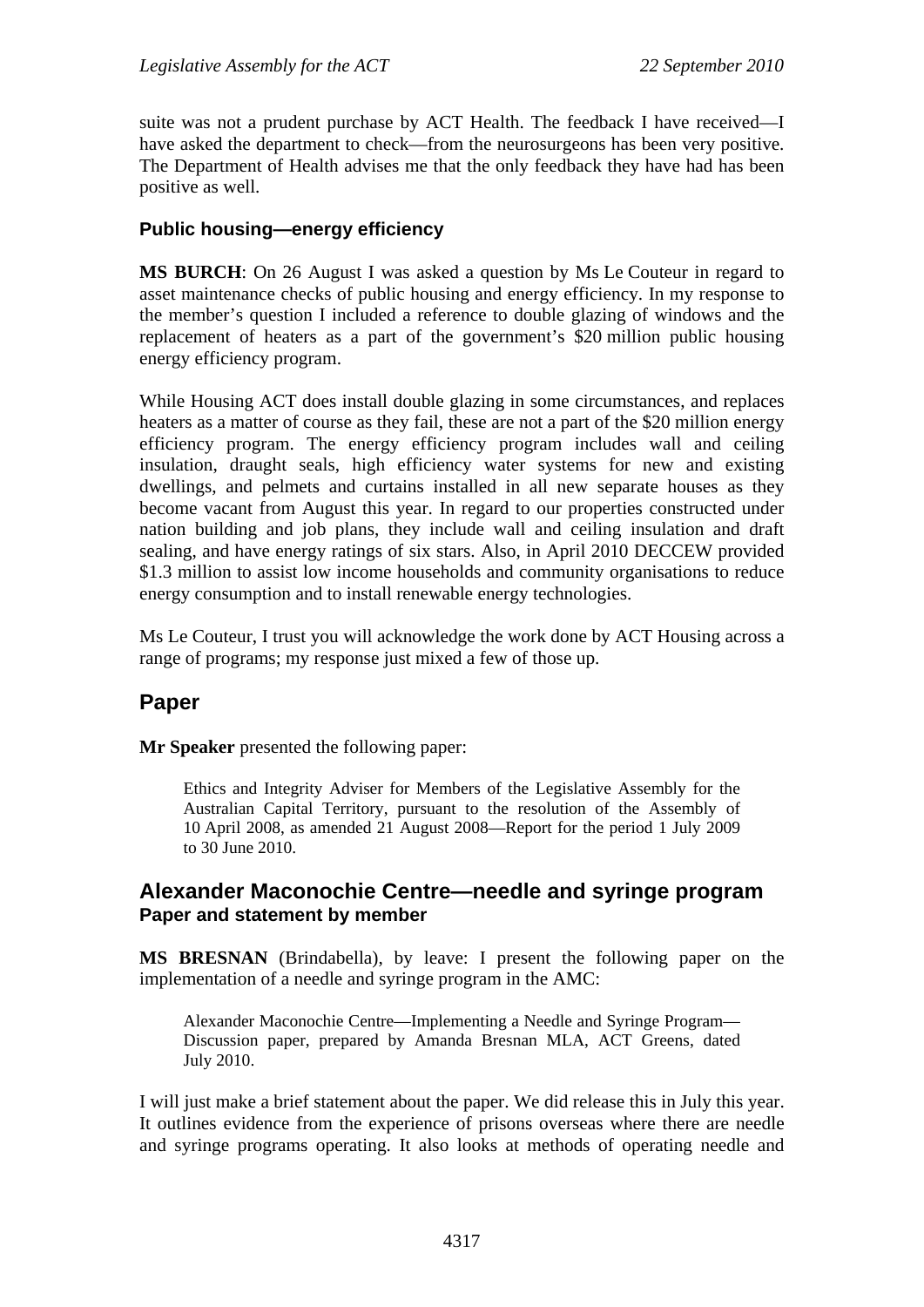syringe programs; this is based on some of the evidence overseas but also on information on other programs or information that has been provided by organisations and what will be possibly good implementation for our program in the AMC. This is based on processes that operate within the community.

We have received input from a number of groups and individuals and will be compiling that information for release to inform the questions that were asked. We did ask a number of questions about how people would see this operating at AMC. That information will be released. We would obviously welcome the input of any members in the Assembly on the paper.

# **National broadband network—Gungahlin**

**MS PORTER** (Ginninderra) (3:43): I move the motion standing in my name on the notice paper relating to the national broadband network rolling out in Gungahlin:

That this Assembly:

- (1) recognises the importance of a national, high-speed, fibre-to-the-home broadband rollout to Australia's prosperity and competitiveness;
- (2) welcomes the decision by the Gillard Labor Government to include Gungahlin in the list of early pilot projects in the National Broadband Network rollout; and
- (3) acknowledges the potential for this investment by the Commonwealth to leverage and facilitate:
	- (a) the development of e-health capacity within the health system;
	- (b) the development of e-education and e-training options for Canberrans at all stages of life;
	- (c) the development by Gungahlin businesses of efficiencies and new business models that will lead to greater productivity and economic growth;
	- (d) the development of new e-government services by the Commonwealth and the ACT Government that will benefit the residents of Gungahlin; and
	- (e) social inclusion, particularly enabling more vulnerable sectors of the ACT to access services and engage with the community.

I am happy to be able to move this motion in this place today. As we all know, digital technology is already transforming every area of our lives. The Gillard government's investment in the national broadband network will drive that transformation faster in crucial areas such as the delivery of health services, economic productivity, communications between governments and the people they serve, and provision of educational services. Never before in our history has a national government made investment in infrastructure on this scale and with such potential. Its capacity to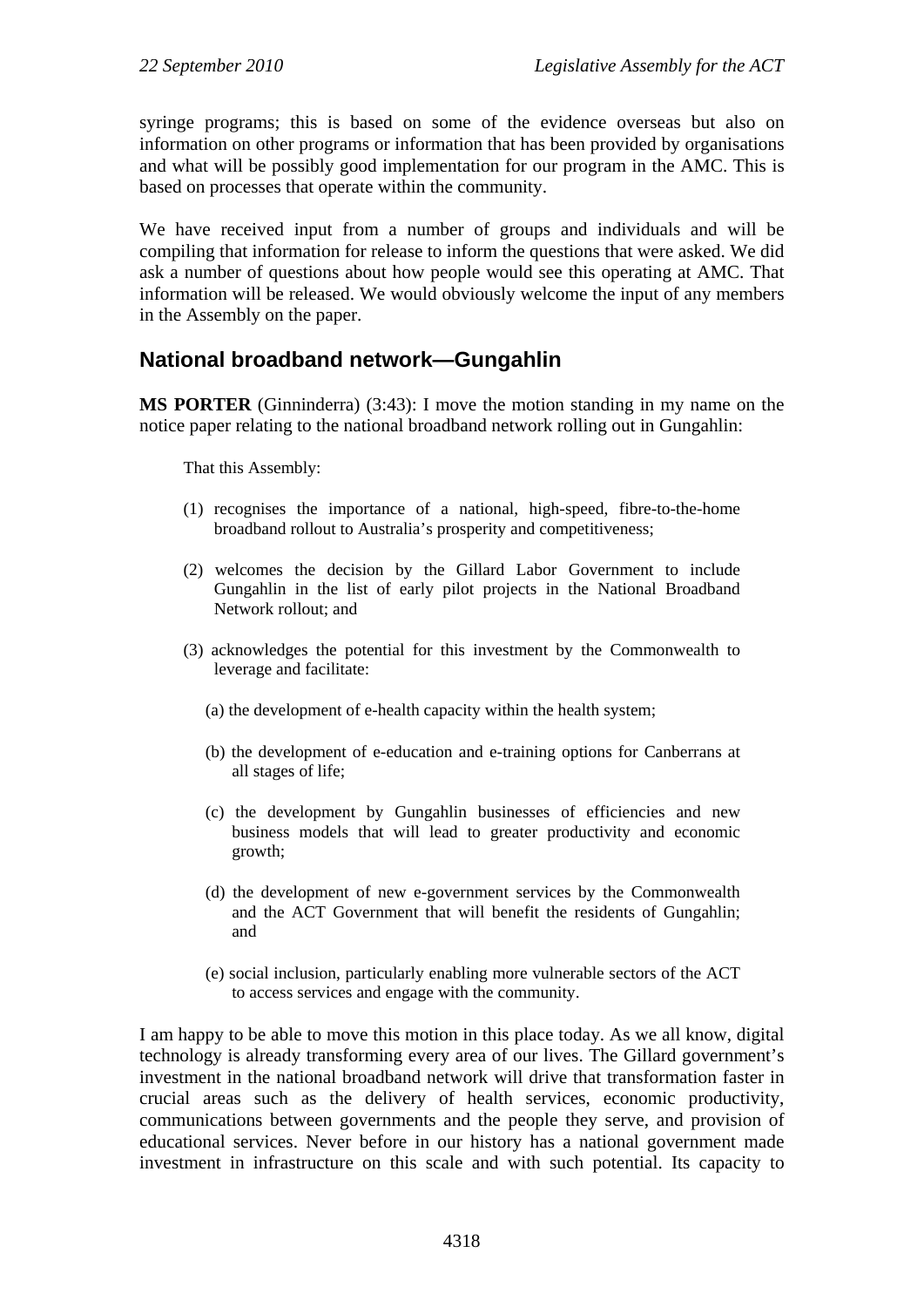transform the way we live, play, do business and communicate is equal to the transforming power of the railways except that broadband will be delivered to your door, right across the country.

With capacity to deliver speeds of up to 100 megabytes per second—in layman's terms, up to 100 times faster than most experience it today—the NBN will connect 93 per cent of all homes, all businesses, all schools and all hospitals to fibre. The remaining seven per cent, for whom fibre is impossible or prohibitive, will be connected to wireless and satellite technologies. I have already been to Alice Springs to witness for myself what a huge difference it will make to e-health, for instance, in the Northern Territory and other remote communities.

The first sites for pilot releases under the NBN rollout were announced in March this year, with NBNCo the company established to design, build and operate the national broadband network. In June this year the commonwealth announced that NBNCo had entered into an agreement with Telstra that would see the proposed network rolled out even faster and even more cheaply. The agreement allows NBNCo to re-use suitable Telstra infrastructure, including pits, ducts and back-haul fibre, as it starts to roll out the new network, avoiding unnecessary infrastructure duplication and therefore accelerating the rollout.

On July 8, there was the most exciting news yet for Canberrans. NBNCo announced that Gungahlin would be among the next 19 locations for rollout, 14 of them brand new locations and five sites that are adjacent to sites from the first release. Gungahlin will be in the vanguard of the largest single infrastructure investment in Australia's history. At each site, fibre will be unrolled past roughly 3,000 premises. The precise areas to be covered by the rollout are yet to be determined, but conversations are about to begin between NBNCo and the ACT government, as well as with Gungahlin businesses and residents. In fact, I understand that officials from NBNCo are meeting today with officers from across a range of ACT government agencies to have preliminary discussions.

The rollout of the national broadband network in Gungahlin is a very significant investment in the nation's capital, one that I hope all members in this place would applaud and welcome. It is particularly significant since NBNCo has already indicated that it is likely that these early rollout sites will be the points from which future rollouts will occur. In other words, it is 3,000 Gungahlin premises now, with the potential for many more as the next phases of NBN investment are achieved.

Canberra is a perfect test site for the commonwealth to demonstrate the potential of the NBN rollout. As a community we are extremely quick to adopt and adapt to new digital technologies. We therefore are well placed to show how very high speed broadband can transform our lives for the better. And of course Gungahlin, a relatively new part of the city, with significant public infrastructure investments being made all the time by the ACT government, is a location with great potential.

Sadly, there are some amongst us, including, most notably, members of the Liberal Party, who do not seem to understand that broadband is about much more than downloading music or television programs or visiting, for instance, online gambling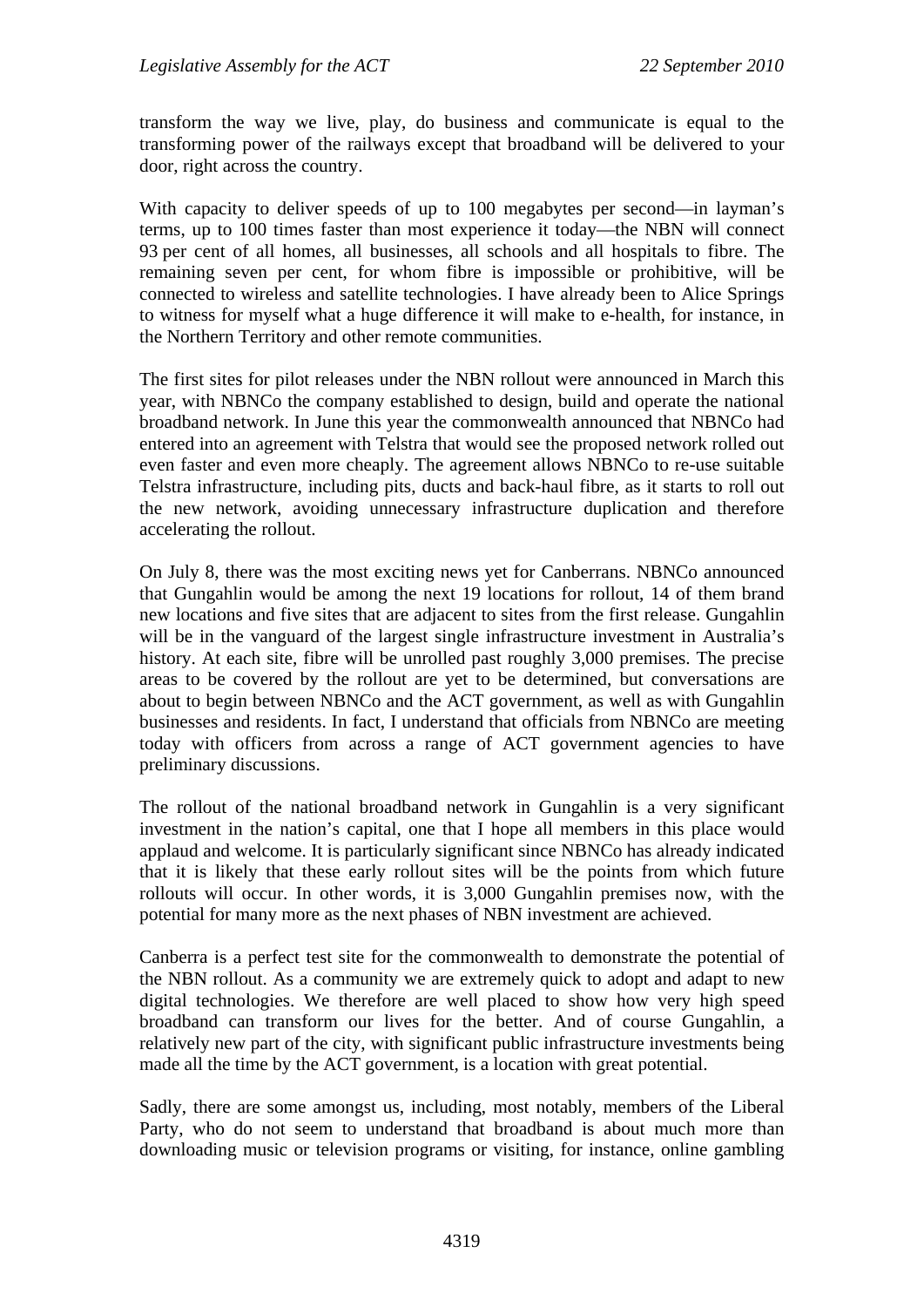sites. Fortunately, those who do not understand are in a very small minority. Australians have already voted. As of June 2010, there were 9.6 million internet subscribers in this country. Already, the purposes to which these Australians put their internet connections are increasingly sophisticated. For example, in 2008-09, 64 per cent of adults who accessed the internet used it to make online purchases. On the other end of those transactions are businesses—many of them Australian businesses, many of them Canberra businesses—making a sale, growing their business, supporting their local economy. And the more widespread broadband use becomes, the more our local Canberra businesses will be able to tap into a global marketplace of potential customers.

Almost a third of businesses now take orders via the internet. An economy that wants to be part of this growing trend needs the infrastructure that will allow it to seize its share. The broadband network has the potential to do that for the businesses of Gungahlin. It will also remove the barriers to businesses conducting their affairs from whatever location is most convenient to them. It helps those who choose to work from home, for example. You yourself talked about that earlier, Madam Assistant Speaker Le Couteur. The proportion of businesses with web presence has increased massively over the past decade. Towards the end of 1990, fewer than one in 10 businesses had a web presence. A decade later, it was 42 per cent. And, as mentioned, about a third of businesses do not just have a presence; they actually are trading online.

Broadband creates other opportunities for society and will create other opportunities for Gungahlin. It allows people to stay in touch with their social networks more easily, especially with family and friends who do not live nearby. It is transforming distance education, with entire degrees now being offered in online versions. And it is transforming not-so-distant education too, right across our school system. Already we have rolled out fibre to our primary schools across the city. Even our public libraries offer an online homework help service on school days, after school until 7 pm.

Broadband helps scientists and innovators work in interdisciplinary teams and with colleagues scattered around the globe. Let us remember that this ability for researchers to communicate with each other was the reason the internet was invented in the first place.

High speed broadband also has potential to transform the delivery of health services. In some cases, it may allow patients to remain in their homes while being monitored remotely by their health practitioners. It allows for the speedy sharing of electronic health records, enabling patient data to be transmitted quickly between doctors, specialists and others, allowing each to see what the others are doing before deciding to prescribe a particular remedy or treatment. It has the potential to help practitioners keep abreast of the latest research and epidemiological tracking work in their fields. It enables the use of mobile devices to collect data such as blood pressure readings. As I said, I saw the huge potential for this while in Alice Springs when looking at the future of broadband in Australia.

Broadband also has the potential to transform how governments talk to and respond to their communities. Over the past 12 months, more than 442,000 bills were paid online by Canberrans through Canberra Connect, and 5.4 million visits were recorded on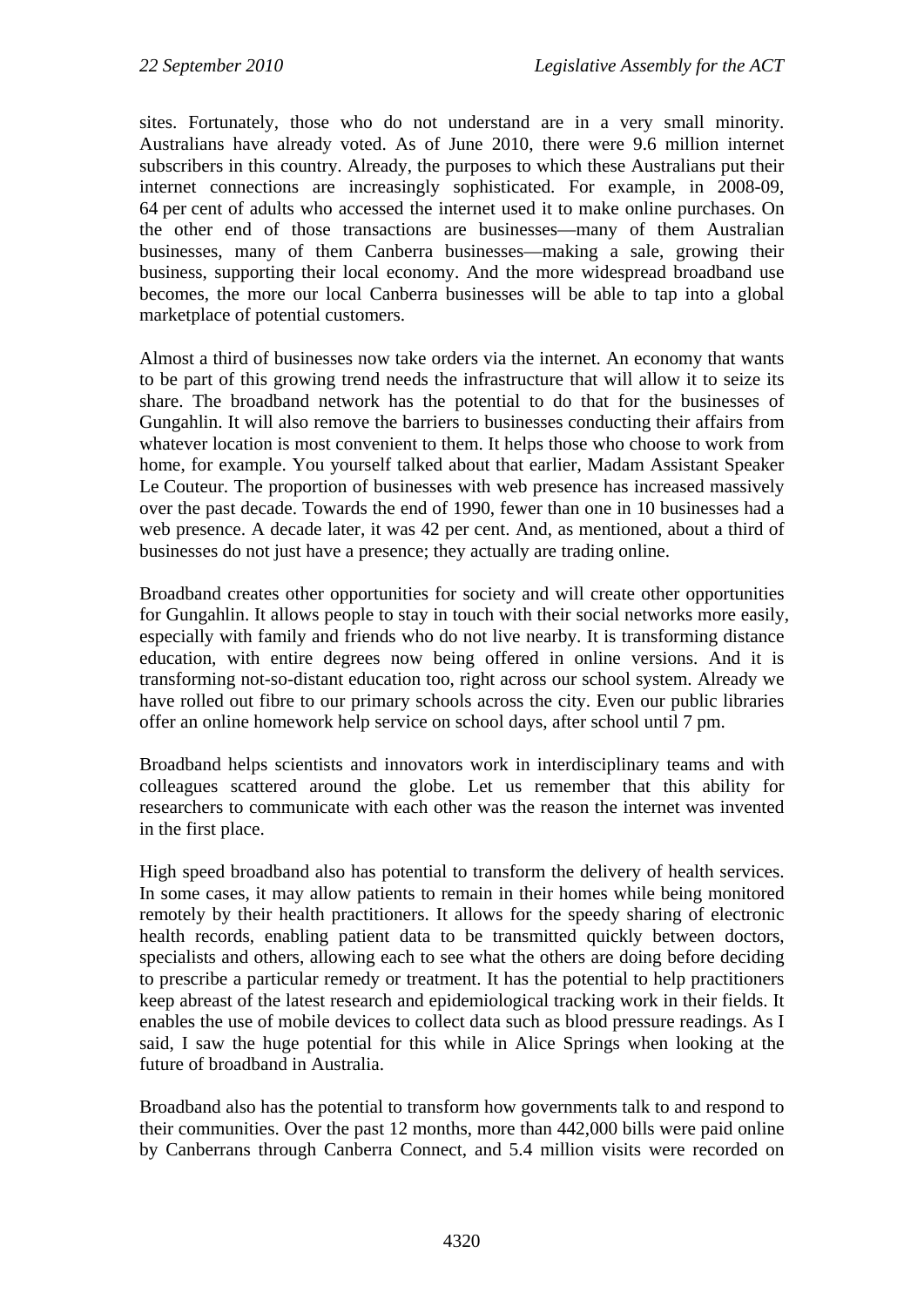Canberra Connect's website. Right now, the ACT government is using the online environment, along with Flickr, Twitter and YouTube, as a significant component of the community consultation it is undertaking as part of the Canberra 2030 conversation. Many thousands of Canberrans have already logged onto the website to join a blog discussion regarding the kind of city we want to be in 2030 or to complete the online survey.

E-government is an area of rapid growth and great potential. That is why the ACT government is investing in the work being done by the e-government cluster at NICTA, right here in Canberra. E-government applications are a means of reaching out to people who had traditionally not had their voices heard by government and a means of delivering services more effectively and more efficiently. Pursuing and investing in e-government does not mean abandoning more traditional methods of reaching out to people. It means adding to the way in which governments and people can talk to each other.

Canberrans are already more likely than Australians anywhere else in the country to be internet users. Eighty-six per cent of us, at last count, were internet users. Not surprisingly, it is younger Canberrans who are most likely to use the internet. But if Australia is to take its place in the digital economy, it needs to act now—and decisively. That is what the Gillard Labor government is doing. Overwhelmingly, I think Australians appreciate this.

However, Australia is not the head of the pack when it comes to broadband. That honour goes to Korea, which enjoys the highest proportion of households with internet and broadband internet access, at more than 94 per cent. I saw evidence of that myself when I was in Seoul, particularly in relation to e-health. I witnessed for myself the transfer of records over long distances between doctors who were separated by many miles but who were discussing the health of particular patients and how this e-health helped them come to a conclusion about ongoing treatment of those patients. It was critical at that time. Australia, Canada and the United Kingdom enjoy similar high levels of connectivity.

We cannot stand still. The Abbott federal opposition would have us stand still—or at least move very slowly, almost as slowly as the internet speeds they were offering under their "no frills" alternative to the NBN, a kind of home brand or Lib brand variety. Australia and the Independents say, "No, thanks." I suspect that the residents of Gungahlin will also say, "No, thanks," and will respond well to this historic opportunity that they have to be amongst the first Australians to be connected to the NBN. I commend this motion to the Assembly.

**MR SMYTH** (Brindabella) (3.54): I thank Ms Porter for putting the motion on the notice paper, because access to the internet and high speed internet is, of course, a very important issue. I reflect on the history of broadband in the ACT and the government that put it here and put the ACT on the map with the largest trial in Australia—that, of course, is the former Liberal government. We started work in Aranda. We did the trials, we put in the nodes, we connected to the homes, and we said, "Yes, this is a good thing." We did it more than a decade ago. The sad thing is that, since coming to office, the Labor Party has done so little to ensure that broadband has been rolled out in Gungahlin.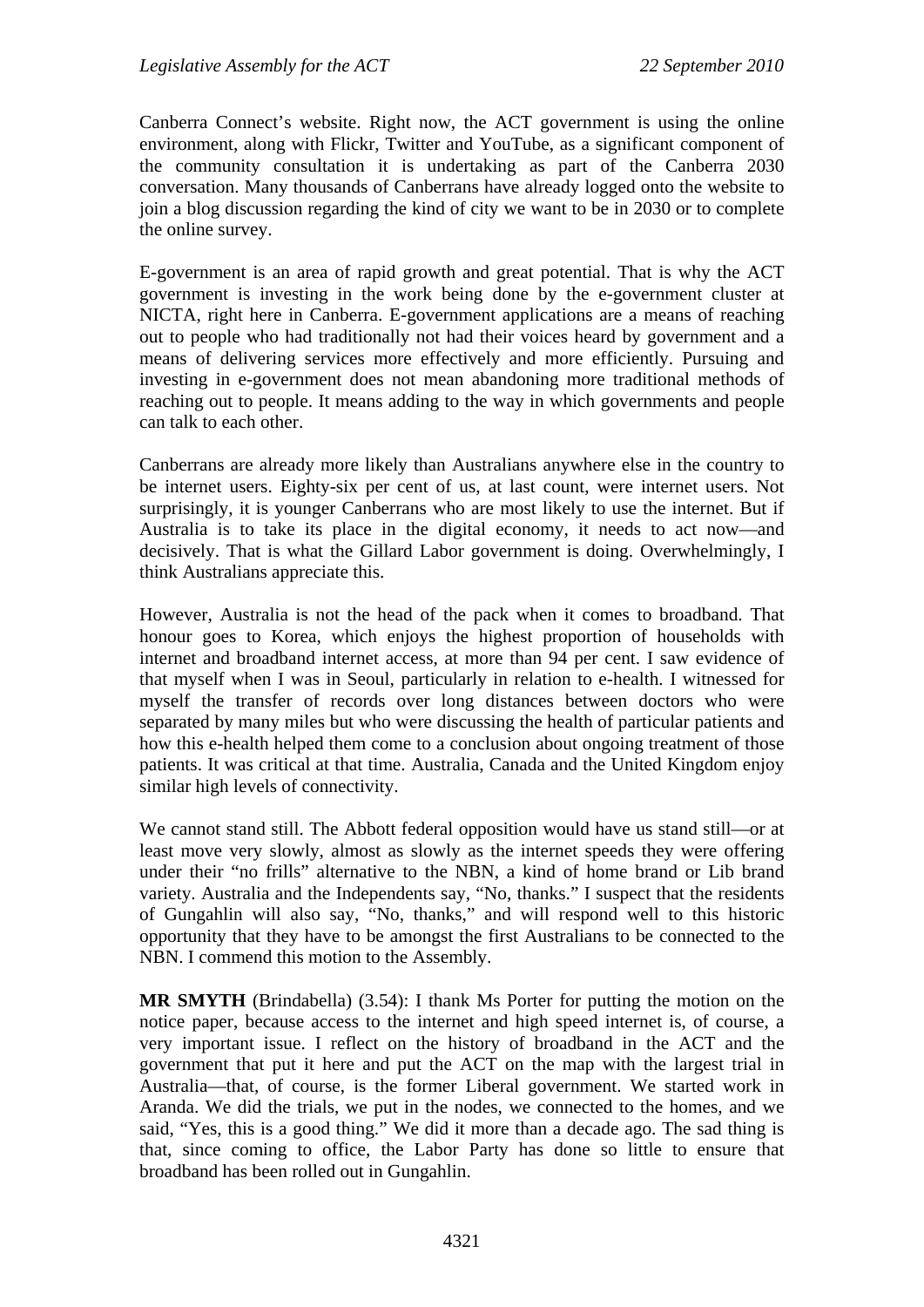That is the great shame of this motion, and it is the shame for the government, because it exposes this government's lack of activity in nine years in delivering broadband services in Gungahlin. If there is a problem with it in Gungahlin, it is the problem that Jon Stanhope and his government cannot deliver infrastructure.

We actually do have our own fibre champion in the ACT, and it has its own network. It is called TransACT. The question is: what has the government done to help TransACT deliver better and faster services? Those opposite can answer that. But the question really does stand out, highlighted by Ms Porter's motion, that the federal government has had to come to the rescue of the ACT Labor government of Jon Stanhope because they have abandoned Gungahlin.

It is not just on the issue of things like broadband; it is the provision of pools; it is adequate access in and out of Gungahlin; it is the access to shopfronts and library services and other standard services which should have gone into that town centre ages ago but which have not. I do thank Ms Porter for running this motion today and I thank her for highlighting the fact that the Stanhope government has abandoned the people of Gungahlin over the last 10 years.

You have to go the fundamental of what is being attempted here. It is easy to get on the bandwagon and say, "Faster broadband speeds—fantastic. That's what we all want." I thank Ms Porter for referring to Korea. She is right—it is probably the most connected country in the world—and she is right that they can have downloads of 100 megabytes per second or more. I would like to read from an article that appeared in the *Business Spectator* on 16 September by Stephen Bartholomeusz, which says:

In other countries where they have had fibre networks delivering 100Mbps speeds for some years, like South Korea and Japan, consumers have been reluctant to pay more for those speeds, even with significant public subsidies. Ubiquitous high speed fibre hasn't produced economic miracles in the handful of countries that have it.

It does go back to the basics. Where is the business plan? Where is the cost-benefit analysis? It is well and good just to say, "Wow, great idea! We are going to spend \$43 billion." That is the approach of so many Labor governments. We hear it in question time every day. When the government are asked a question, they talk about inputs. They never talk about outcomes. They forget about the people who pay for those inputs, and the Australian taxpayers and the taxpayers of Gungahlin will pay for the national broadband network whether they want it or not, whether they need it or not, whether they use it or not. They will be billed for it.

The evidence overseas, and I think the evidence emerging from Tasmania, is that if you want it, it is a good thing, but it is incredibly costly. But in many cases, the services that Ms Porter just spoke about can already be downloaded through the existing ADSL networks. For instance, all of the supposed benefits—medical consultation through video conferencing—can already be delivered on standard ADSL services. So why do we need this enormous new network, and where is the analysis to prove that the people of Gungahlin will be better off? There is none.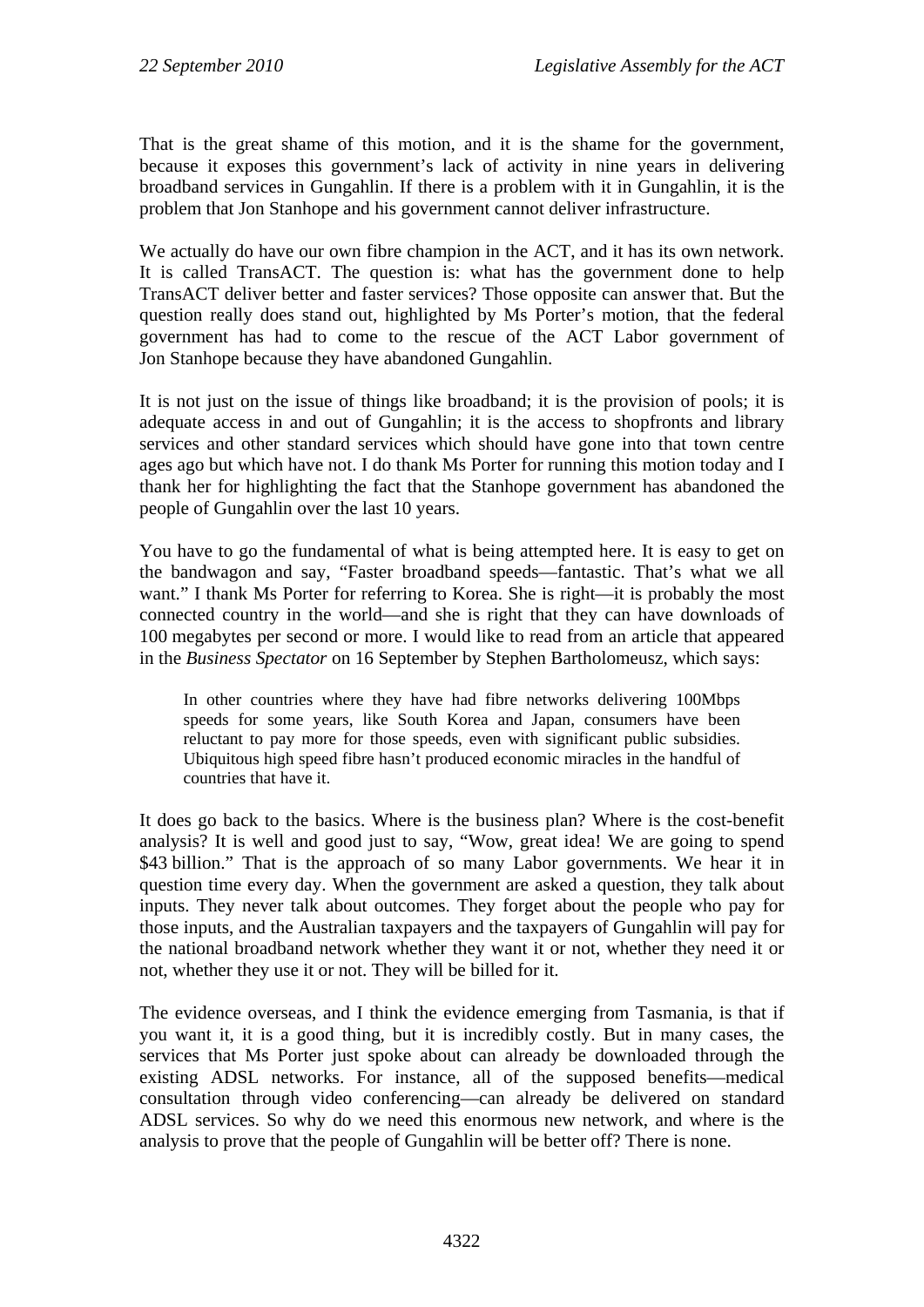We have asked for the cost-benefit analysis. We have asked for the business plan. All around the country, experts have asked for these details. The federal opposition have asked for these details. I will go back to the Stephen Bartholomeusz article:

The government has committed to spending up to \$43 billion of taxpayer funds, or whatever lesser or greater amount the NBN ultimately costs—

let us face it, we know the federal government's record on delivering infrastructure, and we know the local government's record on delivering infrastructure; it is never on time and on budget—

without any meaningful analysis of its costs and benefits.

How, in terms of good public policy, do you make up a sum—I assume the number is being just made up because nobody has been able to produce a document that supports \$43 billion—without any meaningful analysis of its costs and benefits? A number of commentators have said that there probably are benefits in this, but let us quantify that. Let us have a discussion about that before we determine that this is the best way to save.

The Bartholomeusz article goes on to say:

The 546-page implementation study produced by McKinsey and KPMG earlier this year wasn't a cost-benefit analysis—the firms explicitly said so in the introduction to their study. That study was a reverse-engineering exercise for a decision that had already been taken, and a rather unconvincing and rubbery one at that, built on ridiculously optimistic assessments of penetration and demand rates.

We know it is unrealistic, because AAPT have said that they have had to write off \$900 million of the \$1 billion they invested in laying fibre. Already the firms are writing off their investments.

I am in favour of fibre and I am in favour in broadband networks. I know I will be misrepresented by the end of this speech, Mr Speaker. But our proof of that is in the pudding where we set up TransACT so that people in the ACT could get high speed services. AAPT has an enormous amount of underutilised fibre, and there are two HCF networks, a copper network and multiple increasingly high speed wireless brand board networks already in Australia, and Ms Le Couteur knows this.

The article says:

AAPT itself has 24 strands of fibre running along the eastern seaboard – but uses only two because of the lack of demand. It has written off \$900 million of the \$1 billion it invested in laying that fibre. Most businesses in urban Australia either have fibre or access to it if they are prepared to pay for it, as do most schools, hospitals and government departments.

The article then questions why duplicate strand and make redundant and devalue existing infrastructure that is capable of delivering profitable and fast enough services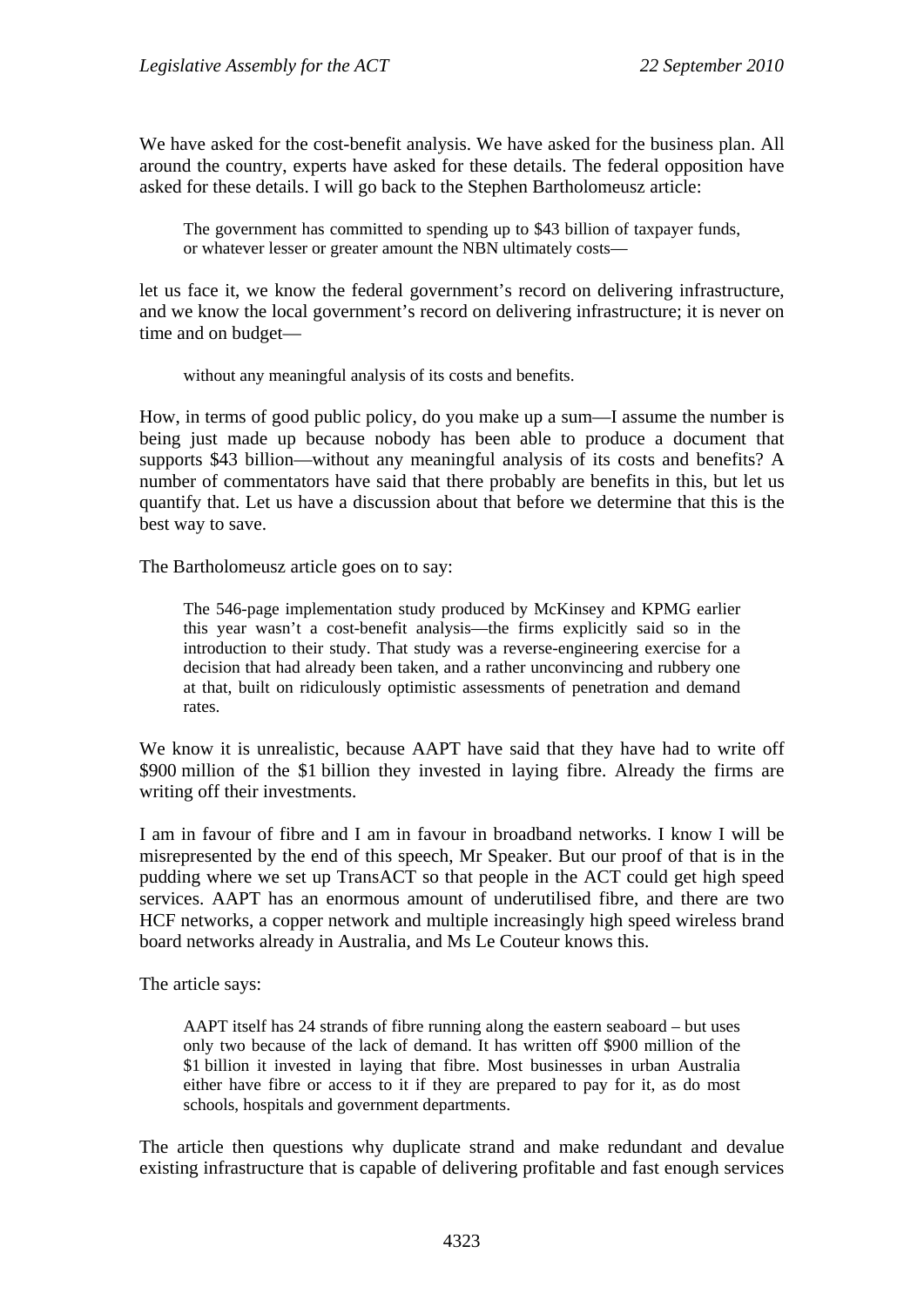if there is the demand for them? There is the real question: why are we doing this? You only have to go to the front page of the *Australian* this morning to see that web guru Graeme Wood has joined the attack on the NBN. The article states:

One of Australia's most successful dotcom entrepreneurs has branded the National Broadband Network a potential "\$43 billion hi-tech babysitter", joining the growing chorus of industry criticism of the federal government's internet plans.

Now, what Mr Wood said is that the debate has not been had, and he goes on in the article:

Is there any value to society in just delivering entertainment faster … to have more dots on the screens? The public debate hasn't been had, not just in the terms of GDP impact of broadband, but on the costs (and) benefits to society.

So, let us have the argument. Let us have a discussion on the costs and benefit to society. The article goes on:

"Which part of that \$43bn investment is going to provide hi-tech babysitting?" he said. "What are the costs to society if people spend an extra two hours in front of the screen instead of getting out and walking the dog or talking to their neighbour?"

So, Ms Porter, it is well and good to welcome this, and I thank you for highlighting the failure of the Stanhope Labor Government over the last nine years to deliver high speed infrastructure for the people of Gungahlin. But if we are going to have this debate and we are going to spend that amount of money as a country, then let us have a reasonable debate. Let us make sure we get it right. Let us make sure that we know exactly what we will get into.

An article by Andrew Harris, who is an expert in this field and is an independent telecommunications consultant, in the *Business Spectator* on 9 September says:

The fact remains that the economics of the NBN as it stands are still clearly questionable. But Labor now has the chance to come clean and set a new foundation. It should review its position on how it plans to fund the NBN and how it approaches the network in terms of its commercial and non-commercial elements.

That is a good comment. Let us have a discussion. If there is a public good beyond just having high speed broadband, then let us have the discussion. Let us see if we cannot quantify that amount. If, for instance, the medical communications that can be done—mind you, they can already be done on the existing networks—have some impact that takes the burden off the hospitals, let us quantify it. Let us actually make a decent case for such a thing. I question why Senator Conroy does not make that case. If the case is overwhelming, if the case is supportable and if the case works, then let us have that discussion.

The other thing is: will it actually come to my home or will it pass homes? There are questions here. If you get on the web and onto the national broadband network site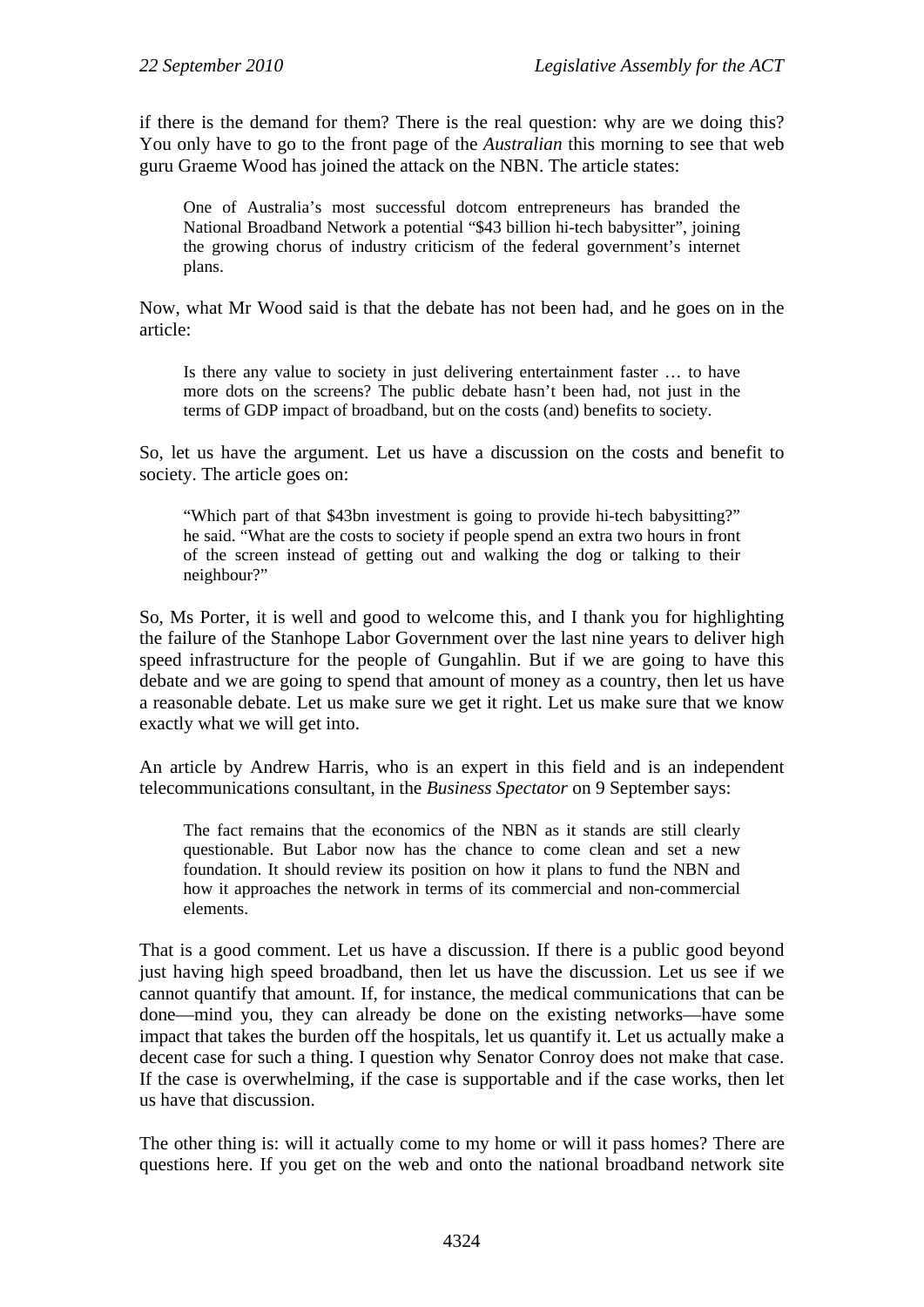and you put in "fees" or "charges" or "costs" or "price", the only thing that comes up is that there is a fee to connect to a new development. There is no charging structure when you get onto the website. It might be somewhere else; perhaps I have not found it. But, again, the question needs to be asked.

Bartholomeusz in his article says:

In fact the reality of the NBN may not meet the expectations. Most of the cost of the NBN will be in bringing the network close to premises and then connecting them. In that sense—where the bulk of the money is spent—it will be mainly a consumer network.

It isn't yet clear whether NBN Co will "pass" homes and then invite householders to connect. Nor is it clear who will pay for the final connection and the internal cabling needed to make use of the network. Will households be prepared to pay significantly more for broadband in order to download and upload videos faster?

The implementation study—and NBN Co—have said the NBN can be priced (at the wholesale level) at prices comparable to entry level prices for the existing services, or around \$30 to \$35 a month for a 20 Mbps service.

Now, if the existing retailers just shift their prices a little bit, it will certainly make the NBN even more uncompetitive. What we need to have is the case made. What we need is a case that justifies spending this money and justifies what are assumed to be other benefits.

If you want to have a reasonable debate, let us have it. Let us not just have self-congratulatory motions of this nature, which we get so often from Ms Porter. But I think it blows up in her face because, at the end of the day, it says that the Stanhope government—let us face it, they do not have an infrastructure commissioner, they do not have a proper infrastructure plan—have not considered this, have not done the job, have not followed up on the work of the previous government and have not said how they will do that. They are relying simply on the federal government to cover up for their mistakes.

I now move the amendment circulated in my name:

Omit all words after "That this Assembly", substitute: "notes the failure of the Stanhope Labor Government to provide adequate infrastructure, such as broadband, to Gungahlin residents over the last nine years.".

The amendment deletes all of Ms Porter's words and simply inserts:

… notes the failure of the Stanhope Labor Government to provide adequate infrastructure, such as broadband, to Gungahlin residents over the last nine years.

In terms of accuracy and the succinct nature of the amendment, it stands on its own.

**MR STANHOPE** (Ginninderra—Chief Minister, Minister for Transport, Minister for Territory and Municipal Services, Minister for Business and Economic Development, Minister for Land and Property Services, Minister for Aboriginal and Torres Strait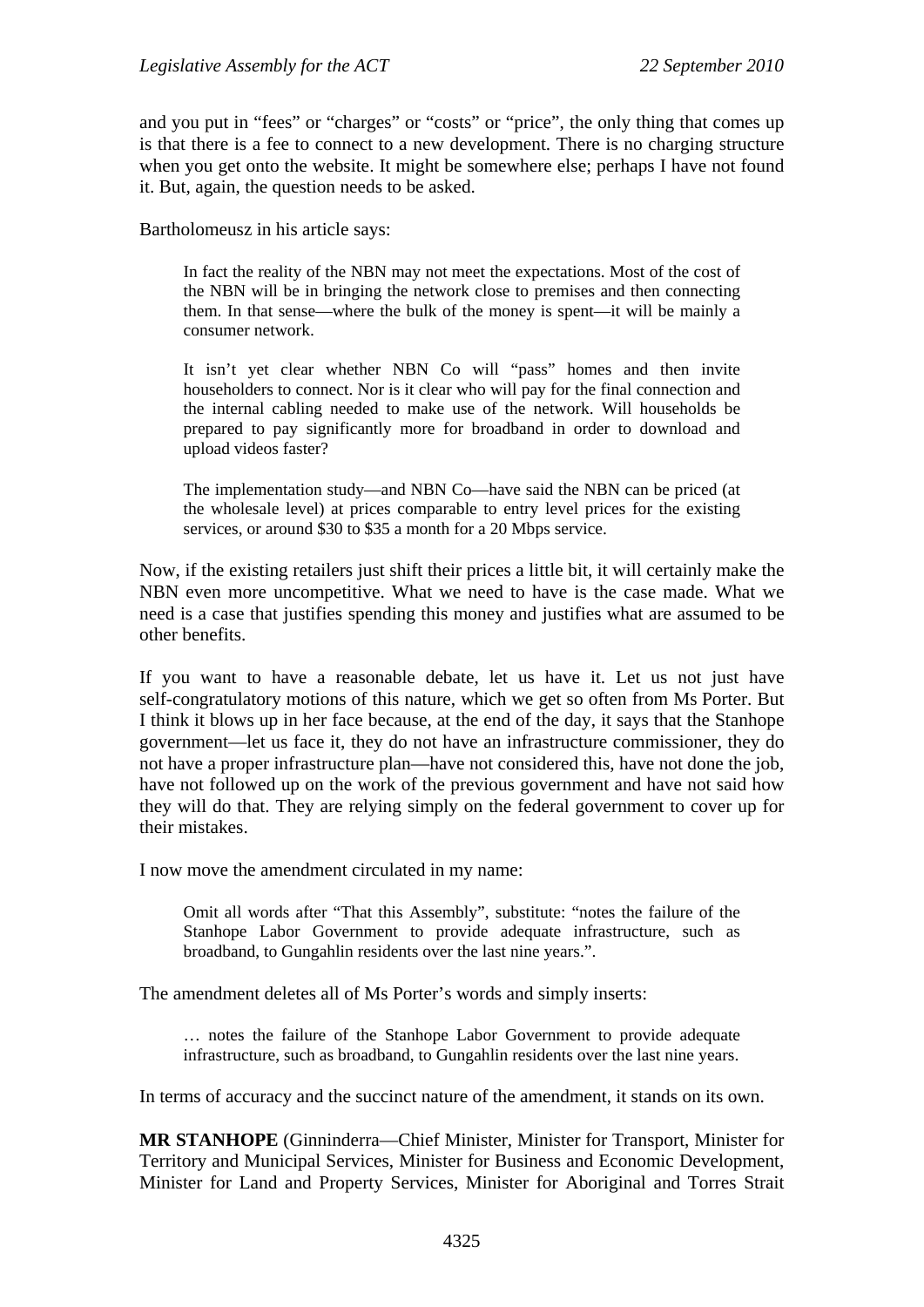Islander Affairs and Minister for the Arts and Heritage) (4.08): I thank Ms Porter for bringing forward a motion on this most important subject. Canberra is Australia's premier regional knowledge-based economy. We have the highest concentration of knowledge-based activity in Australia, as measured by the National Institute of Economic and Industry Research. Our R&D spend ratio is higher than anywhere else in Australia. We have more information and communications technology professionals per capita compared to any other comparable region in Australia. We have the most highly educated workforce in Australia. We also have the highest concentration of creative business in Australia.

Mr Speaker, Canberra was also one of the first cities in the world to introduce a fibre optic cable network. In fact, the rapid development of the information and communications technology sector has underpinned our knowledge economy position and ICT, as an enabling technology, has been the silent driver of much of Canberra's growth over the past two decades.

The national broadband network offers Canberra the capacity to further leverage this competitive advantage, but it also offers new directions that will have enormous benefits for the broader community. High speed broadband will deliver data at much faster speeds than the internet services that are currently available across much of Australia. It will support the growing demand that Australians have for internet downloads. The NBN aims to deliver fibre to the premises to around 93 per cent of all Australia with speeds up to 100 megabits per second—download speeds about 100 times faster than those currently used by many households and businesses.

The benefits of high speed broadband will be pervasive. High speed broadband will improve the way education services are delivered, it will move us into the real experience of e-health services, it will level the economic playing field for regional businesses, it will allow our small and micro-businesses to present themselves to any market or customer they choose, and it will reduce the rate at which we all consume finite resources.

In a country as large and dispersed as Australia, there are many areas where it is not commercially attractive to build a network. The NBN will have national scale that will allow it to provide services to both profitable and high cost areas. The NBN's construction is a highly repeatable, scalable process involving very similar modules rolled out across the country.

As my colleague Mary Porter has just said, I was delighted back in July when NBNCo announced that Gungahlin would be among the next 19 locations across Australia eligible for the early rollout of fibre. This week we have commenced the preliminary conversations with the company on how, when and where the rollout will occur in Gungahlin. The rollout of the national broadband network into Gungahlin is a very significant event for the territory and one that I hope all members of the Assembly would welcome.

The Canberra community are behind this all the way because they know high speed broadband will be the platform for new and improved service delivery and it will underpin productivity gains into the future. We know that wireless and mobile usage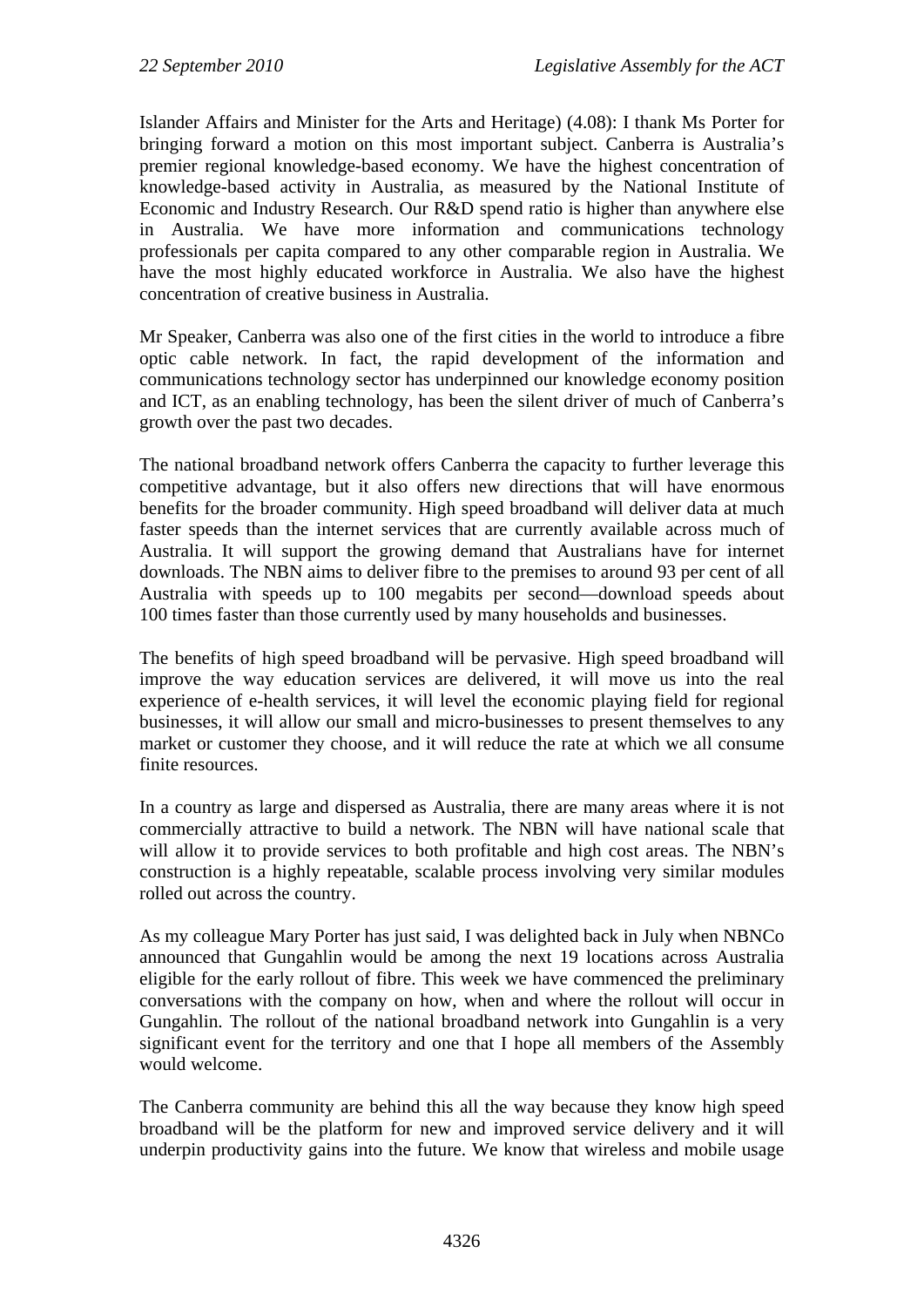is increasing, but so is the demand for fast fixed line broadband capacity. According to the ABS, downloads have increased in Australia by a staggering 280 per cent since 2008 and, in the 2010 June quarter, downloads have jumped a further 57 per cent.

The demand for fast internet connections is also on the rise. Since last year, internet subscribers of connections with a capacity of over eight megabytes per second have increased by 45 per cent, while broadband connections slower than 512 kilobytes have decreased by 60 per cent. Australians are voting with their feet and their hip pockets for these new services.

This week the United Nations broadband commission endorsed the rollout of Australia's NBN, arguing high speed internet was a vital engine driving economic growth and crucial for future economic prosperity. The UN commission said that future service delivery in health, education, trade and government would rely on broadband enabled platforms so that countries must plan for a future built on broadband. The UN commission added that ubiquitous high speed internet services are a vital engine to drive growth.

The UN broadband commission was less glowing in its assessment of mobile driven broadband policies like those espoused by the federal Liberal Party. The World Bank and the Organisation for Economic Cooperation and Development are also on record as saying that faster broadband and fibre optic networks will promote stronger economic expansion. One recent World Bank study of 120 countries found that for every 10 percentage point increase in penetration of broadband services, there is an increase in economic growth of 1.3 percentage points. Other research by McKinsey and Company similarly concluded a 10 per cent increase in broadband household penetration produces a rise of 0.1 to 1.4 per cent in GDP growth. Just yesterday, IBM claimed that Australia's gross domestic product could be increased by 1.5 per cent, or \$19 billion, if broadband enabled smart technologies were installed across the country's electricity, water and transport grids.

You do not have to look to the future to see the sorts of companies that high speed broadband can nurture and support. They are here in Canberra right now: companies like Lucy Media, the winner of recent awards for exporting innovation. Based in Canberra, Lucy Media own and operate a portfolio of websites with a global audience of over 10 million unique visitors each month. Or eWAY, a dynamic, young Canberra company that is rapidly cornering the online payment gateway security space. Not only is eWAY a success in its own right, but it is providing the systems and wherewithal for many other small businesses to make the secure step into online commerce.

Then there is Bonobo Labs, another young Canberra company led by a young Canberra entrepreneur, which is carving out a successful niche in the iPhone and iPad apps building business. With offices in Sydney, Perth and Melbourne and development partners in Europe, Bonobo Labs will flourish with the capacity that NBN will deliver. Or Simmersion Holdings and its Mycosm virtual 3D world technologies, another Canberra company that was also one of the first recipients of commercialisation funding from the new commercialisation Australia initiative. The download speeds and support that NBN will provide will take the company to new heights.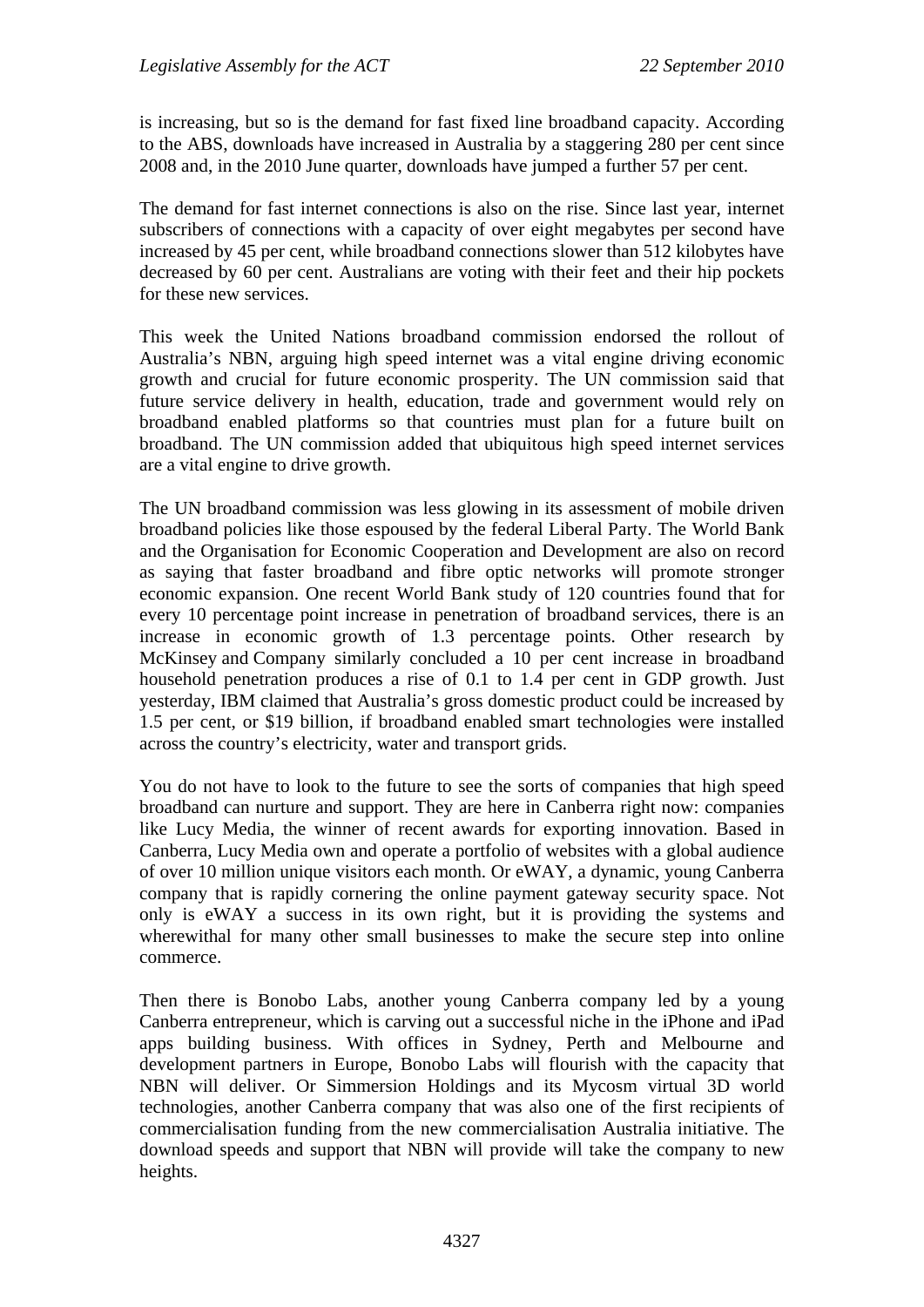Or the Ten Project, also based in Canberra, which is building the Mega City Hero website, an online-based social enterprise that is working to engage kids' creativity to solve the big issues facing society like climate change and global warming. And new age education websites, like Mathletics, the online interactive teaching aid for children, that was also a Canberra-led innovation.

I am also proud to say that these companies have also received critical development support from our innovation acceleration programs, such as Lighthouse and Innovation Connect. I am also pleased to acknowledge here today the 2010 Telstra ACT business woman of the year, Kate Sykes. Kate is also this year's Commonwealth Bank business owner of the year and founder of CareerMums, an online job network that helps mothers back into the workforce. CareerMums, established in 2006, now comprises 18,000 candidates and employers. Without doubt, this very important service could not have achieved such success in just four years without an online presence. This is about access, and in this increasingly online business world we need the right infrastructure to create growth. There are many more of these companies in Canberra that will flourish with the platform that NBN will provide.

We can only imagine what will emerge from Canberra's wellspring of innovation when we have broadband 100 times faster than current services. The national broadband network has the potential to transform all or our lives here in Canberra and, indeed, throughout the whole of Australia. We should embrace the opportunity the national broadband network presents and the businesses that will continue to emerge through having this infrastructure in place across Australia.

Indeed, Mr Speaker, it is a matter of enormous pride for those of us in the Labor Party that it is through the vision of the federal Labor Party—a Labor government—that we are able to participate in this. It is perhaps the most significant nation building initiative that has been pursued in Australia for the last 50 years. Intriguingly, and I think ironically, it is a massive nation building project that is opposed by the Liberal Party.

When I said that it is perhaps the most significant nation building project that has been pursued for the last 50 years I had in mind the Snowy Mountains hydro scheme—the nation building project that is always raised as the obvious example of the role that a federal government can have in building this nation, with vision, with commitment and with courage. Perhaps the greatest example of nation building by a federal government is, and has always been, the Snowy Mountains scheme, generated by a Labor government and opposed by the then Liberal Party in opposition. And here we have it again. What I think is the next greatest example of nation building proposed and delivered by a Labor government is again opposed by the Liberal Party.

This is an excellent motion, drawing attention to the nation building undertaken by the current federal Labor government, opposed by the Liberal Party. How ironic that the Liberal Party would oppose a proposal such as this, so vital to the future of our nation and to the people of our nation. I commend the motion and thank Ms Porter for proposing it.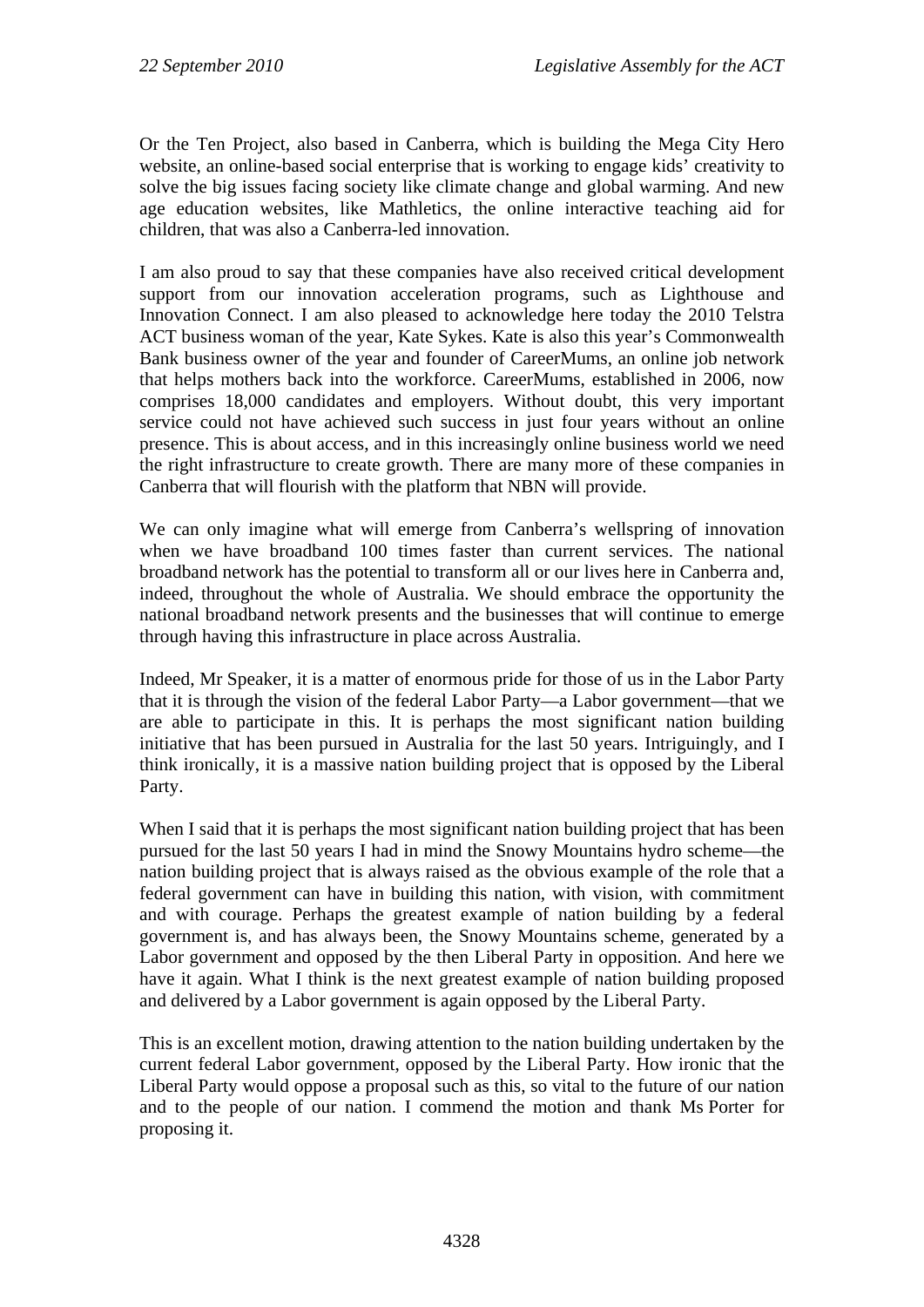Question put:

That **Mr Smyth's** amendment be agreed to.

The Assembly voted—

Ayes 6 Noes 11

Mr Coe Mr Hanson Mr Barr Ms Hunter Mr Doszpot Mr Seselja Ms Bresnan Ms Le Couteur Mrs Dunne Mr Smyth Ms Burch Ms Porter Mr Corbell Mr Rattenbury Ms Gallagher Mr Stanhope Mr Hargreaves

Question so resolved in the negative.

**MS LE COUTEUR** (Molonglo) (4.22): I thank Ms Porter very much for raising this issue today. It follows on quite nicely from my motion this morning on ICT. We have already, in fact, discussed this morning the reasons why we need the internet. I will not have enough time to go through all the things that have already been touched upon, but it is important. Governments are now more and more moving to make information available only online.

Quite positively, one of the results of the planning committee's recent inquiry into live events was that a Facebook group was independently established—not by us—to support it. In the news yesterday it was stated that people are downloading 50 per cent more than they were a year ago. As we have said, high speed internet services are essential for building good communities. They give people access to work, education, play, social opportunities et cetera.

An ACT ICT blogger, Tom Worthington, has provided a few additional statistics. At the end of June this year, there were 9.6 million active internet subscribers in Australia. The phasing out of dial-up internet connections has continued with nearly 92 per cent of internet connections now being non-dial-up. Australians have also continued to access increasingly faster download speeds with 71 per cent of access connections offering a download speed of 1.5 megabytes or greater.

Mobile wireless, excluding mobile handset connections, is the fastest-growing technology in internet access, increasing to 3.5 million in June 2010. This is a 21.7 per cent increase from December 2009. As Mr Worthington notes, the popularity of wireless connection also raises questions as to the need for and the viability of the fixed fibre optic national broadband network.

My view and the view of the Greens is that the national broadband fibre network is a good thing, but it is very important to make sure that the NBN is well managed both technically and as a project. The last thing we want to have is outdated technology. Internet connections are a rapidly evolving field technically. It is really important that the right technology is used.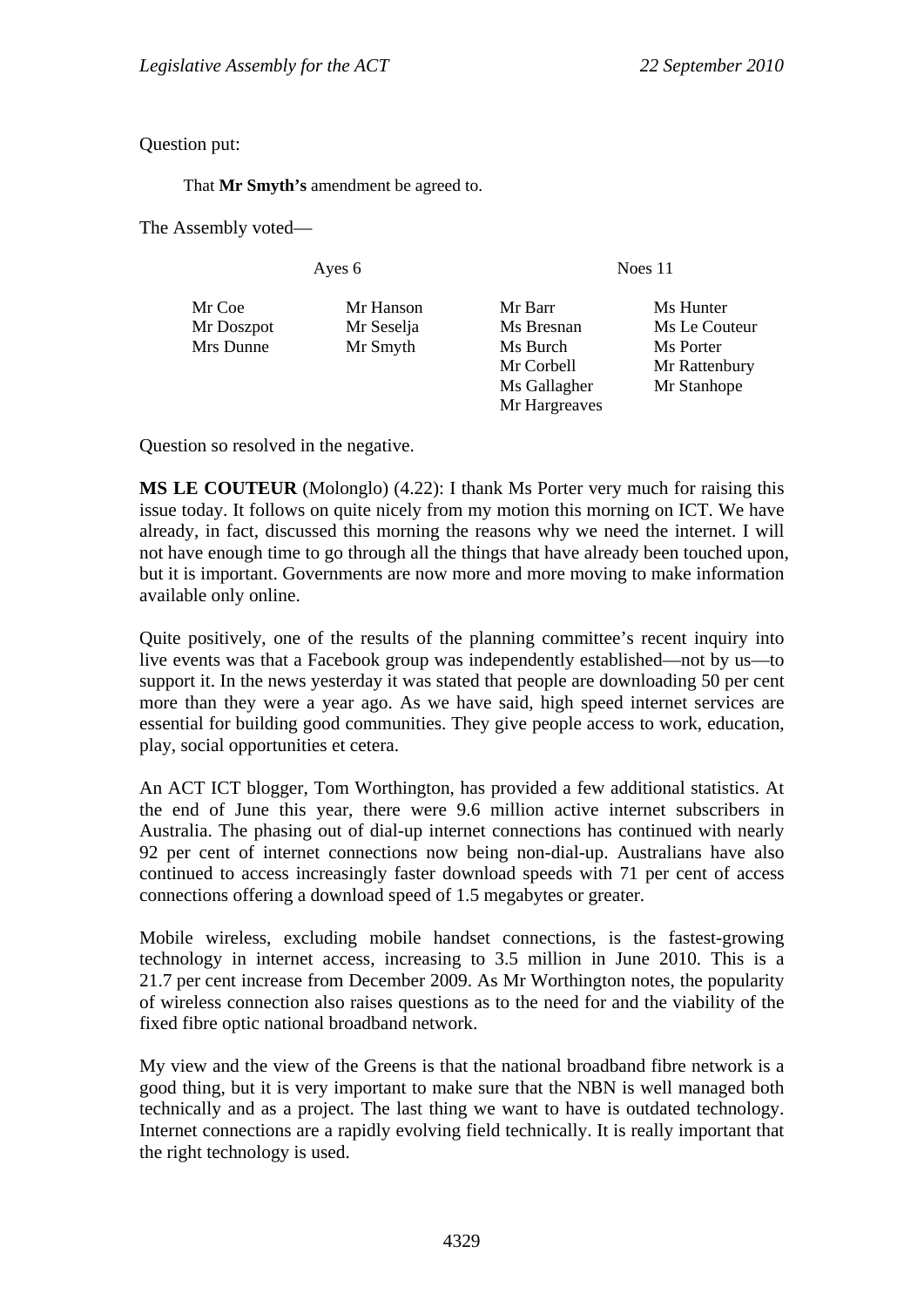However, it appears that the outcome will be that fibre will provide the bulk and the backbone and there will be some additional wireless capacity in certain areas. Members may have noted that I was using my wireless mobile phone today to provide my connection to my laptop.

The Greens, of course, support good access to the internet being available to everybody. We know that Gungahlin has missed out on this. This is very ironic because back in 1995 when Gungahlin was originally being settled—it started with Palmerston—there was a promise by Telstra to spend \$20 million to connect all Palmerston school buildings with fibre optic using a hub and router system into the university's file server, other schools and then also into the worldwide web and internet. Remember that we are talking 15 years ago. This was revolutionary.

Unfortunately, it was never followed through. Since then, as Gungahlin has grown it has problems with even the most basic internet connections. This is presumably one of the reasons why large businesses and federal government departments have not moved into Gungahlin. While we support the government's plan for the national broadband network, it is only planning to cover 3,000 houses in Gungahlin. Given that there are over 12,000 houses in Gungahlin at present, this rollout is unfortunately not going to fix the problem. It is going to leave around two-thirds of the houses uncabled.

I now wish to speak to my amendment. Therefore, I move the amendment that was previously circulated in my name:

Add:

- "(4) requires all new subdivisions to have cabled high-speed broadband;
- (5) notes that the following groups:
	- (a) Electronic Frontiers Australia;
	- (b) Google;
	- (c) Child Wise;
	- (d) the Australian Greens; and
	- (e) the Federal Coalition

oppose the introduction of a mandatory internet filter as part of the Commonwealth's broadband and communications strategy, noting that it will slow the speed of broadband delivery; and

(6) calls upon the Federal Communications Minister, Stephen Conroy, to abandon the unworkable mandatory internet filtering policy in favour of more effective measures in consultation with industry.".

**MADAM ASSISTANT SPEAKER** (Mrs Dunne): The question now is that Ms Le Couteur's amendment be agreed to.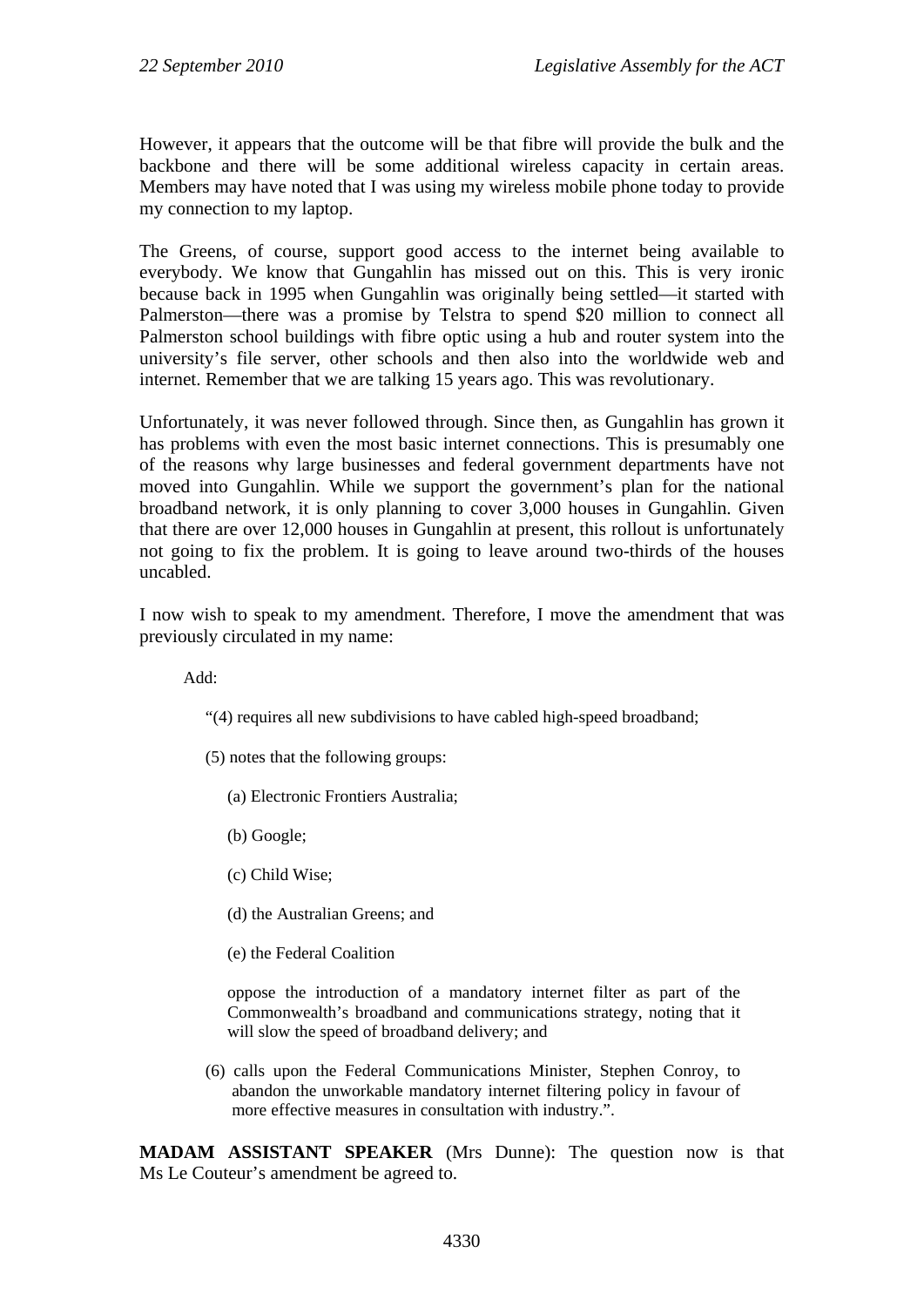**MS LE COUTEUR**: First off, I believe our planning code should include a requirement that all new housing estates provide the capability for cabled high speed broadband. I think I have already covered the reasons for that.

The second item I want to deal with is internet filtering. Internet filtering is very relevant to the NBN, because the NBN's purpose is to provide fast, high quality internet connections. But the internet filter's purpose is to provide slower, less high quality internet connections. So the two are very much related.

Many ISPs and organisations are worried that the proposed internet filter has the potential to cause bottlenecks and webpage blackouts, making the high speed NBN less viable. There is quite an unusual diversity of groups who oppose the filter. It is not just the Greens. The list of groups includes Electronic Frontiers Australia, Google, Child Wise, us of course, and, I believe from their public statements, the federal coalition.

We all oppose the introduction of a mandatory internet filter as part of the commonwealth's broadband and communications strategy. Not only will it slow down the internet; it simply does not provide any substantive protection to children or substantive reduction in the accessibility of objectionable material. It does provide the commonwealth government, whoever that may be in the future, with the architecture to implement a much broader censorship plan. Thus, my amendment calls upon the abandonment of the unworkable mandatory internet filtering policy.

Internet filtering has two levels: firstly, the compulsory filtering for all internet coming into Australia of prohibited content; and, secondly, there would be an optional level of filtering for those houses which chose to participate in it. The system proposed involves a blacklist plus dynamic filtering. The dynamic filtering is essentially a roadblock or a checkpoint which will analyse all traffic flowing past it for prohibited content, just like a physical roadblock on the road. This will slow down Australian access to the web and cause traffic jams.

It will also have quite a lot of false positives and block things which people should quite reasonably want to be able to see. There will be a blacklist maintained by the Australian Communications and Media Authority, ACMA, which will deny access to prohibited content. It is speculated that this could have 10,000 sites on it. But there are a lot of questions still about this. How will the content be decided? Senator Conroy has described them as "inappropriate" and "unwanted" but according to what criteria? By whom? Will its decisions be transparent? Will they be able to be challenged and debated? Will they be publicly available? Will it prohibit access to legal material or only illegal material?

None of the country's biggest ISPs like the plan and none of them want to cooperate with the government on it. I doubt that very many users of the internet see what is being proposed—even though it is not exactly clear just what that is—as in any way necessary. But the people who use the internet I do not think are the major people that the censoring is meant to appeal to.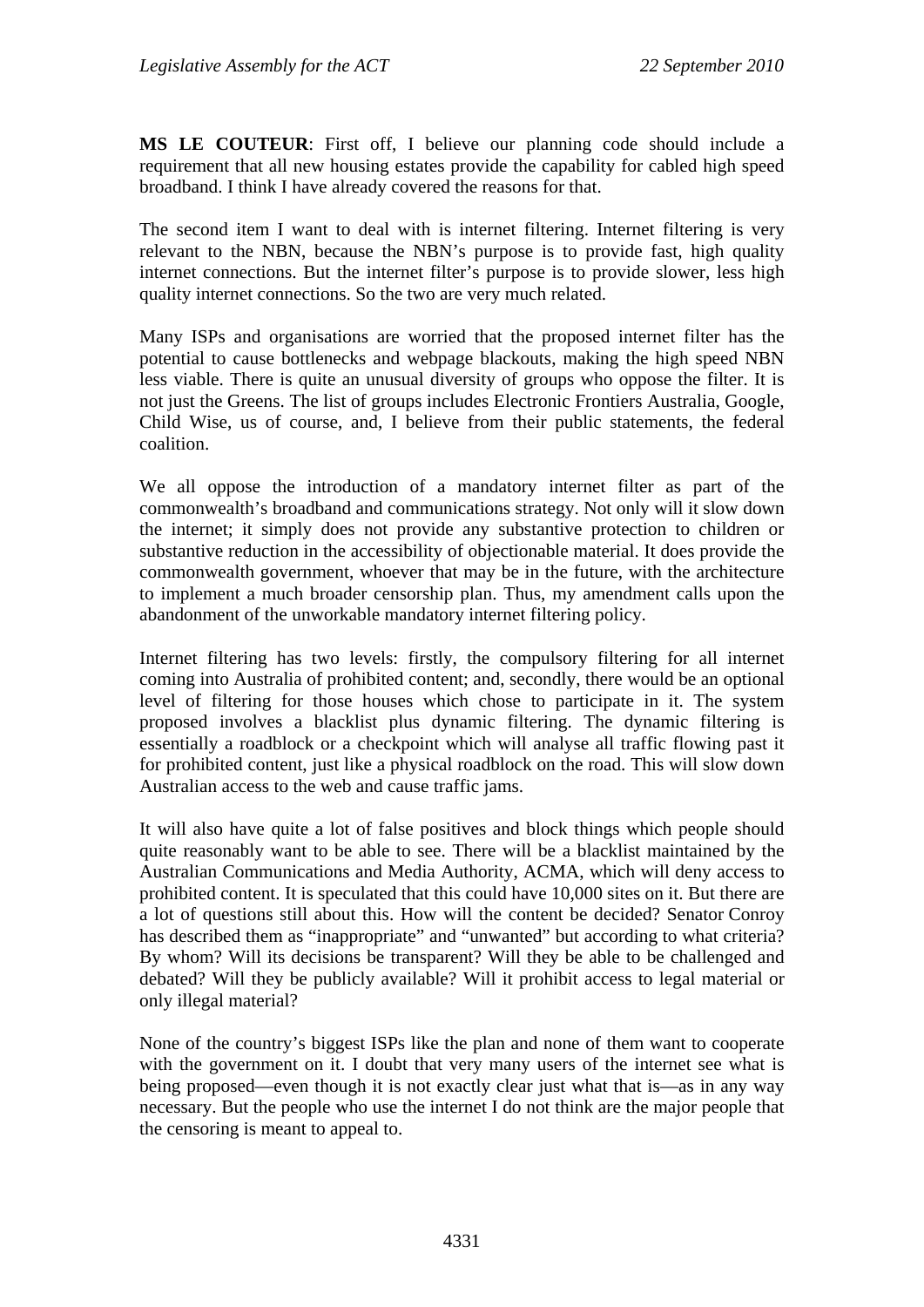The government is overplaying the threat that the internet poses in its current form to people who have little understanding of what the internet does and then it is offering to protect them from it. This is in the long tradition of political populism—taking a complex issue, blowing it out of proportion and offering a simple solution. It is possibly good politics but it is certainly not good policy.

Censorship is an age-old problem. What do we censor? What is offensive? One person can take offence when another does not. Remember last year when we had a big debate about the photographs by Bill Henson? He has subsequently been rehabilitated and his art has been now described as art again.

One of the things the Greens are strongly in favour of, and that I hope everyone in this house is in favour of, is democracy, open debate and free speech. Without open debate, we do not have democracy. We are left with a dictatorship of some form. There is always a tension between censorship and open public debate. People should be free to express opinions, even if those opinions are unpopular, critical of the government of the day, question certain religious or political beliefs or raise uncomfortable questions. We must strive to keep the range of ideas that can be expressed in public life as broad as possible.

However, I do recognise that at some point the expression of certain ideas and the distribution of certain materials is damaging, or can be damaging, to our society. Personally, I think the expression of racial hatred is one place where drawing the line is appropriate. So is religious vilification and producing or consuming child pornography.

I believe that the challenge for all of us, and certainly the challenge for internet provision, is to censor as little as possible so as to protect our democratic freedoms, while censoring enough to protect the members of our community who would be vulnerable otherwise. Censoring the internet that comes into Australia is a slippery slope, especially when the agency which will be charged with it, ACMA, has no experience in doing it, no guidelines for how to do it and no supervision.

We do not know what we are not allowed to see and why we are not allowed to see it. We will not be able to challenge the decision of whoever it is that makes these decisions for us. The process will be secret and the censorship, which is not transparent, is a real threat to democracy. Right now I have to say that we are totally confident the government will not use censorship as a political tool. There are other countries in the world where this does happen. Unfortunately, this may not be the case in the future.

In terms of protecting children from inappropriate content, the technology is already out there to do that. The Howard government spent over \$80 million on a program to provide free content filters to families to protect their children from unwanted content. These filters when installed on a family's computers work effectively and enable parents to finetune what their kids can and cannot access. We think that was a good and appropriate move.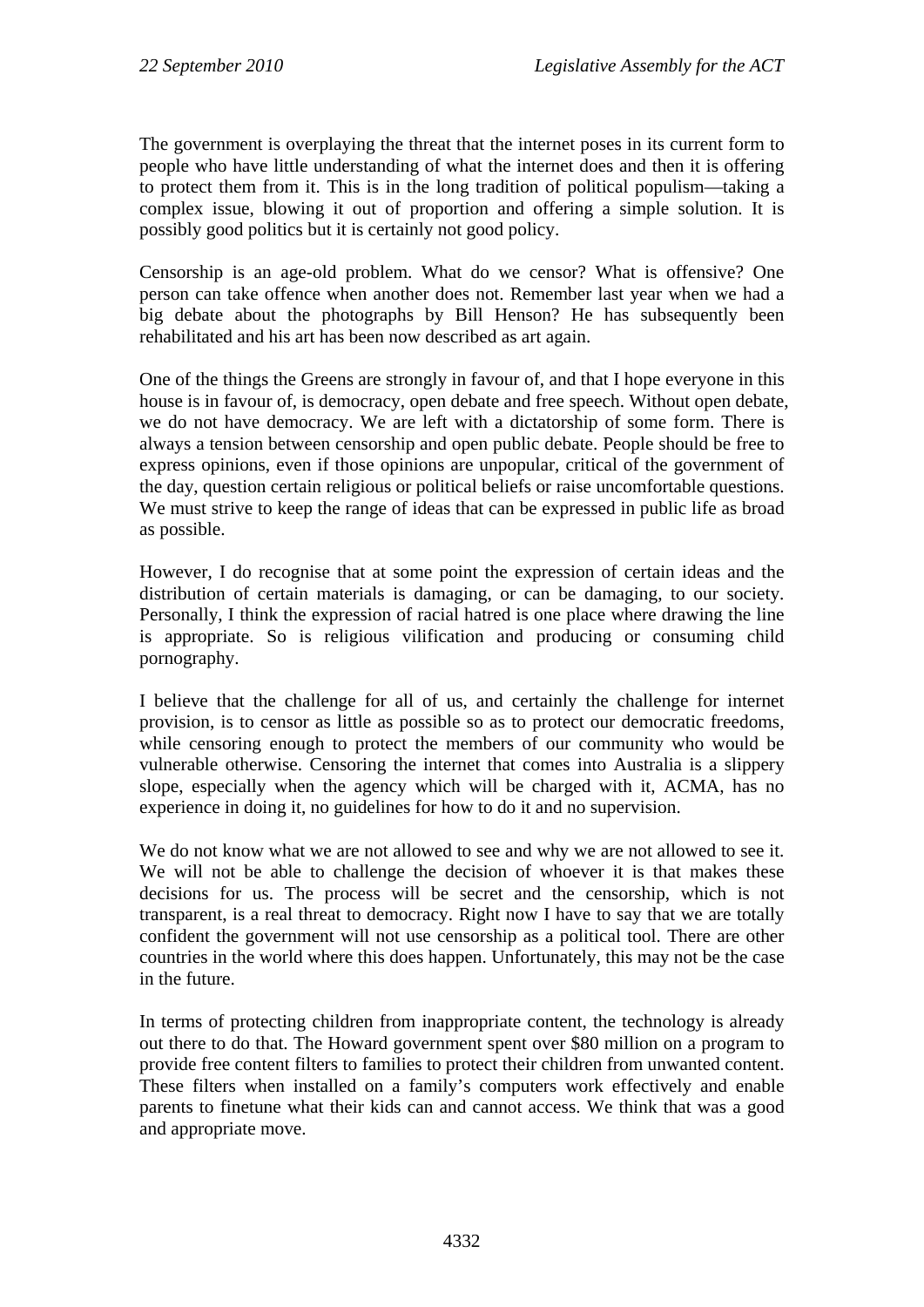There is certainly room for the federal government to work with these software companies to provide a filter to families more cheaply or build one that can be downloaded free of charge. I think that would be a worthwhile exercise. There are other simple low-tech things like putting the computer in the lounge room or another area where you can supervise your kids' web use or talk to your kids when they are using the web.

Let us look at where internet censorship actually does occur. We have all heard about the great firewall of China. Do we want to emulate it? According to Scott Ludlam, other countries that do it are Iran, Saudi Arabia, India and Burma. Is this actually the sort of company that Australia wants to be in as far as censorship is concerned? Colin Jacobs, the chair of the online users lobby group Electronic Frontiers Australia, said:

I am not exaggerating when we say that this model involves more technical interference in the technical infrastructure than what is attempted in Iran, one of the most repressive and regressive censorship regimes in the world.

In terms of the technical issues, there are many trivial ways to bypass the filtering, such as having a server overseas. The filtering also will not cover email or peer-to-peer networks and it will slow down access speeds for all users. The public results of the filter trial in Tasmania showed very large numbers of false positives, failure to block banned content and the potential for drastically reduced speeds. Without going into the technical details, the premise of this trial was also flawed. In real-world scenarios, we believe that the performance degradation would be many times worse and that there would be more false positives.

The real problems are social issues. Child pornography, international terrorism and crime are not problems which are caused by the internet. They are not problems that are going to be solved just by the internet. We need to look at ways to stop the production of these things because this is only one medium that they will be distributed in. We need to look at building tolerance and understanding between cultures. This is what is going to stop terrorism, not blocking access to websites. In days gone by, we killed off heretics and we burned books. Now we look at filtering the internet.

These are problems which have their roots in the sorts of societies that we live in. The answers to these problems lie in social change, not in a technical fix. What is being proposed by filtering is a band-aid, not a real solution. Thus, my amendment does two things: firstly, it calls upon the government to abandon the unworkable mandatory internet filtering policy; and, secondly, it calls upon the government to ensure that all new estates have cabled internet connections.

**MS BURCH** (Brindabella—Minister for Disability, Housing and Community Services, Minister for Children and Young People, Minister for Ageing, Minister for Multicultural Affairs and Minister for Women) (4.37): I thank Ms Porter for bringing this motion to the Assembly.

As Minister for Disability, Housing and Community Services, I am aware that my department and the community sector work with Canberra's most vulnerable people.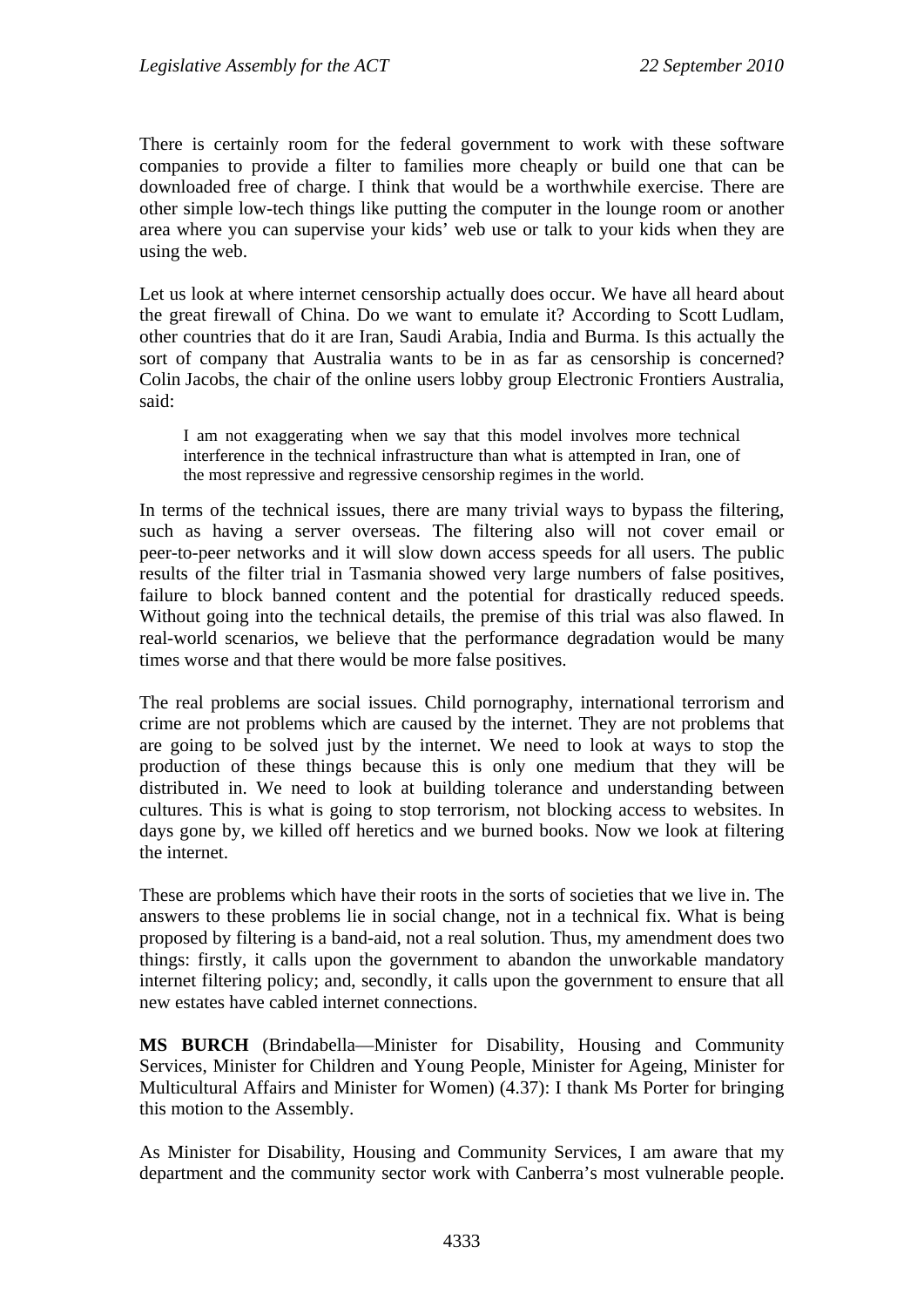Like all Canberrans, our most vulnerable will benefit greatly from the rollout of the national broadband network. My department works hard to ensure these people are connected to the services and supports they need to facilitate positive involvement in the community and that broadband delivers the information in a way that is increasingly required by our society.

It has often been said that education is the great leveller in our society, and I believe that high speed broadband also has a significant role to play in making our society fairer and more inclusive. It is not simply a "\$43 billion high-tech babysitter", as Graeme Wood from wotif.com was flippantly quoted in today's *Australian* as saying. If Brendan Smyth actually understood how an economic cost-benefit analysis works, he would understand that it is completely incapable of producing even a marginally meaningful result on a project like the NBN. Moreover, a cost-benefit analysis would only estimate the net private benefit that a given investment opportunity would be expected to deliver and would ignore the costs and benefits that people and organisations would experience as a result of the investment choice.

But the national broadband network will enable people to be connected to services, employment and each other like they never have been before. There are three key benefits of high speed broadband which will be delivered by the NBN to our community from the perspective of my portfolio. First, high speed broadband will improve people's access to services. We know that currently people shop online, purchasing goods and services and using the internet to acquire information from vast databases, at home and elsewhere. ABS data from 2009 shows that nearly 60 per cent of most age groups in Australia and 40 per cent of people in the over-65 age bracket purchased goods or services online within a 12-month period. Government services, such as some ACT government concessions, motor vehicle registration renewals and participation in ACT government community-government consultations can now be accessed online.

But that is what we do now. As the paradigm of broadband shifts, so will the depth of the services that we access change into the future. High speed broadband may make it increasingly easy for people who now find it difficult to physically get to particular services, because of disability, young children or cost. The national broadband network may improve access to employment, allowing some people to work more flexibly at home, helping them manage the demands of home and work—and maybe even their disability.

It is in this way that high speed broadband offers the opportunity for improved social inclusion. It allows people to stay in contact with family and friends when even geographically separate. We know that many families have other family members interstate—and, for migrants, their families are often overseas. The future of broadband allows all of us to stay connected, using rich and interacting video conferencing at home with friends—or even with our colleagues in the workplace. All citizens in the Canberra community will stand to gain from improved access to services, flexibility of employment and greater social inclusion.

However, there is a danger that our community will rely ever more on internet technology for people's participation in services, employment and communication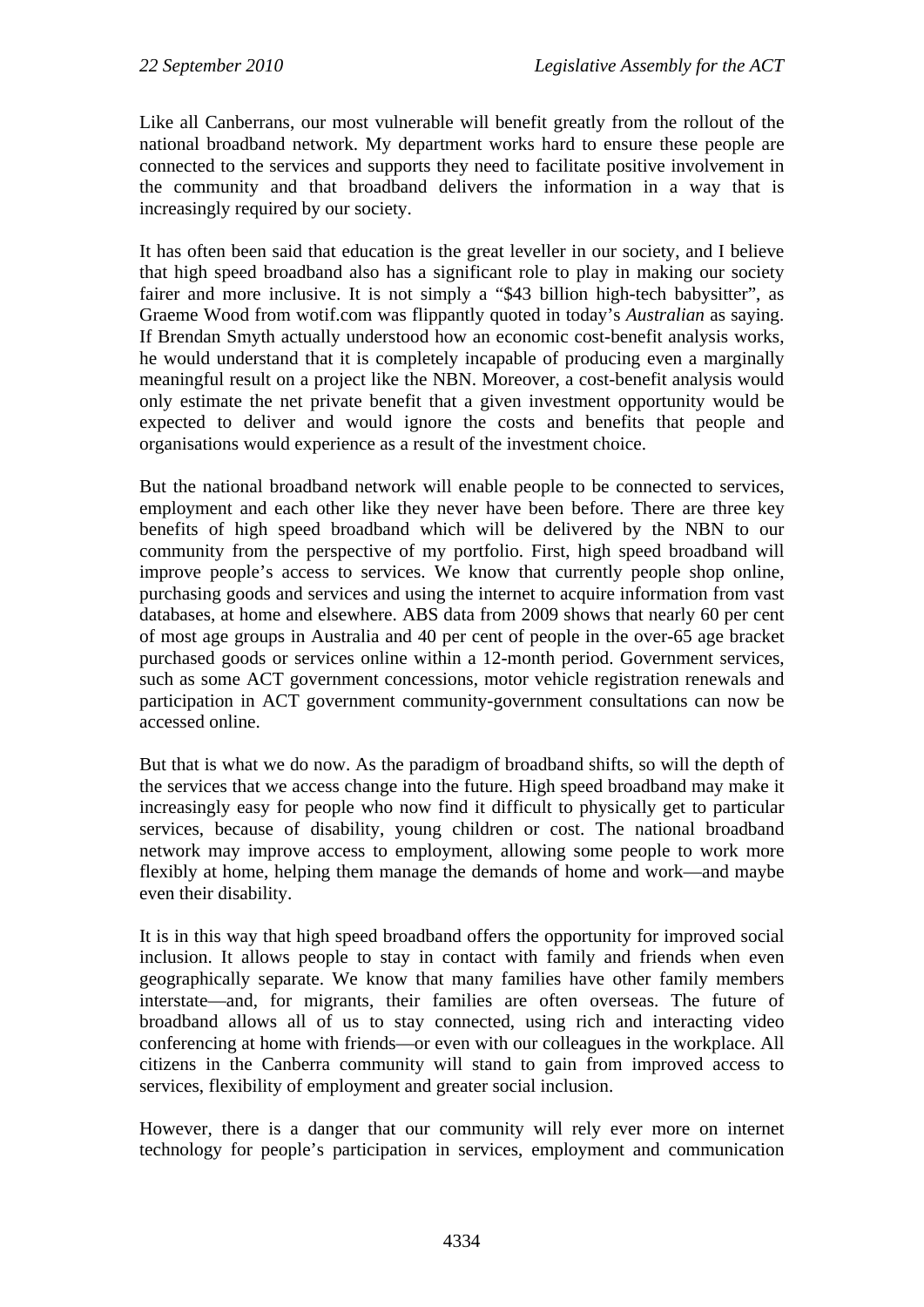and that those without such technological access will be left behind as the information poor. In Canberra, such vulnerable groups include people from low income households, people with a disability, people who are ageing, people from diverse backgrounds, Aboriginal and Torres Strait Islander people, women, children and young people. For such people, in households without the kind of broadband access that many of us take for granted, there is no level playing field.

While the NBN will be available for every home in Canberra, some people on low incomes may find it difficult to afford internet access or may be without an internet capable device or computer. This government wants such people to enjoy access to the internet and provides free access to public facilities such as libraries and schools and through its support of community organisations. For example, the Women's Referral and Information Centre in Civic recently received new computers for the use of community members. While the NBN will enable greater access to high speed internet, we must continue to be vigilant in facilitating this access.

The NBN is not simply about enabling us to download a 40-gigabyte blu-ray quality movie at the click of a button; the NBN will support my department's strategic plans now and into the future. The strategic plan for positive ageing 2010-14 commits to the development of an online seniors information portal, to provide information on seniors services in the ACT. The strategic plan also commits to assisting seniors who wish to increase their technical skills through the provision of training on information communication technology. The ACT young people's plan 2009-14 recognises that most young people use online technologies to access information and connect with friends. The plan seeks to increase the amount of information available, to assist young people to make informed decisions about services available to meet their needs. The internet has an important role in ensuring that all young people have access to this information.

The ACT children's plan 2010-14 acknowledges the importance of providing opportunities for children to influence decisions about their lives and communities, and the plan commits to the establishment of online feedback mechanisms, to ensure the concerns of children are heard and responded to in the delivery of the children's program and services in the ACT. The ACT multicultural strategy 2010-13 notes that translated information on services and supports is needed for people from multicultural backgrounds. While we currently offer a multicultural e-news bulletin and an ACT multicultural community directory online, I can only begin to imagine the opportunity for automated translation services that high speed broadband may deliver.

The ACT women's plan 2010-15 highlights the fact that women often experience difficulties in balancing employment and caring responsibilities. Flexible working conditions, including the ability to work from home, can assist women to remain in the workforce and reduce economic disadvantage. The internet also provides a valuable way of preventing social isolation for women, particularly those involved in caring responsibilities.

*Future directions: towards challenge 2014* seeks to ensure that people living with a disability have access to information and support, to assist them to participate in the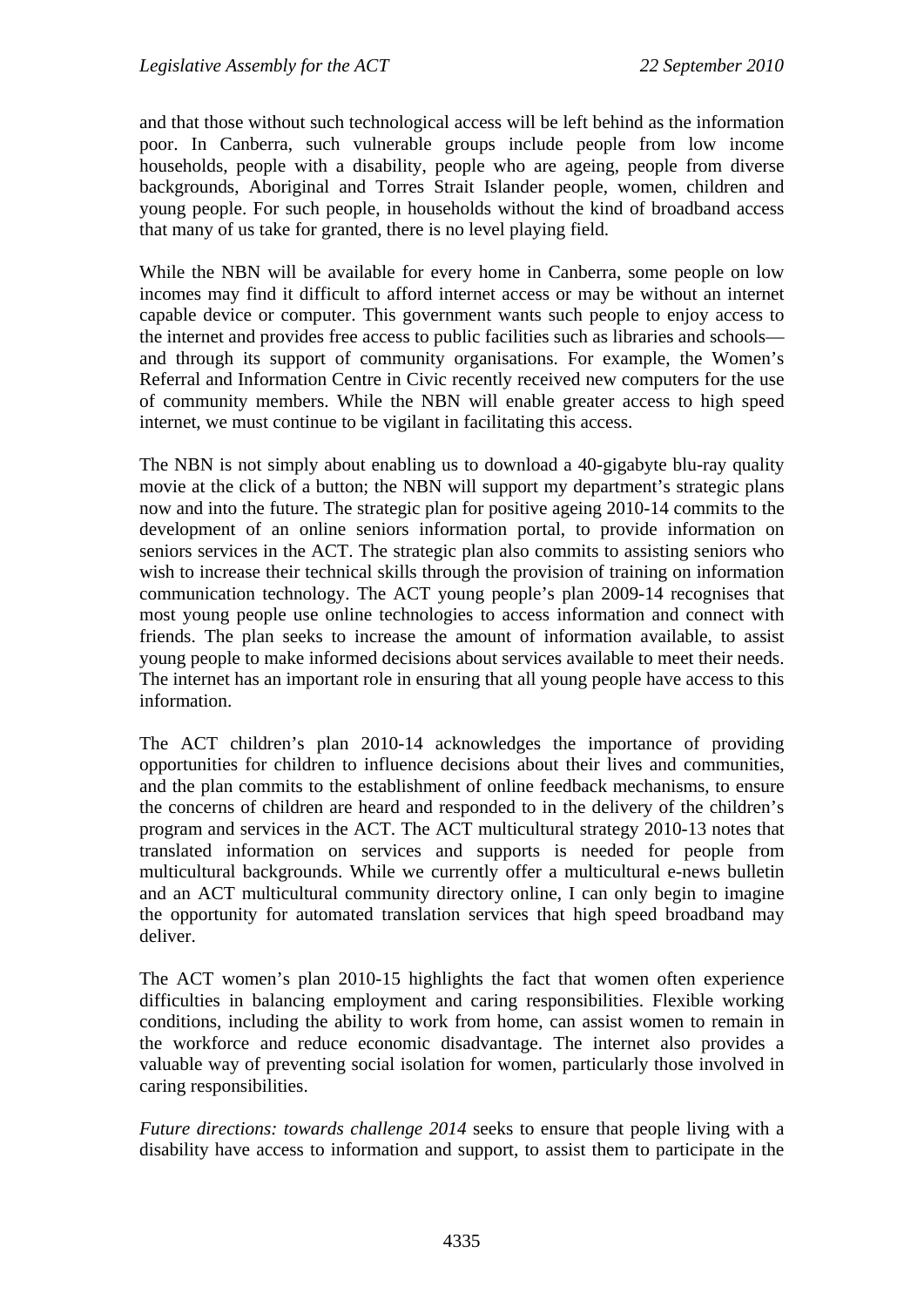community. Internet provides a mechanism for supporting people living with a disability to access services such as groceries, banking and training opportunities. Internet also provides people living with a disability with information on support services and the ability to participate in the workforce, through flexible working options. Reliable high speed broadband will enable people with disabilities to make better use of Web 2.0 tools, such as blogs, wikis and social media platforms, to access e-government services. These and other underdeveloped tools are beginning to offer a quiet but profound revolution for people with disabilities to access government services online, contribute to public policy decisions and discussions, socialise and engage in the community through the use of social media and receive support online from professionals.

The national broadband network will assist in the implementation of these plans by providing greater internet access to all citizens regardless of age, cultural background, gender or disability. The national broadband network offers great potential to increase social inclusion in our society, and I urge everyone in this place to embrace the opportunities that this provides to our community. I thank Ms Porter for bringing the motion to the Assembly.

**MR BARR** (Molonglo—Minister for Education and Training, Minister for Planning, Minister for Tourism, Sport and Recreation and Minister for Gaming and Racing) (4:47): I move the following amendment to Ms Le Couteur's proposed amendment:

Omit proposed paragraph (4), substitute:

"(4) work with NBN Co and TransACT to deliver high-speed, cabled broadband to new subdivisions;".

My amendment essentially seeks to acknowledge that, in relation to the provision of cable high speed broadband in new subdivisions, it is important that we work with NBNCo and with TransACT in the delivery of that. To be purely pragmatic, obviously there is a cost associated with rolling out that infrastructure and, if it can be provided as part of the national broadband network, it would make sense. I see nodding in agreement from Ms Le Couteur, so, hopefully, she will agree with my amendment.

In relation to paragraph (5) of Ms Le Couteur's amendment, yes, I do note that a variety of groups have a position in relation to the mandatory internet filter. As I understand the situation nationally, Minister Conroy has in fact deferred further consideration on that matter, subject to some further consultation around a range of technical and policy issues that relate to the proposed internet filter. I certainly acknowledge there are a variety of views in relation to the issue itself—whether there should be a filter—and then equally to whether it is technically practical to achieve such an outcome.

I tend to fall into the camp that does not see a need for an internet filter. If people want to opt in to such a service, that is entirely appropriate, but it should not be a blanket position for all users of the internet, and one would hope that, through the further consideration of this policy in the months ahead, that will be the position that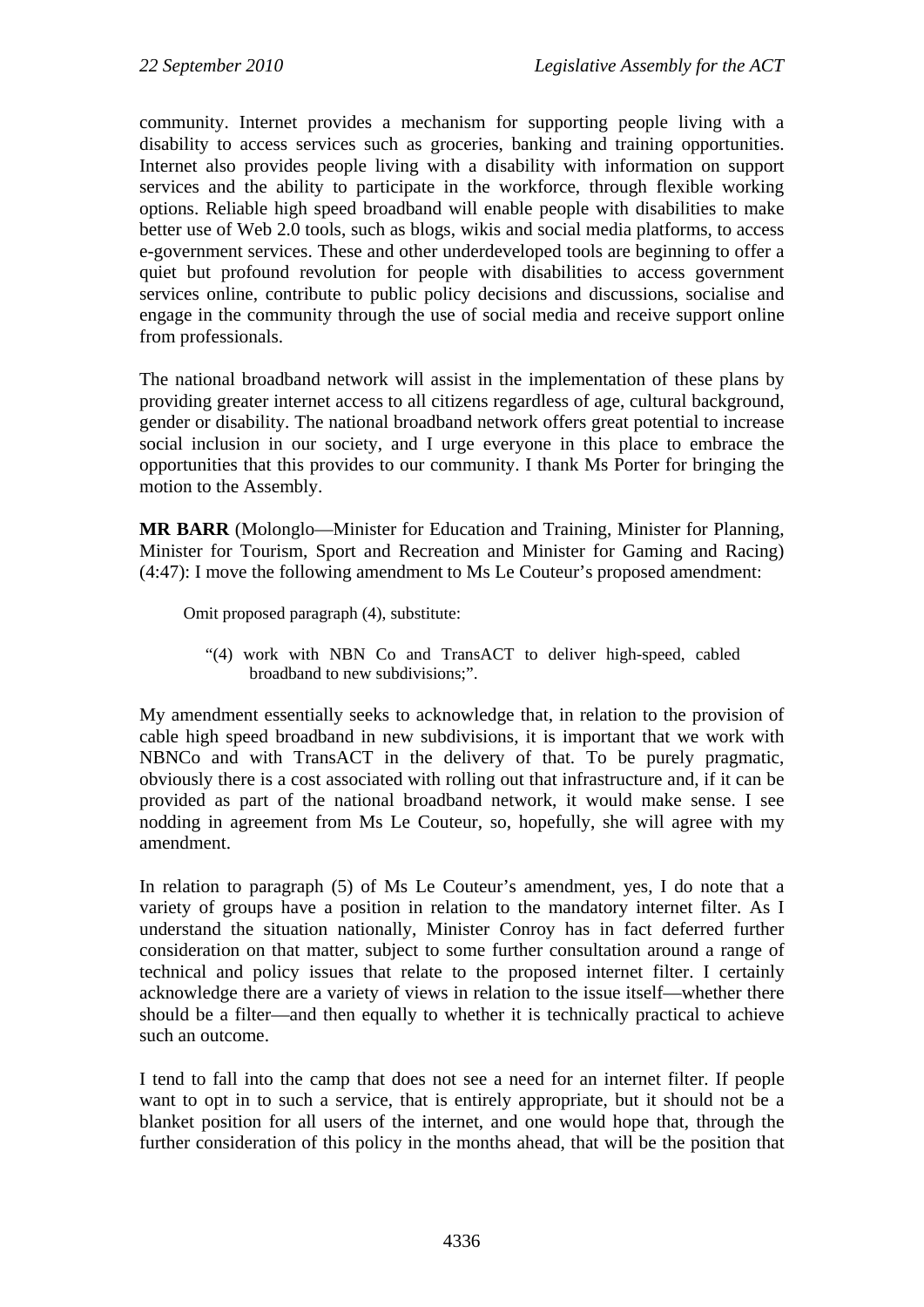is arrived at. So, whilst I have some sympathy with paragraph (6) of Ms Le Couteur's amendment, I will not be supporting it today. I think it is better to acknowledge that the matter is in fact under some further consideration and will be subject to, no doubt, some robust debate in both the lower and upper houses of the federal parliament—and perhaps it would be incumbent on me then to make another amendment, which I might do in due course, just to rework that one slightly.

So, in moving this amendment, I do so, as I indicated, because I think it is important to work with NBNCo and TransACT. This sort of infrastructure does come at a significant cost, and it is important that we take advantage of some of the federal government funded programs in this area, recognising the importance of delivering this particular project in new subdivisions, most particularly in Gungahlin, since, as we know, there have been a number of issues in that part of the city.

Equally, as we move forward as a nation, the importance of the national broadband network is clear, seemingly, to all or most. It is a pity that, in the context of the most recent federal election campaign, perhaps the importance of this technology to our country was not a matter of bipartisan agreement, but it would appear, with the appointment of Mr Turnbull to the shadow communications portfolio and judging by a number of the statements he has been making that, where he is a tech head and Tony Abbott is clearly not, the federal Liberal Party's position on this matter will change.

Therefore, it is important that there is a degree of certainty around the future of NBNCo, which I think we now have, and therefore we should be working with them and with TransACT, our local broadband provider, to ensure that high speed cable broadband is made available to new subdivisions. Indeed, where it will be retrofitted throughout our city in the fullness of time, it is important that we, as an Assembly, support that.

For those reasons, I move my amendment to Ms Le Couteur's amendment and recognise and am happy to note the position of the groups listed in paragraph (5). But I indicate a concern that paragraph (6) does not in fact reflect the current state of the policy debate in the federal parliament and also indicate that it may be necessary for me to move a further amendment, which I will do, once I have sat down and got the chance to write it.

**MS LE COUTEUR** (Molonglo) (4:53): I will very briefly speak to Mr Barr's amendment to my amendment. I would like to say that his proposed rewriting of my paragraph (4) is entirely acceptable. I am obviously very supportive of the idea of getting the commonwealth government to pay for broadband in new subdivisions. I think that is an excellent idea. However, if this does eventually become an amendment to get rid of paragraph (6), then, no, I will not agree with that. But the amendment, as currently circulated, seems entirely acceptable.

Mr Barr's amendment to Ms Le Couteur's proposed amendment agreed to.

**MADAM ASSISTANT SPEAKER** (Mrs Dunne): The question now is that Ms Le Couteur's amendment, as amended, be agreed to.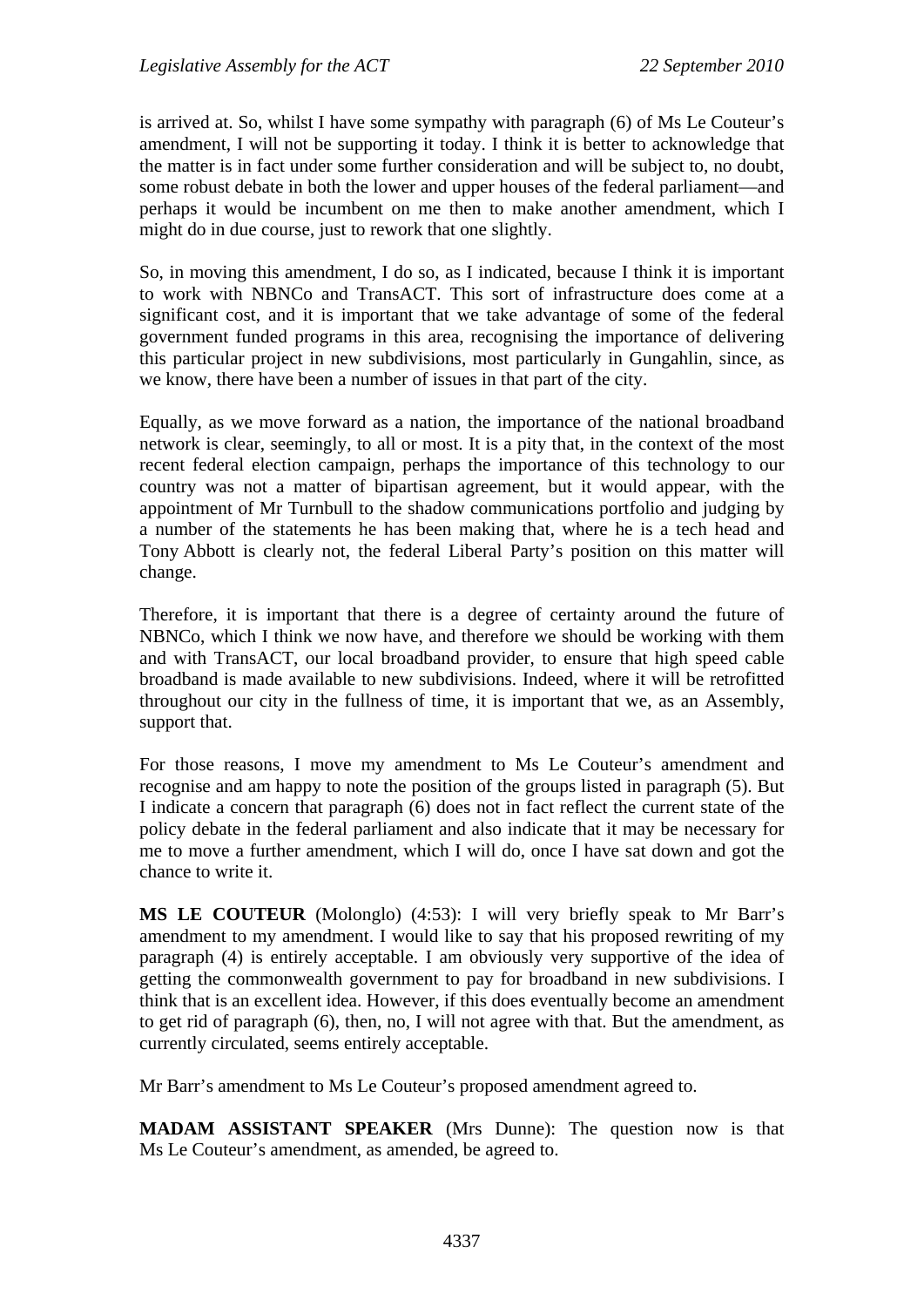**MR BARR** (Molonglo—Minister for Education and Training, Minister for Children and Young People, Minister for Planning and Minister for Tourism, Sport and Recreation) (4.54), by leave: As I indicated, the government has some concerns with paragraph (6) of Ms Le Couteur's amendment. I apologise for not having circulated an amendment to that. I indicate that I will move that we vote on each of these items separately.

Ordered that the question on Ms Le Couteur's amendment be divided.

Paragraph (4), as amended, agreed to.

Paragraph (5) agreed to.

**MADAM ASSISTANT SPEAKER**: The question now is that paragraph (6) of Ms Le Couteur's amendment be agreed to.

The Assembly voted—

| Ayes 4     |               | Noes $13$            |               |
|------------|---------------|----------------------|---------------|
| Ms Bresnan | Ms Le Couteur | Mr Barr              | Mr Hanson     |
| Ms Hunter  | Mr Rattenbury | Ms Burch             | Mr Hargreaves |
|            |               | Mr Coe<br>Mr Corbell | Ms Porter     |
|            |               |                      | Mr Seselja    |
|            |               | Mr Doszpot           | Mr Smyth      |
|            |               | Mrs Dunne            | Mr Stanhope   |
|            |               | Ms Gallagher         |               |

Question so resolved in the negative.

**MADAM ASSISTANT SPEAKER** (Mrs Dunne): The question now is that Ms Porter's motion, as amended, be agreed to.

**MR BARR** (Molonglo—Minister for Education and Training, Minister for Planning, Minister for Tourism, Sport and Recreation and Minister for Gaming and Racing) (5.00): Madam Assistant Speaker, I am very pleased to rise to speak in support—

**MADAM ASSISTANT SPEAKER**: Mr Barr, you have already spoken.

**MR BARR**: On the amendments, not on the substantive motion.

**MADAM ASSISTANT SPEAKER**: No, it is assumed that you are speaking on the substantive motion. You can seek leave. Is leave granted?

Leave not granted.

### **Suspension of standing and temporary orders**

**MR HARGREAVES** (Brindabella) (5:00): I understand your ruling is that, on the negation from Mr Seselja, the Speaker—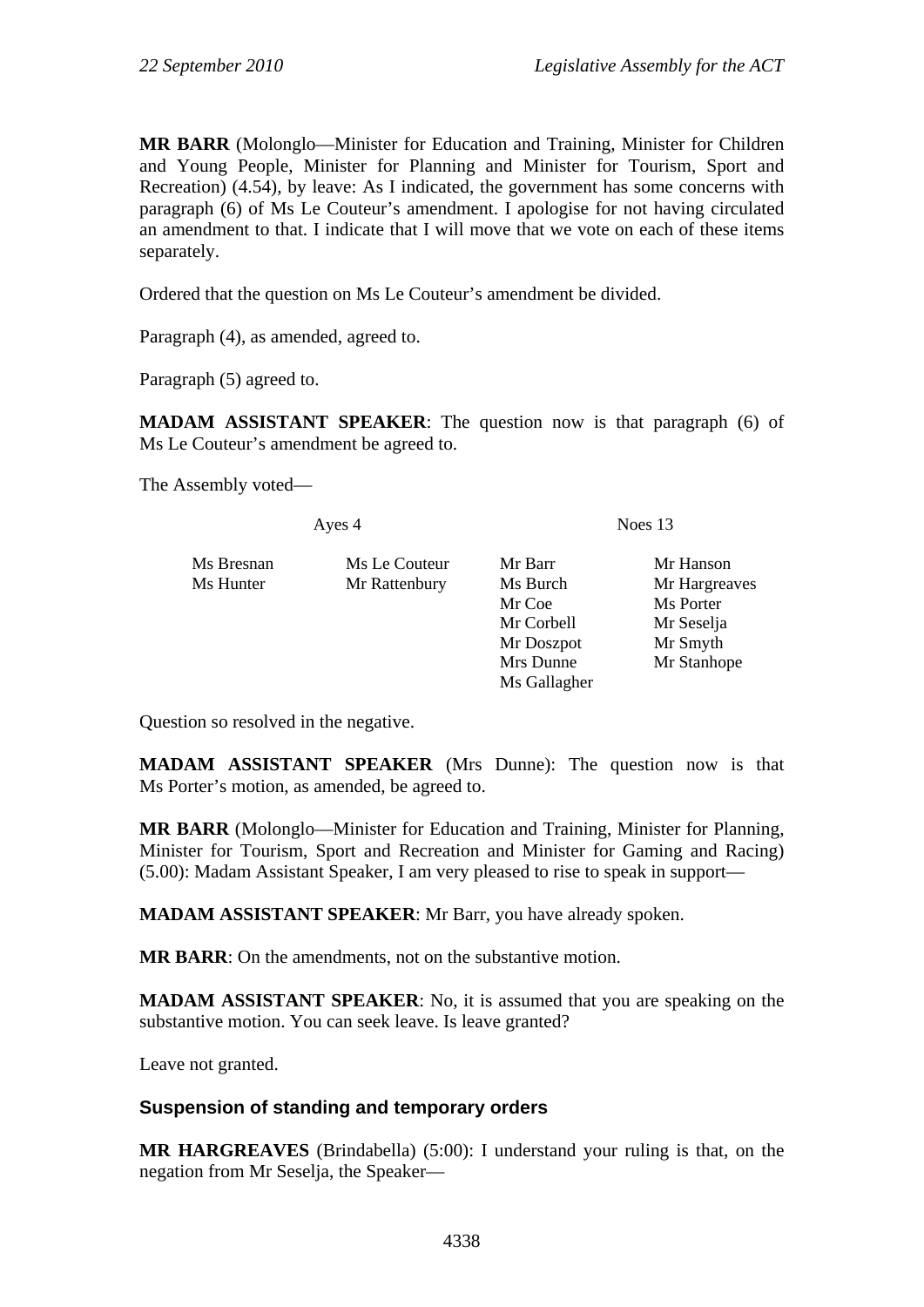#### **MADAM ASSISTANT SPEAKER**: Leave was not granted.

#### **MR HARGREAVES**: Therefore, I move:

That so much of the standing and temporary orders be suspended as would prevent Mr Barr from again addressing the Assembly.

**MR SESELJA** (Molonglo—Leader of the Opposition) (5.01): We will not support a suspension of standing orders. Mr Barr has had several opportunities to speak to this. The fact that he chose not to speak to the substantive motion in the first place is not our problem. I can count two or three times he has already spoken on this—not just once but at least twice he has spoken previous to this. The idea that he can speak as many times as he likes to a motion is not acceptable.

This is about the Labor Party filibustering now. They are filibustering because they do not want to talk about drugs and the prison. That is what is going on here. They do not want to talk about ACTION. They do not want to talk about drugs in the prison. So Mr Barr wants to have three or four goes at speaking to this. We will not support a suspension of standing orders so that the Labor Party can filibuster so that we do not get to issues they do not want to get to, particularly drugs and the prison.

**MS LE COUTEUR** (Molonglo) (5:02): I want to speak to the motion. I wish to rise to support the suspension of so much of standing orders as is necessary to allow Mr Barr to speak. I do this for a couple of reasons. It has been a fairly confusing debate. I was not quite sure exactly at what point I should speak, given the number of amendments. So I think it is quite understandable that Mr Barr would have been unsure, when he actually spoke, that he was able to speak to the substantive motion.

Secondly, I would also point out that both times that Mr Barr has spoken so far he has been very brief and to the point. So far I do not think we could accuse Mr Barr of filibustering. I am hopeful that we will not feel that we should be making this accusation afterwards.

I think that, in the spirit of having a full debate on what is an important matter, we should allow Mr Barr to speak once more on the substantive motion which he has not, I would observe, spoken to to date.

**MR HARGREAVES** (Brindabella) (5:03), in reply: I thank members. Ms Le Couteur raises a very good point. I think it is worth while asking perhaps the Speaker or the Clerk, through the Speaker, to advise members of the process around speaking to motions, because I do know there is a lot of confusion, particularly among newer members who have not encountered this before but not among older members like Mr Smyth and, I would have expected, the Leader of the Opposition. I understand that he is confused, because he does not read the standing orders very often.

It is confusing. If you have got a number of amendments on the go, you need to understand and to recall that, when you are moving your own amendment, you are actually speaking to the substantive motion at the same time as your own amendment. You can get confused. It is the most simple of things.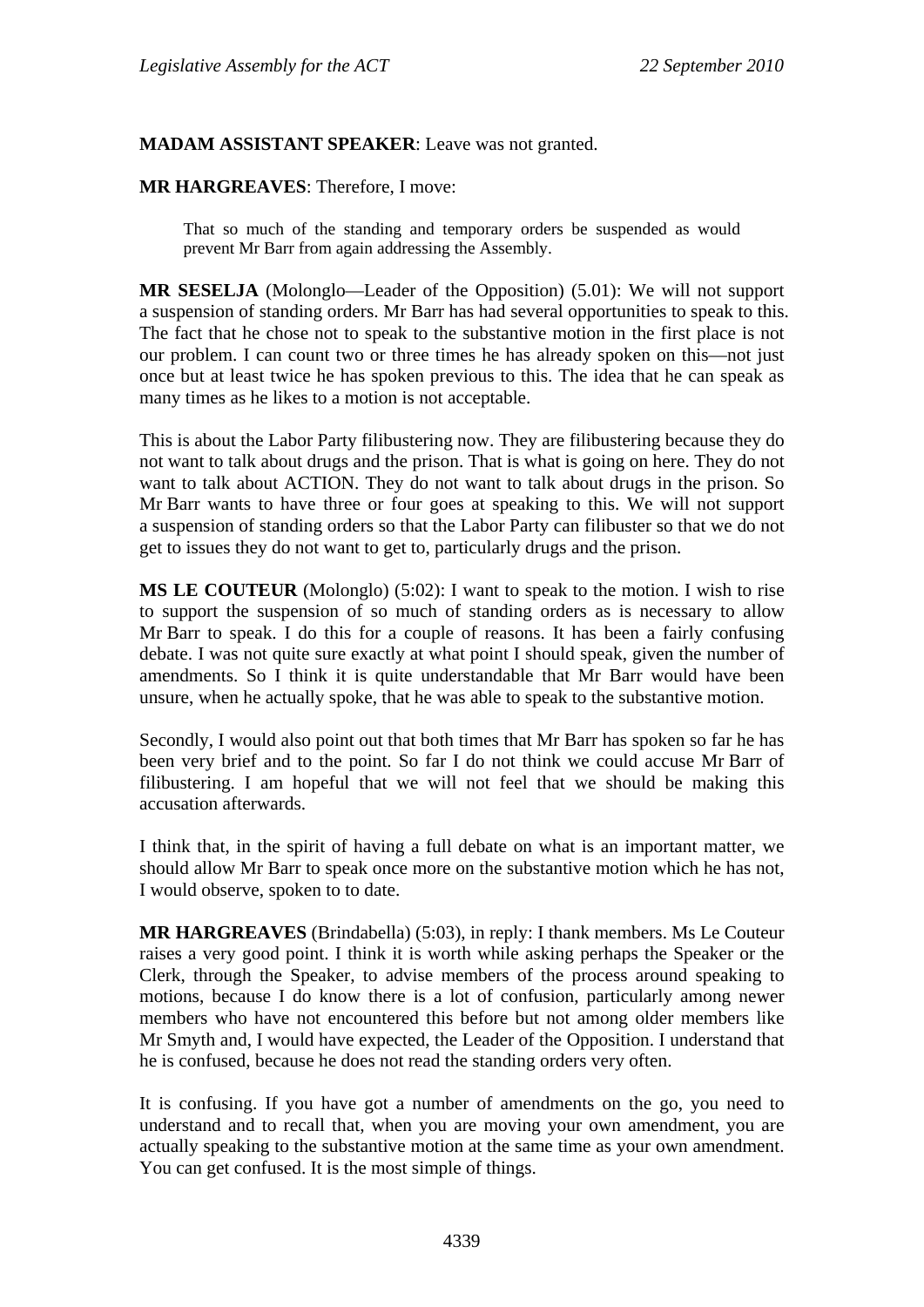Only today in fact, I observed that a couple of members, when I spoke to them about this sort of process, were not aware that is exactly what would happen. So it may be worth while for the Speaker taking this up and put out a little screed or something like that. I thank members for supporting the suspension of standing orders.

Question put:

That **Mr Hargreaves's** motion be agreed to.

The Assembly voted—

| Ayes 10                                           |                                                          | Noes 5                            |                        |
|---------------------------------------------------|----------------------------------------------------------|-----------------------------------|------------------------|
| Mr Barr<br>Ms Bresnan<br>Ms Burch<br>Ms Gallagher | Ms Hunter<br>Ms Le Couteur<br>Ms Porter<br>Mr Rattenbury | Mr Coe<br>Mr Doszpot<br>Mrs Dunne | Mr Seselja<br>Mr Smyth |
| Mr Hargreaves                                     | Mr Stanhope                                              |                                   |                        |

Question so resolved in the affirmative, with the concurrence of an absolute majority.

**MR BARR** (Molonglo—Minister for Education and Training, Minister for Planning, Minister for Tourism, Sport and Recreation and Minister for Gaming and Racing) (5:08): I thank the Assembly for the opportunity to speak in relation to broadband and its role in education. I think it is now accepted across the western world that broadband is the most vital tool in communication systems and is fundamental to the way education will work in the digital age.

Whilst the Canberra Institute of Technology and the University of Canberra are both major innovators in the use of broadband and digital technology, I intend to limit my comments this afternoon to the positive impact of these technologies in ACT schools. Since the advent of the digital education revolution, broadband technology has become increasingly important in how education systems are meeting the 21st century's challenges.

In this context I think it is important to make it clear, though, that broadband is important but is not a substitute for quality teachers or quality teaching, which is the most important element to making our schools great places for learning. Rather, broadband is a key tool in increasing access to education. It enriches the system. It makes learning more challenging and exciting, complementing and enhancing what a dedicated teacher does in the classroom.

The ACT government have been working very hard to ensure that we are leading the broadband revolution in education. We have invested heavily in broadband and the digital education revolution because we believe that computer and digital literacy is as important to a student as being able to read and write or to do maths. It is simply an essential skill for young Canberrans living in the 21st century.

There is no doubt that the ACT has some of the best schools in the nation, as our NAPLAN results so clearly demonstrate. And broadband is certainly giving us the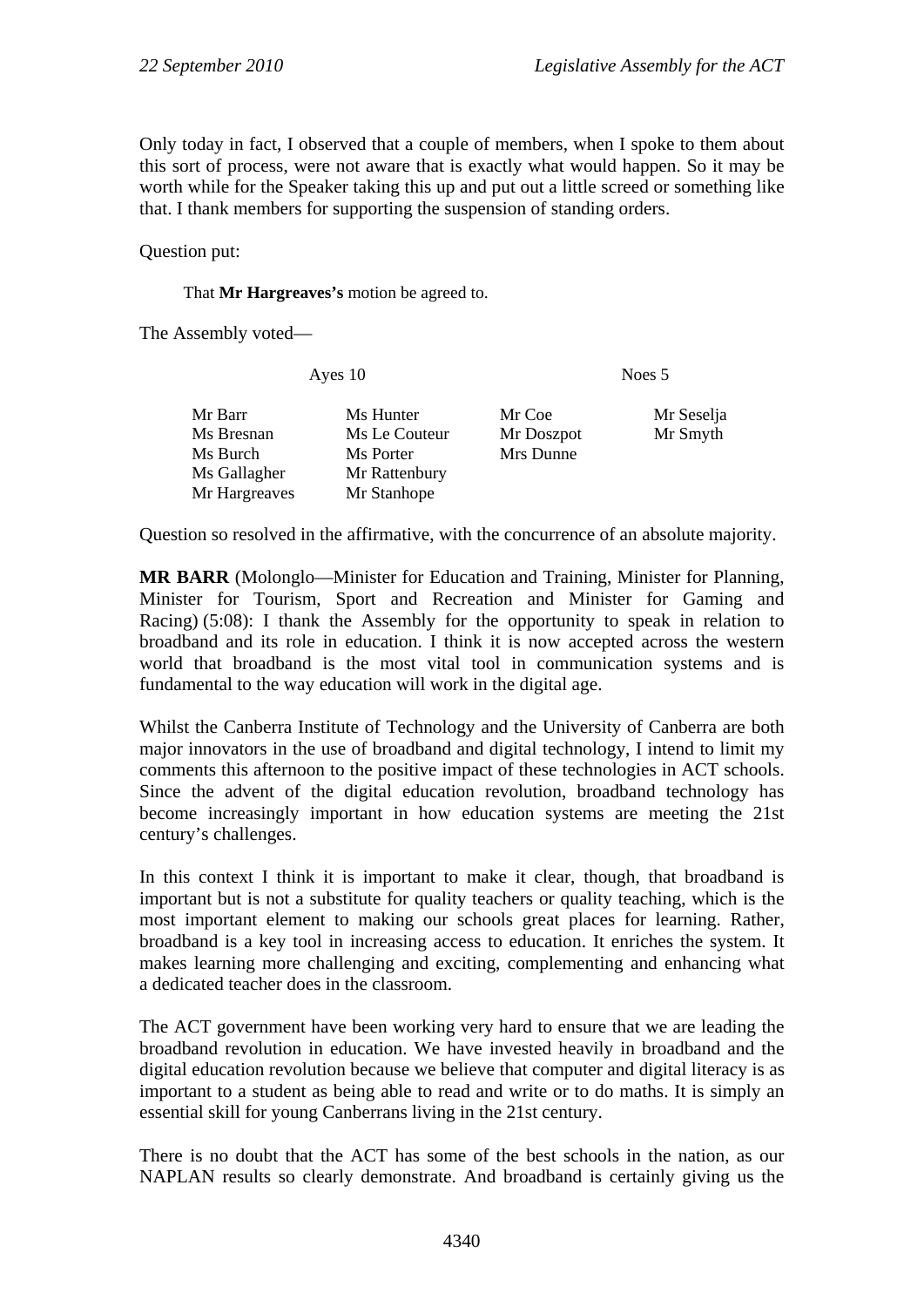edge when it comes to the future. We have been part of the debate on how funds should be invested. We have been a partner with the federal government on funding. We have been listening to education experts on what is needed and we have been prepared to invest to get the best outcomes for ACT students.

A great example of the digital revolution in action in ACT schools is the virtual learning environment known as the CLC, the connected learning community. The system is delivered across high speed fibre, the fastest and most effective way for schools to access online content.

Put simply, without fibre, the functionality of the connected learning community in our schools would be severely limited. There would be limited possibility for video conferencing. Also, podcasting of lessons would not be practical because, when a large number of students wanted to watch or listen, the system would simply be too slow to allow this. The use of embedded media, movies, embedded documents, sound files and flash games would also be very difficult without broadband fibre.

The CLC is the new kid on the block when it comes to broadband learning and replaces the previous my classes platform with a faster, fibre-delivered speed and superior technology. It has a total budget of \$2.9 million and is part of the ACT government's smart schools, smart students initiative. The CLC provides opportunities for learning which were previously unavailable to ACT teachers and students. It provides exciting opportunities to broaden curriculum opportunities for students across the education system.

**MR ASSISTANT SPEAKER** (Mr Hargreaves): Excuse me, Mr Barr, for a second. Gentlemen, could I ask you to do two things, please. Keep your volume down a little and press your mute button, please, because the guys upstairs are being entertained. Thank you.

**MR BARR**: Thank you, Mr Assistant Speaker. It also provides the necessary components to explore more future-focused models of education across ACT schools through the concept of a virtual school. Since the CLC rollout started in ACT schools in May this year, students and teachers have recognised its value. They have responded with a great deal of enthusiasm to its learning possibilities.

In fact, our technical experts tell us that in August this year student hits on our CLC learning environment outnumbered hits on Google. In the face of scepticism of those opposite, CLC has become the most frequently visited website for ACT public schools. CLC continues to be rolled out in our schools, with 51 schools currently having access to the technology. The remaining schools will have access to this virtual learning environment during term 4.

The rollout is being carefully staged, of course, with elements being rolled into next year. This will include the introduction of a portal for parents, scheduled for late 2011. The parent portal will give parents the ability to conveniently get a better idea of what is going on at their child's school. The parent portal will give information, including attendance data, school timetables, homework tasks, test results and even a portfolio of their child's work. I think it is fair to say that the old excuse that perhaps many of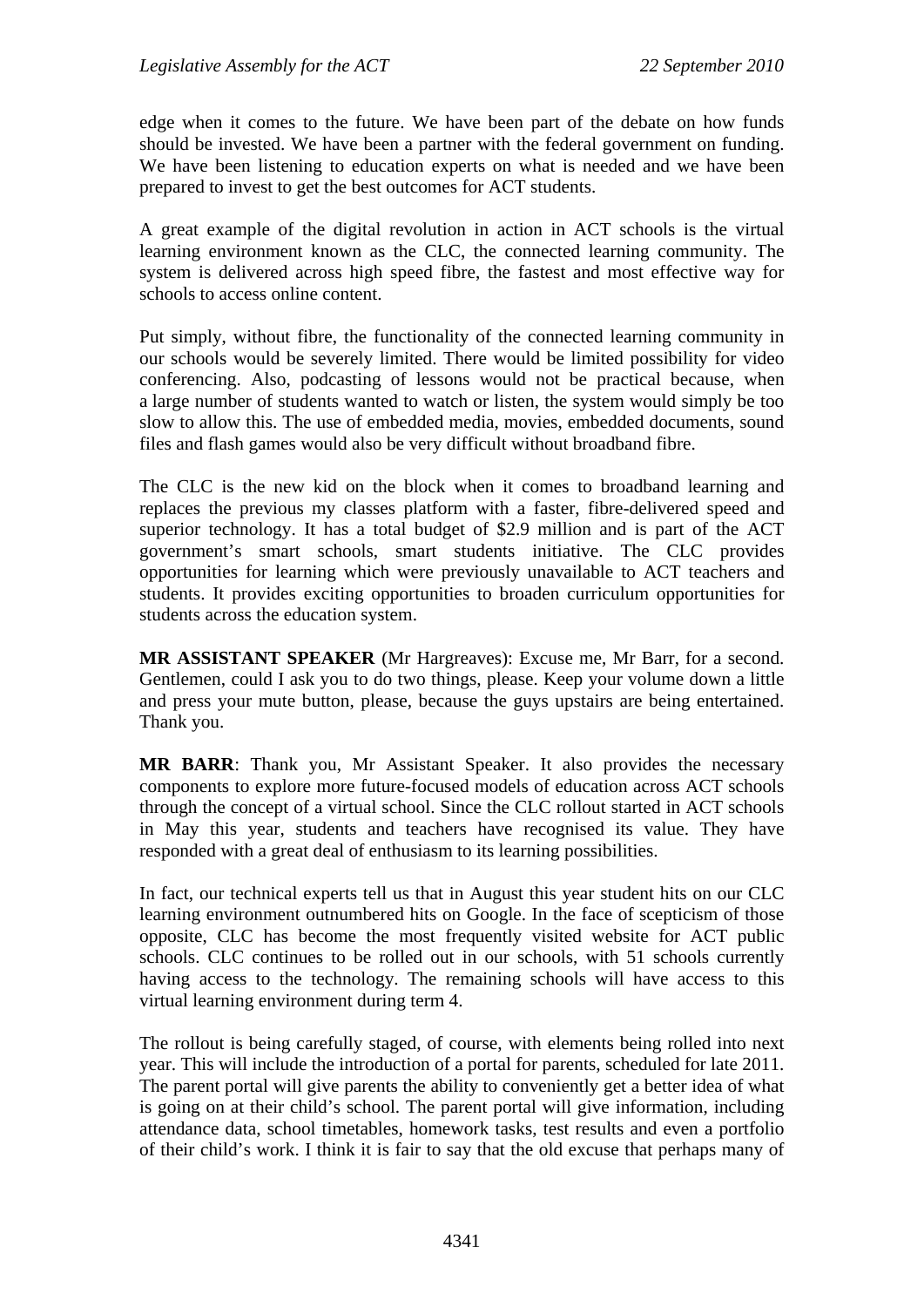us have used about not being able to remember what our homework was will no longer be possible. The old "the dog ate my homework" excuse will be even less effective in a connected learning community. With CLC, students and parents will be able to access one of the finest broadband enabled systems in the world.

When fully rolled out, CLC will allow students to use video links to practise speaking another language with a student at another school. It will allow them to download and play back podcasts and even complete their maths and other homework online. It is a multitasking learning environment for students, teachers and parents and one that will clearly encourage greater collaboration between students, teachers and schools.

One example of the current use of the CLC environment is at Amaroo school, whose year 6 students are preparing to go to the new Gungahlin college built by the ACT Labor government. The principal of Gungahlin, Gai Beecher, is already in communication with students at Amaroo, from the primary school through to the high school, via broadband subject choices, seeking student input on issues such as how the school will be run. The use of the CLC is easing the transition of students to the new college and is empowering students at the same time. It is indeed a great example of the practical benefits broadband can have on education.

But any form of virtual learning comes at a cost. Total investment to date on the fibre network for ACT primary schools is \$7.7 million. This is on top of the original investment of \$6 million from the smart schools, smart students program that provided fibre to all ACT public high schools and colleges.

I think it is important to note that the ACT is the first jurisdiction nationally to provide this capability to all of its public schools. At one gigabyte per second, the speed achieved on our network is world leading for education and is also a speed that will allow ACT students to take full advantage of Labor's national broadband network.

But as I say, rather than being a substitute for quality teaching, the CLC is actually an opportunity for our teachers to further hone or gain new skills. An important component of the rollout of this technology is the time and money we are committing to the professional development of teachers using online tools delivered by broadband. Nearly half a million dollars is being invested in the first 12 months of the implementation of the connected learning community.

A professional learning program for teachers will be delivered over several days a term, with a target of 12 schools per term. There will be regular after-school CLC workshops for all teachers and opportunities for teachers to undertake further professional training. There is already an ICT master class program, a five-day program on ICT integration into the curriculum, which includes podcasting, digital content, constructing online learning and interactive whiteboards. The courses are currently operating two per term.

Embedded within the ICT master class program is an optional certificate II in ICT provided through CIT. The program saw 28 teachers graduate with a certificate II in IT in May of this year. By combining professional development and school access to broadband, I am sure members would not be surprised to learn, ACT public school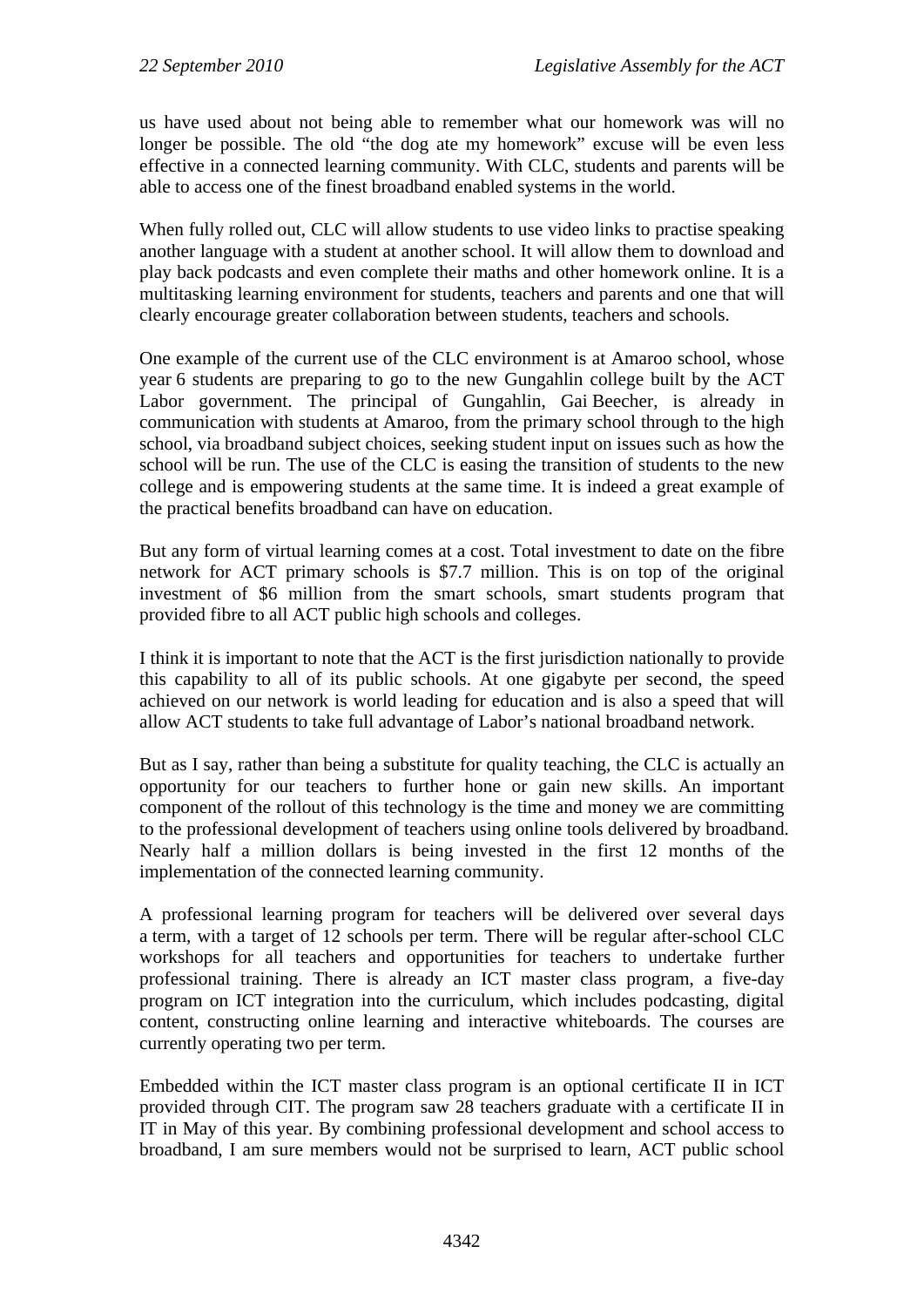teachers have been identified by the Learning Federation of Australia as the largest per capita users of the national digital curriculum content.

Broadband is important to education because it connects communities, delivers individual learning, allows the free flow of information and makes it so much easier for students to access the world and get instant feedback. Without broadband and without the substantial investment by the ACT and federal governments, the ACT and Australia would be left behind. Instead, we have ensured that Canberra is well placed to capitalise on the national broadband network. It is good for students, because it enhances their education.

**MS PORTER** (Ginninderra) (5.18): I thank members for their contribution to this debate. However, unfortunately as usual, Mr Smyth continues the negative glass-halfempty policy of his party with his attack on broadband and its advantages, including his selective reading from and quoting of commentary on NBN. For instance, he omits to say that Mr Wood went on to say in the article in the *Australian* today that broadband would be a great boon for businesses and for education and medical services. Mr Smyth seeks to relegate this important investment to something that just provides people with the opportunity to download movies faster and a waste of money. And this demonstrates that he is totally ignorant of its great potential and the demand for this facility. To say that people in Gungahlin will not want it beggars belief.

I think we need to consider—and obviously he does not—the number of businesses alone that will welcome this facility. As I said before, it highlights the narrowness of the Liberals' view of the world. And I thought that the Liberal Party was supposed to be the friend of small business, those that champion the cause of small business.

What about the benefits that will be gained from e-health? As I said before, I have had the benefits of this demonstrated to me in the remote Northern Territory and in South Korea. This is indeed lifesaving technology.

**MR ASSISTANT SPEAKER**: Stop the clock. Members, please, Ms Porter is trying to close debate and there are rumblings around the chamber. If you wish to rumble, please do with a little less volume. Thank you very much.

**MS PORTER**: Thank you, Mr Assistant Speaker. As I was saying before, I have observed this technology in action as it was demonstrated in the Northern Territory and in South Korea, in particular with regard to e-health, and I believe this is lifesaving technology. Those opposite think it is a waste of money.

The benefits to the community as a whole cannot be argued with, even though Mr Smyth has made a feeble attempt to do so. I have already highlighted the way our community have embraced the internet and this age of communication. The ACT government has also embraced it as a means of consulting with the community.

Ms Le Couteur has also highlighted how much the community have made use of it in the way they have communicated with the government and indeed with committees. However, Mr Smyth thinks this is all a bad idea. His colleagues also think it is a bad idea.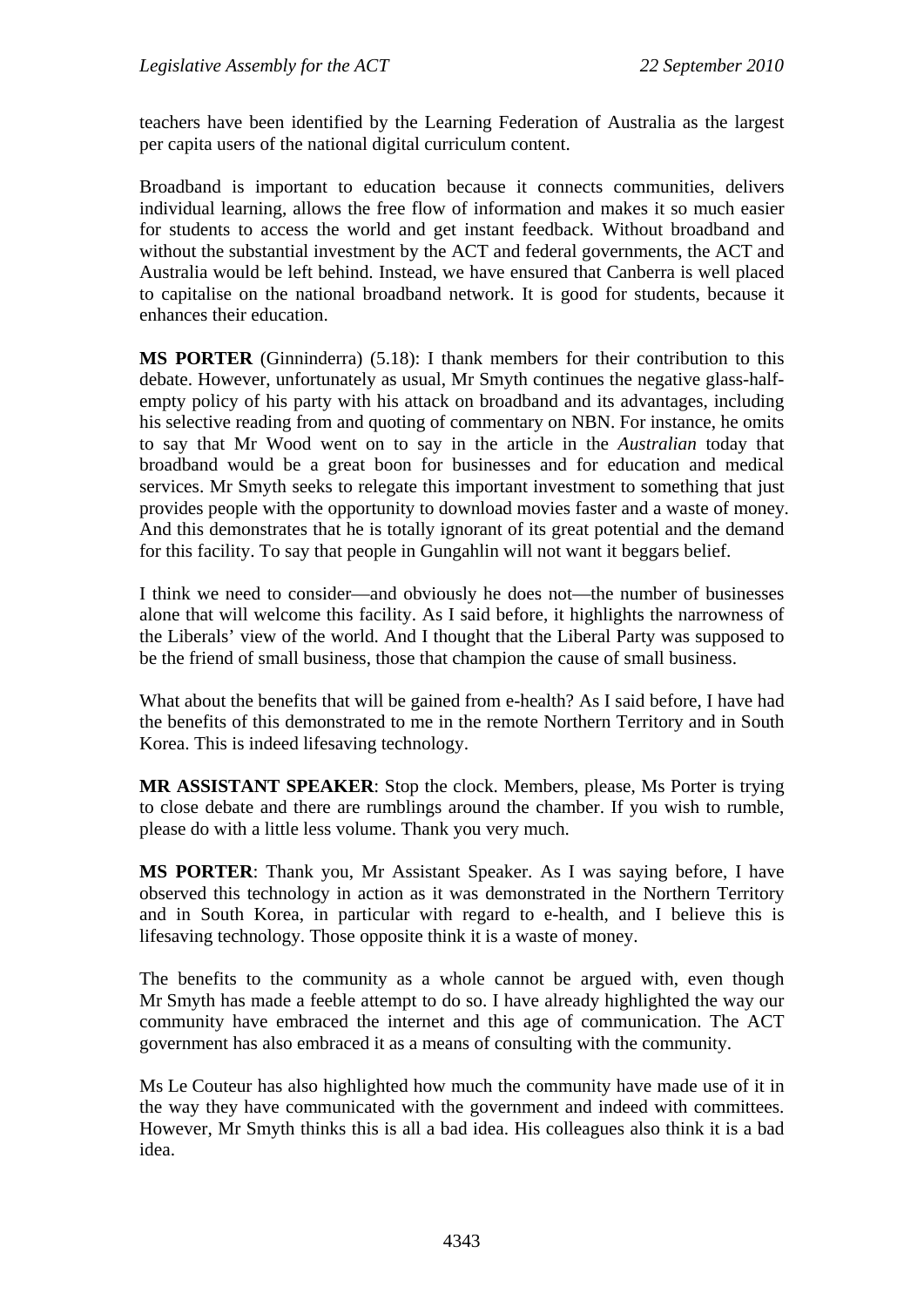As Ms Burch said earlier, this high speed broadband will connect people to services in a way they have never been connected before. As she says, some people find it difficult to get to localities because of their disability or for other reasons, and these people stand to gain enormously from this investment. I am glad that this government takes seriously the needs of those who may not currently have access to broadband, as Ms Burch has outlined.

Of course, she also outlined many advantages of the NBN which I will not repeat here, in the interests of time. However, again this only goes to highlight the stark difference between the two sides of this chamber. The Liberals want to remain in the dark ages, and this side of the chamber will work with the federal Labor government and work with NBNCo to facilitate this fantastic investment.

This is an investment, as Mr Barr has also pointed out, that will give education a key tool for advancements in learning that we have never seen before. E-learning is a great advantage for schools in the ACT but is an even greater advantage for remote communities where it is critical, I suggest to you. It is evident to me that the Labor government and the crossbenchers will embrace this opportunity as much as the Liberal opposition will oppose it.

Motion, as amended agreed to.

# **Alexander Maconochie Centre—drugs**

**MR HANSON** (Molonglo) (5:22): I move:

That this Assembly:

(1) notes:

- (a) the harmful effect of illicit drug use;
- (b) that illicit drug use is a factor in many of the crimes committed by prisoners at the Alexander Maconochie Centre (AMC);
- (c) rehabilitation from substance addiction is made difficult in an environment where illicit drugs are accessible; and
- (d) that the Chief Minister has informed media that drugs are readily available to prisoners at the AMC;
- (2) confirms its commitment to eradication of illicit drug use at the AMC and the rehabilitation of prisoners suffering from addiction; and
- (3) calls on the ACT Government to table in the Assembly by close of business on 23 September 2010, an explanation of all measures it is taking to prevent drugs from entering the AMC and to ensure that prisoners remain drug free.

At the outset I would like to make a very important point: I believe that the job that the corrections officers do in our jail is an extremely difficult one and one made more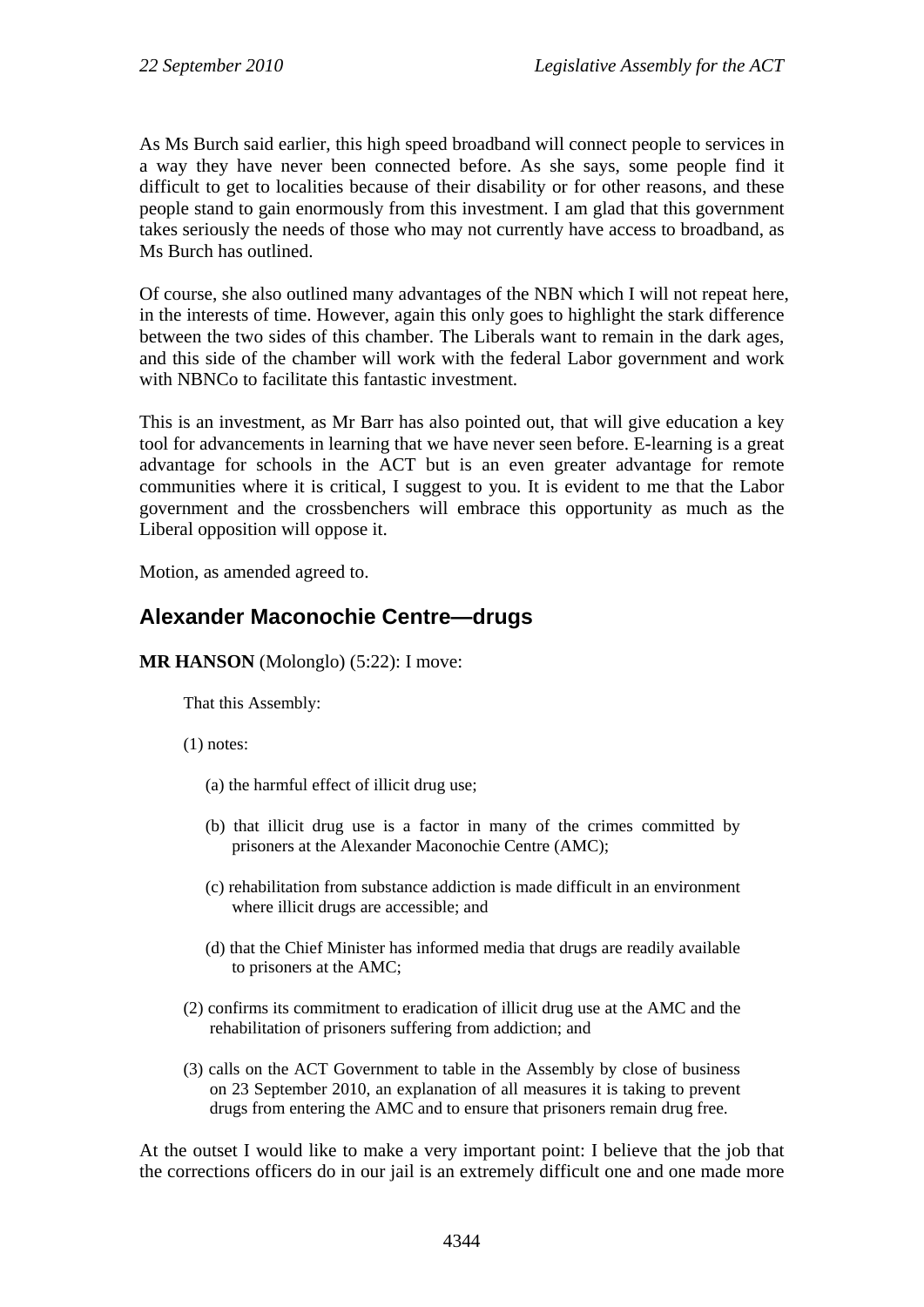so by the ideological drive that this government has in putting the human rights of prisoners above the safety of prison officers. Not just on the issue of drugs but more broadly in the management of the centre, I would like to make it very clear that the opposition's beef with everything to do with corrections is with the government, not with corrections officers. If Mr Corbell bothered to talk openly with the front-line staff, he would realise that they have some very real concerns about the way that this government is proceeding and the direction that it is taking. They have some real concerns.

Quite clearly mistakes will be made, and occasionally you may have a bad apple in any organisation. But it is very clear that the government is taking this jail in the wrong direction. And that is at the expense of both the prisoners and the corrections officers.

Simon Corbell says that he is doing everything that he can to prevent drugs from entering the jail and that he is trying to prevent the prisoners from using drugs. It is difficult to believe that this is actually the case. It is difficult to believe anything that Simon Corbell says, to be honest. If you look at his track record of competence—if you have even a cursory look at his record as the minister, including as a planning minister—you will see that there is no reason to trust Simon Corbell in this regard. In fact, if you look at his track record and the government's track record in corrections, you will see that they are a litany of failures. I will just cover them, because when we are talking about the prevalence of drugs in jail and some of the programs that the government is looking to introduce, including an NSP, it is important to see where they have gone wrong.

We saw human rights breaches and overcrowding at the Belconnen Remand Centre for years under this government. We saw the violent assault of corrections officers, including six officers requiring hospital treatment. You will remember that one, Mr Assistant Speaker Hargreaves. We had prisoners protesting on the roof of the Belconnen Remand Centre, and then Simon Corbell came out and prejudiced their case. He was condemned in the Assembly for doing so.

We saw the long delays, the extensive delays, in the completion of the Alexander Maconochie Centre. And then there was the sham opening, which we all recall, on the eve of the ACT election of 2008. We have seen ongoing defects in the Alexander Maconochie Centre, in particular defect 2.6. We saw cost blow-outs in the total cost from \$110 million to \$130 million. We saw cost blow-outs in the cost per prisoner. The Chief Minister said that it would cost no more than sending prisoners to New South Wales. What we know is that in fact—he is actually on the record as saying it, Mr Assistant Speaker; roll your eyes if you wish—the price per prisoner peaked at \$500. I am not sure quite what the figure is now.

We know that the jail was delivered without a gym, without a chapel and without a perimeter fence—but with an artwork. What a surprise! What of the number of beds that were delivered? The original scope of the project had beds at nearly 500. It was then reduced to 375, and only about 300 beds were finally delivered when the jail opened. And there is a lack of transition accommodation also. The original scope was 60 beds, and only 15 were delivered.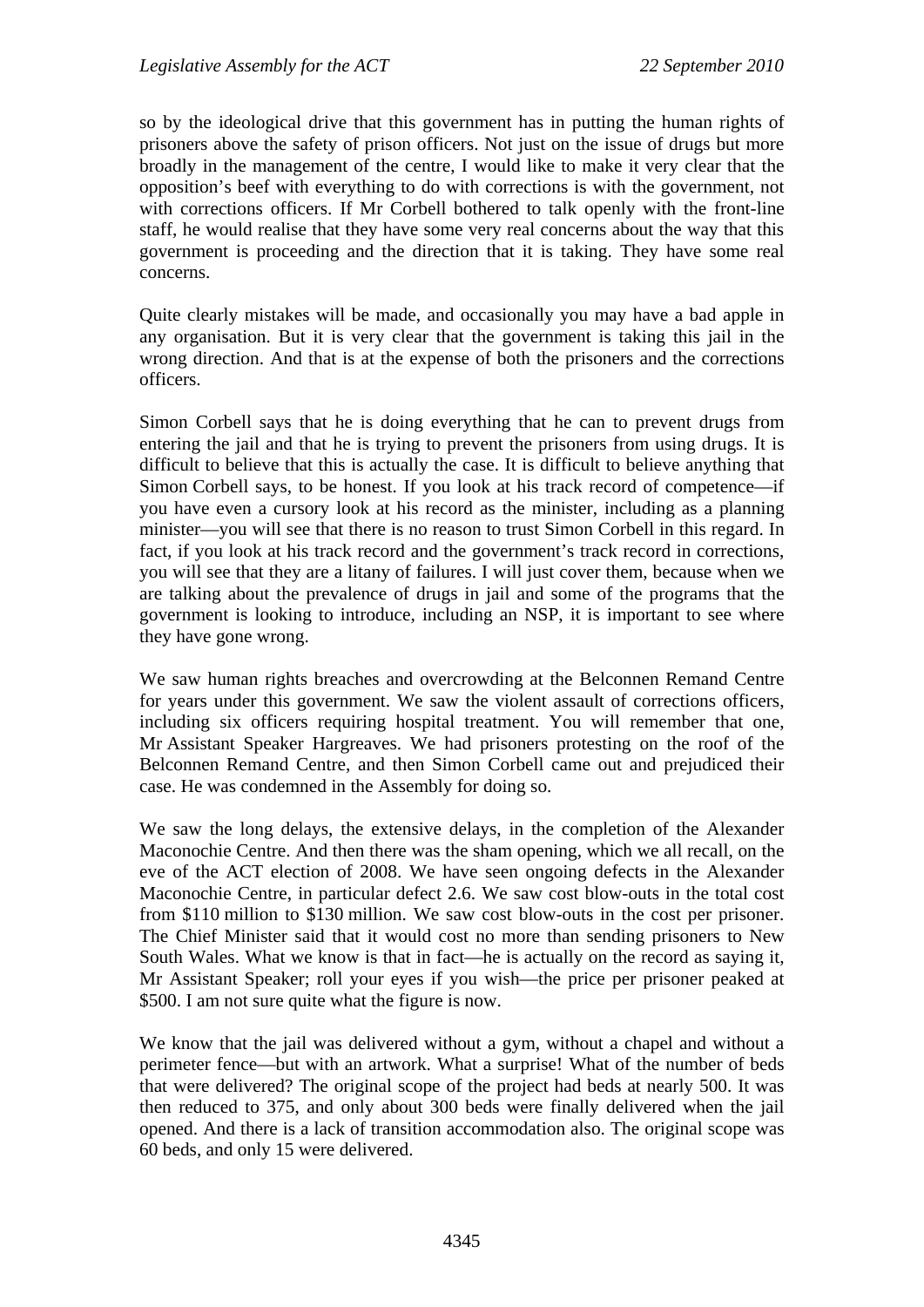We have seen security breaches. We have seen safety breaches. We have seen assaults and we have seen sexual assaults. From the last information I had, based on a question on notice, we saw over 127 prohibited items found, which included drugs and drugrelated implements. We have seen breaches of internet policy. We have seen the damning, unanimous report of the JACS committee and then the minister's extraordinary attack on that committee, including his own member, Ms Porter, when he said, "It is just a simple sham inquiry to achieve a political end." It was quite a remarkable thing to say when it included one of his own members.

There has been the maladministration of medications at the Alexander Maconochie Centre, the loss of the RFID bracelets, a death in custody and the falsification of documents relating to that death in custody. There have been allegations of rape and abuse at the AMC that led to warnings from a Supreme Court judge. We know that there has been understaffing. There were real problems with rostering and loss of confidence by corrections officers. That led to a rooftop protest by prisoners that was supported by a number of the corrections officers because they were so exasperated about what was going on.

At that time, and probably subsequently as well, we had the disruption to rehabilitation programs where people who were delivering such programs could not actually access the jail because the prisoners were locked down. We have seen the wrongful release of a prisoner—at least one. We have seen the use of drugs, needles and syringes in the jail. In fact, as you will recall, Mr Assistant Speaker, we had drugs and needles get into the jail almost immediately. Now we hear that the drugs are readily available in the jail and that the government, along with their Greens coalition partners, are considering introducing needles and syringes. I make the point that that is a movement that is opposed absolutely categorically by the corrections officers themselves.

Jon Stanhope talks of the continued availability and access to illicit drugs by inmates at the Alexander Maconochie Centre. But even if I supported a needle and syringe program—and let me make it very clear that I do not; that is on the record—this certainly would not be the government or the minister to introduce such a program. Whilst other jurisdictions have been running jails for literally hundreds of years, this government, which has been running this jail for about a year, thinks that with a track record like that it would be a great thing to introduce a needle and syringe program because it is doing such a magnificent job here with the Alexander Maconochie Centre.

Aside from the ideological argument, the sheer nonsense that this is a government and a minister who would be capable of introducing that sort of program given their track record is just laughable. And given that Simon Corbell is saying that he is doing everything he can to eradicate drugs from the jail, when we look at that track record, that litany of failure I just outlined, it is pretty clear to me, and I think it is pretty clear to everybody else in the community, that he is actually failing to do so. He is failing to eradicate them and certainly failing to reduce the number of drugs down to the absolute bare minimum.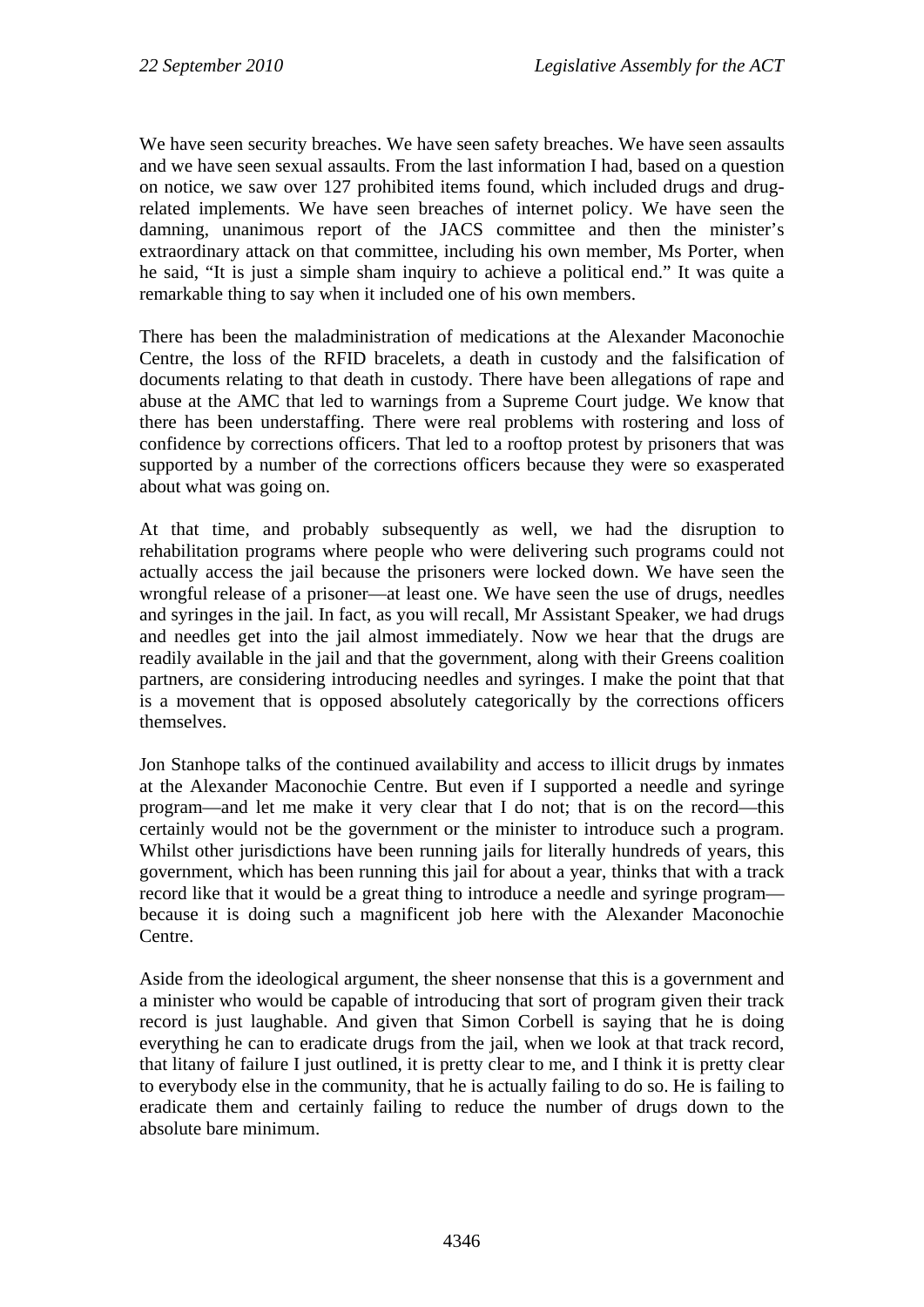Up front, I suppose the question is: should we mind? Are drugs such a problem in jail? Should we be worried about their use? The Greens may have a different approach to that, but the Australian Institute of Criminology will tell you that 37 per cent of Australian detainees attributed some of their offending to drugs, and 41 per cent of detainees in Australia are deemed to be dependent on drugs. The Australian Institute of Health and Welfare will tell you that one in 10 prisoners are imprisoned for drug-related offences, most commonly drug trafficking and dealing. There are complicated reasons for committing criminal offences, but the Australian Institute of Criminology acknowledges that "at the very least, drug use makes criminal involvement worse".

Yes, drug taking is a problem, and we need to eradicate it. But it increasingly seems that, with the pressure of the Greens and, increasingly, sections of the Labor Party, the view is that we want to give prisoners access to the implements to take their drugs. It is an odd approach, and it is one that is not supported by any corrections officer that I am aware of. Indeed, that is consistent with all corrections officers in all jurisdictions, not only in Australia but also in New Zealand. Some very strong words have been said about that.

Rehabilitation is the key. I think we all understand that. We all understand the importance of rehabilitation. That is for the wellbeing of the prisoner, his family or her family and society more generally. With many of these individuals, prison actually affords us an opportunity to provide effective rehabilitation. The education, training and health programs are just going to be redundant if the prisoner, the individual, is trapped in that cycle of addiction.

Reducing drug use is actually a cost benefit. If you look at research done by the US national institute of drug abuse, you will see that it estimates that every dollar spent on rehab programs reduces the cost to society for drug-related crimes by \$4 to \$7. On every measure, rehabilitation is the key. It is what we want to achieve. But let me be very clear: it is impossible to do when you have got ready access to drugs. You cannot have rehabilitation when you have got ready access to drugs in the jail, because detoxification is the first step in any effective rehabilitation program.

The ACT corrections mission statement is:

To protect the community by providing a safe, secure and humane correctional system which encourages offenders to rehabilitate.

But how is that even possible if drugs are so readily available, if the people we are trying to rehabilitate are using and have access to drugs?

The Liberal Party's approach to this is to have zero tolerance to drugs in jail. We are realists and we understand that keeping drugs out of jail is a complex and difficult task, but seeing drugs in jail should be the exception; it should not be the commonplace that it appears to be here in the ACT. It is very clear that on this issue we have a very different approach from the Greens and from Labor with regard to tolerance, or a lack of tolerance, of drugs in the jail.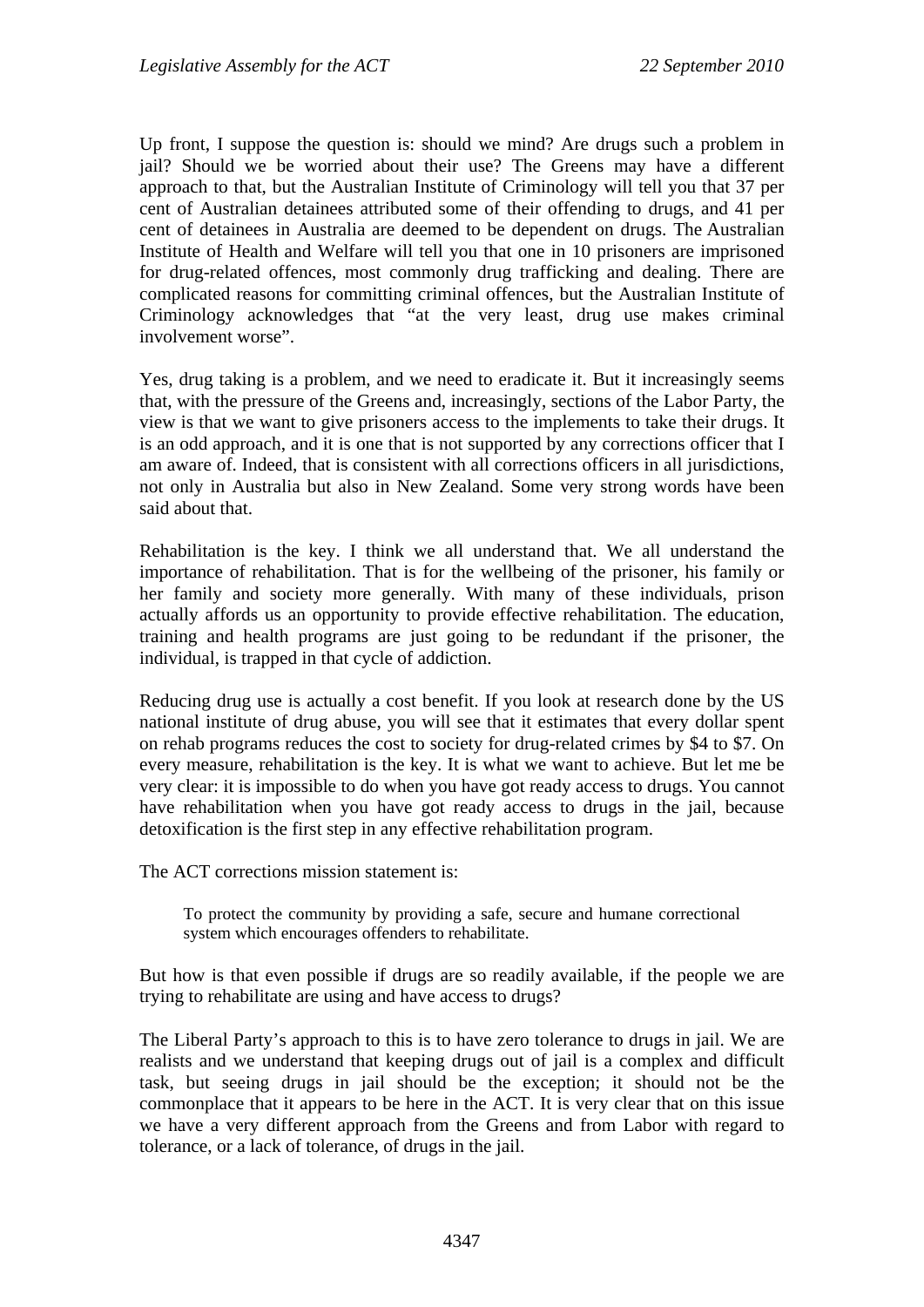There are a number of measures that can be taken to reduce the amount of drugs in jail and, hopefully, get it down to zero. Some are used in the ACT; some are used elsewhere. They include drug sniffer dogs and ensuring that there are sophisticated screening measures for all visitors. There is our X-ray machine; I am not sure if that is being used on all visitors or staff. There is random and frequent searching of prisoner cells. Effective intelligence is an important part of this. There is the random drug testing of prisoners and targeted drug testing of prisoners. There are effective rehab programs, isolation for prisoners found to be smuggling drugs, use of restrictions of privilege for those found to be smuggling drugs, restrictions on contact visits for prisoners, a loss of remission for parole for prisoners found to be smuggling drugs, searching of visitors if necessary, and swab tests of visitors' hands. These are all measures that can be used. Some are used by the ACT, but clearly some are not used as effectively as they should be.

It does appear that the ACT government has somewhat given up on eradicating drugs or limiting the use of drugs in the jail. But an NSP will not solve the problem. It will create more problems than it resolves. It will give prisoners easy access to the tools needed to inject their drugs. It is akin to condoning drug use.

The CPSU is adamant that its members are unanimously opposed, for a variety of reasons—principally because of their safety but also because of multiple studies from the US Institute of Medicine, a review from 2006 that shows that needle and syringe programs do not reduce the transmission of hep C. There is still debate about the effectiveness of these programs, not only to broader society but, if they are introduced in jail—whether they will actually make the difference. The US Institute of Medicine review in 2006 said that evidence regarding the effect of needle and syringe exchange on HIV incidents is limited and inconclusive.

The bottom line is that the Liberal Party will not sacrifice the safety and security of corrections staff and will not be supporting an NSP.

I would like to turn to the issue of random drug testing. It is important because it is very unclear exactly what regime is in place in the ACT. It is a very important measure that will measure the extent of drug use, detect and punish users, discourage the use of drugs, and allow us to refer people to rehab programs.

The government has a legislative framework. It has the Corrections Management Act 2007, the Corrections Management (Urinalysis) Policy 2009 and the AMC's hierarchy of privileges. They all allow us to conduct random drug testing. But it appears that it is not actually utilising this program. The minister today has been nothing but obtuse. He was asked by me yesterday in question time and he was asked by the media, but he continually gives vague answers. He is not getting to the nub of the question: are there any comprehensive regimes of mandatory random drug testing in the jail?

We know that there is drug testing on inmates when they arrive at the jail. We know that people, as I understand it, who get onto rehab programs voluntarily submit themselves to drug testing. And there is certainly some targeted drug testing. But that is very different from a full regime of random drug testing. And if that is not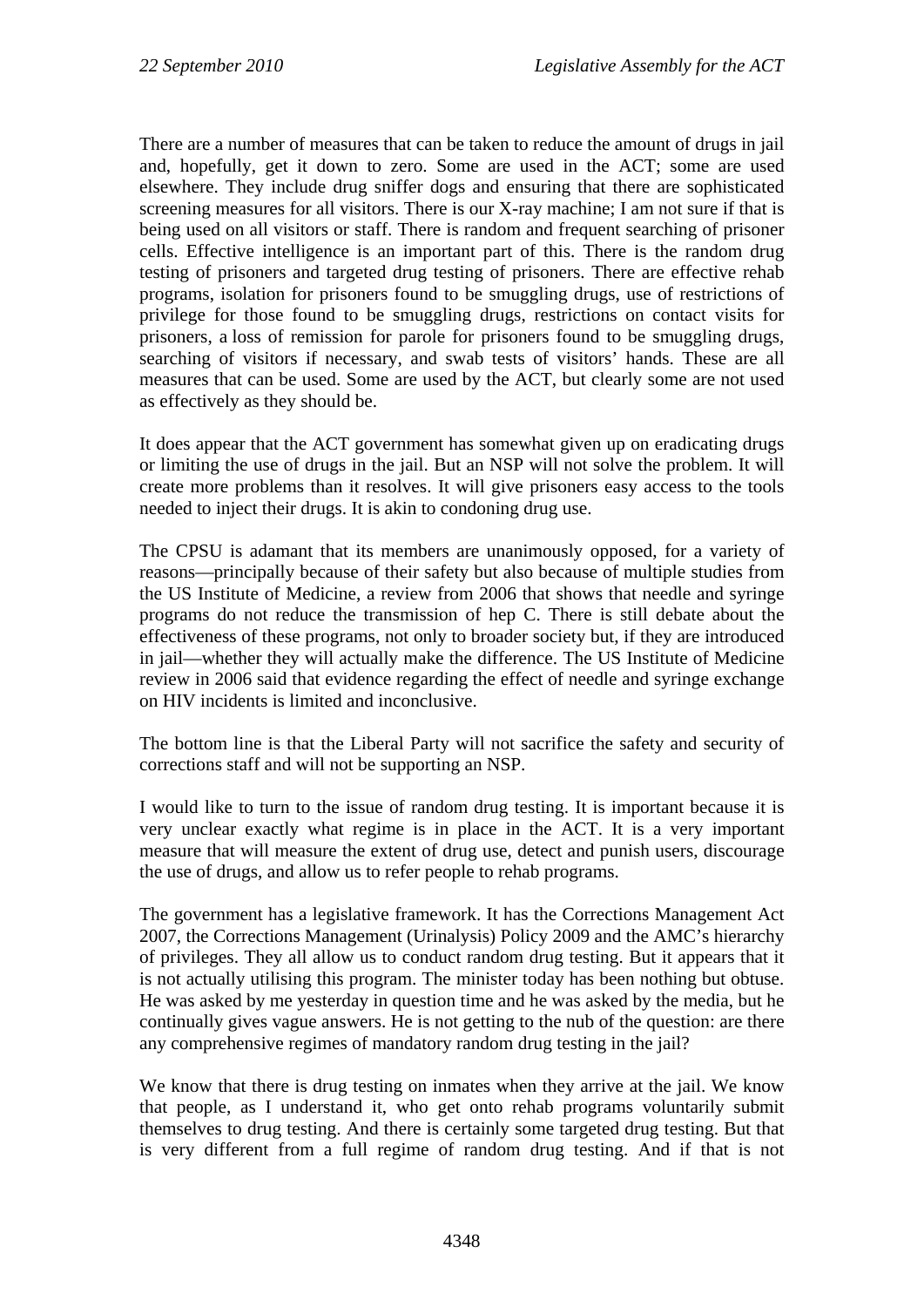occurring then Simon Corbell cannot put his hand on his heart, amongst other measures, and say, "We are doing everything that we can to eradicate drugs in our jail."

The worth of these programs is quite clear. In the UK they have got programs. They test 10 per cent of people monthly. That has halved the number of people taking drugs in their jails. I am happy to provide the Home Office report for you, Mr Stanhope, if you are interested. In New South Wales, they test five per cent of their prisoner population every month, amongst a range of other drug testing procedures.

What is clear, and what we know, is that this government has mismanaged the corrections portfolio. We now have drugs that are readily available in the ACT jail. The government's approach and, it seems, the Greens' approach—certainly it is the indication from government—is to introduce an NSP. We in the Liberal Party want to have a focus on rehabilitation, keeping drug use to a minimum and keeping drugs out of jail.

The minister has failed to complete his job. What I want to do, and what this motion is about today, is call on him to outline all the measures he is taking so that we can review the matter and see what this government is doing.

**MR STANHOPE** (Ginninderra—Chief Minister, Minister for Transport, Minister for Territory and Municipal Services, Minister for Business and Economic Development, Minister for Land and Property Services, Minister for Aboriginal and Torres Strait Islander Affairs and Minister for the Arts and Heritage) (5.38): In response to this motion regarding illicit drug use from the Liberal Party, I wish to outline that the government is committed to ensuring that prohibited items stay out of the Alexander Maconochie Centre and that prisoners have opportunities to rehabilitate and successfully reintegrate into the community. The minister indicated in question time yesterday that he would detail steps that are taken at the Alexander Maconochie Centre. Unfortunately, the minister is unable to be here at the moment and I am fulfilling that commitment by the minister on his behalf.

The Alexander Maconochie Centre is, as far as I am concerned, a great achievement of this government, of this city and of this community. It is a modern facility. It is underpinned in its development by human rights principles and the Human Rights Act and it is characterised by a range of programs offered to prisoners. It is a unique prison.

The introduction of contraband, in particular drug paraphernalia, into a prison environment is not unique to the ACT. Contraband had been entering facilities worldwide a long time before the AMC was ever constructed. The AMC has a number of systems in place to deter and detect the introduction of contraband. Indeed, we have leading edge systems in place—to name a few: the K-9 unit, ion scanning, metal detectors, RFID and the SOTER X-ray machines are all measures operating at the AMC. I am satisfied—in fact, I have no doubt—that the AMC has appropriate security measures in place to limit the introduction of contraband. However, we will not stop looking for ways to improve in that regard.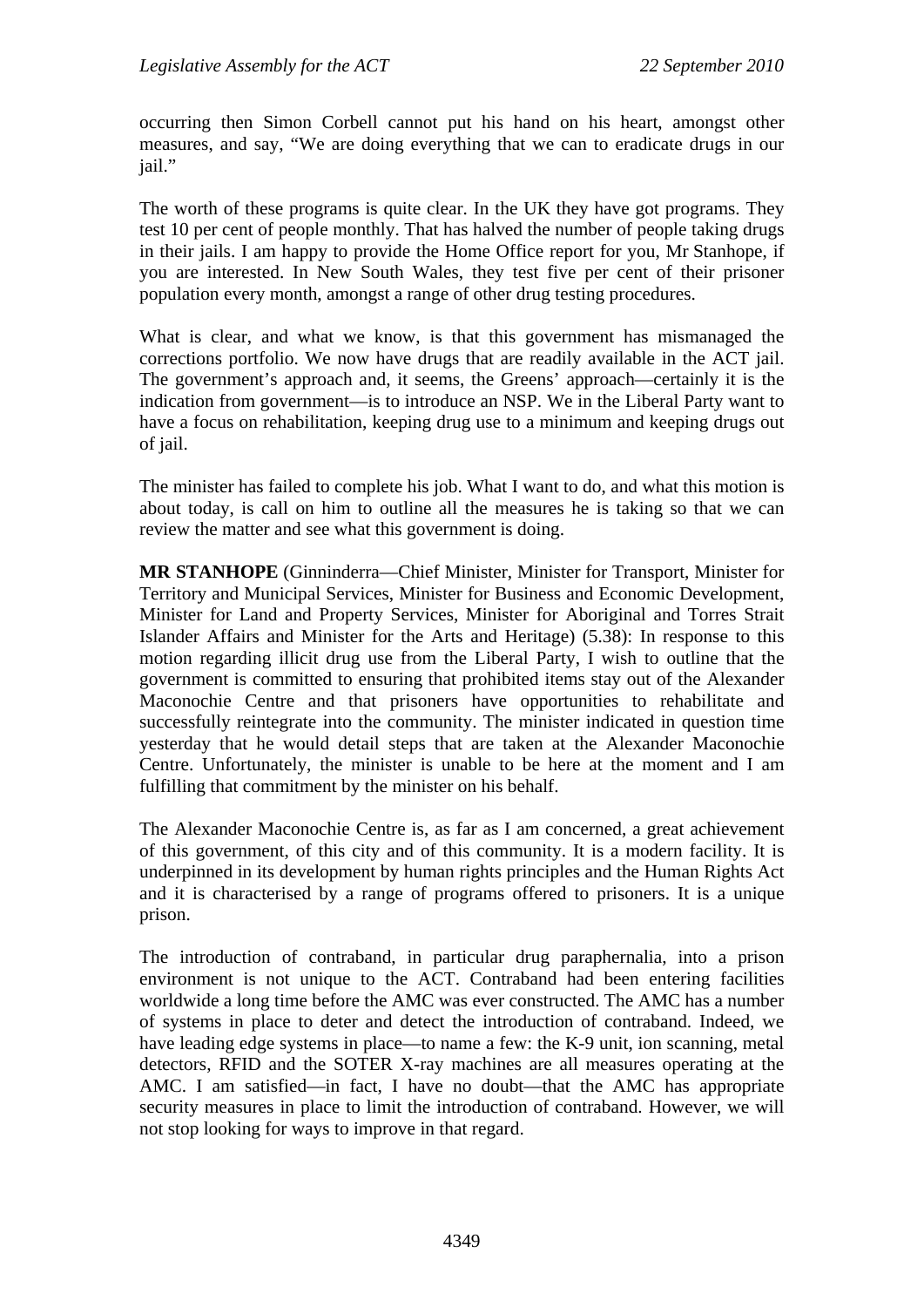The introduction of very draconian measures would be required to keep drug paraphernalia out completely. It would involve such things as banning contact visits altogether. It would involve intrusive searching, including body searches, of all visitors, staff and authorised personnel visiting the facility. You can only imagine how the community, the Human Rights Commission and the ACT Ombudsman, not to mention organisations such as the United Nations, would react to such a policy shift.

This government takes on a threefold approach to addressing drugs at the AMC. These are supply reduction, demand reduction and harm reduction. The objective of supply reduction is to disrupt, discourage and prevent the production, supply and uptake of illicit drugs, and to control and regulate the supply of licit substances. Demand reduction aims to discourage the uptake of harmful drug use, including abstinence oriented strategies, treatment and support to reduce drug use through education. Finally, the objective of harm reduction acknowledges that illicit drug use occurs. It simply acknowledges that reality and provides a set of actions that aim to reduce the harm that arises as a consequence of this residual drug use.

As part of supply reduction, detection of illicit drugs at the AMC is achieved from a variety of sources, including electronic and physical surveillance and monitoring; intelligence-based interruption of supply through various methods, such as targeted monitoring of prisoner telephone conversations and interception of suspect mail; searching prisoners, staff, cells, common areas and visitors through the use of ion scan equipment and passive alert drug detection dogs; liaison and intelligence exchange with the AFP; banning of visitors who attempt to introduce drugs into the facilities; visitor signage warning of penalties for introducing drugs into the AMC; clear plastic valises for staff and official and other visitors' effects on entry into the AMC; bulk breaking of goods and supplies outside the AMC secure perimeter; drug testing of all prisoners on admission; and targeted and random drug testing.

In addition to these measures, the government has increased its capacity to detect and prevent drugs at the AMC. Firstly, in February 2010—that is, early this year—two additional passive alert drug detection dogs and two additional dog handlers were recruited, meaning that Corrective Services now uses a total of four drug detection dogs.

Secondly, an X-ray scanner has been introduced to scan prisoners for contraband. The X-ray scanner is used on prisoners only and provides an alternative and less invasive method to strip searching. I should note that the ACT is the first jurisdiction in Australia to introduce such a device which plays an important role in not only detecting contraband but also deterring prisoners from introducing illicit drugs and other prohibited items into the AMC.

Corrective Services also has a urinalysis testing regime whereby all prisoners are tested on admission to the prison. Targeted drug testing based on intelligence is also conducted, as is random drug testing, with penalties for positive results. There is also a continuous searching regime of the prison on a planned and random basis where officers utilise all search mechanisms to locate contraband. The number of occasions on which they find contraband items is an indication of the extent to which people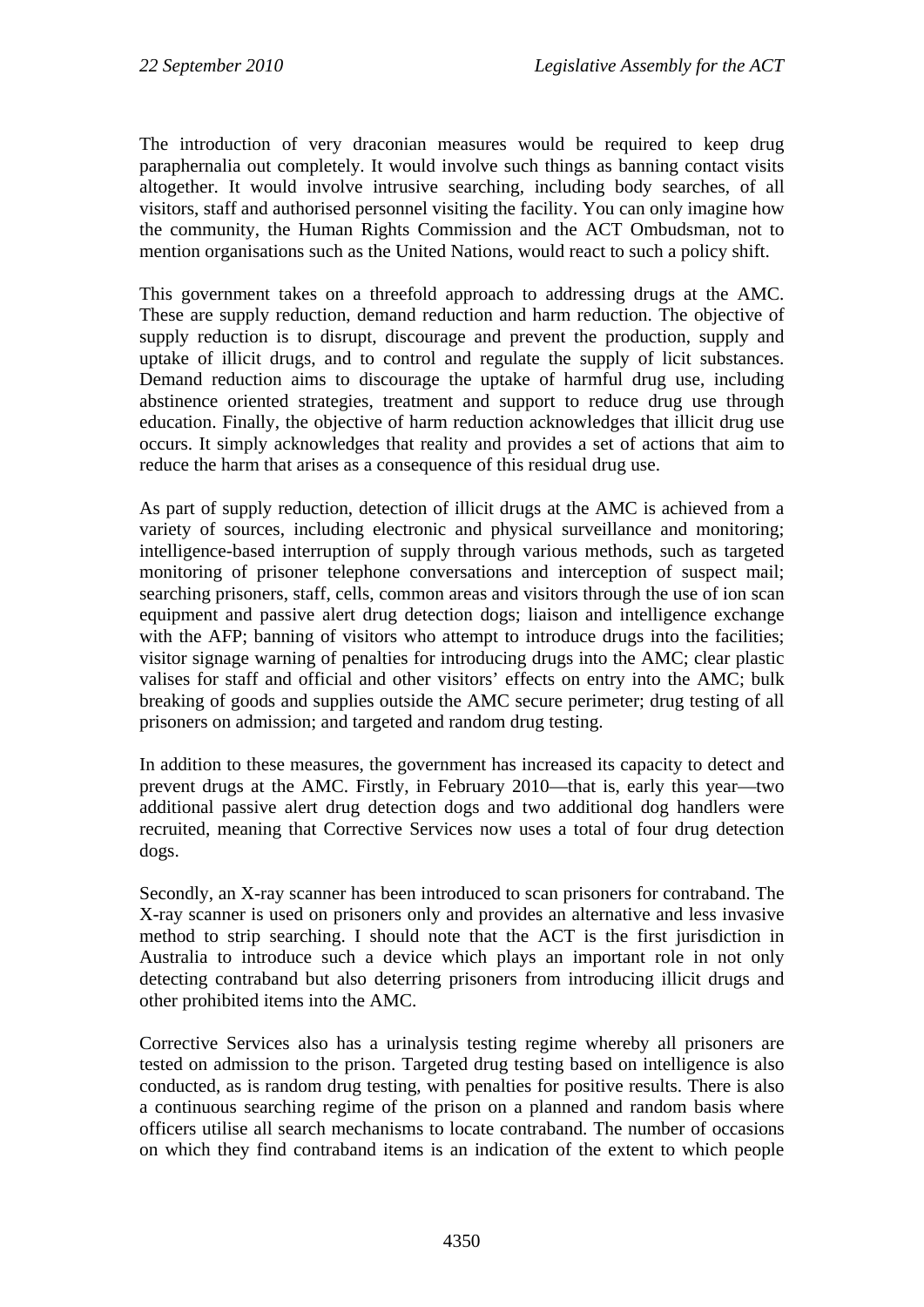will break the law and attempt to introduce illicit substances and other items into the centre. It is also an indication of the effectiveness of the measures in place.

I will also outline some of the programs offered to prisoners as part of our approach to address both demand and harm reduction. Firstly, the Solaris therapeutic community—a crime prevention initiative of the government—has been established for offenders committed to addressing their drug dependency issues. The therapeutic community is a structured and segregated environment where people with common addictions—for example, alcohol and drug dependence—live together and learn from and support each other.

The program duration is six months and it uses a staged throughcare program that encompasses assessment, readiness, treatment, transition and release. The program also supports participants to learn and develop pro-social behaviours, effective communication skills, educational and vocational skills, together with emotional and cognitive resilience skills. Admission to the therapeutic community is on a voluntary basis.

Since the commencement of operations at the AMC, the government has seen four intakes of prisoners into the Solaris therapeutic community, with an average retention rate of 83 per cent across all intakes. I should say that this figure, an 83 per cent retention rate, demonstrates that the vast majority of prisoners who enrol in the program are committed and clearly wish to address their alcohol and drug dependency issues.

Further, the therapeutic community operates within the throughcare case management model that underpins the AMC's operations, enabling offenders to continue their treatment after release during their period of community supervision. Prisoners released into the community following completion of the therapeutic community program may be eligible for short-term supported accommodation within the ACT corrections service managed accommodation program or community linkages are facilitated with other drug rehabilitation programs in the community.

The managed accommodation program is another crime prevention initiative funded by the government. It was implemented in late 2009 to address the criminogenic needs of high-risk recidivist offenders by providing accommodation in the community and addressing their alcohol and drug-related issues. Since the commencement of AMC operations, over 25 offenders have been provided with accommodation support through that particular program.

Since the commencement of operations at the AMC, the government has also offered a range of alcohol and other drug programs to its prisoners, including the health and wellbeing program, the AOD first steps relapse prevention program and the alcohol and other drug back in control relapse prevention program, as well as a successful opiate replacement therapy program—in other words, the methadone program.

The first steps program aims to help deal with the challenges faced when ceasing or reducing substance use. The program examines factors that trigger substance use and offers healthy alternatives. It assists in the development of knowledge, skills and confidence in making informed decision around substance use.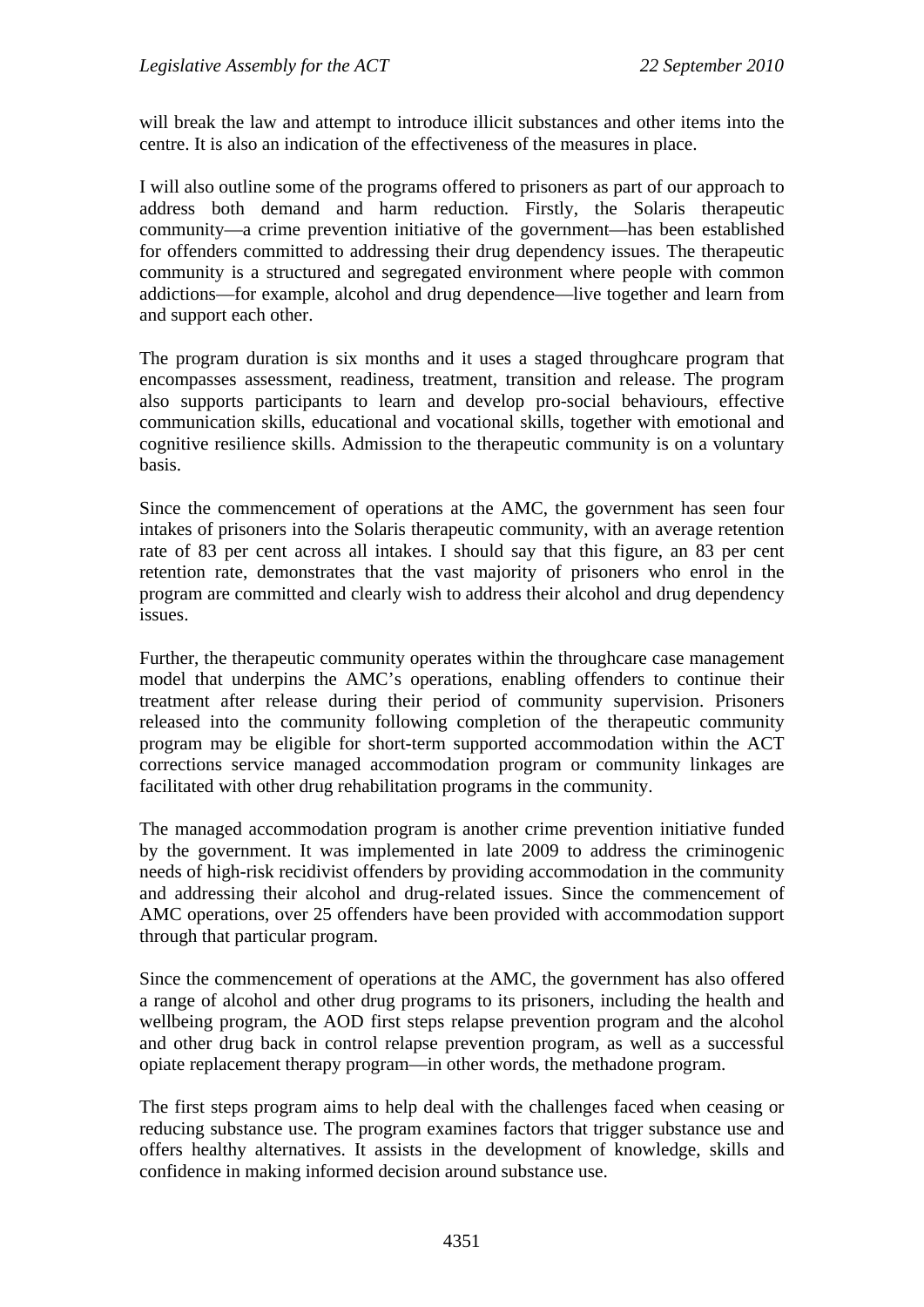The back in control program is an 18-session, high-intensity relapse program designed to assist participants to expand upon and consolidate skills learnt previously in the first steps relapse prevention program. The intention of the program is to improve participants' mental and physical health, increase lifestyle opportunities and enhance quality of life.

As you can see, Corrective Services has multiple diverse supply, demand and reduction strategies in place at the AMC. Rather than focus on the small amount of drug-related contraband that finds its way into the AMC, we should be commending the achievements and successes of the rehabilitation programs and supply reduction technology we have in place at the AMC.

Just to repeat—and I think this goes to the demand which Mr Hanson makes on the government to explain today—the steps that we take to seek to prevent contraband: we have electronic and physical surveillance and monitoring and we have intelligence-based interruption of supply through various methods, such as targeted monitoring of prisoner telephone conversations and interception of suspect mail. We do those things.

We search prisoners, we search staff, we search cells, we search common areas and we search visitors through the use of ion scan equipment and passive alert drug detection dogs. We liaise and receive intelligence and exchange intelligence with the AFP. We ban visitors who attempt to introduce drugs into the facilities and who are detected.

We have visitor signage in the facility warning of the penalties. We have clear plastic valises for staff and official and other visitors' effects when they enter the AMC. We bulk break goods outside the perimeter. We drug test all prisoners on admission. We have targeted and random drug testing throughout the year which involves all of those within Alexander Maconochie.

These are the things we do. Despite all of that—despite the technology, despite the drug dogs, despite the random tests, despite the constant searches—contraband continues to find its way into the Alexander Maconochie Centre, as it does in every other corrections facility in Australia and almost certainly in the world. At one level, of course, it is a signal of human ingenuity, the steps which people will take and the extent to which people are prepared to break the law.

We do all of those things. Some contraband, most particularly drugs and drug paraphernalia, finds its way into this prison. We would wish it did not, but it does. It is reflective of every corrections facility in the nation and the world. We could respond to that by turning a blind eye and adopting the sorts of attitudes that have been expressed by the Liberal Party today—an "all care but no responsibility; leave it up to them" sort of attitude—or we could seek to explore appropriate responses to the reality and seek to better understand the implications of that.

We confirm our commitment to the eradication of drug use at the AMC and the rehabilitation of prisoners suffering substance abuse and addiction. However, that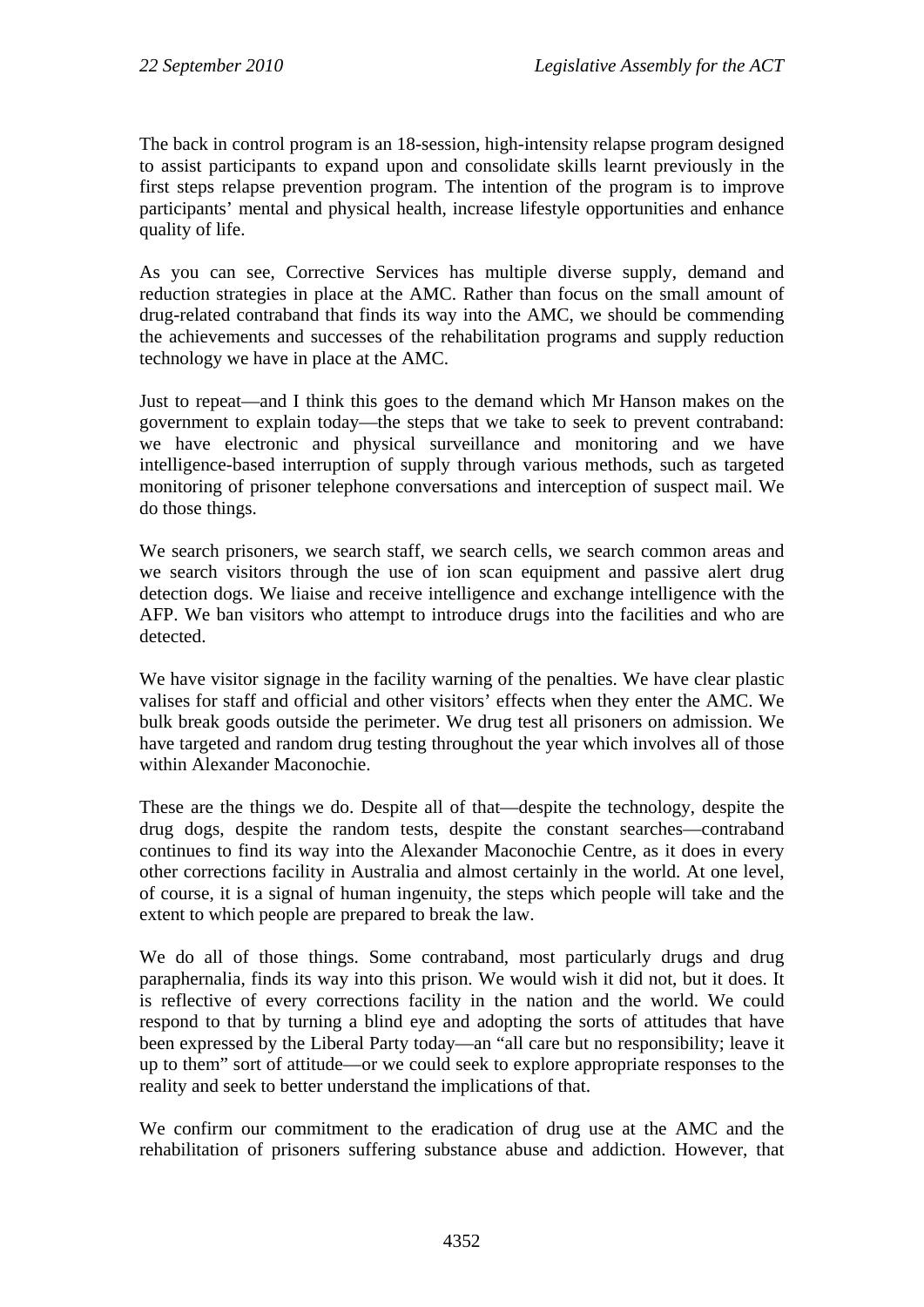cannot be by way of the use of the draconian measures that we would need to use to prevent interactions between prisoners and their families and interfere unduly with their human rights. The consequences of seeking a total eradication are so draconian and so against the interests of prisoners' rehabilitation that we are not prepared to contemplate their use.

You have to ask the opposition: what purpose does this motion today have? The answer is quite clearly none. It takes complex social, health and personal issues of addiction that mar the lives of individuals and turns those into simplistic statements that hide the facts that face prisoners, prison workers, prison authorities, governments and, ultimately, the community. The motion is a denial of reality. It is a denial of the facts. Motions such as this, and the language that the shadow minister uses, have the effect simply of brushing over the complexity. Using the word "rehabilitation", as Mr Hanson does, does not make the motion compelling or believable.

The government is not hoodwinked into thinking—and nor will anybody else be—that Mr Hanson or the ACT Liberals care at all about the rehabilitation of drug users or their health. If you did, you could not possibly be supporting the sorts of attitudes that you parroted today and have parroted in recent days.

I should add that the motion does not provide any comfort to those who work in the prison environment. They know what the problems are. Stating them in this way does not change the complexity of the problems, even if the opposition thinks it is that simple. Prison workers themselves are rightly concerned by the issues the matter of contraband raises in the prison. The sudden conversion of the opposition to championing the rights of workers does not convince me and will not convince anybody else that the interests of the worker are at the forefront of the opposition's thinking. Certainly, there is no track record in the Liberal Party of concern for workers. The ACT Liberals do not identify prisoners—

## *Mr Hanson interjecting—*

**MR STANHOPE**: They do not. This is at the heart of the Liberal Party's position and philosophy on this. The Liberal Party simply do not identify prisoners or drug addicts as people worthy of concern, humane treatment or the sorts of considerations which everybody has a right to. That is what is at the heart of this motion. Today Mr Hanson stands here, walks away from and dismisses a commitment to human rights across our community, including in our prison.

That is what this is about. It is the same as the nonsense we have heard from him in recent days in relation to truancy. It is a convenient opportunity to stand up again and wave the flag, as they have always waved it, in relation to human rights when they opposed the Human Rights Act. They have continued to oppose human rights. They do it here again because they see drug addicts and prisoners as lesser human beings. This motion does not move this issue forward at all. It does not seek to find solutions. There is no effort to solution in this at all. It is not constructive and it is not insightful. It should not be supported.

**MR SESELJA** (Molonglo—Leader of the Opposition) (5.53): What we just heard from the Chief Minister was prepping the ground—we have seen it in the media—to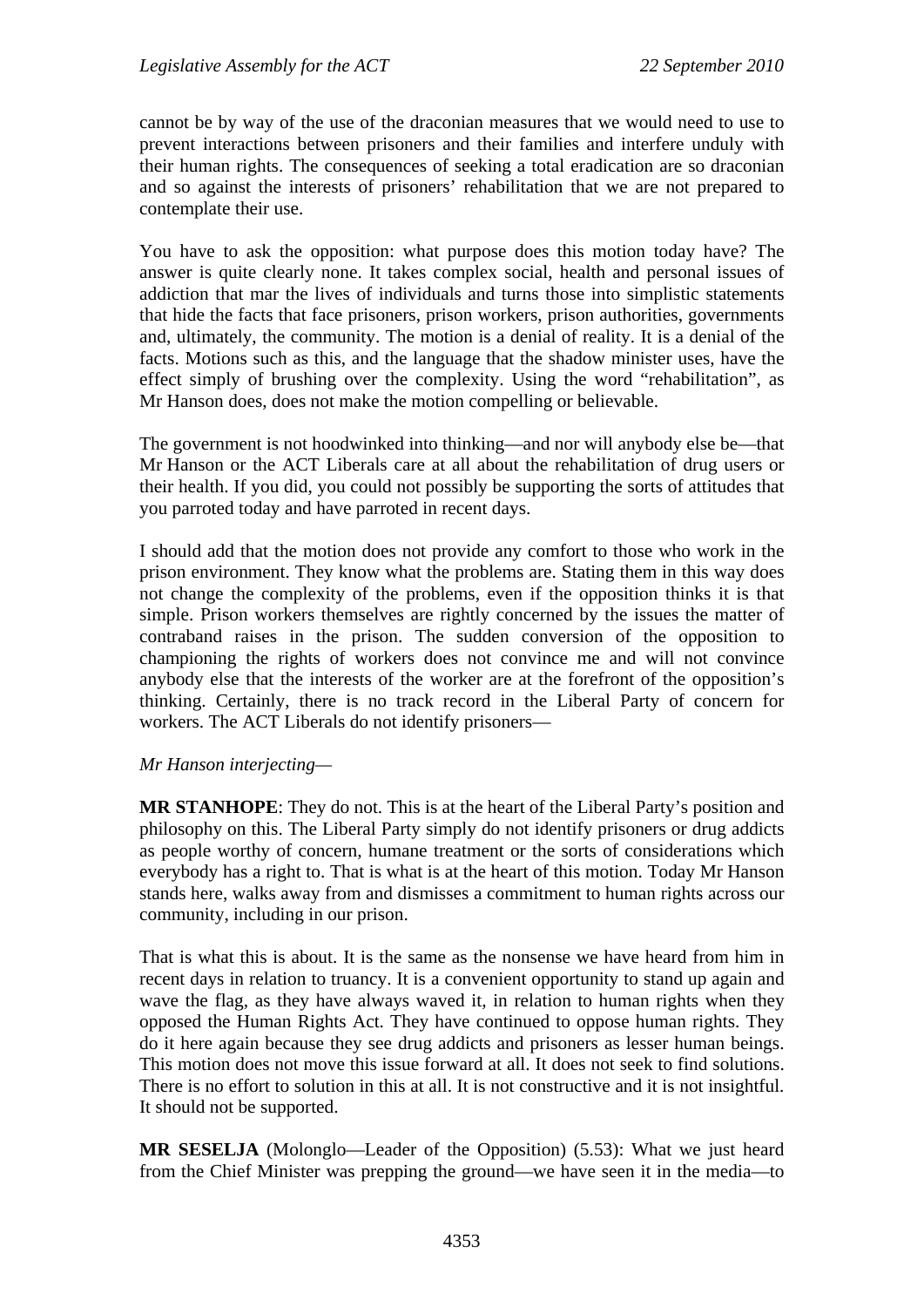sell out the prison guards. That is what we have got today from the Chief Minister, the Labor Party and the Greens. They are going to sell out the prison guards. No matter how he tries to squirm around it, that is what they are doing. He has prepped the ground in the media and he has confirmed it again today.

We read in the *Canberra Times* the comments from Mr Stanhope, and it is worth reflecting on those comments. He said that drugs are readily available. Effectively, what he is saying is that there is nothing we can do; that the war to keep the drugs out, the efforts to keep the drugs out, have failed. In this losing battle, this government is prepared to throw up its hands and say, "We can't stop them, so let's have a needle exchange."

It is worth reflecting on the exact words used by the Chief Minister. He says he is now more inclined to believe that a needle exchange "as a minimum" is something that he would accept. So how much further is this government planning to go? What other harm minimisation measures does this government have planned for the prison? If it is going to go beyond the needle exchange, if he has already prepped the ground for the needle exchange, what else is in the pipeline? Perhaps the Chief Minister could be given leave to speak again so that he can tell us what other things, over and above a needle exchange, this government will now do.

It has thrown its hands up and has again sold out the prison guards. It has sold out their concerns and disregarded their very legitimate concerns about safety and, in the words of the union representing prison guards, the concerns they have about drug-affected prisoners wielding syringes. This government has said to those prison guards, "Bad luck; we've made our decision." That is the ground that has been prepped. It was clearer in the chamber just then from Mr Stanhope's speech than it was even in his comments in the media—he is prepping the ground.

Canberrans would be asking themselves: is the government really fair dinkum about keeping drugs out of the prison? You would have to conclude that the answer is no. You can see that from Mr Corbell's obfuscation today with the media where he will not actually reveal the true extent and detail of how many random drug tests are actually taking place in the prison. How fair dinkum are they? We go to their record. Mr Hanson has talked about their record in managing the centre, and there is no doubt that it has been a debacle from start to finish. Just reading the list of dot points on failures since they opened this prison would take the rest of my speech. It is unfortunate that we do not have longer to go through them, but I think they are well known. It is well known how badly this prison has been managed by this government.

Now they are saying effectively to us, "Because we've managed it so badly, the only way to go is a needle exchange program. That's where we're left. We didn't get the opening right. We haven't been able to manage the prison population. We haven't had the resourcing right. We've been all over the place in so many areas, to the extent that contraband has been able to readily find its way into the prison." This government have done such a bad job they say, "The only answer now is to have a needle exchange program." What they are saying to the workers in the prison is: "Your rights don't count. We are not concerned any more about your very legitimate concerns."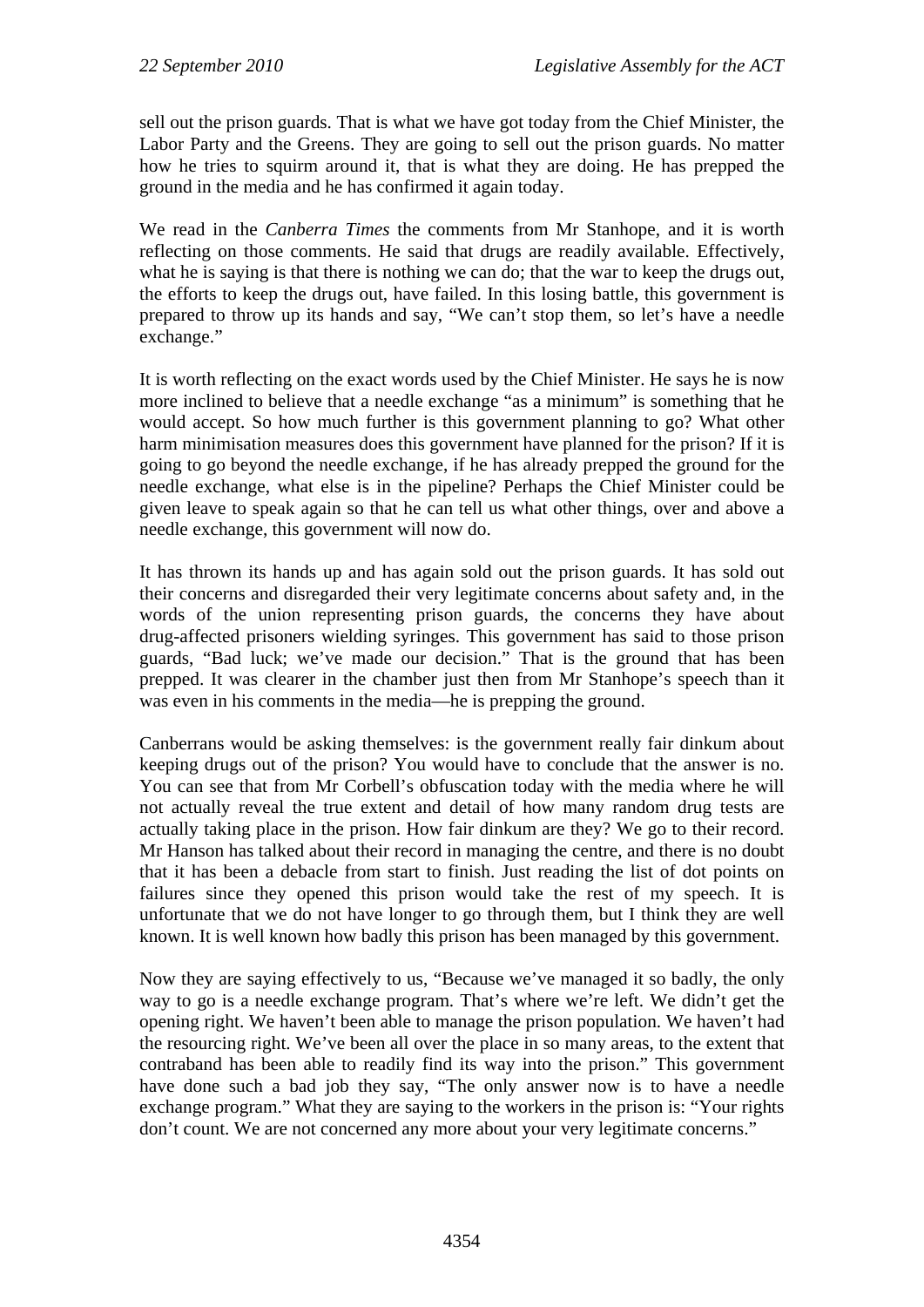We go back to the philosophical underpinnings, and it is an interesting dynamic that we are seeing where this Labor-Greens alliance is pulling this government. I do not think it took much pulling.

**Mr Hanson**: They're naturally inclined that way.

**MR SESELJA**: We have a situation where the government are naturally inclined that way. They are naturally inclined to put the human rights of prisoners above the rights of prison guards. Mr Stanhope, in his contribution, noted concerns about truancy. Likewise with truancy, they have said that there is somehow now a human right to wag school. It is ridiculous, but that is what we are seeing. If you were to ask someone in the community about whether or not they would have thought that Jon Stanhope and his government would have been fiercely committed to keeping the prison drug free, I think we know the answer we would get. I think that this government have been looking for the excuse. This was always the end point. This was always where they were going to end up. They were always going to end up with this kind of harm-minimisation approach. But it is harm minimisation at whose expense?

It does not minimise the harm for prison guards; it puts them in harm's way. That is what it does. Despite the fact that there may be well-intentioned people who argue for it, it is not in the best interests of prisoners either. To argue that a prisoner who enters the Alexander Maconochie Centre who is addicted to illicit drugs and who is seeking to be rehabilitated and seeking to get off the drugs is well served by a regime which is ineffective in stopping drugs from getting in and which allows, therefore, needles to be exchanged is absurd.

*At 6.00 pm, in accordance with standing order 34, the debate was interrupted. The motion for the adjournment of the Assembly having been put and negatived, the debate was resumed.* 

**MR SESELJA**: It is absurd to argue that prisoners are well served by a regime which is lax on drugs getting into prison and which simply has as the solution a needle exchange program. The prisoners are not served by it; it does not aid their rehabilitation. To argue that the prisoners are not affected by there being more needles in prison and more drugs in prison is ridiculous. It raises safety issues for prisoners, not to mention the prison guards.

What this government is now choosing to do and what this Greens-Labor alliance is choosing to do is to effectively do what I think people would have suspected they always wanted to do with this prison—to have a lax approach in the first place, to put so-called human rights concerns above the rights of workers to a safe environment and the rights of prisoners seeking genuine rehabilitation to seek that in a drug-free environment. This government is selling out all of those interests.

The government are selling those interests out and saying, "We can't do anything about drugs getting into prison." They have not really tried, and, let us face it, that is at the nub of this. It is a philosophical position where they were never going to be fair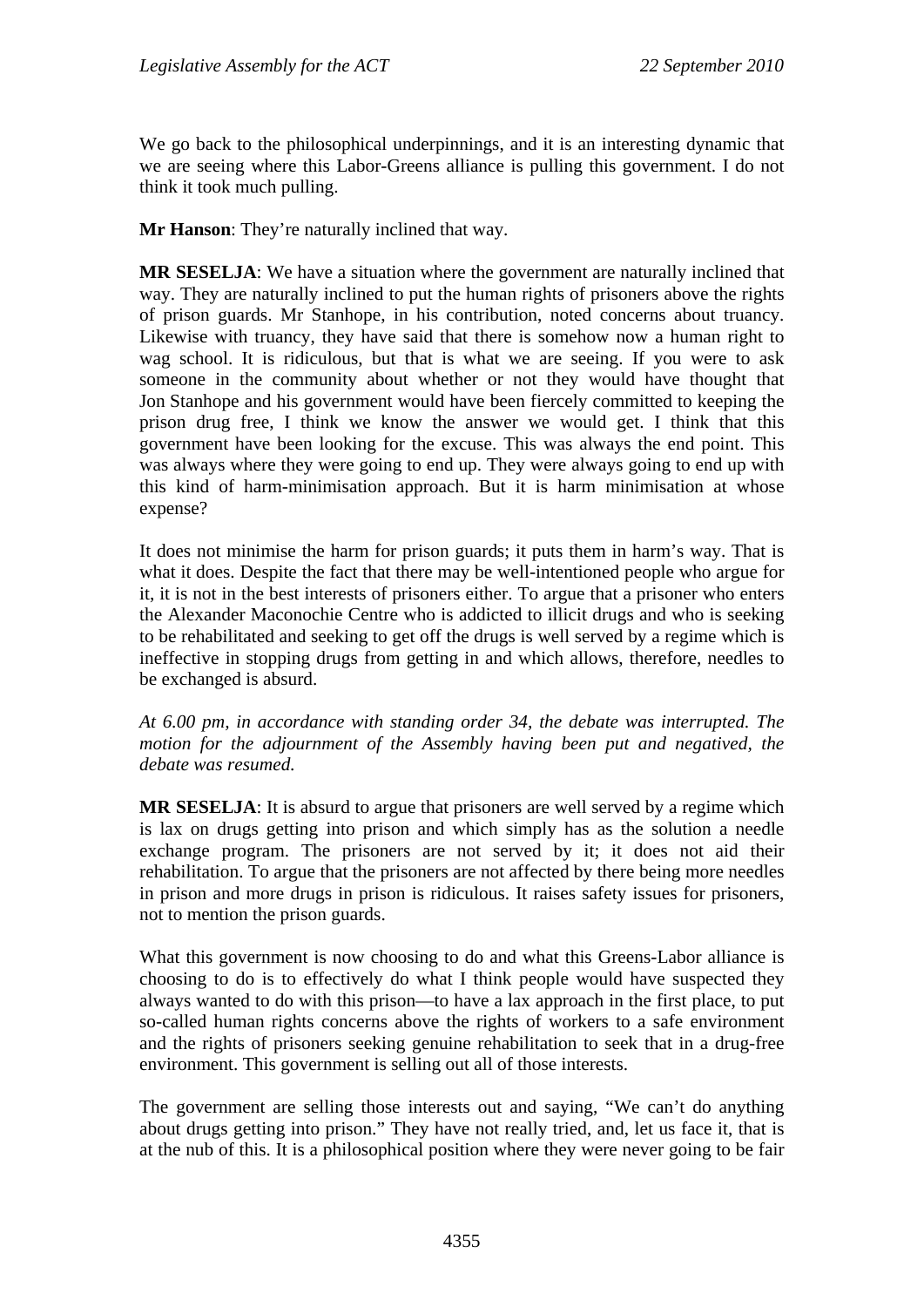dinkum about it. Does anyone really believe that Jon Stanhope and his government were fair dinkum about stopping drugs from getting into the prison? What was their focus? Their focus was not about keeping it drug free, about preventing contraband from coming in. Their focus, as always, was on the wrong issues. Their focus was on getting artwork into the prison. Their focus was on being able to call it the most human rights compliant prison in the country.

We certainly paid top dollar for this prison. We certainly paid for something that should have given us a better outcome. But now we are told we should simply accept that there is nothing this government can do. Despite the fact that we paid the most expensive price per bed for a prison in the country and the fact that it is the most expensive to run, what do we get? We get worse results, it seems, than other prisons.

This is a sell-out. This government and this Labor-Greens alliance are now selling out the interests of prison guards. They are ignoring their genuine concerns and they are selling out the interests of prisoners who genuinely wish to rehabilitate themselves. For that reason this motion should be supported today, and I commend Mr Hanson for bringing it forward.

## **Sitting suspended from 6.03 to 7.30 pm.**

**MS BRESNAN** (Brindabella) (7.30): The Greens will be opposing the motion from Mr Hanson today. There has been much mention by Mr Hanson in the media and here today in his speech about needing to stop drugs getting into the prison, with very little mention about how he would actually do this. His point is particularly relevant, given every prison, not just in Australia but around the world, has not been able to implement policies or procedures for this to occur.

Mr Hanson's recent call has been for randomised drug testing to be introduced at the AMC. Mr Corbell has today stated that this already occurs, as has Mr Stanhope in his speech earlier. I am also aware that all prisoners have a blood and urine test when they arrive at or enter the prison, which would also potentially pick up any possible drug use.

I will be interested in seeking some further information from Mr Corbell, the corrections minister, on how the tests are conducted at the AMC as there is information from new case studies on randomised drug testing conducted in the UK which does present some concerning information. These studies are some of the most comprehensive on this subject.

A number of studies have been conducted into the UK system of drug testing, including both qualitative and quantitative analyses. The most comprehensive analysis provided by the University of Central England and Birmingham indicated that the low detectability of hard drugs, in particular heroin, meant that random drug testing did not typically act as a deterrent for drug taking. The relatively high level of detectability of so-called soft drugs such as cannabis means that there is a measurable effect on individuals switching from these drugs to intravenous drugs.

Broad-ranging surveys of prison officers, governors and prisoners indicated that a likely effect of mandatory drug testing was to shift soft drug use to hard drug use.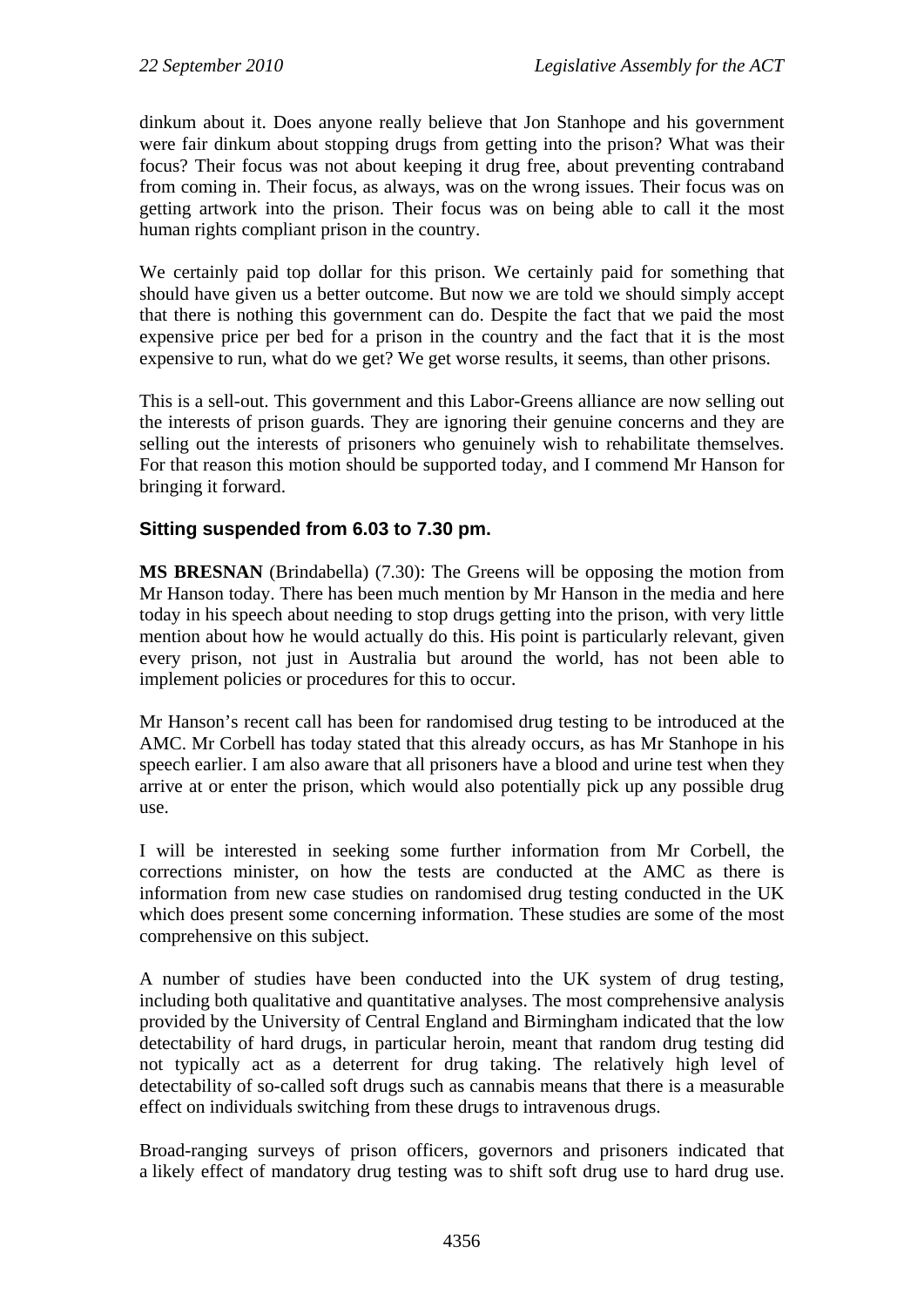Additionally, prisoner and guard focus groups in the study reported increases in prisoner violence, particularly towards any prisoner caught out by drug testing. I would seek assurances from the minister that the process of randomised drug testing at the AMC is being managed and monitored to mitigate these impacts if they are shown to be occurring. Also, as I have highlighted previously, in none of the prisons where drug testing has been introduced has drug use been entirely eliminated nor has the problem of blood-borne virus transmission been addressed.

The ACT Greens have put forward a paper on possible models for the implementation of a needle and syringe program in the AMC as a measure to reduce the high level of blood-borne virus transmission that occurs due to needle sharing in the prison. And I imagine that is partly why Mr Hanson's motion has eventuated today.

It is a broadly acknowledged policy of both the ACT and Australian Greens that the most effective means of combating drug issues, including people currently in the AMC, is through harm minimisation. We have this policy because it is supported by the best possible Australian and international evidence. Harm minimisation is shown not only to reduce associated harms of drug use such as health problems, overdoses and drug-related crime but it additionally reduces overall levels of drug use, particularly for highly addictive drugs such as heroin and crystal methamphetamines, by providing safer access to programs to combat addiction.

Applying these principles to a prison facility presents unique challenges, and this is the reason why we developed a policy paper based upon the international experience of needle and syringe programs in prisons. The research examined by the ACT Greens discussion paper as well as the feedback we have received is clear. Needle and syringe programs reduce blood-borne virus transmission. They increase the uptake of drug treatment programs and improve safety for corrections officers. I emphasise the point that it actually improves safety for corrections officers. In some cases the presence of a needle exchange program reduced the incidence of drug use.

I would like to refer to information contained in the discussion paper:

A review of international research and program development conducted by the University of New South Wales National Drug and Alcohol Research Centre in 2001 examined the successes and limitations of NSPs in a selection of prisons in Spain, Switzerland and Germany, and provides useful feedback on the success of various NSP methodologies. All prisons surveyed reported a significant reduction in syringe sharing and was almost non-existent at the end of most of the pilot studies, and where medical data was available, it largely indicted a reduction in seroconversion and other symptoms of BBVI—

that is, blood-borne virus infection—

spread. No cases of seroconverting for HIV, hepatitis B or hepatitis C were reported in any prison with an NSP … The review noted the limitations on the success of the program were based upon the knowledge and acceptance of the program amongst prisoners and staff, however staff attitudes were significantly positive. No syringe-based attacks were reported in prisons that had implemented the NSPs.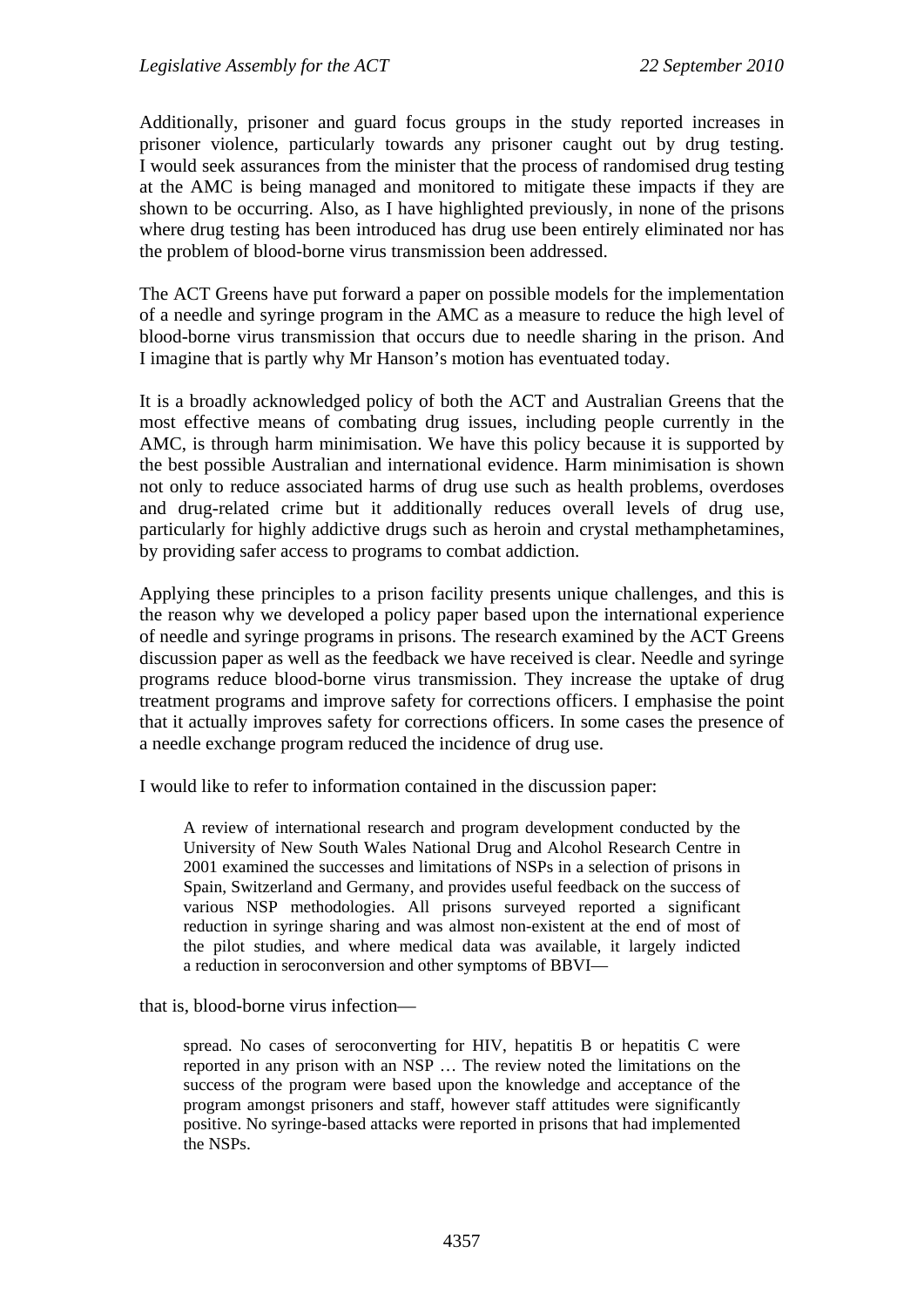Overall, prisons with NSPs have not resulted in increased drug use, have not caused security or safety concerns, and have reduced the risk of needle-stick injuries to prison staff. Evaluations have shown that NSPs actually make prisons safer. NSPs also result in people accessing drug treatment.

I would like to emphasis again that last point because this is actually from the Royal Australasian College of Physicians. They are not necessarily known as a group who would come out with that sort of statement if they did not have the evidence to back it up.

What the international experience has also shown—and this is something I learnt from my meetings in Lisbon on this matter—is that creating an environment where drug use, particularly through the use of needles, and its related health impacts can be discussed in an open way has a far greater educative and direct impact on the level of drug use. With the experience in Portugal, it was noted, in my meetings, that one of the main achievements of having NSPs was that they were able to provide training sessions with health staff, corrections officers and prisoners in regard to health, harm reduction and infections, and almost 100 per cent of prison staff were reached with these programs.

The steps we should be taking from here on are: to engage in a constructive conversation with corrections and health staff, community organisations involved in the provision of health services in the AMC and the community in general about the next steps of implementation. Also, when we are dealing with highly emotive and, unfortunately in this instance, politicised debates, it is imperative that we look to the evidence base.

It is notable that Mr Hanson has chosen not to outline any specific additional measures in his motion that the corrections minister should take to eradicate illicit drugs at the AMC. That is because, as I highlighted in my supplementary question without notice yesterday, to eradicate or, closer to the point, merely reduce drugs in prison, the types of measures that corrections would have to implement would be incredibly draconian, such as complete solitary confinement, no contact visits, extensive and invasive searches of all prisoners, visitors and staff, including health staff and corrections officers, and would create substantial difficulties in maintaining prisoner cooperation as well as the goals of a human rights compliant prison.

Once again, even in maximum security prisons where such measures exist in part or in full, drug use has not been eradicated. Human ingenuity has shown that prisoners have always been able to evade even the most stringent detection regimes. The question then is: given that drugs are present, what is the most effective course of action that we should take?

The Greens are constantly accused, in particular by the Canberra Liberals, of ignoring the reality of the situation. Here is a perfect example of where the Canberra Liberals are completely ignoring the reality of the situation and looking to policies and measures which have been proven not to work and have been dismissed by governments and prisons around the world.

**Mr Hanson**: But not in Australia.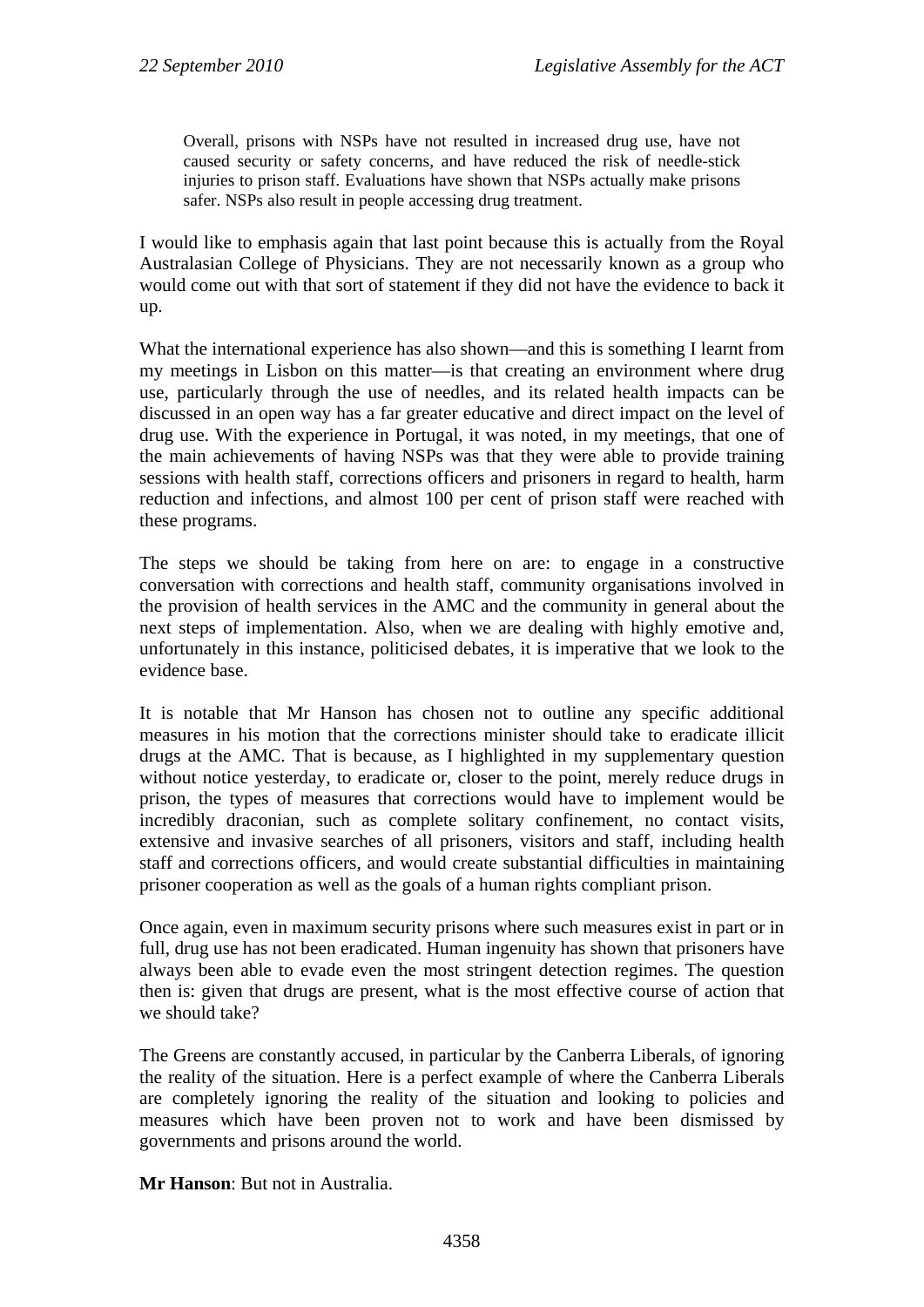**MS BRESNAN**: Yes, they have been, Jeremy. The ACT Greens believe that the most responsible course of action to reduce drug use in the prison is to target demand rather than to try to completely eliminate supply, simply because, even in prisons that implement the draconian measures I mentioned above, they still find ways to supply drugs to prisoners.

We continue to support the existing drug detection measures and punishment for those caught smuggling drugs into the AMC. However, we must acknowledge that these measures are imperfect. We refuse to take a head-in-the-sand approach and simply hope that the drug problem goes away.

When we take the steps to incarcerate someone in our society we have a responsibility to give them the best possible chance to rehabilitate themselves. This includes treating in the most effective fashion any drug problems they may have and preventing prisoners developing further health problems whilst they are inside. The evidence shows that our policy to implement a needle and syringe program is the most effective means of fulfilling this responsibility. Furthermore, our approach is the best method in ensuring correctional officer safety. When it comes to correctional officer safety, drug use minimisation, prisoner health, effective rehabilitation and human rights, we are more than happy to debate the evidence at any time and in any place.

It is unfortunate that the prison is being used as a political football by Mr Hanson as it is an easy target. If we want to implement policies in the prison that actually increase the uptake of drug treatment programs and reduce the rates of blood-borne virus infections which then will have flow-on effects in terms of aiding rehabilitation and reducing recidivism, then we must look to the evidence base and what is proven to work.

Mr Hanson did outline a whole lot of measures earlier—I do acknowledge that—but they are already things that happen in the prison now. He did say that they need to be done more effectively and I will be waiting with bated breath on how Mr Hanson proposes that that will actually be done.

Mr Hanson referred to a report from the Institute of Medicine. I do know that Drug Free Australia is one of the organisations that have quoted from this report but, unfortunately, they did not quote in full the paragraphs, which I will read out for you. I have the full report. These are the paragraphs which they selectively quoted from. I will read out the full paragraphs, to give the context:

As with drug treatment, a common concern is that sterile needle and syringe access may produce unintended results, including more new drug users, expanded networks of high-risk users, more frequent injection, and more discarded needles in the community. However, studies do not find evidence of such outcomes.

Sterile needle and syringe access can prove important in linking drug users to health and social services. Such programs also have the potential to help prevent hepatitis C—which is transmitted more readily by injection drug use than HIV by providing other sterile injecting equipment, such as cotton swabs and alcohol wipes.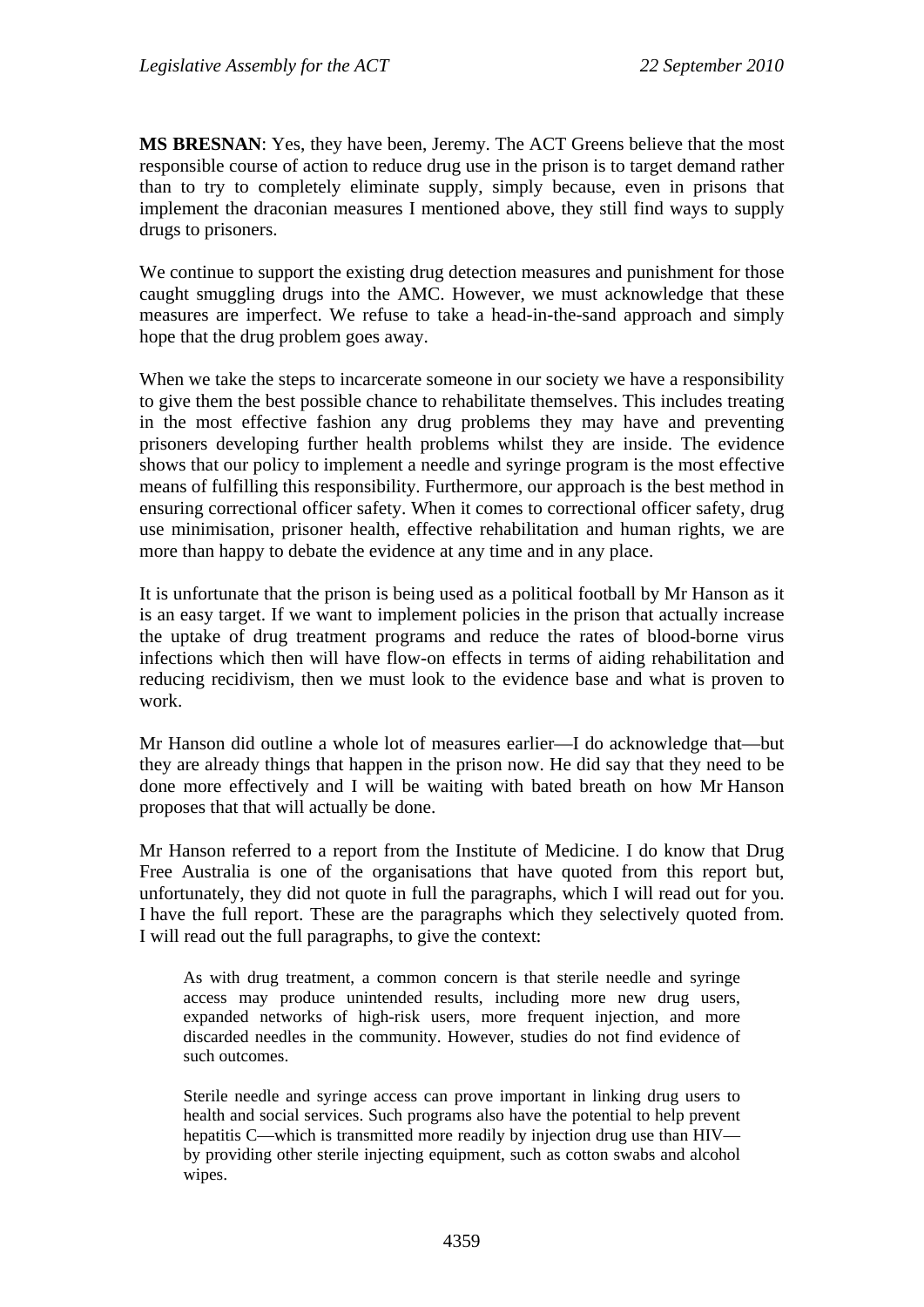Although questions remain about the impact of multi-component programs that include sterile needle and syringe access on actual HIV incidence, the report recommends that high-risk countries act now to implement such programs. These programs should include multiple access points and methods of delivery, focus on reducing sexual risks, and actively refer drug users to other services.

I think that shows that, when you are quoting a source of information and when it is being quoted by particular groups, you need to check the actual report and the source of information before you use it because, as this clearly shows, it was selectively quoted. What this report actually says is that it is in favour of needle exchange programs and that, while there are some questions around how the programs operate, high-risk countries should be implementing these as a matter of importance because of the impact they have on the spread of blood-borne viruses and other resultant impacts that they will have in terms of the operation of the prison.

**MR HARGREAVES** (Brindabella) (7.43): I would like to put on the record a couple of things. Firstly, when I was in Mr Hanson's position—as shadow minister—I opposed the installation of needle exchange programs in the prison as well. I actually took the view then that the welfare of the officers was more important than the health of the prisoners—that the security of the officers was a really important thing. I still hold to that view—that that is a very important thing.

But I have to confess that I have changed my position relative to the needle exchange program. I would like to advise the Assembly why. I would also like to talk about some of the things that Mr Hanson was saying earlier on. What we heard was a litany of things that he thinks that Minister Corbell and possibly even I got wrong with the prison in its first year of life.

Hello, if you want to get it right first time, well, mate, you need to be born by immaculate conception to do that, because you cannot do it. We heard a litany of things that went wrong, all the way down to the contract to build the building. What that has to do with the needle exchange program is totally beyond me. It is a completely different subject. All it succeeded in doing for me was show that the argument was a bit shallow and needed padding out a bit.

What Mr Hanson, I think, has missed really in this whole debate is that this is not a corrections issue; this is a health issue. This is actually about people's health. Now, when I was quizzed about it earlier on, at the time I was the minister for corrections, I said, "I will not talk about a needle exchange trial until the prison is 12 months of age." I wanted to get the ordinary things ironed out first, and then I thought we would spend about six months to design some sort of a trial. I ceased to be the minister, so I could not actually carry that through. But it was my view that because we had a health facility in the prison divorced from the corrections side of it that showed this government's commitment to the fact that this is a health issue.

Firstly, I want to applaud Ms Bresnan's discussion paper. I have not actually had a chance to completely read it, but the fact that it is out there is a terrific idea. I think it is a terrific idea. Let us have people talking about it. What we are actually seeing from those opposite is the normal redneck scaremongering that you would expect. We are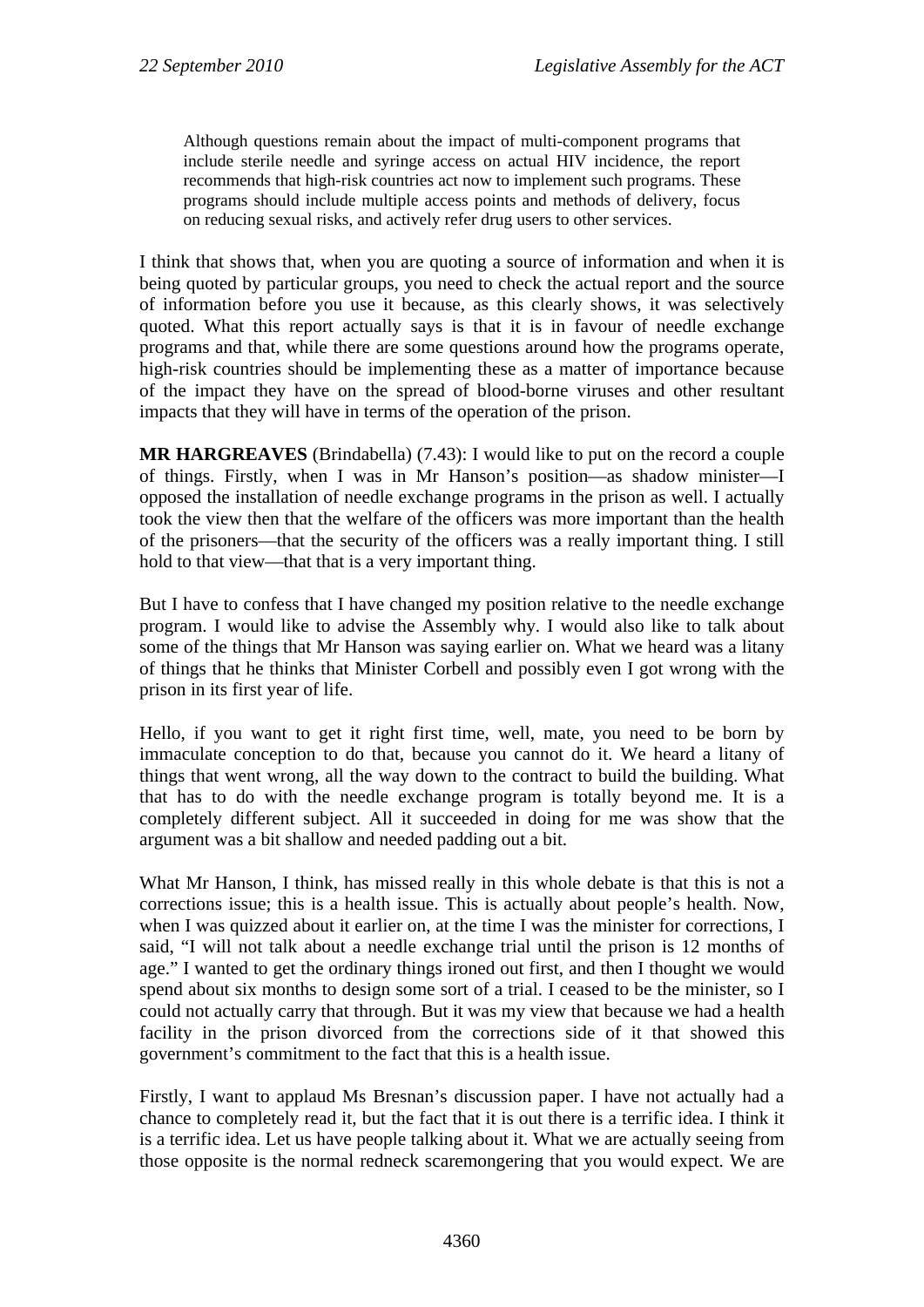seeing the normal redneck scaremongering that could actually whip up a frenzy in the community. They are saying that we have got a massive drug culture here and the only way to fix it is to belt the daylights out of people. Sorry, that does not work. That is just a hard on crime re-election program. It does not actually have any reality about it. It does not actually address the underlying issue, which is that people are dying from the transfer of blood-borne infections.

You have got to understand that there are two issues here. One is drug use and drug addiction, and that is pretty serious and everybody is concerned about that. The other issue is the transfer of blood-borne disease. Now, I do not know about the rest of you, but I would rather keep these people alive while I address their addiction to drugs. I would rather have a regime in there which keeps people alive so that we can say to them, "Here is an alternative to that. Let us help you get off your drug addiction and then go forward."

If we want to restore people back into our community, then we want to get them clear of their drug addiction and give them all sorts of life skills and things like that and put them back into the community, but you have got to keep them alive to do that. Denying people clean syringes in a controlled environment will guarantee that some of them are going to die from a blood-borne disease, whether it is before or after they are in the jail.

From where I am sitting, what we are seeing here is a politicisation of other people's misery, and I do not find that at all acceptable. We are seeing people in that prison who have no way of helping themselves. They are looking to us for assistance, and what do we do? Do we turn our back on them? I applaud the work of Brian and Marian O'Connell. In their work, they have been badgering people for a generation, and I consider them to be some of our society's most persistent heroes in this particular area. I think they are brilliant. And I also need to mention Bill Bush's work too, because he is absolutely sensational.

In the past, when we did not have a prison—it was in Goulburn—this was not possible. We had no control over this. It is now possible. We do now have control over this. We would be remiss in our responsibilities to the lives of people in Canberra not to proceed with this. It is not a case of a luxury item. It is not a case of, "Will we do it because we feel like it is a good idea?" We do not have any choice; we have to do it.

The problem, of course, is that, as with any kind of regime like this, the community is not necessarily ready for it, so we have to take the community with us. That is where I think the beauty of Ms Bresnan's discussion paper lies. That is where I was at when I ceased to be the minister, but I was also of the view that it was not the correction minister's responsibility. My view was that it was the health minister's responsibility, in conjunction with the corrections minister. It was the sort of thing that the community advisory panel or CAP—call it what you will—to the prison would have an input into and then that would take us forward.

But we need to negate the redneck scaremongering that goes on because of political expediency. I know; I have been there and I have done it, and I am not proud of it. I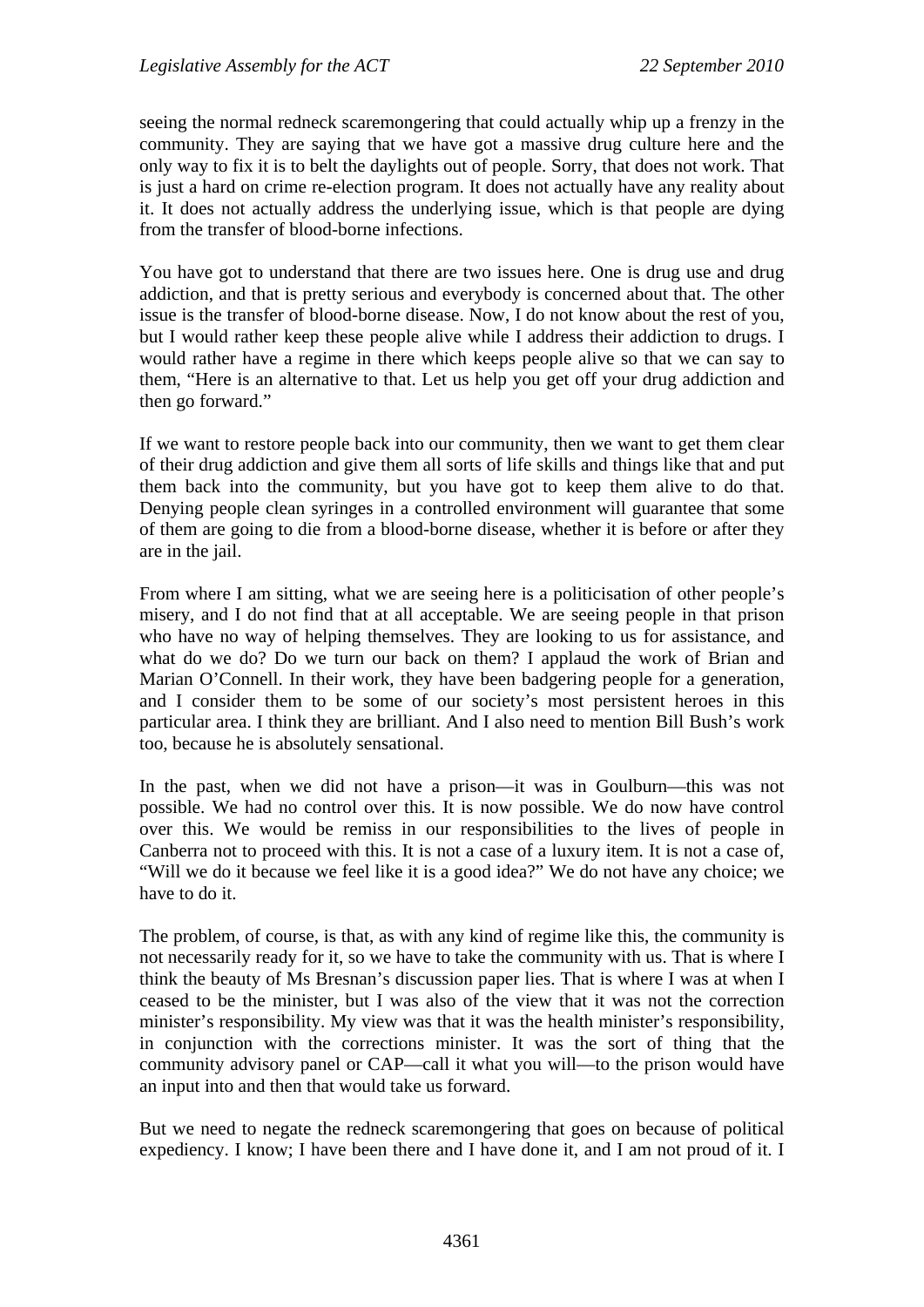am not proud of it one bit. And I can see it. It is like putting make-up on a pig. It is still a pig. And this is rednecking and scaremongering for political purposes.

**Mr Hanson**: Madam Assistant Speaker, I rise on a point of order

**MR HARGREAVES**: I apologise to the pig, before he says anything.

**MADAM ASSISTANT SPEAKER** (Ms Le Couteur): Mr Hanson?

**Mr Hanson**: I will just ask you to rule on the use of unparliamentary language. He has called me a redneck about four or five times; he has now called me a pig. I wonder if you would ask the minister—

**MADAM ASSISTANT SPEAKER**: Mr Hanson, I do not think that Mr Hargreaves specifically referred to you as a pig—

**Mr Seselja**: It was not lost on any of us.

**MADAM ASSISTANT SPEAKER**: or anyone in particular, so I do not think that your point is relevant, because he was not in fact referring to any person or personages.

**Mr Hanson**: I would ask if you could review the *Hansard* and maybe make a ruling on that tomorrow, Madam Assistant Speaker, because my interpretation was that that is what he was, if not directly saying, certainly inferring.

**MR HARGREAVES**: Madam Assistant Speaker, I would like to talk to that. I will clarify that. My comments were not directed at Mr Hanson personally. They were directed to the process and the policy of this particular approach. As I indicated before, I did it myself, and I am not proud of it, and I can see it popping up in the children opposite. I can see it coming up. The bad news is that this is being used for political expediency, because it is good stuff out there. It is the stuff that made John Laws an absolute billionaire.

**Mr Doszpot**: Where did the pigs come in? When do pigs come in?

**MR HARGREAVES**: And Mr Doszpot ought to be quiet, because so far Mr Doszpot has my respect and he is losing it at a rapid rate of knots. I can only assume from this approach that Mr Hanson has articulated today that he is an opponent of the harm minimisation approach to drug addiction. I can only assume that. The harm minimisation process is all about keeping people alive while ever you try to sort their problem out. Now what part of keeping somebody alive do they not agree with? There is only one alternative. You either support a trial and a community approach to having clean needles available, if you cannot stop the other, while you are addressing the other, or you do not. If you do not, that means you are condemning people to a miserable death. If you do, you recognise that the introduction of drugs and other substances into the prison is something that we fight.

The Alexander Maconochie Centre has a pretty good record for stopping it. That was not mentioned by Mr Hanson at all. He does not recognise that the incidence of drugs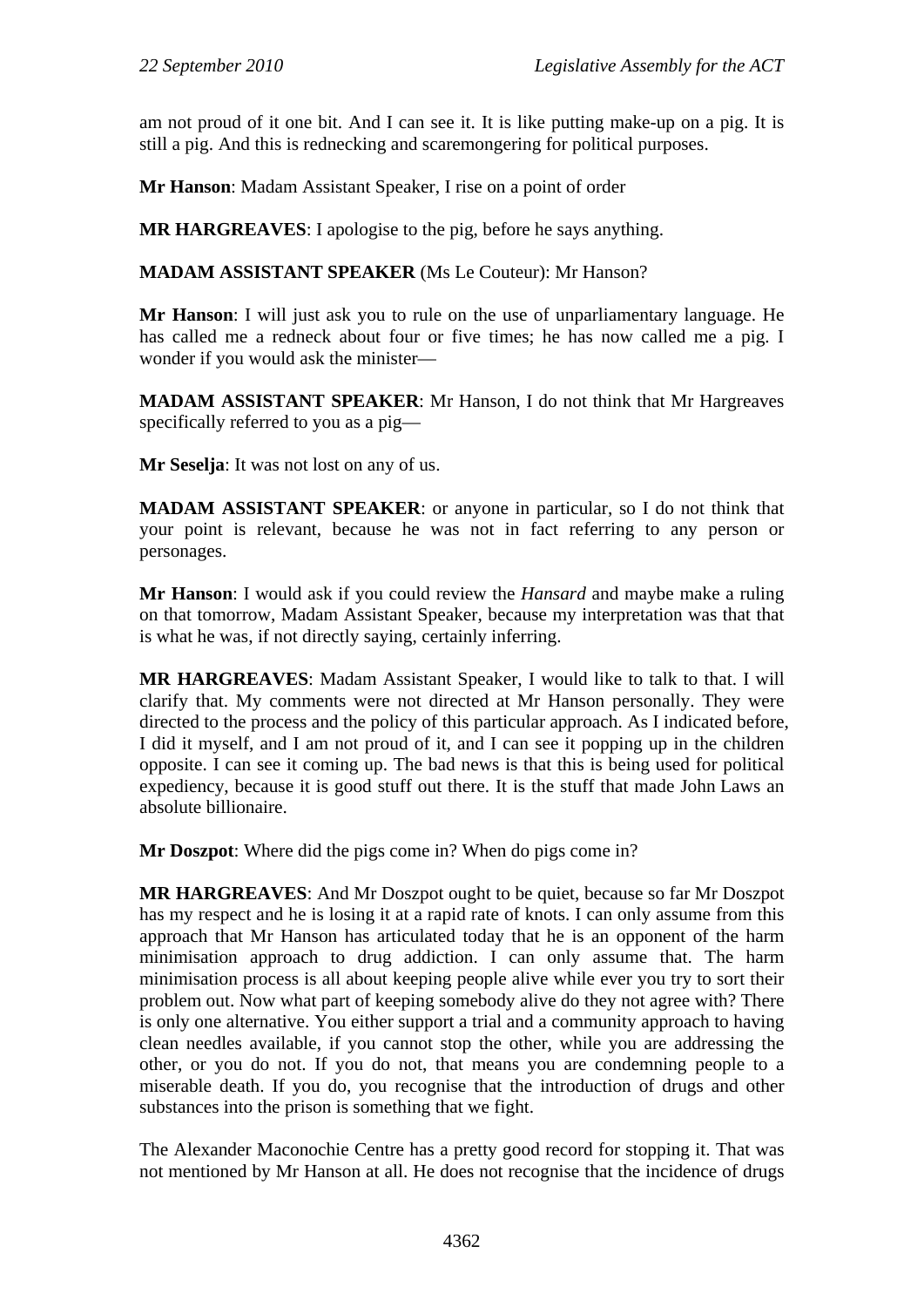going into the Alexander Maconochie Centre is nowhere near as high as in the New South Wales corrections system—nowhere near it.

**Mr Hanson**: How do you know that? Where is your evidence for that?

**MR HARGREAVES**: And Mr Hanson says, "Where is your evidence?" Ms Bresnan sprung him, like a mouse in a trap. He has no evidence to back up any of the assertions that he made. I can tell you this much, Madam Assistant Speaker: I do not need to be able to quote you chapter and verse that someone is going to die of hepatitis.

**Mr Hanson**: Where is your evidence about the volume of drugs in New South Wales?

**MR HARGREAVES**: I do not need that kind of evidence. I know it, and I know where they get it from, and you know where they get it from as well. Madam Assistant Speaker, it is unacceptable for the politicians in this town to sit in their comfortable little chairs and watch people contract disease in the Alexander Maconochie Centre and die as a result. They die as a result. I defy Mr Hanson to show us otherwise—to stand up here and tell me and the rest of us how he is going to stop people from getting hepatitis in the AMC. How are you going to do it? At least this is an attempt to stop it.

I again applaud Ms Bresnan's bringing forward of the discussion paper, because I think it is about time people out there in the community started talking about this a little bit more around the kitchen table so that they are better informed of the exercise, instead of listening to redneck political expedience.

**MR HANSON** (Molonglo) (7.54), in reply: Firstly, in response, I would like to turn to the motion that is on the notice paper and that has been discussed today. It has been described as redneck and it has been said that somehow I and all the people affiliated with me are pigs for having done it. Let us just go through it and see where it is so redneck and what this government and the Greens are actually opposing.

The motion firstly asked the Assembly to note the harmful effects of illicit drug use. That is a well-established factor. Illicit drug use is harmful, certainly when it relates to criminal activity. And the evidence—I went through it when I spoke earlier—is that a significant number of our prison population do use drugs and it is related to their crimes.

The second thing I ask the Assembly to note is "that illicit drug use is a factor in many of the crimes committed by prisoners at the Alexander Maconochie Centre". You know the statistics, and if you will just bear with me for one moment I will go to those statistics. I have here information from the Australian Institute of Criminology that 37 per cent of Australian detainees contributed some of their offending to drugs and 41 per cent of detainees in Australia are deemed to be dependent on drugs. That is from the Australian Institute of Criminology. The AIHW says that one in 10 prisoners are imprisoned for drug-related crimes. So that is what is established; it would be difficult to refute those comments.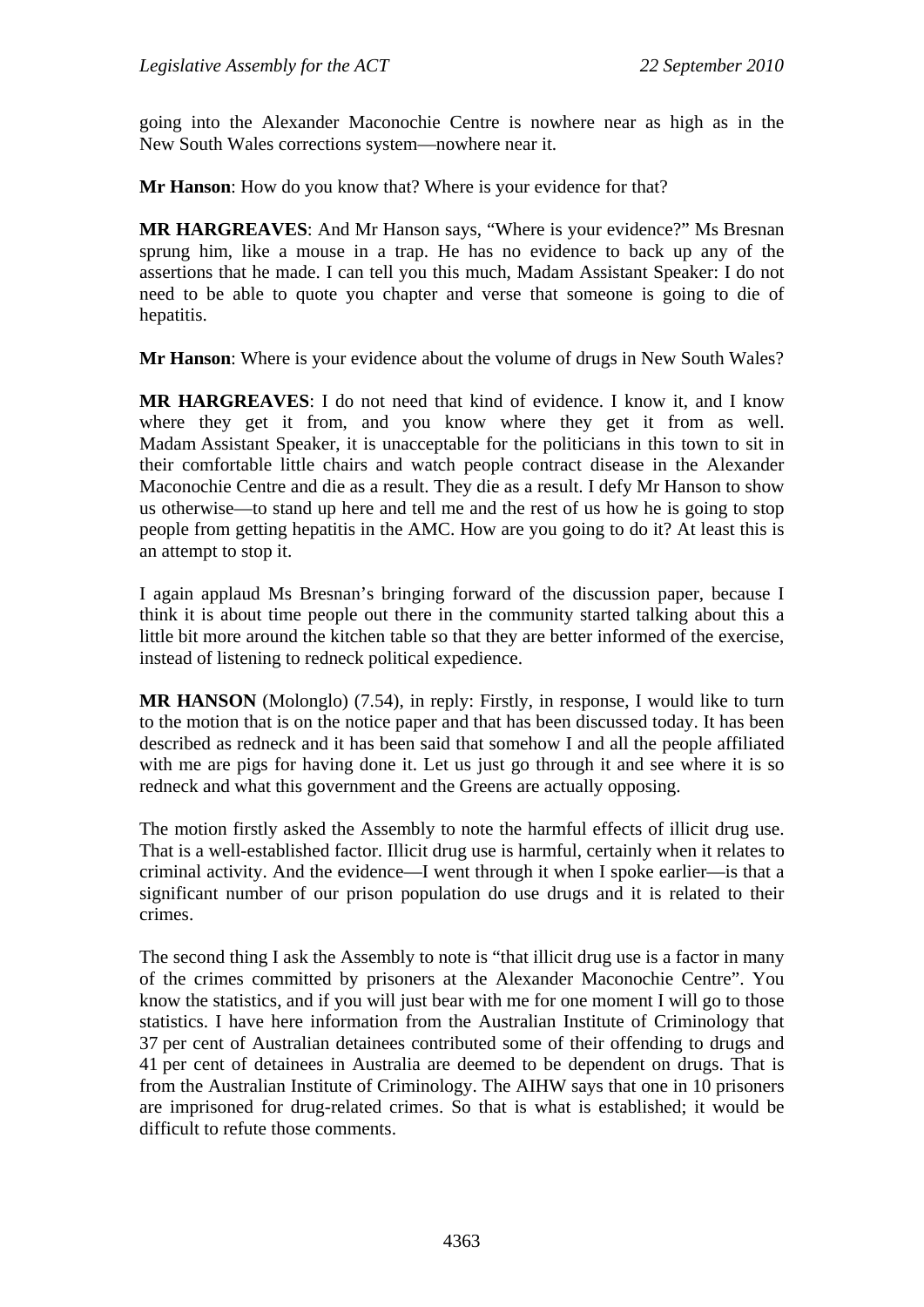I then ask the Assembly to note that "rehabilitation from substance addiction is made difficult in an environment where illicit drugs are accessible". That is a self-evident factor. If you were trying to rehabilitate from illicit drugs, either in the community or in jail, then, if those sorts of drugs are readily available, it is more difficult to rehabilitate yourself. Like an alcoholic who has access to alcohol, a drug addict will have ready access to drugs. That is why, when people in the community get sent to rehabilitation, that is an environment that is drug free. I do not see what the Assembly could have a problem with in relation to that.

I then ask the Assembly to note that "the Chief Minister has informed media that drugs are readily available to prisoners at the AMC". These are just lifting direct quotes from the *Canberra Times* of last week.

We then move on to asking the Assembly to confirm its commitment to eradicate illicit drug use at the AMC. That should be our goal. I am a realist; I do accept that it is a difficult and complex issue, but if we do not have as our goal the intent of eradicating drug use then I think that we are no longer adhering to the mission of corrections ACT. Corrections ACT has a mission:

To protect the community by providing a safe, secure and humane correctional system which encourages offenders to rehabilitate.

We should all agree that eradicating drug use by recognising that that is a challenging and difficult issue is an entirely reasonable thing to expect. And the motion asks the Assembly to confirm the commitment to the rehabilitation of prisoners suffering from addiction. Is there someone that wants to put their hand up and disagree with that statement? What problem do the government or the Greens have with that statement? I simply do not understand.

All those things that I am asking the Assembly to note and to confirm are entirely reasonable and entirely consistent, I would have thought, with the principles that have been espoused—although we have differing points of view on needle exchange, and I accept that. My motion does not mention needle exchange. I cannot see what there is in this motion. I will certainly grant leave if you want to point to a specific part of this motion where you would disagree with any of those statements.

Then the motion calls on the ACT government:

… to table in the Assembly by close of business on 23 September 2010, an explanation of all measures it is taking to prevent drugs from entering the AMC and to ensure that prisoners remain drug free.

If Mr Stanhope believes he has already done that through his statement, I would say that, if he has got nothing more to add to that, simply tabling that would be the full response. Then, if that is his response, that will be fine.

I understand that we have some heated debate in this place and I understand that there are some significant differences of opinion about various aspects of policy and how they are implemented. But I have been advised that this motion will not be supported.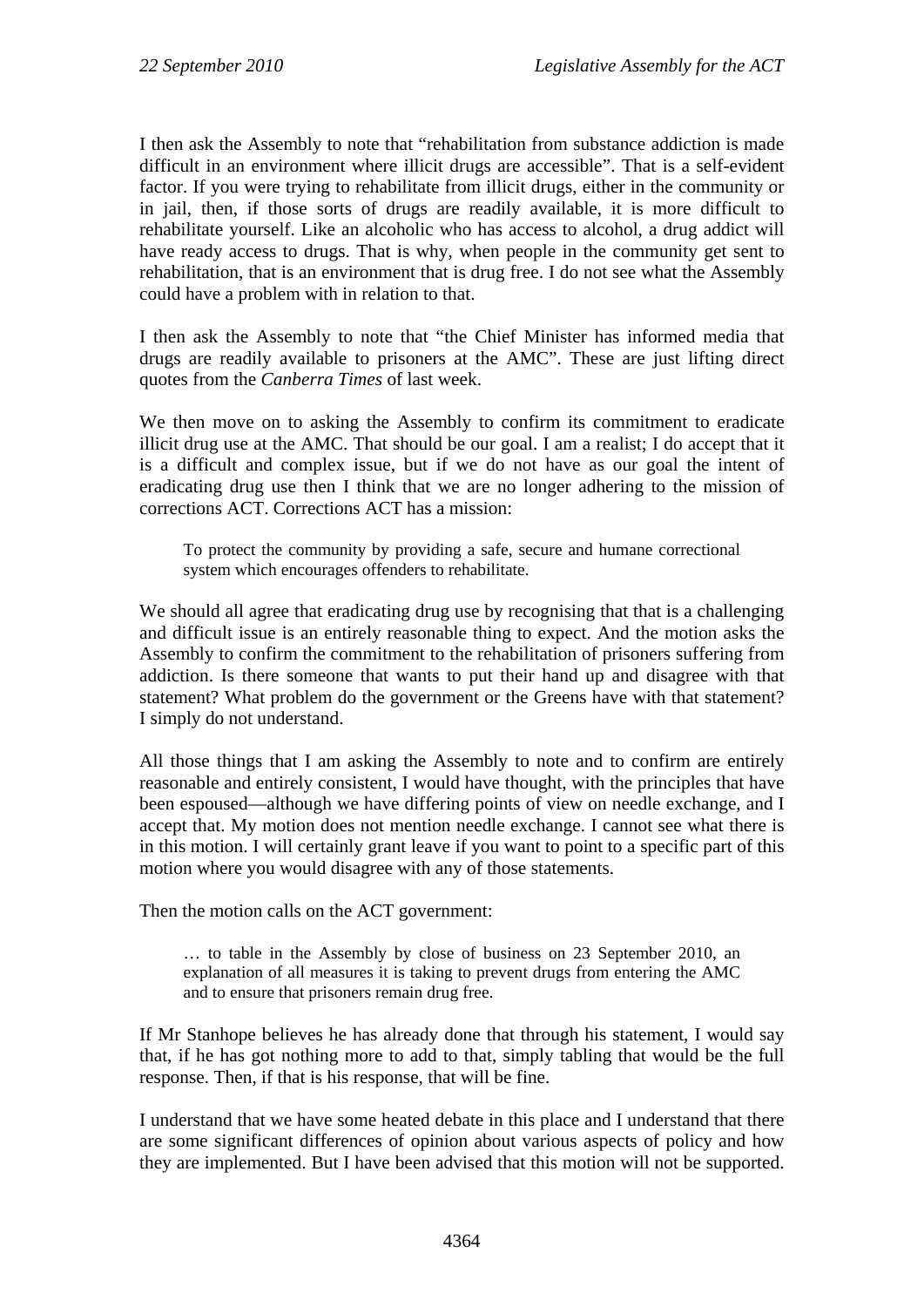I have just gone through it in detail. If it is not going to be supported, then, as I said, I would certainly grant leave to the members of the government or members of the crossbench to identify to me where they have a problem with any of those statements. If they vote this down, they are voting down what I think is a very reasonable motion that calls on some quite reasonable principles.

If they think that drugs are not harmful, that they are not a factor in crimes committed and that rehabilitation from substance addiction is not made difficult where drugs are available, and if they do not think that the eradication of illegal drug use is a good idea and that the rehabilitation of prisoners is a good idea, then they should vote against this motion. Clearly, that is what they are going to do. We can see that the ideology of the Greens and the government is blurring their reason in this regard.

The principal speech that I gave talked about the issue of needle and syringe programs but it talked much more about many other issues in terms of the problems that we have had at the Alexander Maconochie Centre. I have been accused in the speech by the Greens of using the jail as a football. This has been a political football in ideology from the government. It is the experiments that they have tried to introduce through the Alexander Maconochie Centre—this focus on human rights as opposed to proper discipline and security measures—that have turned the jail into the political football that it is. I went through that litany of problems that they have had which have been exposed to the media. They have got a lot of problems. It is not my issue. This latest issue of drugs in the jail was not even raised by me; it was raised by Mr Stanhope in a radio interview.

But let me turn to the issue of needle and syringe programs, which was the major topic of the speech by Mr Hargreaves and Ms Bresnan. No, we do not support it. And the corrections officers do not support it. In fact, as I understand it, the Prison Officers Association of Australasia—all the prison officers in Australia and New Zealand recently passed a motion that says "needles in, staff out". We are listening to the advice of the corrections officers. We have spoken with them. We agree with them that this is not a good idea, for a number of reasons, including the safety of prison officers.

There is a lot that we need to be doing to make sure that we have a target of eradicating drugs from jail—certainly lessening the amount. Although Mr Hargreaves quoted the fact that there are more drugs in New South Wales than in the ACT, he has got no evidence for that. What seems to be occurring at the moment is that it is quite clear that we have a significant problem here in the Alexander Maconochie Centre. I do not think that enough is being done to eradicate that problem.

With the position of the government and, it would appear, the Greens—and now that Mr Hargreaves has put his stake in the ground—it appears that there is no-one left on the government benches who is opposed to an NSP. It would appear that the will of this Assembly by the majority of its members will be moving forward with this program. It is something that we need to raise and discuss in the community. Although there are people who sit on the benches here who think it is a good idea, if you go down to the jail and speak to the corrections officers—and you have done that, Mr Hargreaves—you will know that they do not support it at all.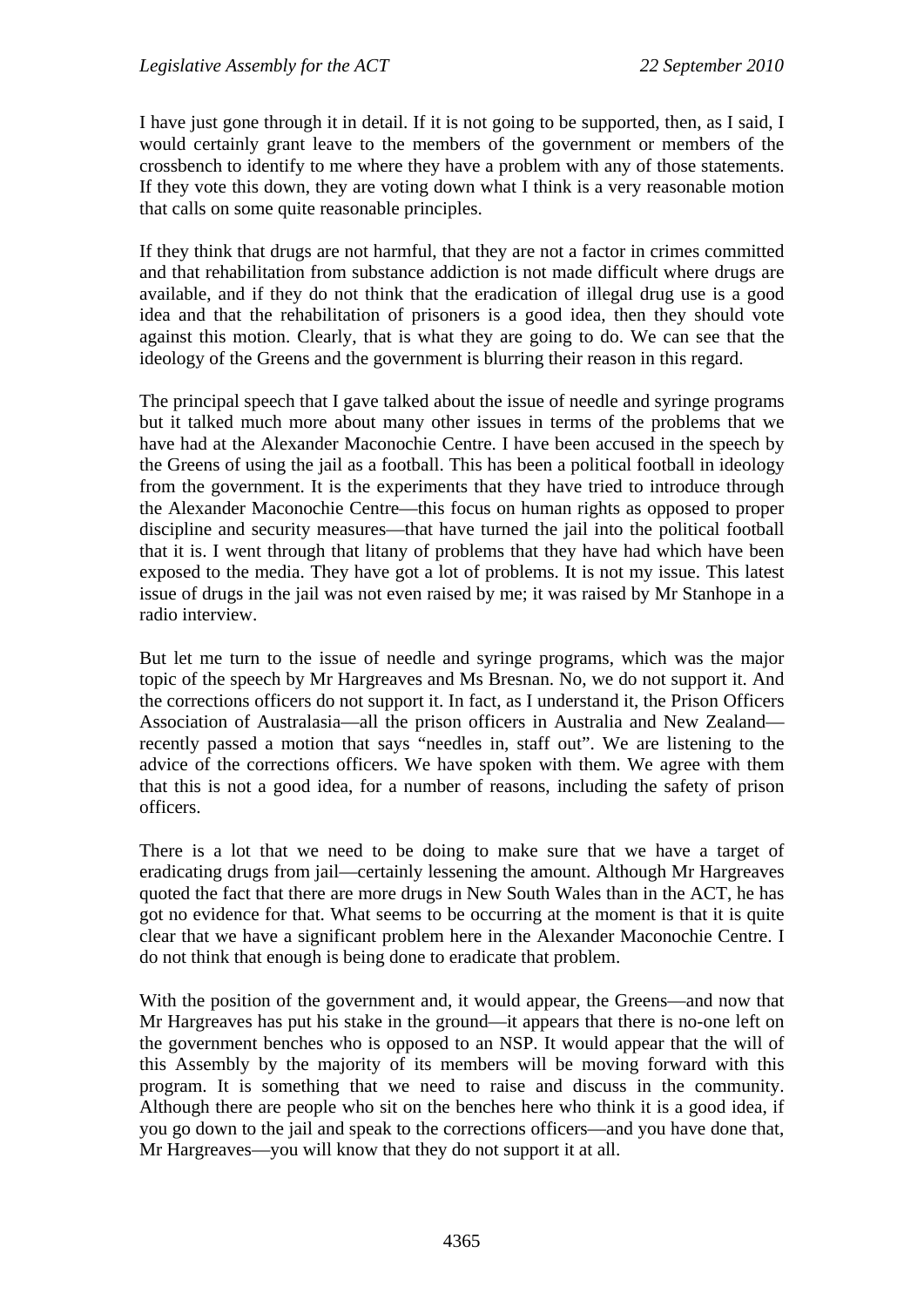I do not think that my position is redneck. The position that I have adopted is consistent with the position of every state and territory in Australia. It is consistent with the UK. It is consistent with New Zealand. The only people that do not agree with that, in terms of the government and in terms of ideology, are the people sitting on the crossbench and the government bench.

You can describe me as a pig; you can describe me as a redneck; you can describe me by basically saying that I am being negligent and supporting the death of prisoners in the Alexander Maconochie Centre. I see you nodding your head, Mr Hargreaves. This is pretty strong language that is being used. As we move forward with this debate, it is unhelpful. You need to recognise that, in calling me redneck, calling me a pig and saying that I am basically wilfully accepting or encouraging the death of prisoners, that is an allegation you are making against every corrections officer here in the ACT who does not support an NSP. That is disgraceful.

Question put:

That **Mr Hanson's** motion be agreed to.

The Assembly voted—

Ayes 3 Noes 7

| Mr Doszpot | Mr Smyth | Mr Barr       | Ms Hunter     |
|------------|----------|---------------|---------------|
| Mr Hanson  |          | Ms Bresnan    | Ms Le Couteur |
|            |          | Ms Burch      | Mr Stanhope   |
|            |          | Mr Hargreaves |               |

Question so resolved in the negative.

# **Employment—people with disabilities**

**MS BRESNAN** (Brindabella) (8.08): I seek leave to amend my motion on the notice paper in the terms that have been circulated.

Leave granted.

**MS BRESNAN**: These are just minor amendments around the wording of "disability" and "disabilities". This has come through consultation we have had with disability groups about the correct terms to use. So these are just minor amendments to correct that. I move:

That this Assembly:

(1) notes:

(a) the June 2009 report entitled Making Diversity Work: A study of the employment of people with disabilities in the Australian Capital Territory Public Service by People with Disabilities ACT;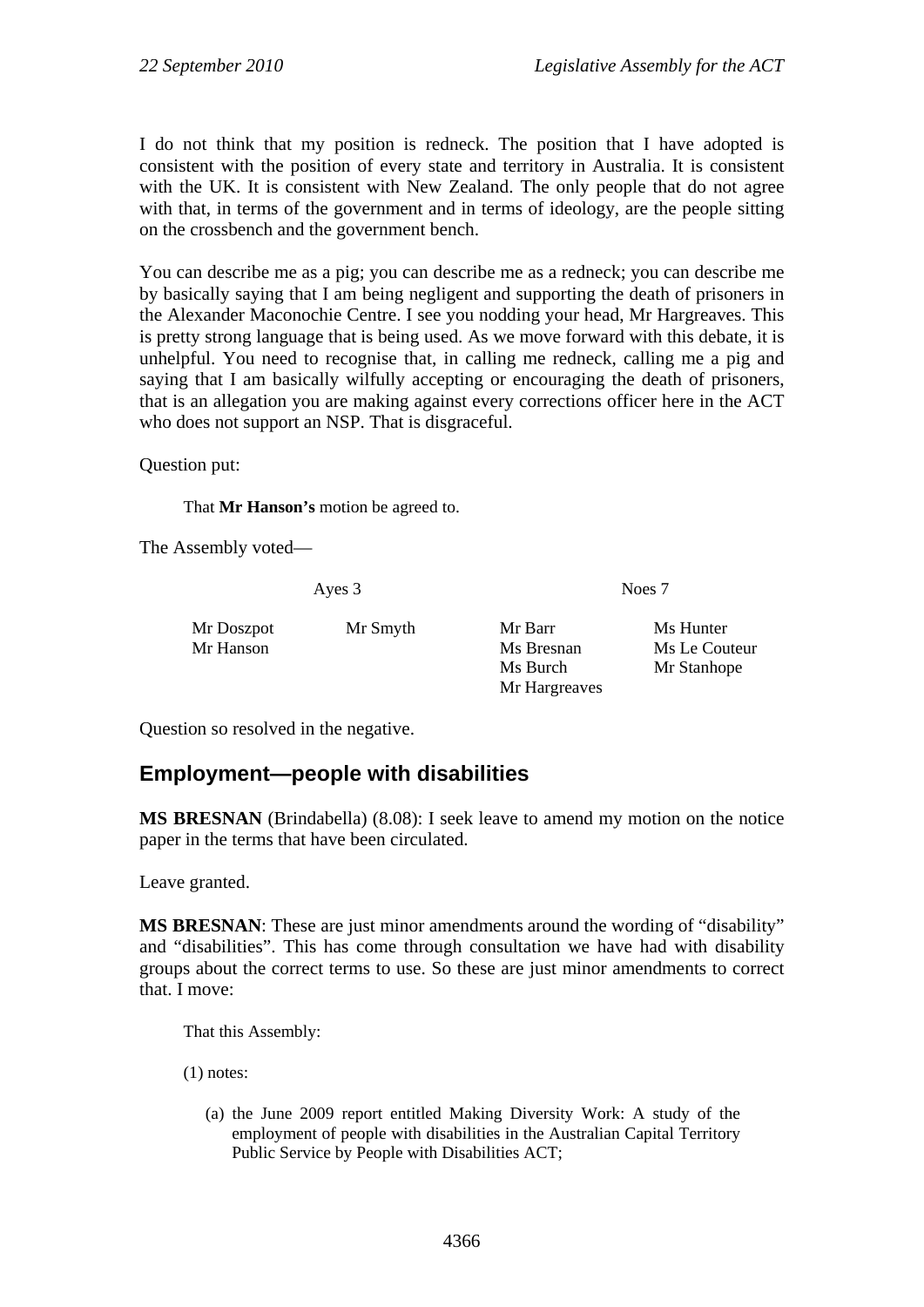- (b) the ACT Public Service Employment Framework for People with a Disability published in 2004; and
- (c) people who self identify as having disabilities continue to make up around 1.5% of the ACT Public Service, although people with disabilities make up approximately 17% of the ACT population; and
- (2) calls on the ACT Government to:
	- (a) develop a new ACT Public Service Employment Framework for People with Disabilities which:
		- (i) includes people with episodic disabilities, such as chronic illness and mental illness;
		- (ii) specifies targets and deadlines to work towards to achieve an increase in the percentage of the ACT Public Service workforce who have disabilities, and an internal accountability mechanism for a failure to meet those targets;
		- (iii) provides for flexibility in work practices that will allow the greatest productivity of all members of the workforce; and
		- (iv) includes a commitment to the collection and analysis of gender disaggregated data;
	- (b) consult with people with disabilities, and different types of disabilities, when developing the framework; and
	- (c) report back to the Assembly by the last sitting day in February 2011.

Over the last 20 to 30 years our understanding of what is disability and how we should respond to it has changed. For many years the word "disability" was used to define those people who were suffering a significant and visible physical or intellectual impairment. Society believed that it was the person with the impairment that had the problem. The responsibility for solutions was placed on the person with the impairment and their family and friends.

But with the rise of human rights, the understanding of disability has changed. Disability is now understood to be a reflection of the barriers that society puts up, which exclude and disadvantage people with impairments. We as a society, therefore, have a role to play in minimising disability and breaking down those barriers.

In terms of employment, our very own public service could do better in removing those obstacles that prevent it from employing a higher percentage of people with disabilities. If we as a jurisdiction are to embrace human rights, we must embrace it within our own workforce. So it is for this reason that I am moving this motion which calls on the ACT government to renew and reinvigorate its ACT public service employment framework for people with a disability.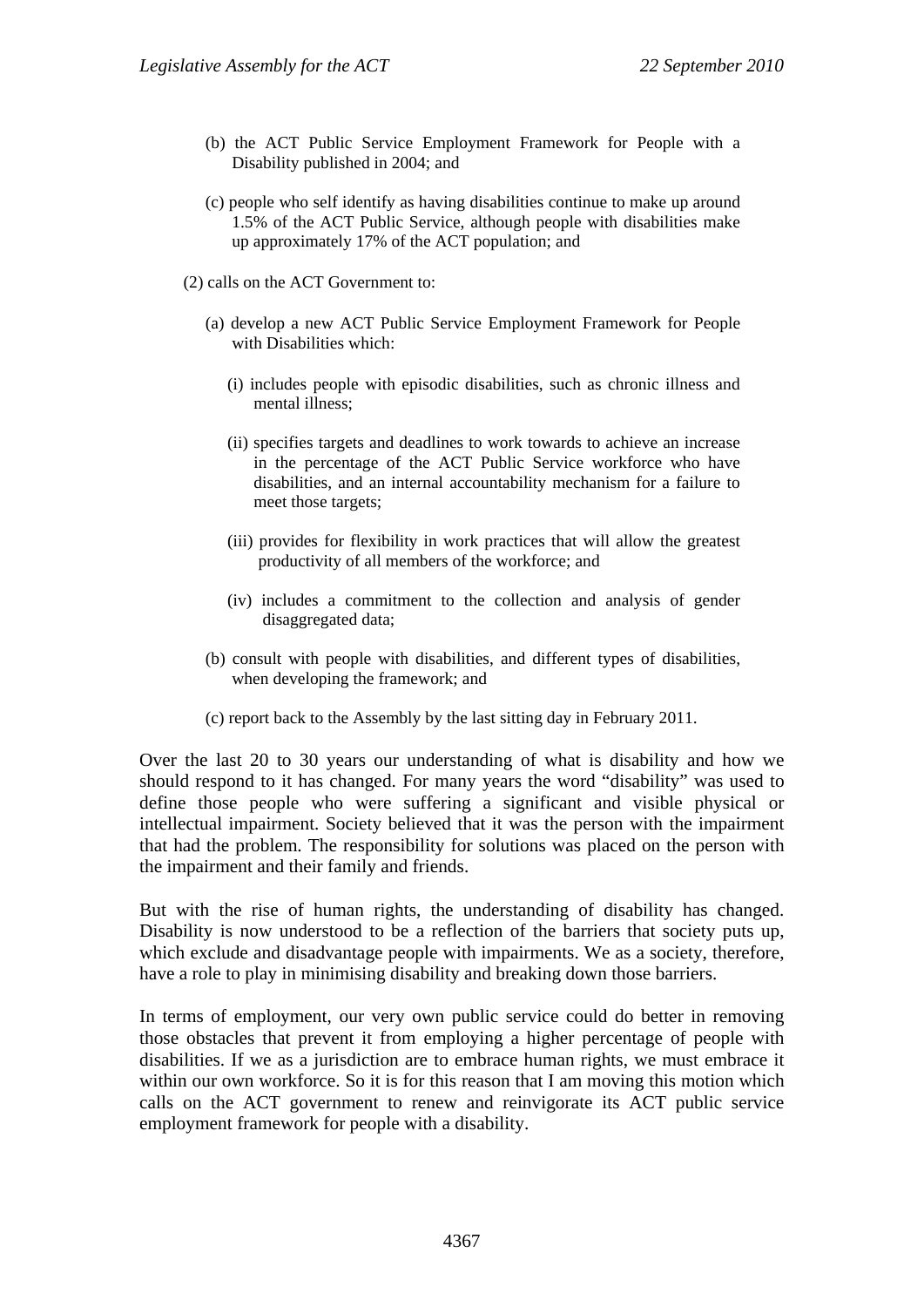People with disabilities suffer high rates of unemployment and poverty. Practices which encourage sustainable employment for them bring benefits not only to their income status but also to their social inclusion. But separate to the obvious benefits that employment brings to a person with disability, employers also stand to reap rewards when they engage staff with disabilities. For example, evidence shows that, in contrast to the perceptions many employers hold, employees with disabilities have high level skill sets with levels of productivity that are equal to or better than those of their non-disabled counterparts.

They have better attendance records, are less likely to have accidents or make compensation claims and are more likely to stay in the same workplace for longer periods of time. Engaging employees with disabilities can also lead to better workplace morale and team development and enhanced corporate reputation and public image.

Looking at the ACT public service workforce profile, which is released annually by the ACT Commissioner for Public Administration, it is disappointing to see that only a small number of people with disabilities continue to be employed within the ACT public service.

Madam Assistant Speaker, I seek leave of the Assembly to table figures which outline the number of people with declared disabilities that are employed in the ACT public service.

Leave granted.

**MS BRESNAN**: I table the following paper:

ACT Public Service—Employment levels of people with disabilities—1997 to 2009.

The figures which have just been circulated are the earliest figures my office was able to source for the number of people employed from 1997, when the first ACT public service workforce profile was issued. At that time, the ACT employed 329 people that declared their disabilities. This represented 2.26 per cent of the ACT public service. Since then, that figure of 2.26 per cent has fallen consistently and now sits at around 1.5 per cent. This is surprising as it is in strong contrast with reports that 17 per cent of the general labour pool has disabilities.

The fall in numbers mirrors experiences in the commonwealth public service, where employment rates fell from 6.6 per cent in 1986 to 3.1 per cent by 2007-08 across all job classifications. For some reason which we have not been able to uncover, the employment of people with disabilities in the ACT public service has always been at a much lower rate than the commonwealth.

I do appreciate there have been some small and specific efforts in the last year or so through the ACT public service to employ people with disabilities, including the introduction of a disability toolkit for managers. But I am concerned that recent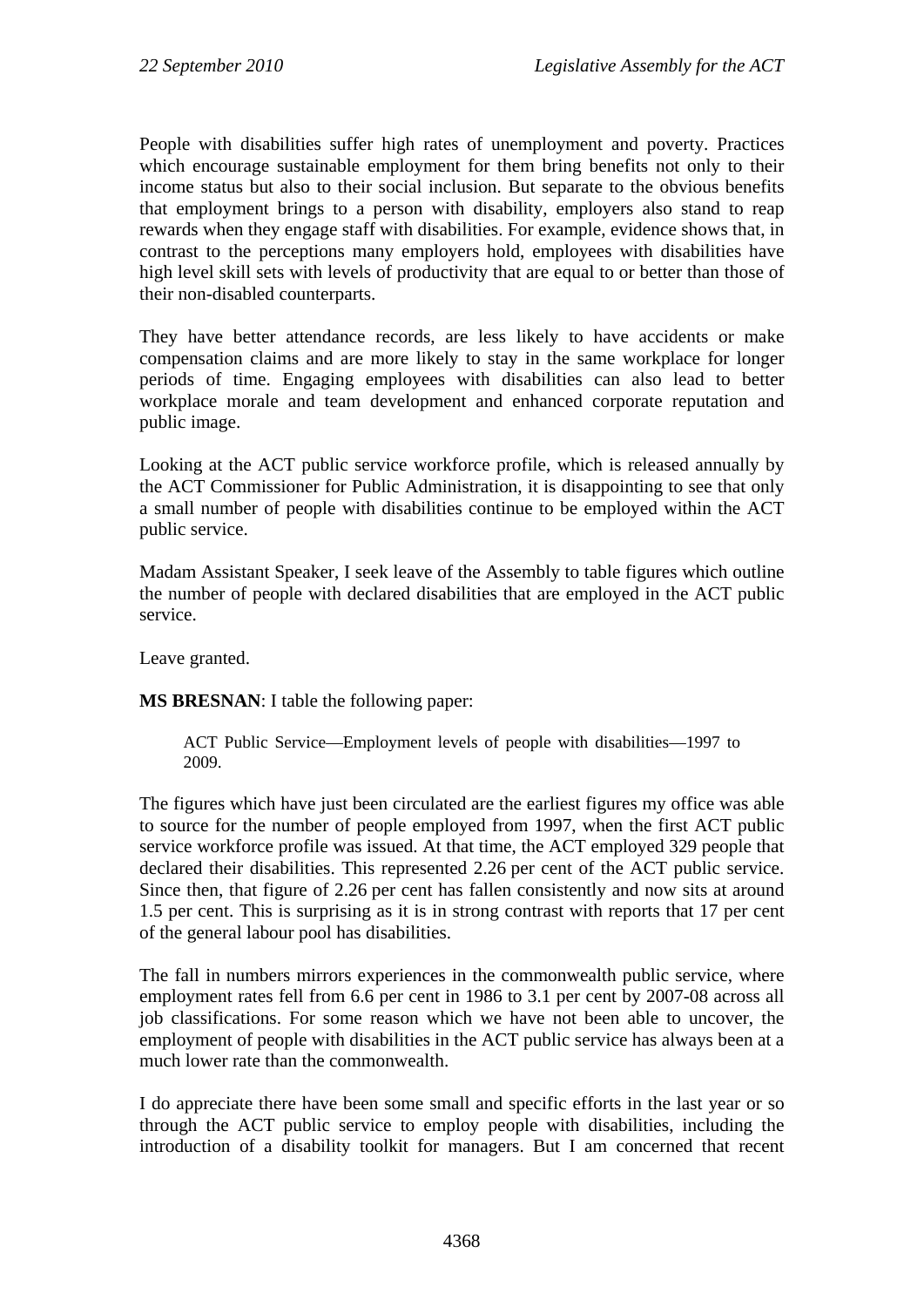efforts have not gone far enough, and we need something much broader which includes encouragement of cultural change.

If we are to see dramatic improvement in these rates of employment, there are several challenges to overcome. The first, of course, is to see a greater commitment from the government to employing people with disabilities but, secondly, and perhaps more importantly, we want to see the ACT public service encourage an environment in which people can more comfortably declare their disabilities and thus receive the assistance in the workplace that they find it difficult to ask for.

It seems likely that the ACT public service has a high level of hidden disability that is not being reported, and that in itself is a problem. Some staff may be operating with a sense of fear that their impairment will be discovered, and employers may be finding it difficult to identify where barriers exist.

In the commonwealth public service, discrepancies have been found between those statistics provided through its employment database and those provided through anonymous surveys. Rates of reported disabilities are always much higher in the surveys and reflect the apprehension that people with disabilities feel towards disclosing their disabilities because of any negative workplace attitudes they may encounter.

The motion I am moving today seeks to note the report entitled *Making diversity work: a study of the employment of people with disabilities in the ACT public service*. This report was released in June 2009 by People with Disabilities ACT, also known as PWD. PWD wrote this report because it was receiving anecdotal information that a number of people with disabilities were having inadequate employment experiences in the ACT public service. PWD conducted a number of interviews with employees and found that, while some staff had positive experiences, many also experienced an erosion of self-esteem. The people interviewed did not feel valued in the workplace and sensed alienation from colleagues.

These reports are saddening to hear, given the vulnerability of people with disabilities and the manner in which we pride ourselves on our high standards. No employee, let alone someone with disability, should come away from the ACT public service with such negative and somewhat destructive emotional experiences.

PWD were also driven to write their report because the Australian government ratified the United Nations Convention on the Rights of Persons with Disabilities. Article 27 of that document states that people with disabilities have the right to have access to employment conditions on an equitable basis with their non-disabled peers. This convention does not set out any new human rights for people with disabilities but is a template for implementation of existing rights which have been consistently denied.

People with disabilities in Australia are impatient for changes, especially in regard to employment, and they see this convention as a powerful instrument which sits beside discrimination legislation and will empower them to take actions to improve their situation.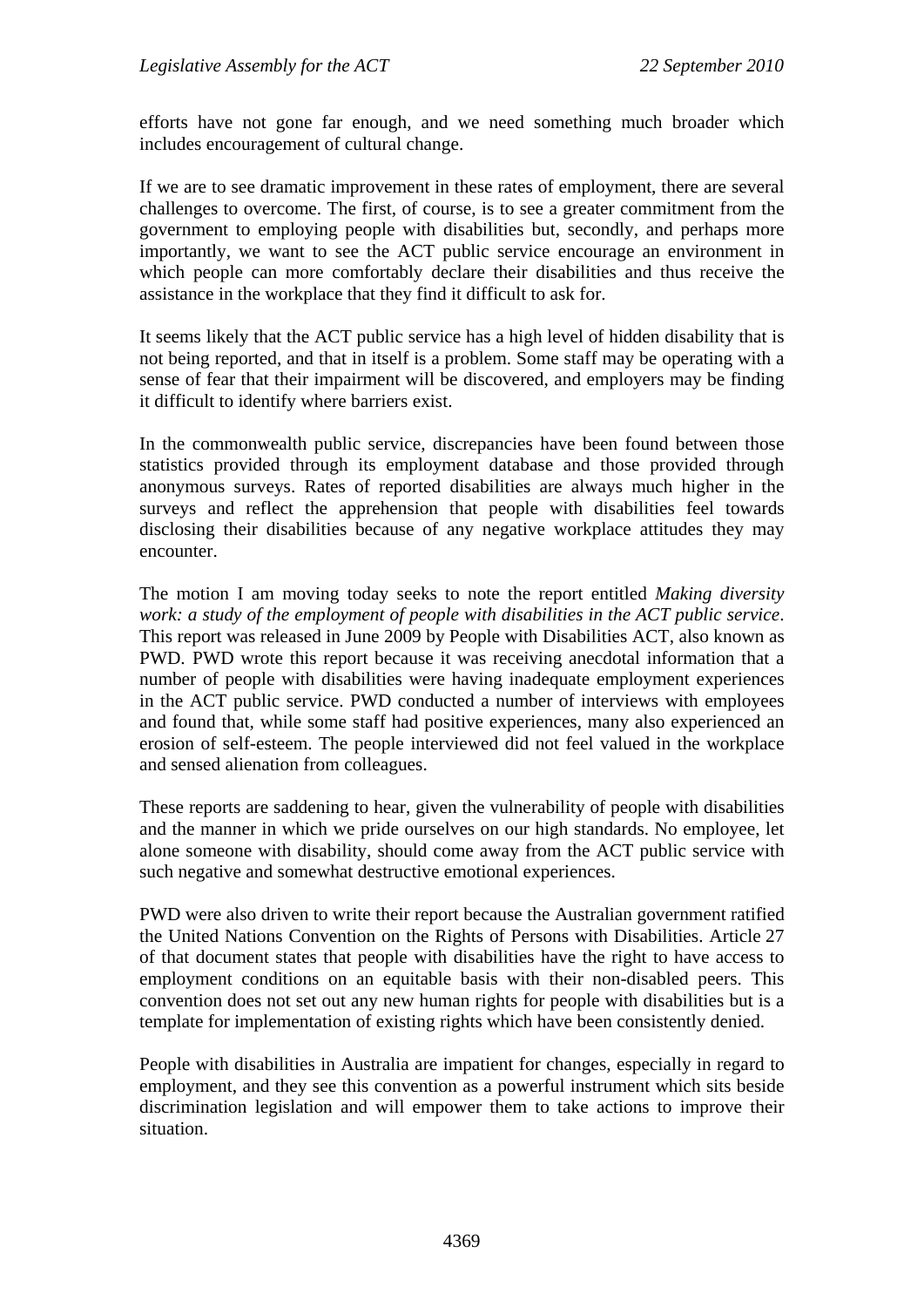The PWD report found that the low levels of employment of persons with disabilities in the ACT public service were not for want of policies. There was legislation and toolkits in place, and most were of a very good quality; it was commitment to implementation that was the problem.

Reflecting on the implementation of the 2004 ACT public service employment framework for people with a disability, it seems governments monitoring of this framework could have been much stronger. The document states in its final section that the government would hold an annual roundtable on the issue of public service employment of people with disabilities. The roundtable was to be chaired by the Commissioner for Public Administration and include the ACT Disability Advisory Council, industrial associations, service providers, key community stakeholders and people with disabilities in the ACT public service. But, according to our recent discussions with key representatives of people with disabilities, these roundtables had not been occurring for at least the last three years.

One of the PWD recommendations that the government must implement if its words are to turn into action is for there to be targets set for employment levels. Whether it be three, four or five per cent in five, 10 or 15 years, targets must be set and the government must be held to account for those targets. The government also needs clearly defined data collection protocols and an annual requirement for detailed reporting on disability employment statistics to the very highest level of government.

The PWD report found that the existing mechanism in which the ACT Commissioner for Public Administration publishes an annual ACT public service workforce profile is not stringent enough. Reporting on the level of employment of people with disabilities in the 2007-08 report was reduced to about 80 words, to the effect that little had changed since the previous year.

Our understanding of disability has changed in recent years in that we are now coming to recognise forms of episodic disability which can present through chronic or mental illness. When a person is well, they can be very well and their illness can be hard to detect, but when periods of illness prevail, their symptoms can be overwhelming. All too often, if the period of illness is not well managed, the person can find themselves unemployed, despite being healthy again soon after job loss. The Greens want to see the ACT public service employment framework for people with disabilities to recognise that the nature of episodic disability can be different to that experienced by people with constant impairment.

Over the last year I have submitted questions on notice and received a briefing about the ACT public service's support for its staff that have chronic or mental illness. On the mental illness front, I was directed to the employee assistance program. This a counselling service paid for by the government that can provide up to three free counselling sessions for an employee. I was also notified of the Chief Minister's Department's participation in a beyondblue study project.

On the chronic illness front, I was directed to the ACT public service's health and wellbeing strategies. Having looked at these documents, especially those relating to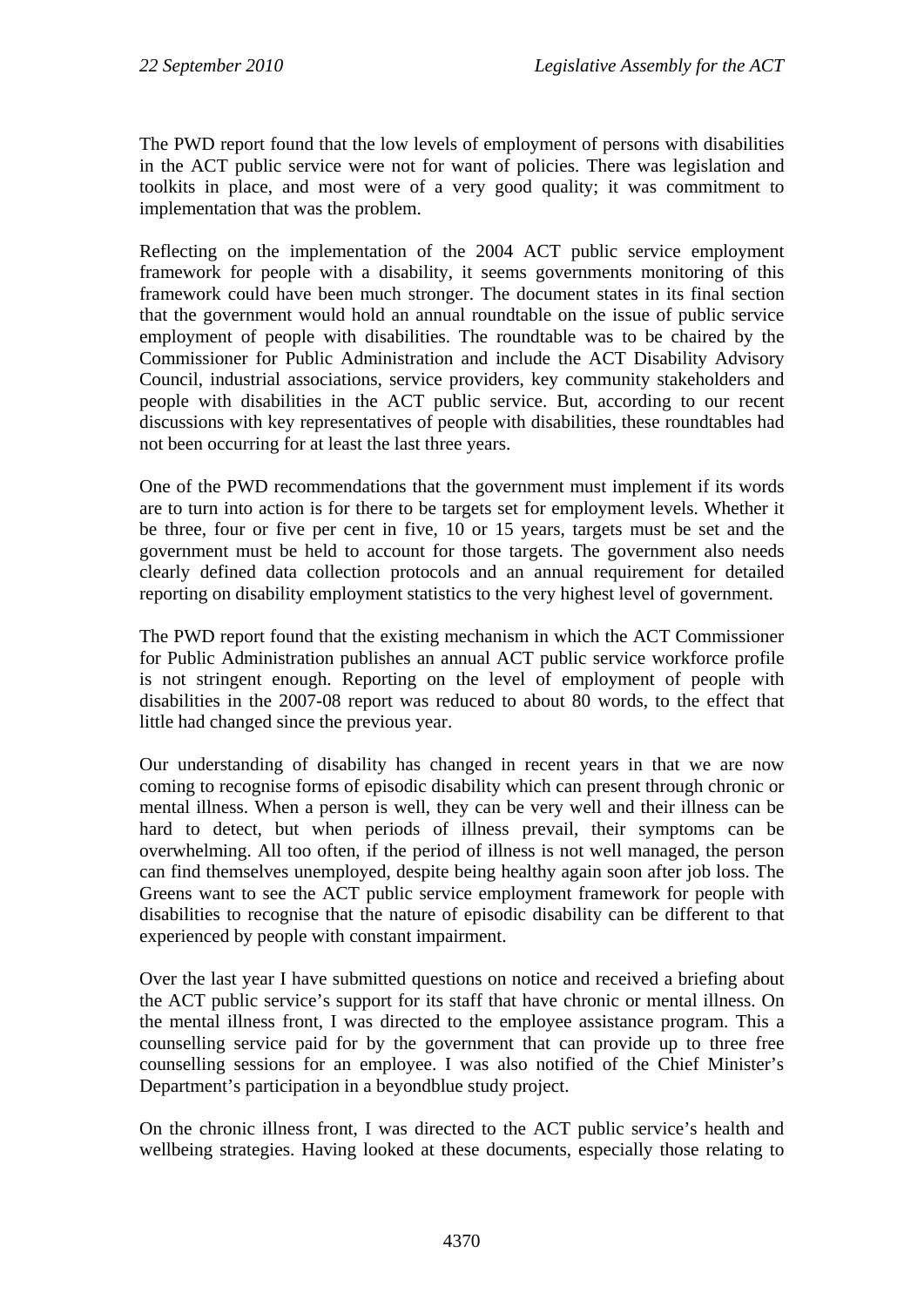health and wellbeing, I was disappointed in the lack of detail and attention given to these areas. For people with episodic disability, workplaces must engage in strategies that assist a person in maintaining ongoing employment. It must remove those barriers that prevent a person from best managing their symptoms when a period of significant illness occurs.

While similar strategies should be used for disabilities that are constant or episodic, such as disability awareness training for staff and development of peer networks, those with episodic illness probably need greater access to flexible work hours so that they can work when they are well, and take time out when they are unwell.

One specific example of chronic illness is multiple sclerosis. Longitudinal studies conducted at ANU show that nearly two in three Australians with MS are not in the paid workforce, and most of them left the workforce because of fatigue. Having met representatives from MS ACT, I was informed of the importance of carer rooms, because if a person suffering fatigue is able to take a break in the middle of the day, they will be much better able to cope in the workplace and thus sustain their employment. It is about enabling a person to best manage their symptoms.

The Victorian government is ahead of us in assisting its workforce to manage chronic illness. The Victorian public service has what is called an employer advice service which aims to assist employers to appropriately maintain staff when the symptoms of chronic illness impact on work in any way. The service also aims to assist appropriate and timely disclosure of chronic illness by workers. I would encourage our government to look at Victoria's work in this area and see what improvements it has been able to achieve.

I have also included in this motion a request that the ACT government collect and report on gender disaggregated data. Women are likely to experience different sorts of disabilities from those that men suffer and have different life circumstances. Past research, for example, has shown that men with disabilities are almost twice as likely to have jobs as women with disabilities. Men are also likely to access entry to labour market programs and earn higher incomes.

If the government does commit to collecting and analysing gender disaggregated data, it can then work with groups like the Women's Centre for Health Matters to identify trends in women with disabilities and gaps in services. If the data can be combined with or focused on specific diversifying factors, such as age, education, cultural background, disability and occupation, we will also be able to validate and acknowledge the array of women's experience and the importance of social determinants on women's health and wellbeing.

**MR STANHOPE** (Ginninderra—Chief Minister, Minister for Transport, Minister for Territory and Municipal Services, Minister for Business and Economic Development, Minister for Land and Property Services, Minister for Aboriginal and Torres Strait Islander Affairs and Minister for the Arts and Heritage) (8.22): The ACT government have a long commitment to the employment of people with disabilities in the ACT public service and we continue to engage with key stakeholders to ensure that government initiatives are responsive to the needs of people with a disability.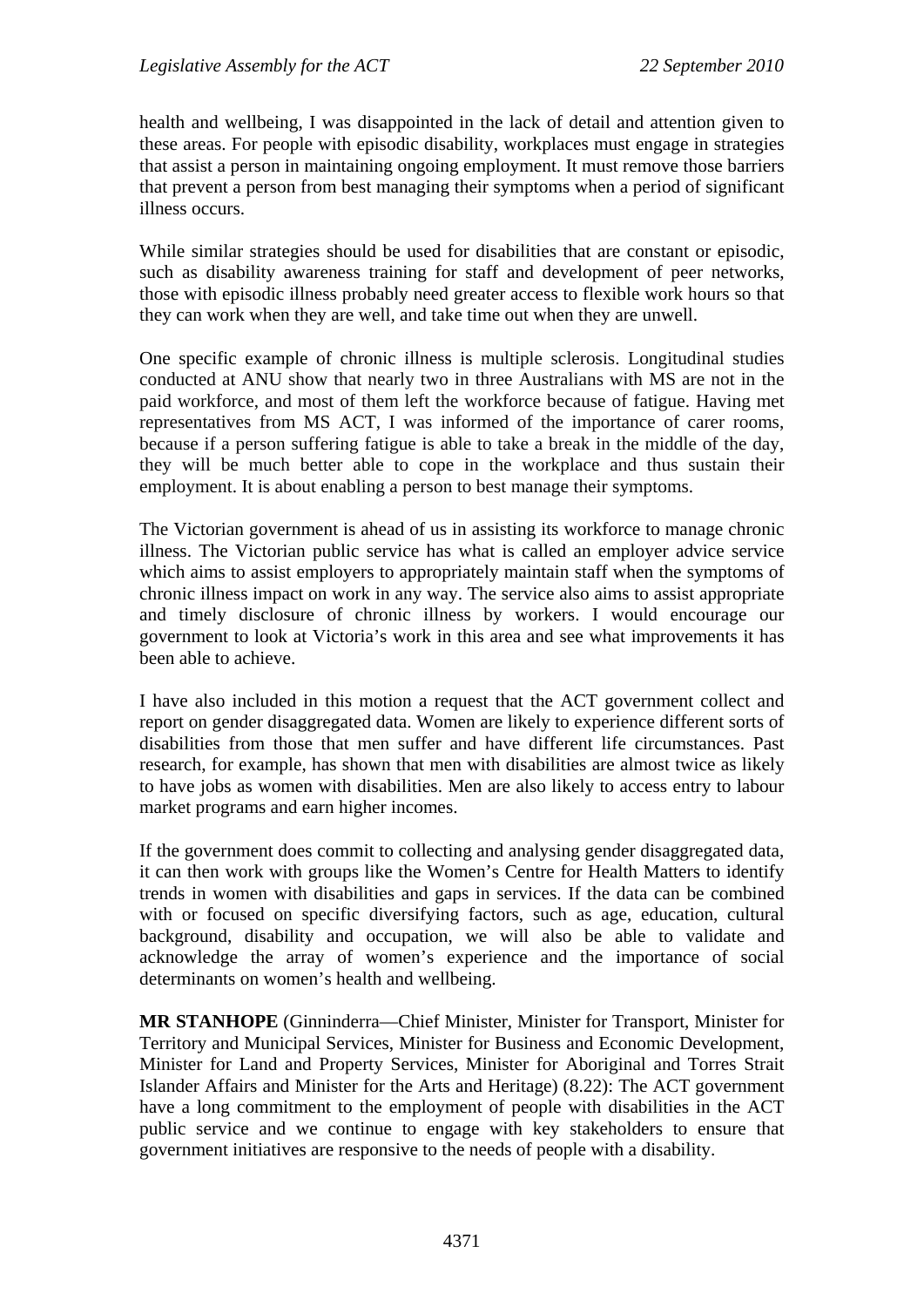In 2004, the government's commitment to the development of employment opportunities for people with disabilities was evidenced by the launch of the ACT public service employment framework for people with a disability. The framework has led to the establishment of a memorandum of understanding between the ACT public service, local disability employment support agencies and a federally funded employment service. The MOU established a brokerage mechanism to facilitate employment of people with disabilities in the ACT public service.

We also developed the whole-of-government online toolkit with a range of disability-related information and resources to support both managers as well as employees. These proactive efforts to increase the number of employees with disabilities in the ACT public service need to be acknowledged, even though I concede that they have not yielded the results that we had hoped for. We are, indeed, acutely aware that there is still much more to be done.

At the beginning of this year I called for a renewed effort to ensure that people with a disability are able to realise their potential through access to employment opportunities within government and by working closely with this sector's key stakeholders. In addition, People with Disabilities released its report, *Making diversity work: a study of the employment of people with disabilities in the Australian Capital Territory public service*. This important report has provided government with useful input to support the review of the ACT public service employment framework for people with a disability which commenced at the beginning of 2010 and is due for release later this year. The development of an ACT public service disability employment strategy and supporting action plan is part of a broader review of the ACT public service equity and diversity framework.

Building a diverse and skilled workforce is important to a successful public service and, indeed, a successful government. Such diversity will inform the way we design and deliver services and contribute to the development of the ACT community. As a government, we seek to reflect the attitudes and behaviours which the community would expect of us. As a large employer, we also have a responsibility to do business in a way which models an innovative and sustainable approach to increasing employment opportunities for people with disabilities.

Current reported rates of employment for people with disabilities in the ACT public service were at 1.45 per cent in 2007-08 rising, just marginally, to 1.5 per cent in 2008-09. Approximately 16 per cent of the Australian working age population identify as having a disability. Of this group only 53.2 per cent participate in the labour force compared to 80.1 per cent for people not reporting a disability. We should make every effort to close those gaps.

I am aware that other Australian jurisdictions are reporting comparable levels of employment of people with disabilities. In making this point, I do not in any way seek to diminish our level of responsibility, rather, to note two things. Firstly, low reported levels of employment of people with disabilities is a problem confronting many public sector employers. The factors contributing to this, in many instances, extend beyond the ACT environment.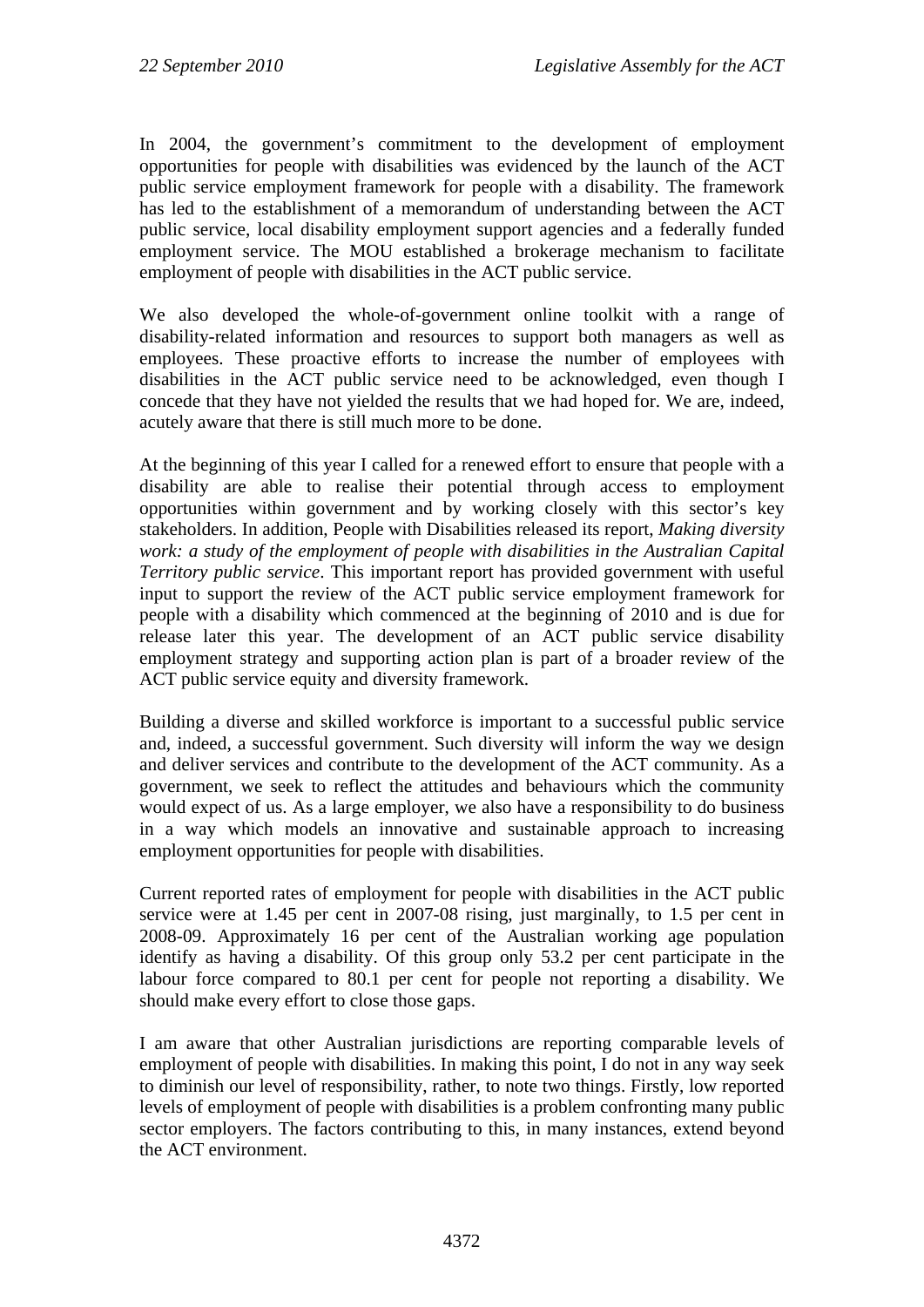Secondly, our capacity to report levels of employment of people with disabilities is limited by the number of people who choose to disclose that they have a disability. Anecdotal evidence suggests that actual levels of employment of people with disabilities may be significantly higher than are reported. Many people who choose not to disclose their disability status do so due to concerns relating to the possibility of discrimination or adverse impact resulting from the disclosure of a disability. In some instances, people simply do not see themselves as having a disability, nor see any benefit in disclosing the fact that they have a disability.

These points, together with the recommendations provided in *Making diversity work*, tell us that in order to be successful our strategy will need to approach the problem of low levels of disability disclosure and employment opportunities in a more holistic manner. It is not enough to simply offer jobs. We need to ensure that our staff have the knowledge and capacity to engage effectively with agencies that represent job seekers with a disability. We need to ensure that our workplaces and practices are capable of successfully accommodating the needs of employees with disabilities and that disclosure of disabilities and requests for reasonable adjustments are met with sensitivity.

We need to work towards the development of a culture in which our staff feel confident about disclosing the fact of a disability. We need to ensure that the employment experiences of people with disabilities are positive ones so that our existing staff are encouraged to stay and others are attracted to work with us. In short, we need to develop into a "disability confident" employer. Both the strategy and the associated action plan will focus on the development of the ACT public service as a "disability confident" employer—that is, an employer that provides not only employment opportunities for people with disabilities but also opportunities that are matched by the confidence and expertise to support the development of sustainable and successful careers.

Work on the development of a new ACT public service disability employment strategy is well underway, including consultation with key stakeholders. This strategy will reflect the objectives of the ACT public service attraction and retention framework and will specifically focus on the attraction of employees with disabilities to work in the ACT public service; retention of existing ACT public service employees who have a disability; improving capability, in terms of both the development of individual employee capability, along with organisational and systemic capability; and developing organisational capacity to assess and report on our progress in implementing the strategy. It is our intention that the strategy will be a living document. Whilst the strategy itself will have a life of five years, the action plan which supports it will be refreshed every two years to evaluate and build on our progress.

Inclusion of people with all types of disabilities, spaning physical, intellectual, learning and episodic disabilities, including chronic illness and mental illness, is a clear focus of the strategy document. We recognise that some types of disability are particularly under-represented in the ACT public service workforce profile and that specific employment programs may be required to promote inclusion of these groups.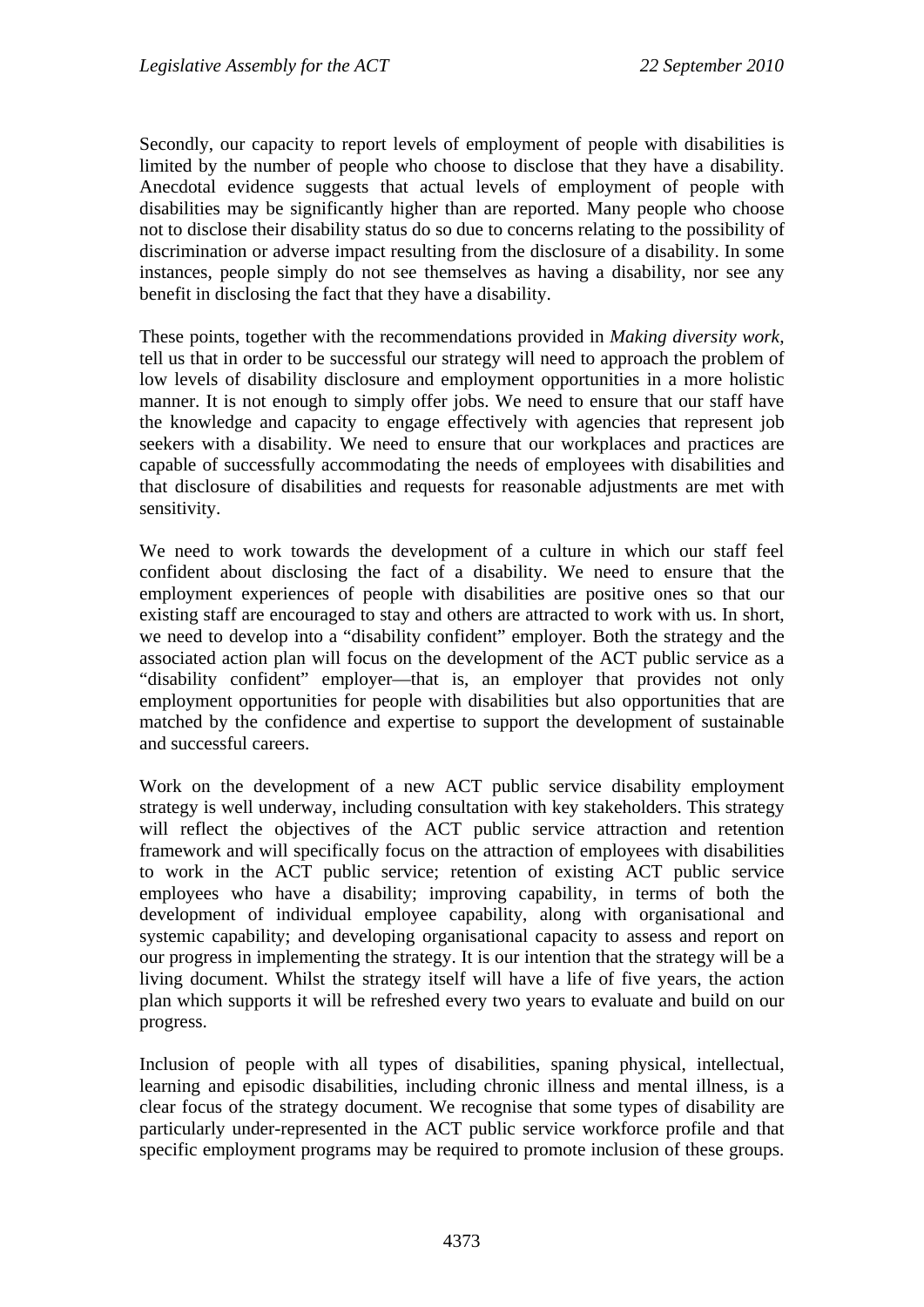Such programs will assist workplaces to develop their capacity to successfully work with people who may need things done differently in order for them to participate.

On a practical level, I am pleased to say that we are currently piloting an administrative traineeship program across ACT public service agencies. This program provides employment in clerical roles and a nationally recognised qualification in business administration for nine Canberrans with intellectual disabilities. It is likely that we will pursue similar initiatives through the strategy in order to create opportunities for people with disabilities to access employment in the public service. Importantly, we will establish career pathways for people at a range of qualification levels from school leavers to university graduates.

A process of internal and external consultation on the draft strategy is currently underway and, of course, I will not and should not pre-empt the outcomes of that particular process. However, proposed features on the initial action plan are likely to include providing multiple entry pathways for employment across the service; establishing a network to support employees with disabilities, and to promote broader awareness of disability issues within the ACT public service; and improving the availability of support, information and training for ACT public service staff and managers to increase confidence and capacity in employing staff with disabilities.

I have requested that consideration be given to the establishment of employment targets to provide a level of focus and direction to our efforts to improve disability employment outcomes. This approach is also currently being considered at the commonwealth level and has been introduced in varying forms in some state jurisdictions.

A potential benefit of the introduction of targets is to focus resources and attention towards achieving those outcomes which are being measured. The use of targets has the potential to provide a useful mechanism to achieve cultural change by raising organisational awareness and drawing attention to the valuable contribution which employees with a disability can make in the workplace when given the opportunity.

When setting targets we need to develop the necessary culture to support disability disclosure and build disability confidence. This will ensure that people recruited through the initiatives under the strategy have a positive employment experience. Of course, it is also important that targets are not viewed as an end in themselves but rather as benchmarks along a sustainable improvement path.

A key objective of the strategy is improving our understanding of the disability profile of our workforce. We plan to conduct a voluntary diversity census across our workforce to provide our staff with an opportunity to tell us about any disabilities they may have or which they have acquired during their employment in the ACT public service. By doing this, we hope to gain a better understanding of the frequency and nature of the disabilities represented within the ACT public service. This information is also important to establish realistic employment targets.

Possible indicators against which targets could be established include overall improvement in employment numbers of people with disabilities, representing an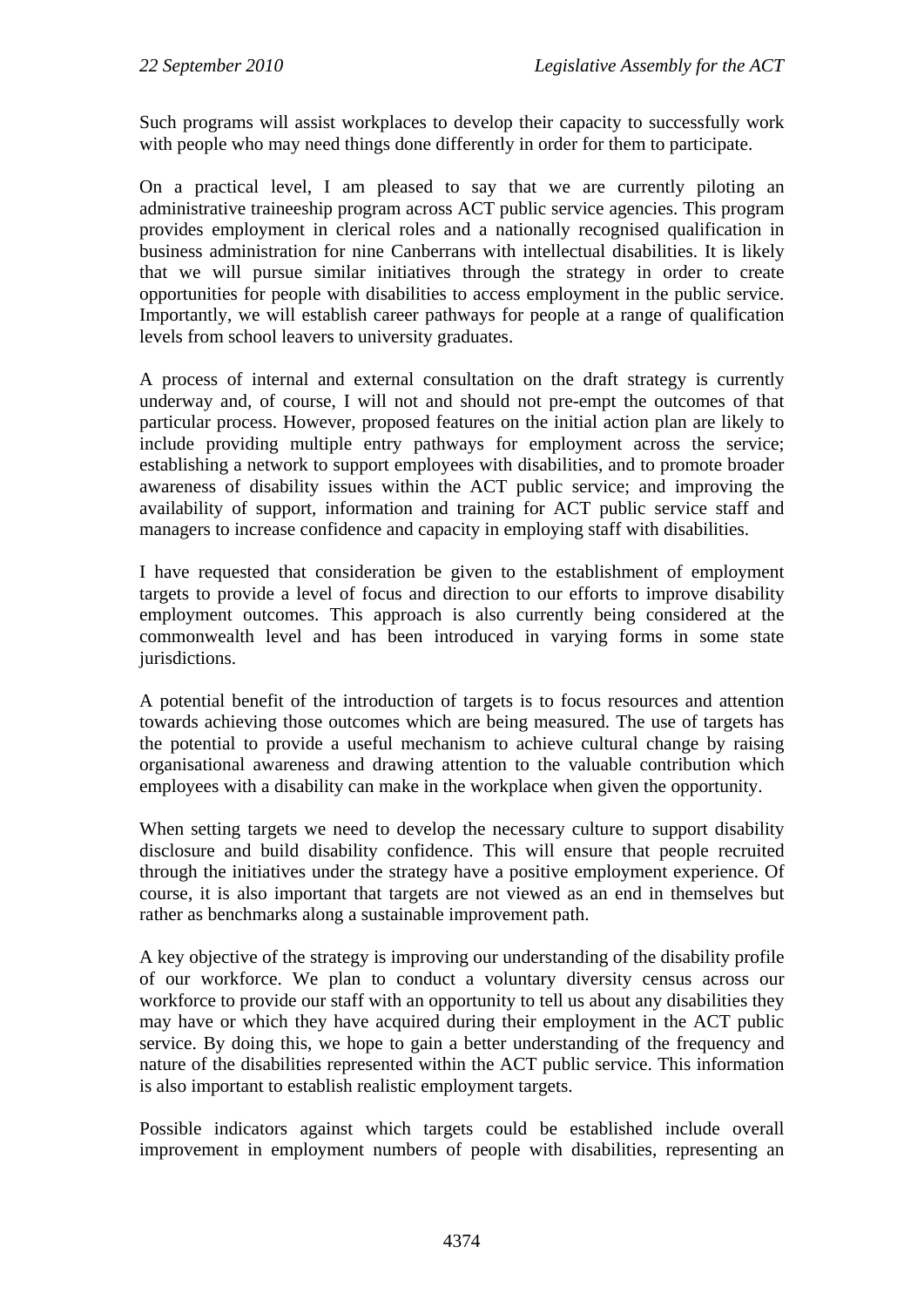increase in our current profile; increased numbers of reasonable adjustments or modifications provided to assist existing employees; a decrease in separation rates for employees with disabilities; increased participation in learning and development opportunities by employees with disabilities; and increased engagement with local disability employment support agencies by ACT public service agencies.

I have requested that all ACT public service agencies report annually on their progress in implementing the disability employment strategy and action plan. The Commissioner for Public Administration is developing appropriate reporting mechanisms.

The *Making diversity work* report states that women with disabilities are almost half as likely to be in full-time employment as their non-disabled counterparts. Women with disabilities are twice as likely to be in part-time employment as their non-disabled peers. The government is committed to the collection and analysis of gender disaggregated data in an effort to identify where the gender equity issues may be and whether the issues lie in more than one agency or in a particular classification group or cohort in the service.

The information currently published in the ACT public service workforce profile has recently been enhanced by the supplementary gender analysis which, for the first time, provides a more in-depth gender focused analysis of our workforce by employment type, age profile, length of service and remuneration. The report provides observations based on gender pay gaps identified in agencies and classification groups and will support the development of strategies to improve pay equity.

Mr Speaker, I look forward to presenting the completed ACT public service disability employment strategy to members of the Assembly later this year—an important document that is being developed over some months through close consultation with stakeholders. I now move an amendment circulated in my name:

Omit all words after "That this Assembly", substitute:

- "(1) notes the June 2009 report entitled Making diversity Work: A study of the employment of people with disabilities in the Australian Capital Territory Public Service by People with Disabilities ACT;
- (2) notes the *ACT Public Service Employment Framework for People with a Disability* published in 2004;
- (3) notes people who self identify as having a disability continue to make up around 1.5% of the ACT Public Service, although people with a disability make up approximately 17% of the ACT population; and
- (4) notes the ACT Government is developing a new *ACT Public Service Employment Framework for People with a Disability*.

I have to say that the government does not have any particular issue with the motion which Ms Bresnan has moved, and indeed I thank her for moving it. This is a most important issue. It is just that I do not believe, and the government does not believe, in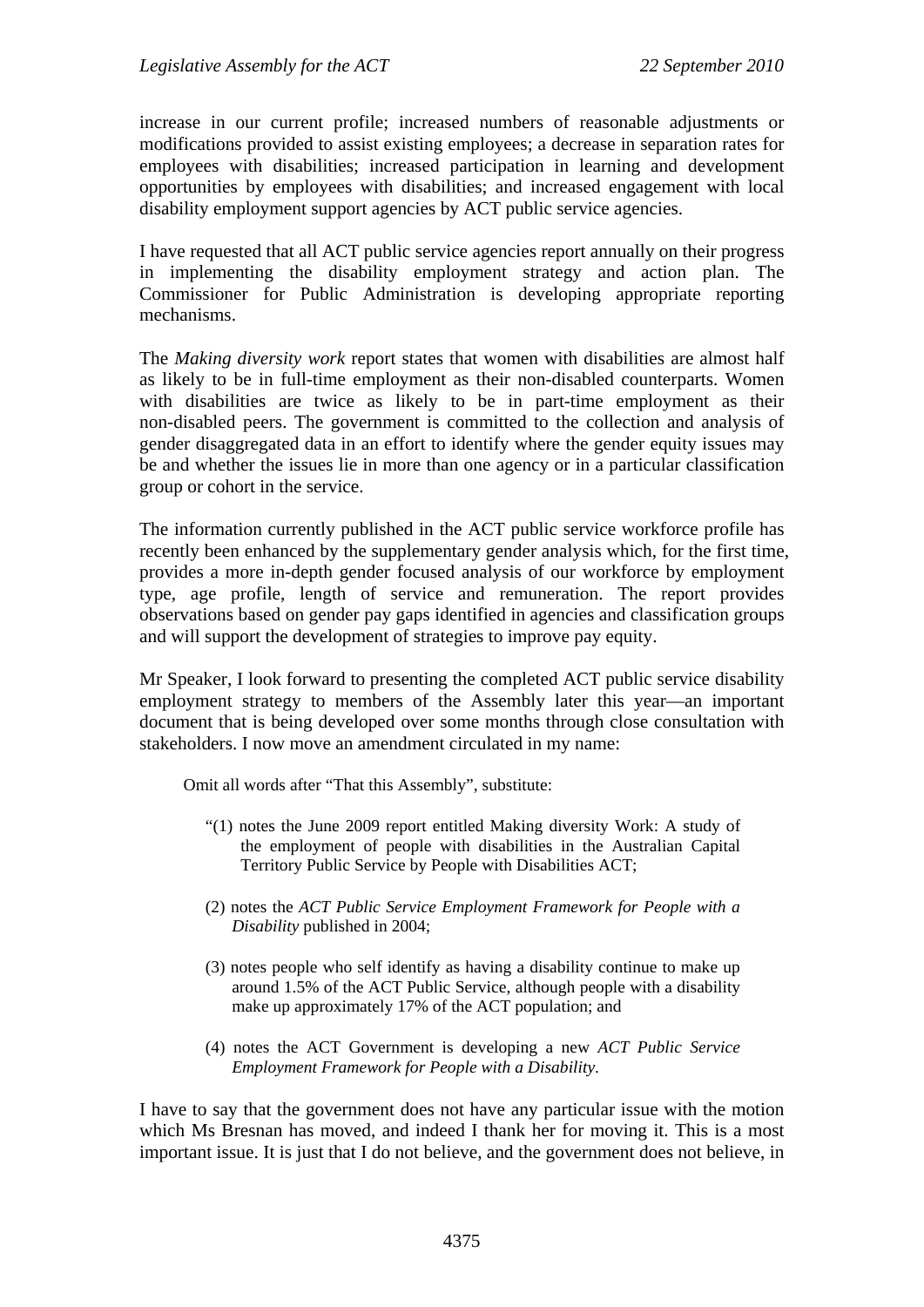the context of work that we are currently doing—a draft strategy is under active consideration and is being consulted on—that it is appropriate through the motion as moved to essentially pre-empt issues that we have under active consideration. The draft strategy which we propose to present actually goes to the very issues which Ms Bresnan has outlined as important in her motion.

I make the point that the government has no inherent difficulty with Ms Bresnan's motion. It is just that we do not believe it acknowledges and reflects the fact that we are consulting on a current strategy, that consultations are active. We are preparing a draft. It will be produced by the end of this year and it will probably go, I think, to most, if not all, of the issues which Ms Bresnan raises as important.

I am not suggesting that I disagree. It is just that at this stage, having regard to processes that we have in place, I do not wish to compromise the integrity of the consultation with relevant stakeholders and the broader community by accepting suggestions in advance of the finalisation of that particular process. I am not suggesting in any way that we disagree. It is just that I believe Ms Bresnan's motion today potentially pre-empts a process which the government has in place. I have been very pleased to speak to this most important issue.

**MS BRESNAN** (Brindabella) (8.36): The Greens will not be supporting Mr Stanhope's amendment, as we do not think it provides the guarantee that we are seeking within the new framework, in that it would not provide for episodic illness such as chronic and mental illness, targets for improvements and gender disaggregated data.

With regard to the idea that we should not be calling for a new framework, as the government are already doing this, I would just like the Assembly to note that this is a matter I have been tracking for over a year now, and I heard the Chief Minister was having a new framework developed only after I tabled this motion in July. In August last year, when I asked questions on notice, the 2004 framework was still in operation. We were told in a subsequent briefing in October last year that the ACT public service might change something in May this year, as there were some federal changes coming through. We did get a toolkit in March but nothing to the degree we were expecting. So I decided in June to table this motion, and since then the government have come out and said they are working on a new framework. Perhaps it took the Greens putting the motion on the notice paper for this to occur.

So, while I do appreciate, as the Chief Minister has said, that there is this work occurring, we do still want a guarantee that the things we have put in this motion, which are issues which have been brought up in our consultation with community organisations, are actually accounted for in the framework.

Amendment negatived.

**MR DOSZPOT** (Brindabella) (8.38): The timing of Ms Bresnan's motion is appropriate, and I thank her for bringing this motion before the Assembly tonight. Looking at the ACT public service workforce profile from 2005 to 2009, the percentage of individuals with disabilities employed in the ACT public service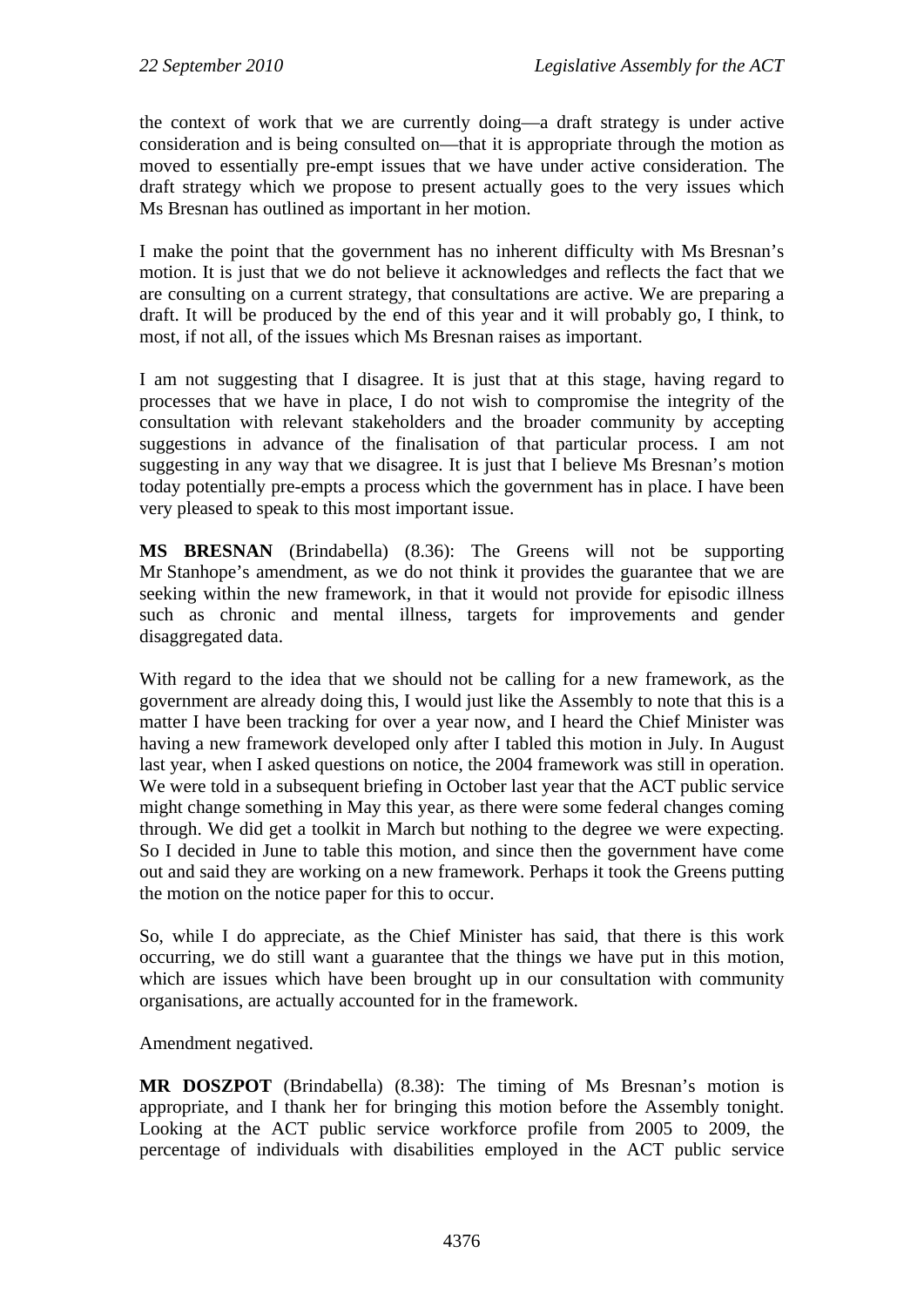workforce has, for the most part, remained stagnant. In fact, in 2005 1.6 per cent of the public service workforce had a disability and in 2009 this figure decreased to 1.5 per cent.

The government may claim that a slight decrease of 0.1 per cent constitutes an inconsequential figure, but it is important to remind ourselves that there are human lives behind these statistics. If we are allowed to quote People with Disabilities ACT's figure that approximately 17 per cent of people in the ACT have a disability, then having only 1.5 per cent of people with disabilities in the ACT public service workforce is tantamount to underachievement. It is imperative that the government show leadership on this matter.

When we look across the border to New South Wales, the reported public sector benchmark for people with disabilities in that state is 12 per cent, with an incorporation of a seven per cent benchmark for individuals with disabilities that require work related adjustments. At present New South Wales Department of Education and Training figures show that disability employment levels are higher than here in the ACT, with figures as early as 2007 pointing to six per cent of employees with a disability and 2.3 per cent of employees who require work related adjustments.

Here in the ACT we have had a disability framework since 2004 and the government's Challenge 2014 document was supposed to, in the government's own words, "put meaning and practical relevance to the vision that the ACT government has embraced for all people with disabilities; achieving what they want to achieve, living how they choose to live and being valued as full and equal members of the ACT community".

Over half a decade into this initiative, I think it is time for the government to put its money where its mouth is. We understand that the government is working on updating the 2004 ACT public service employment framework for people with a disability. The Canberra Liberals will work hard to ensure that these valued members of our community are not short changed and have equitable access to job opportunities. This motion and our amendments are a first step towards ensuring this. Every polity functions on an underlying social contract for mutual benefit. However, in many cases, people with disabilities have limited participation at this bargaining table. We tell and we give to individuals with disabilities, but we seldom listen.

Last year I had the privilege of hosting a work experience student in my office here in the Assembly. This student had muscular dystrophy, was wheelchair bound and required constant carer supervision. He was also one of the smartest and most savvy 16-year-olds I have met and he did first-rate work in researching many issues, including bullying in schools.

This opportunity allowed me to see firsthand the many difficulties encountered by someone with disabilities in securing a job and functioning effectively in that job. Firstly, there was a problem with this student and his carer securing reliable transportation. Hence, work hours had to be flexible to accommodate transportation arrangements. Ultimately bookings had to be made directly with a known taxi driver to ensure some semblance of reliability.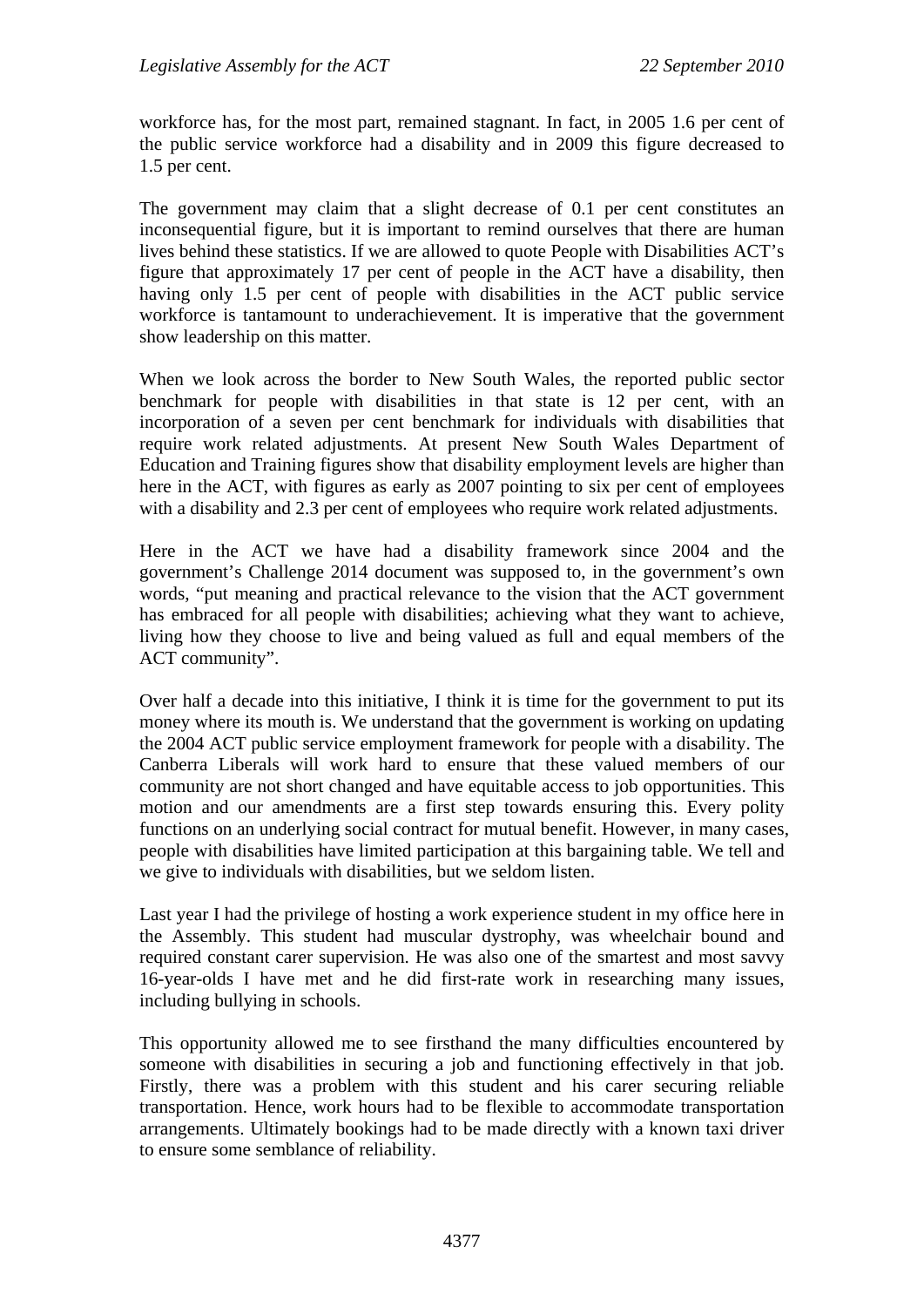Once at the Assembly and in my office there were some further difficulties he encountered: the lifts in the Assembly were small and could barely fit him and his carer; no-one knew where the wheelchair-accessible toilets were, and the one that was identified was on the other side of the building; there was insufficient OH&S induction to accommodate someone with his disabilities; the anteroom was not accessible due to heavy glass doors, so he had to go around the building to enter from the main entrance to the Assembly chamber; and, when there was media activity in the courtyard, the step leading to the courtyard made it difficult to take part in media activities. I hate to think what would have happened if we had had a fire drill or, worse still, if a fire were to happen.

The point is that we as a community need to ensure equitable access to gainful employment for individuals with disabilities and to also ensure that they can succeed in their jobs. This is even made more urgent when we are faced with the fact that in the ACT there are few post-school options for individuals with disabilities to transition into.

The Liberals will support Ms Bresnan's motion. However, I will seek amendments to affirm measurable targets, accountability and transparency and to ensure that proper consultations with the disability community are conducted. In light of the government's upcoming disability employment framework, to be announced in December, this motion is a first step to ensuring that we have a clear road map that takes us from strategy to execution and to effective management. I move the following amendment circulated in my name:

Omit all words after "mental illness" in paragraph (2)(a)(i), substitute:

- "(ii) specifies a strategic map for increasing the percentage of people with disabilities in the ACT Public Service workforce;
- (iii) provides for flexibility in work practices that will allow the greatest productivity of all members of the workforce; and
- (iv) includes a commitment to the collection and analysis of disaggregated data, for example, gender, age, disability, resignations;
- (b) increase consultations with all key stakeholders within the disability community and documenting this process; and
- (c) report back to the Assembly by the last sitting day in February 2011.".

**MS BRESNAN** (Brindabella) (8.44): The Greens welcome the amendment provided by Mr Doszpot. Since I placed this motion on the notice paper, I have received further comment from the Women's Centre for Health Matters, to the effect that they would appreciate it if the gender desegregated data could be further split into age, ethnicity and type of disability. Something else that the Women's Centre for Health Matters has included in here is that the ACT public service should review bullying and harassment procedures, as the experience of bullying and harassment is worsened by the extremely stressful process of making a complaint in many workplaces. This is an area that we must improve, and I hope we can examine it through other future efforts.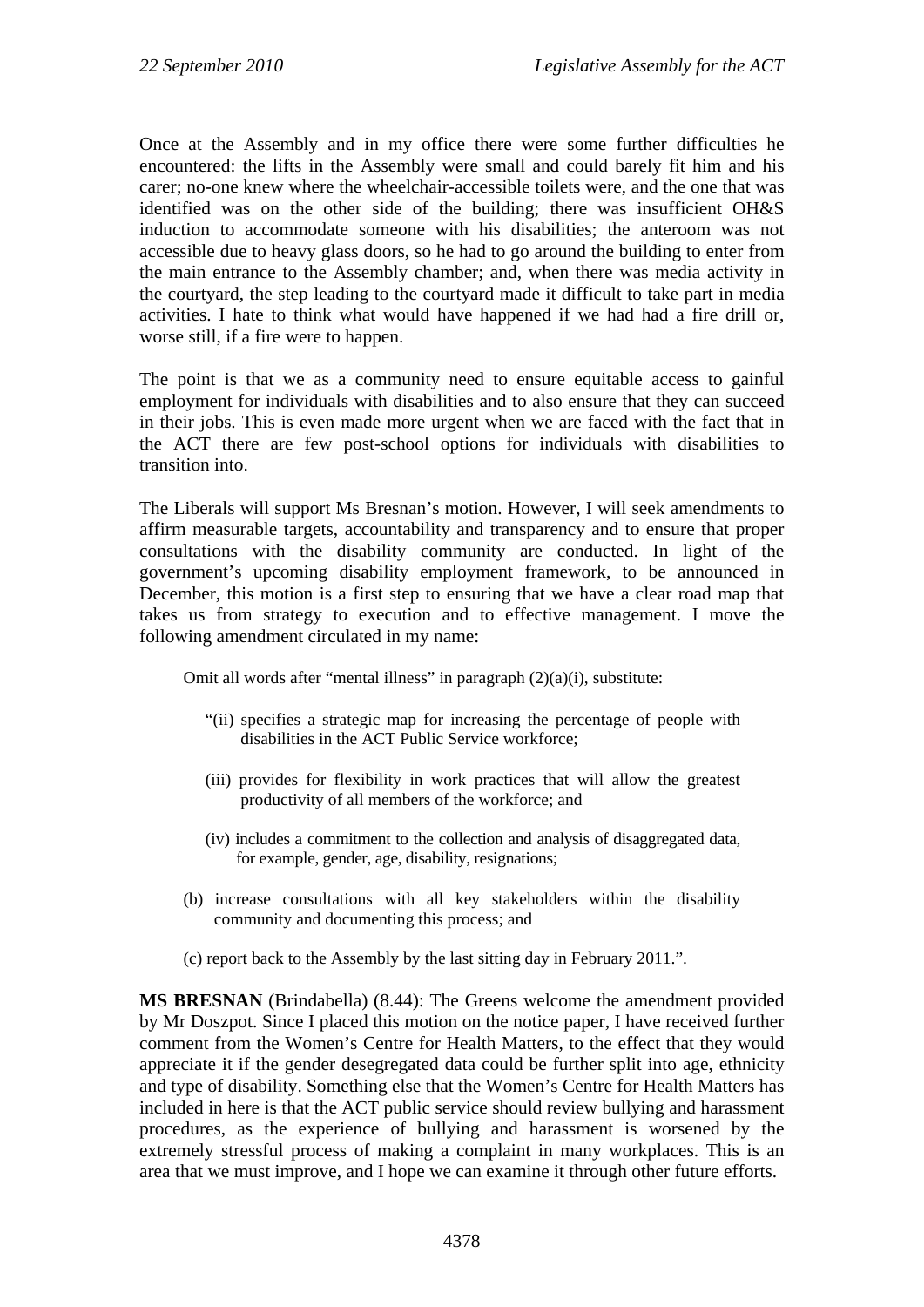Mr Doszpot has suggested that the government document the consultation process, and I appreciate this suggestion, as I also would like confirmation through those documents that the ACT government is consulting with groups that represent episodic disability. The Greens will be supporting the amendments put forward by the Liberals.

**MS BURCH** (Brindabella—Minister for Disability, Housing and Community Services, Minister for Children and Young People, Minister for Ageing, Minister for Multicultural Affairs and Minister for Women) (8.45): As minister for disability, I am well aware of how essential it is for the government to provide support to people with disabilities to find and retain employment, and I am pleased to have the opportunity to speak on this motion today.

The Chief Minister has already spoken in detail on the positive work that this government is currently undertaking to further support the needs of people with a disability in regard to employment and to respond to the issues raised in the making diversity work study released last year. I know from our own discussions that disability employment is a priority for the Chief Minister. I am looking forward to seeing the results of the review of the ACT public service disability employment strategy and supporting the action plan, as part of a broader review of the ACT public service equity and diversity framework.

However, I would note that much of what Ms Bresnan is calling for in this motion is already underway, through this and related work. While I acknowledge that we as a government can do better when it comes to employment levels of people with a disability in the ACT, the government has already implemented a range of initiatives to increase the social and economic contribution of people with a disability in the ACT. These include an employment framework, which includes strategies and actions for recruitment and retention for people with a disability in the ACT public service, a pilot traineeship program offering nine identified positions for 12 months employment in the ACT public service, and a nationally recognised qualification in business administration for people with an intellectual disability.

However, rather than focus on this and the other work being done by the Chief Minister's Department, as detailed by Mr Stanhope just a little while ago, I would like to spend a few minutes outlining some of the excellent work that is done through the Department of Disability, Housing and Community Services. Across my department there are a number of significant pieces of work which continue to improve the presence and participation of people with a disability in the workforce and to assist them to develop opportunities for self-employment. These include the recruitment of a human resource officer, with a particular focus on recruitment, retention and workplace support for people with a disability; the placement of trainees in the department; and the establishment of a champions group to ensure that the department retains its focus on a diverse workforce. We are also refreshing the access to government strategy, which will deliver a new improved access guide, awareness training for staff by people with a disability and a disability consultation register in the next 12 months, along with a renewed emphasis on disability awareness across the ACT public service.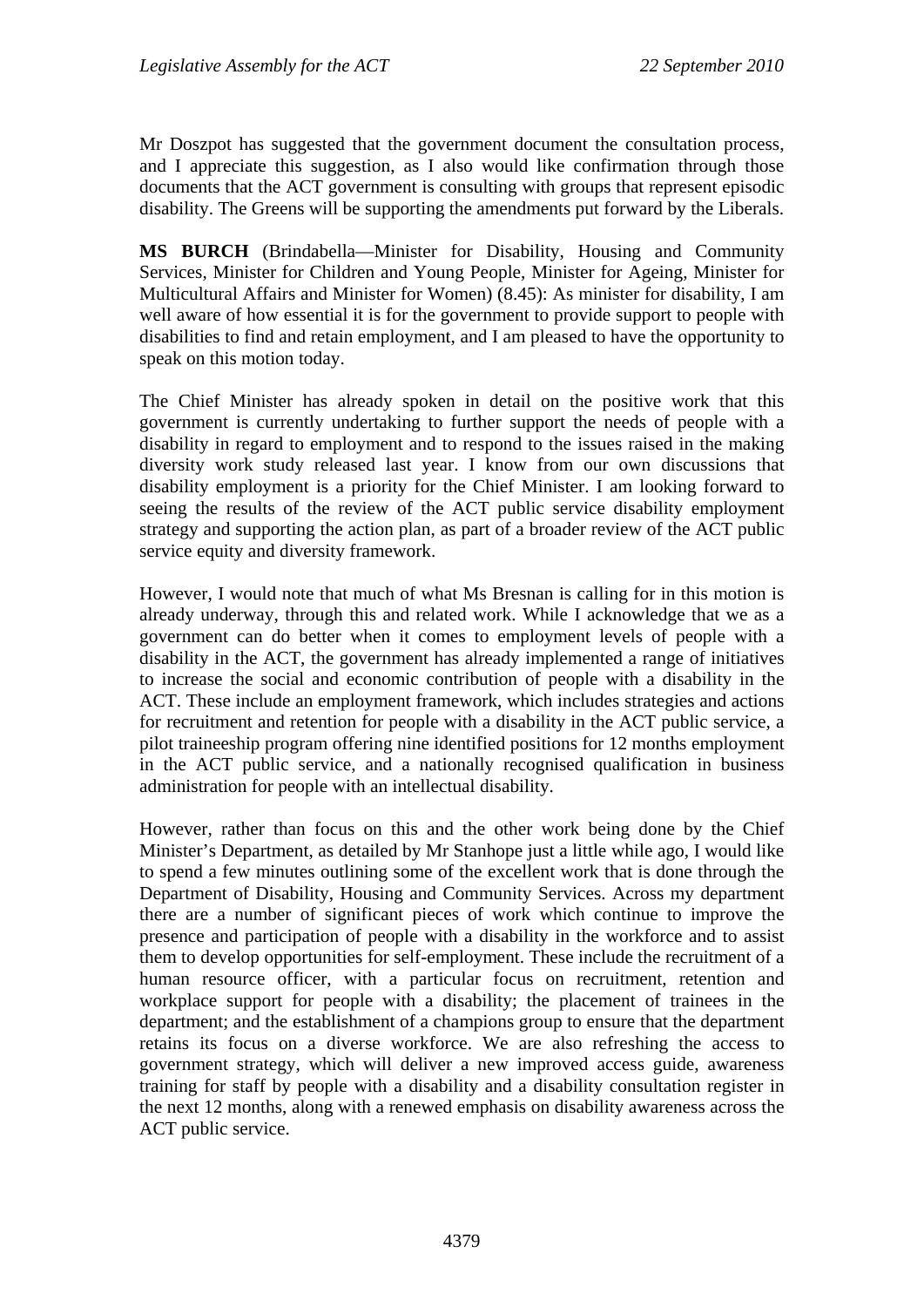Alongside the government showing leadership, other things we are already doing include BLITS, which stands for business leaders' innovative thoughts and solutions. BLITS consists of high-profile members of our community who have a position of influence and who come from a variety of backgrounds, including the entertainment sector, the arts sector, the business sector and the public sector and who focus on promoting activities and events that value and engage people with a disability, including as employees and employers in business.

BLITS continues to raise awareness of the presence of and contribution that people with a disability make across business, sports and the arts. I note that this year 43 nominees from across business, sports and the arts were received for the Chief Minister's inclusion awards. Furthermore, BLITS is currently undertaking a significant piece of work, to be rolled out over the next two years.

The BLITS tick is an accreditation program, offering hospitality, tourism and the retail sector the opportunity to be publicly acknowledged as a disability accessible and friendly business. Additionally, we recognise that employment in the public service is not the only option, and ACT Procurement Solutions are working with Disabilities ACT to actively promote the uptake of social tendering, including the role which can be played by Australian Disability Enterprises in government contracting. We also support the ACT social enterprise hub, through funding and working closely with them, to develop a range of initiatives to support the establishment of a range of social enterprises.

I was pleased earlier this year to launch Ronnie's Succulent Snails, a small business enterprise established by a young man called Ronnie Lawrence. From memory, I think Amanda Bresnan was there. I had my first snail race on that particular day. It was a slow spectacle on the day, but still, it did provide—

**Mr Hargreaves**: Did you win?

**MS BURCH**: No, I did not win, unfortunately.

**Mr Hargreaves**: Were you too quick?

**MS BURCH**: Maybe I was too quick. It is not a habit of mine, I can say, but never mind. I was pleased, as I said, to launch Ronnie's Succulent Snails. Ronnie Lawrence is a young man with significant disabilities who now has his own business, supported by his family, farming escargots and selling them to a national distribution group for restaurants.

Another example is Paperworks, a small social enterprise that produces high quality paper products and sells them locally. This enterprise provides training in the art of paper-making, along with marketing and sales skills for people with a disability.

Other initiatives include innovation and quality of life grants, one-off direct grants that support people with a disability to buy specialist equipment, additional support or to try opportunities that otherwise they would not be able to afford. A number of these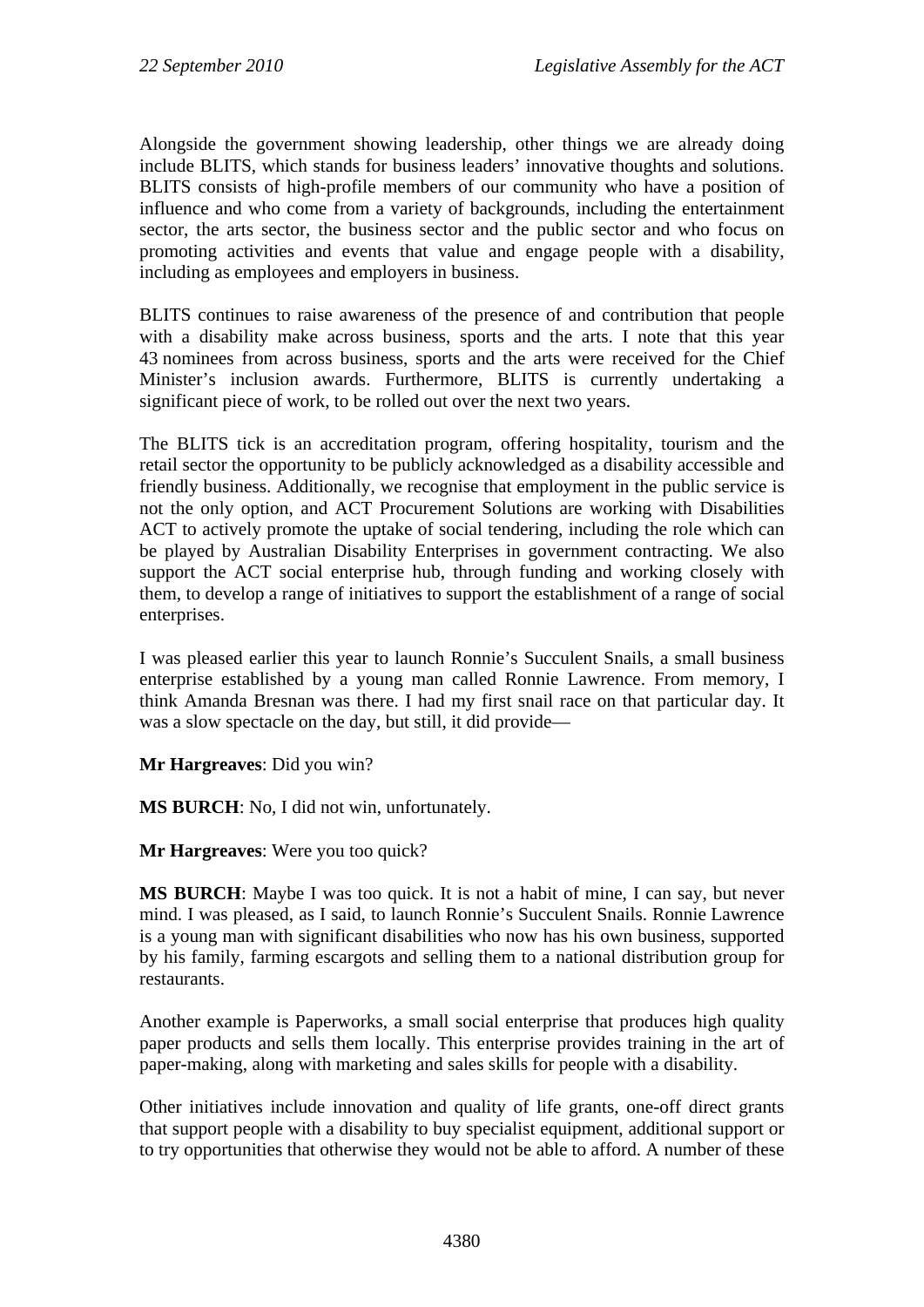grants have supported people with a disability to either establish a social enterprise or support an employment option.

I would also like to mention the work Disability ACT has done recently in establishing a new service that will support young people with a disability as they leave school and begin transition into adult life. This year, 32 school leavers will be assisted by the new transitional support service, contracted to be delivered by the House With No Steps. The transition service will assist these students to leave school with meaningful social, recreational and vocational pathways, will give their families confidence in experiencing options and opportunities for their children into the future and will put in place the formal supports and services they need to achieve their goals.

The Chief Minister has spoken in detail about the work that this government is doing and, as I have said, I am looking forward to the reviews of the ACT public service disability employment strategy and the broader review of the ACT public service equity of diversity framework. Whilst I know we can do better, I think that the work that we are doing, have done and will be doing into the future, needs to be recognised and regarded. I know, as the Minister for the Department of Disability, Housing and Community Services, that I take an absolute watching brief and keen interest to see how my department performs in this, and I am very, very pleased to see that we have recruited a human resource officer, who has a particular focus on recruitment, retention and workplace support for people with a disability.

So the provision of worthwhile employment opportunities for people with a disability will remain a government priority and, as I have acknowledged, there is still more we can do in this area. However, I believe that the initiatives I have outlined today present a real and tangible move forward for people with a disability, and I look forward to building on these initiatives in the future. The Chief Minister tabled some amendments to the motion; unfortunately, they were not successful, but, as I have said, as Minister for the Department of Disability I will see what I can do to champion the cause of increasing access to employment in the ACT public service.

Amendment agreed to.

**MS BRESNAN** (Brindabella) (8.55): I thank all members for their contributions tonight. It is quite obvious that all parties recognise that this is an important issue. I appreciate the amendments that Mr Stanhope put up as well as why they were not supported. I appreciate the intention behind them. I also thank Mr Doszpot for the discussions we had about the issue and the amendments he put forward, which improve the motion which we put forward.

Ms Burch mentioned BLITS and the Social Enterprise Hub. These sorts of enterprises, particularly the Social Enterprise Hub, have an important role to play in terms of the employment opportunities for people with disability. I would like to acknowledge with the Social Enterprise Hub the wonderful work that Mandy Richards is doing there. She has been a real asset to the Social Enterprise Hub; her energy for this project has been one of the reasons why it has been so successful.

And Ms Burch mentioned Ronnie's Succulent Snails. It is great because it does provide a wonderful opportunity for this young man to be engaging and to have something which gives him a real opportunity to do something each day.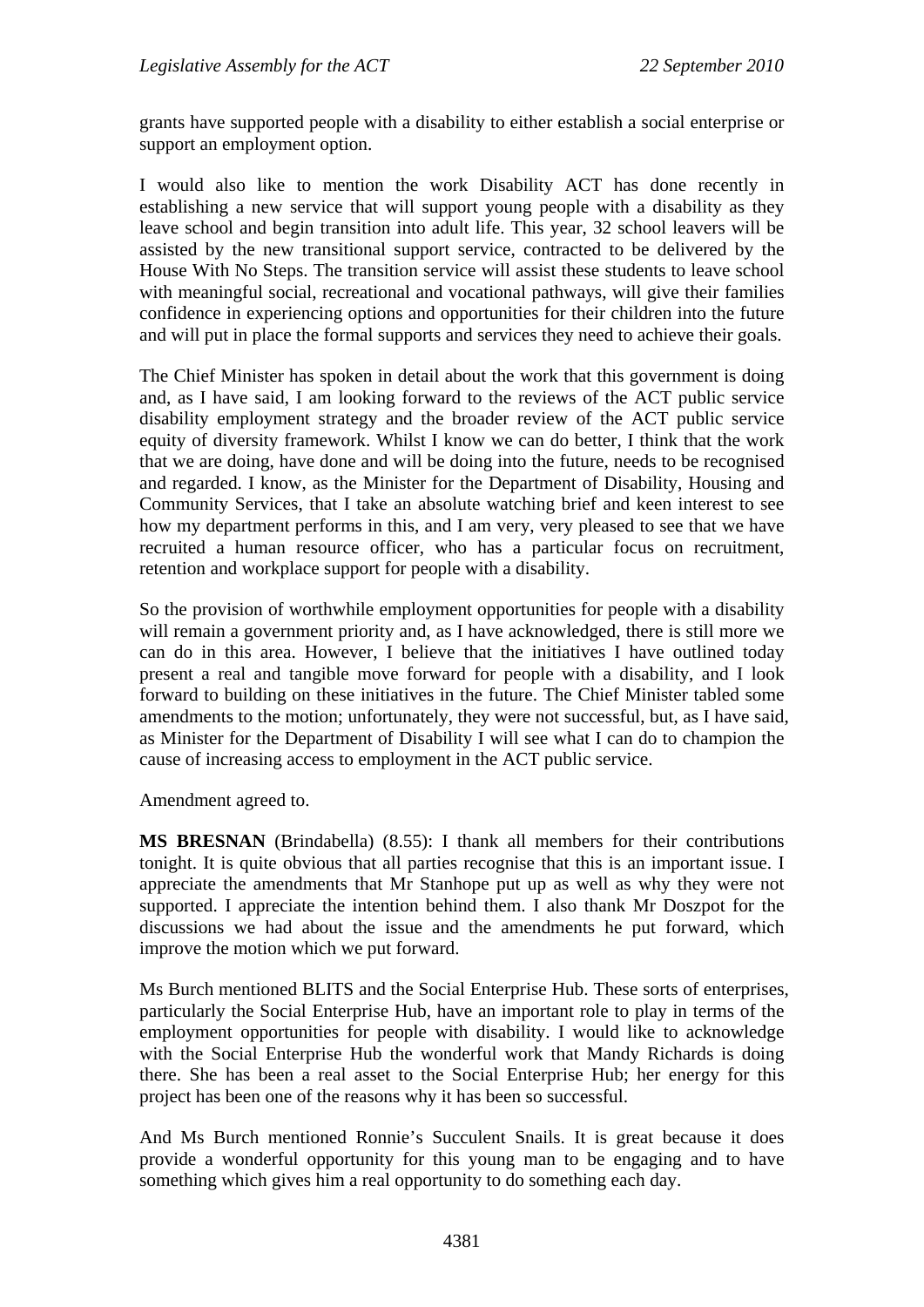I would like to mention specifically Cafe Ink, which is operated at Woden library by Woden Community Services. This again is a wonderful enterprise through the Social Enterprise Hub. It provides opportunities for people with mental illness to gain employment experience. And again it is a wonderful thing because it is based in a library, so they will have a lot of interaction with people coming through the library. They also do fantastic catering. Ms Burch and I were both on a panel in an event that was run as part of the Social Enterprise Hub. They provided the catering there and did a fantastic job.

This is an area where there is real interest amongst community groups and organisations to get involved. There are Indigenous enterprises and there is one area we thought could provide opportunities for young refugee women. There are probably good opportunities there; it is another area where a group of people who are typically socially isolated and do not always get opportunities could be involved. They do have very particular and specific skills, which would be a real asset in this type of enterprise.

I would like to point out that we recognise that, with the percentage of employment, yes, there were some reductions in the past because of the type of employment opportunities that people did have. We have seen a reduction in Australia. It is not just here in the ACT; it is in the commonwealth as well, and across governments. Often private enterprise does much better than the public service in terms of employing people with disabilities.

We can improve in this area and provide opportunities to create a work environment where people feel they can disclose that they have a disability. It creates a better work environment, not just for them but for all employees, if we can enable that and have that happen.

Once again, I thank all members for their contributions today. I believe that this is an important motion.

Motion, as amended, agreed to.

# **Adjournment**

## Motion by **Ms Burch** proposed:

That the Assembly do now adjourn.

## **2000 Olympic Games—volunteers**

**MR DOSZPOT** (Brindabella) (8.58): On Monday night, 13 September 2010, there was a gathering of around 80 former ACT Olympic volunteers at the Canberra Stadium. The occasion was a 10-year reunion of ACT Olympic volunteers who took part in the Canberra portion of the Sydney 2000 Olympic football tournament in September 2000.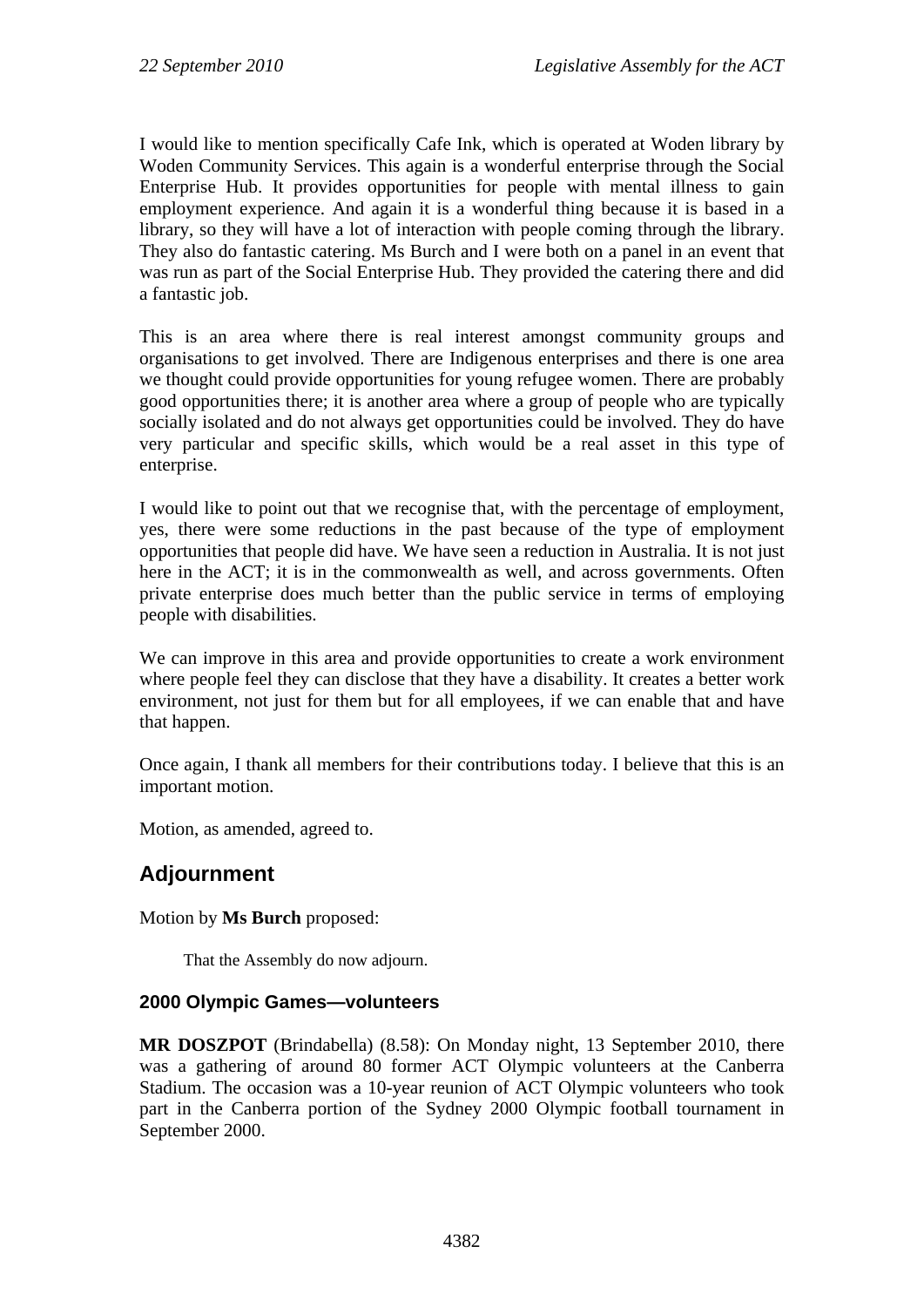The organisers of the Olympic volunteer 10-year reunion, led by Alan Lee, were Cindy Young, Graham Gittins, Stephen McIntyre and John Smith. I would like to thank them for their hard work and contribution to what turned out to be a great night of celebration and reminiscing, of rekindling friendships that the 10-year gap had not diminished. Thanks also to Neale Guthrie, the General Manager of the Canberra Stadium, Paul Smailes, the catering manager, and Bill Poulos from Coca-Cola for their generous contributions to the volunteers reunion. Special guests were the President of the ACT Olympic Council, Mr Robin Poke, and Brendan Lynch, who was head of the SOCOG national volunteer program in Sydney for the Sydney 2000 games.

The Olympic journey for Canberra really began on 20 December 1996. The *Canberra Times* carried a front-page story headed "ACT to host Olympic soccer". That headline was the tip of the iceberg for the enormous planning and the effort of the ACT government—and, it has to be said, the vision of then Chief Minister Kate Carnell. In paying tribute to the ACT Olympic volunteers, I would like to recognise the efforts of Kate Carnell—her vision, to see the possibilities; her constant determination to succeed for Canberra; and her courage to stand by her vision, a vision that afforded all of us in Canberra the opportunity to experience one of the greatest sporting events in our history, Olympic Games participation here in Canberra at the magnificent new Bruce stadium.

During those heady days from 13 to 24 September, we experienced firsthand the involvement, the honour and the privilege of Olympic participation when packed ACTION buses carried the thousands of spectators to Bruce, where, despite doomsayers' predictions, the security was superb. The crowd gained speedy entry to the stadium because of the involvement of the volunteers with the police and security colleagues. Our 650 ACT Olympic volunteers participated with unbelievable energy and enthusiasm that motivated and energised the Canberra community and also the government agencies. We all worked together to promote our city and our Olympic participation.

Interstate and international visitors were amazed by the friendliness of our so-called soulless city. We all worked as one and the Olympic spirit was in evidence, not only at the stadium but throughout Canberra. Who will forget the way the Olympic Games football in Canberra galvanised the whole Canberra community and instilled into each of us a great sense of pride and achievement?

Over 100,000 spectators attended the six nights of Olympic football tournament at Bruce, while an estimated 400 million households in China, Brazil, Germany, Japan, the United States, South Africa, Cameroon, Nigeria, Norway, the Czech Republic and Slovakia watched it on television. In other words, we had the opportunity to showcase Canberra to the world as never before. In the process, we not only witnessed a football spectacle but shared in the unique Olympic experience. Our international visitors were all very much impressed with the Bruce stadium as a superb Olympic venue, Canberra as a beautiful modern city and the friendship and hospitality shown to them by the Canberra community.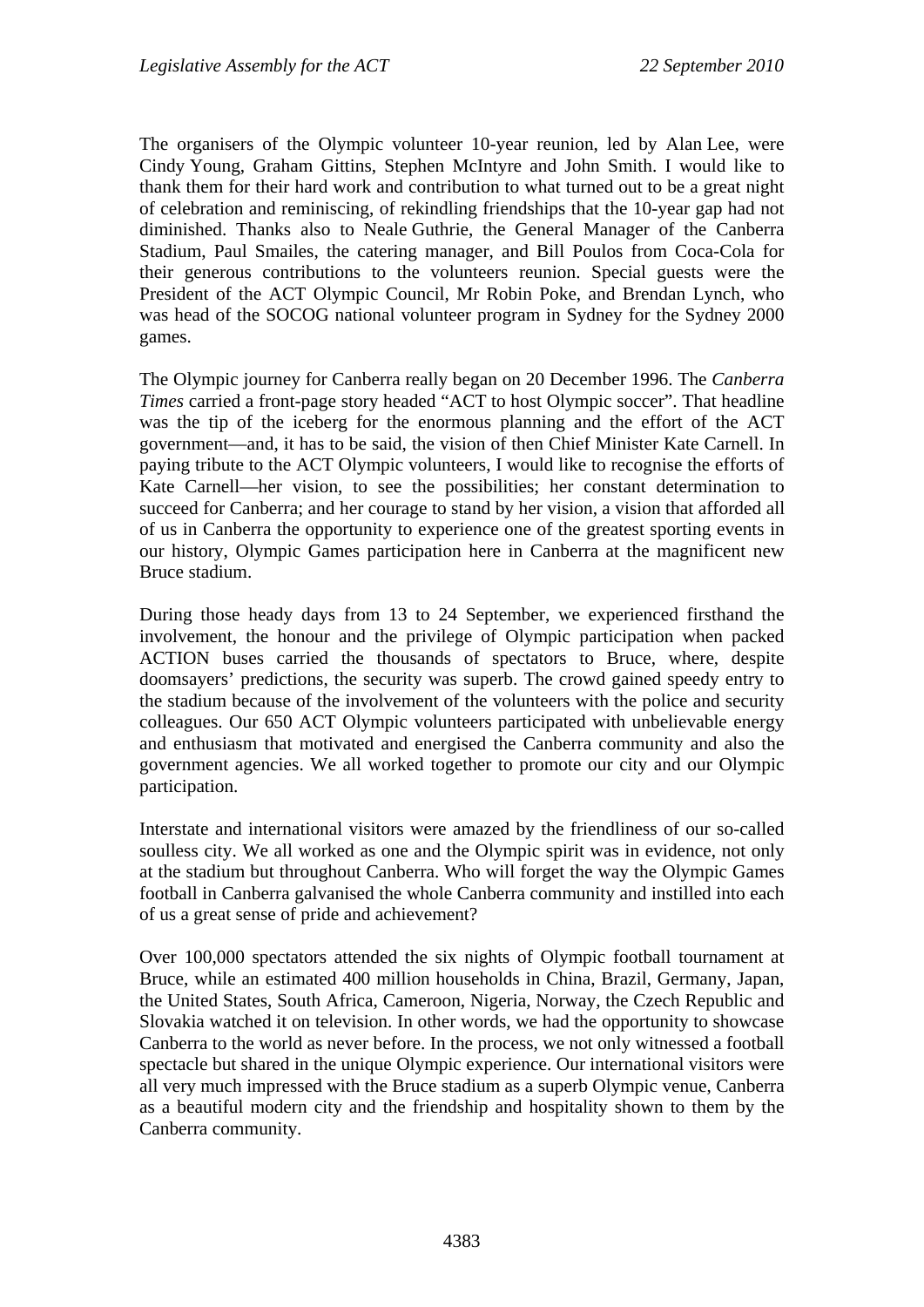That brings me to the Olympic volunteers. For myself as then SOCOG event director and Alan Lee as SOCOG venue manager, it was the greatest privilege and honour to work with all of the ACT volunteers and share that special Olympic participation that comes only once in a lifetime and to very few people.

And the legacy the ACT volunteers gave to our city in return is only part of this Olympic story that has been left unfinished. In Sydney the 74,000 Olympic and Paralympic volunteers have their names inscribed within the Olympic stadium precinct for future generations to be aware of their contributions. I do not think it is asking too much for our ACT government, on the occasion of the 10-year anniversary, to also recognise the ACT volunteers' great contribution to that wonderful Olympic experience that enabled Canberra to be forever known as an Olympic city. After 10 years of almost confining our Olympic legacy and participation to the waste bin of ACT history, I urge this government to finally recognise Canberra's Olympic legacy and the ACT volunteers' fantastic contribution to the Sydney 2000 Olympic Games, the best Olympic Games ever.

The following are the ACT volunteers who attended the 10-year Olympic volunteers reunion: Jock McLean, Gary Vandeburgt, Malcolm Buchanan, Pam Sherpa, Amanda Hart, Theo Papacolaou, Gai Beecher, Rosanna Agnello, Patrick Robertson, Steve Grigor, Neale Guthrie, Carol Johnston, Marj Falusi, Keith McLaughlin, Kate McCarthy, Wendy Taylor, Mike Slee, Colin Colquhoun, Les Howard, Bev Stokes, Col Hosie, Paul Tso, Steven McIntyre, Dave Appleby, Frank Millburn, Michael Brentt, Jan Dachs, Bruce Podmore, Sarika Falusi, Victoria Bell, Bob Watts, John Lewis, Chris Conti, Norrie O'Leary, Matt Sainsbery, Klaus Scharrer, Nerida Barges, Andrew Kuzek, Julie Valeri, Karen Doyle, John Smith, Helen Leayr, Graham Gittens, Michael Neumann, Sue Bourke, Fritsz Ohlmus, Mandy Squair, John Nicholas, Maureen Sims, Bill Taylor, Stephanie Cooper, Rosa Scharrer, Denise Lee, Lou Agnello, Barbara Mitchell, Paul Dachs, Phil Harris and Beth Harris.

## **Canberra bachelor of the year**

**MR COE** (Ginninderra) (9.04): Mr Speaker, I rise tonight to speak on an interesting subject, on an event which I am sure you and others in this place will find a little humorous, to say the least, especially Mr Hargreaves over there.

Over the last couple of months, planning for the inaugural Canberra's bachelor of the year fundraising event has been underway. The event is the brainchild of Danielle Neal and Erin Molan, who have been extremely generous with their time and resources. They are committed to raising money for a very worthy cause through what is an innovative, interesting and no doubt entertaining event.

Proceeds from the Canberra bachelor of the year event will go to the ACT Eden Monaro Cancer Support Group. Founded in 1986, the Cancer Support Group provides financial assistance and emotional support to approximately 1,700 cancer patients and their families in the Canberra-Queanbeyan region. The group depends on fundraising, community partners, the generosity of businesses and the local community to offer the services they do.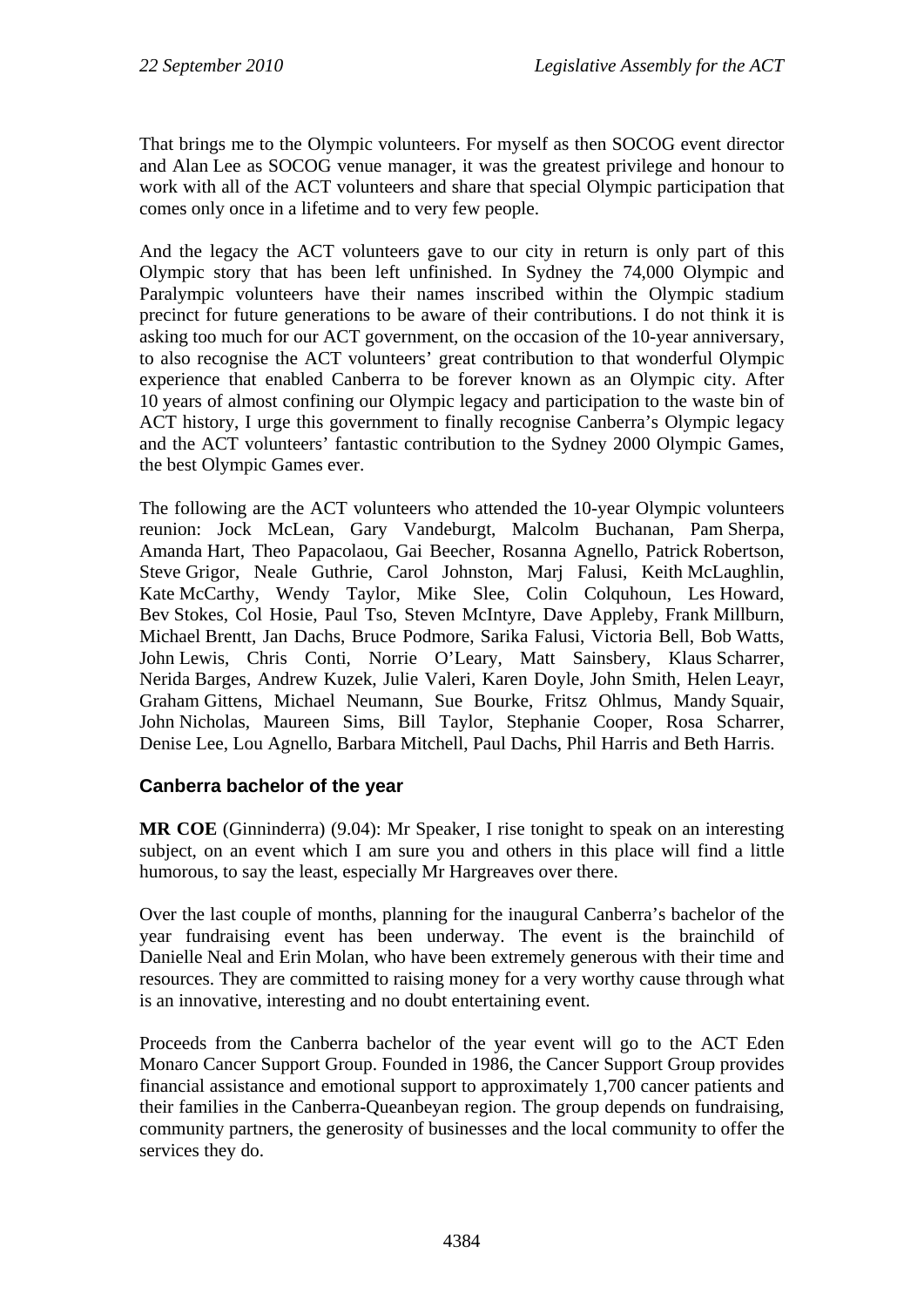Politicians regularly get asked to speak at community events, present awards, attend openings and participate in charity events, whether they be singing bees, golf days, auctions, dinners et cetera. However, being asked to take part in the bachelor of the year event certainly came from left field. The event supports a very worthy cause and promises to be a light-hearted, fun and profitable evening held in good taste with proceeds going to support those in our community doing it tough as a result of cancer. So I happily accepted the invitation to take part in the event.

I am sure those opposite will have a bit of fun with this one—and perhaps even those a little nearer to home. In fact, I am quite sure that people nearer to home are already having some fun with this one. But jokes aside, it is a very worthy cause that we are raising money for, and I am very happy to cop a bit of flak over it.

Whilst I realise that this is not everyone's cup of tea, I am confident about the spirit in which the event will be run. I think it is a great opportunity to raise money from attendees at the gala night who are not necessarily engaged on Canberra's existing fundraising dinner circuit. To date more than 400 people have bought tickets for the event, to be held at the Hotel Realm on 14 October.

In addition to me, the guys taking part are Michael Bailey, Daniel Barboro, James Boyce, Tom Burbige, Jason Davonport, Duke Didier, Shaun Fensom, Trent Kingi, Michael Kucharski, Kenny McDonald, Mal Osborne, James Rush, Markus Schuermann, Richard Wark and Luke Wittle.

I would also like to thank the sponsors that have come on board so far. They are, in no particular order, the *Canberra Times*, WIN Television, Artespresso in Kingston, Thoroughbred Park, Zanebono Advertising, Next Hair, Club Lime, Platinum Exclusive, Balagova Makeup Artistry, Sybil's Closet by Danielle, Allbids.com.au, TheGlass.com.au, Hotel Realm, Urban Pantry, Off London Hair, Canberra Weekly, Viktoria Novak Design, Bowtie Promotions, Rod Sheather Constructions, Maxim Chartered Accountants, Top Notch Property Investment, Ray White Canberra, OutInCanberra.com.au, Balls n' all, Kiwi G, Rainmaker Cloud Computing, Servcorp, Glamour by A'imee, and Nomad Photography.

I also thank the individuals and organisations that have helped me with my fundraising to date; I will acknowledge their support at a later date. Of course, anyone wanting to support the very worthy cause should visit canberrasbacheloroftheyear.com.au or contact my office. Again, I would like to thank Danielle Neal and Erin Molan for all the effort they are putting into making this event a success.

## **Baha'i community in Iran Eid-ul-Fitr festival Tharwa fair**

**MS BRESNAN** (Brindabella) (9.08): I have previously spoken in this place about the situation of the seven Baha'i leaders detained in Iran who have spent several years in jail without formal charges or access to their lawyers. On 8 August this year the